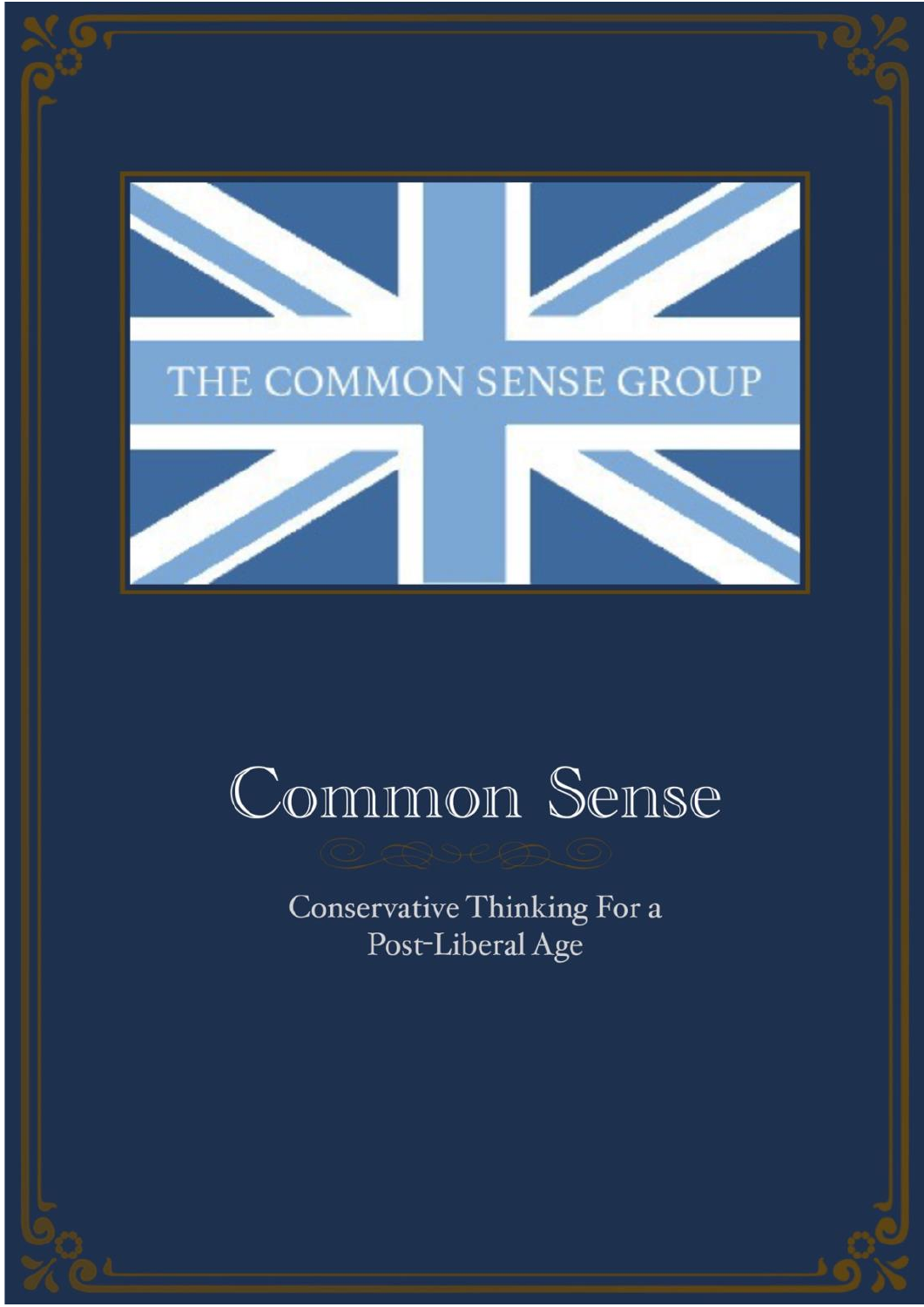### **CONTENTS**

#### **PREFACE**

#### **Rt. Hon. Sir John Hayes CBE MP**

**1**

**2**

**7**

#### **FOREWORD**

**Bishop Michael Nazir Ali:** *What does Common Sense have to do with our Common Life Together*

#### **ESSAYS**

**Rt. Hon. Sir John Hayes CBE MP:** *Turning the Tide – the Struggle for the Common Good*

**Gareth Bacon MP:** *What is Wokeism and How Can it be Defeated*

**19**

**James Sunderland MP and David Maddox:** *The conservative case for Media Reform* 

**27**

**The Rt. Hon. Sir Edward Leigh MP and Sally-Ann Hart MP:** *The Judicial Activists Threatening our Democracy* 

**42**

**Danny Kruger MP:** *Restoring Rights, Reclaiming Liberty*  **47 Lord Peter Lilley and Marco Longhi MP:** *In Immigration Policy – Numbers Matter* **53**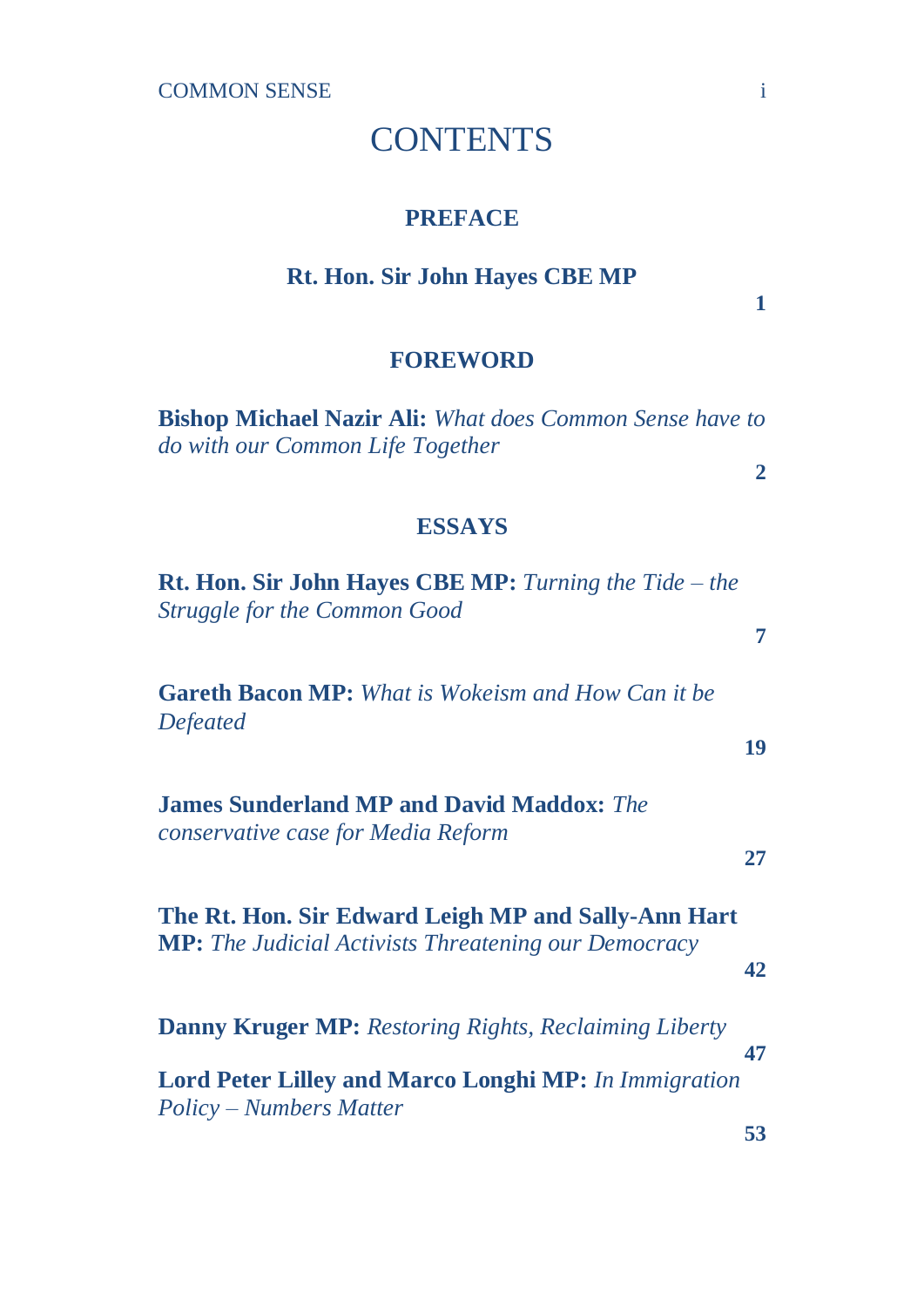| <b>COMMON SENSE</b>                                                                                                                           | ii. |
|-----------------------------------------------------------------------------------------------------------------------------------------------|-----|
| <b>Chris Loder MP and Tom Hunt MP:</b> Taking Politics Out of<br>Policing                                                                     |     |
|                                                                                                                                               | 59  |
| <b>Andrew Lewer MBE MP: Blurring the Lines Between State</b><br>and Independent Education                                                     |     |
|                                                                                                                                               | 88  |
| <b>Joy Morrissey MP:</b> Importance of Apprenticeships and<br><b>Technical Education</b>                                                      |     |
|                                                                                                                                               | 93  |
| <b>Nick Fletcher MP:</b> Immigration and the Working Class                                                                                    | 96  |
| <b>Lord Horam of Grimsargh and Lord Hodgson of Astley</b><br><b>Abbotts:</b> Population Growth, Immigration, and "the<br>Levelling Up" Agenda |     |
|                                                                                                                                               | 100 |
| <b>Alexander Stafford MP:</b> Social Conservatism – Turning the<br>Red Wall Blue for Years to Come                                            |     |
|                                                                                                                                               | 107 |
| Robin Millar MP/AS: A Common Sense Model for Poverty                                                                                          | 112 |
| Fiona Bruce MP and David Burrowes: Family Matters - the<br><b>Case for Strengthening Families</b>                                             |     |
|                                                                                                                                               | 128 |

Editorial Advise and Research – Joshua Whiteman-Gardner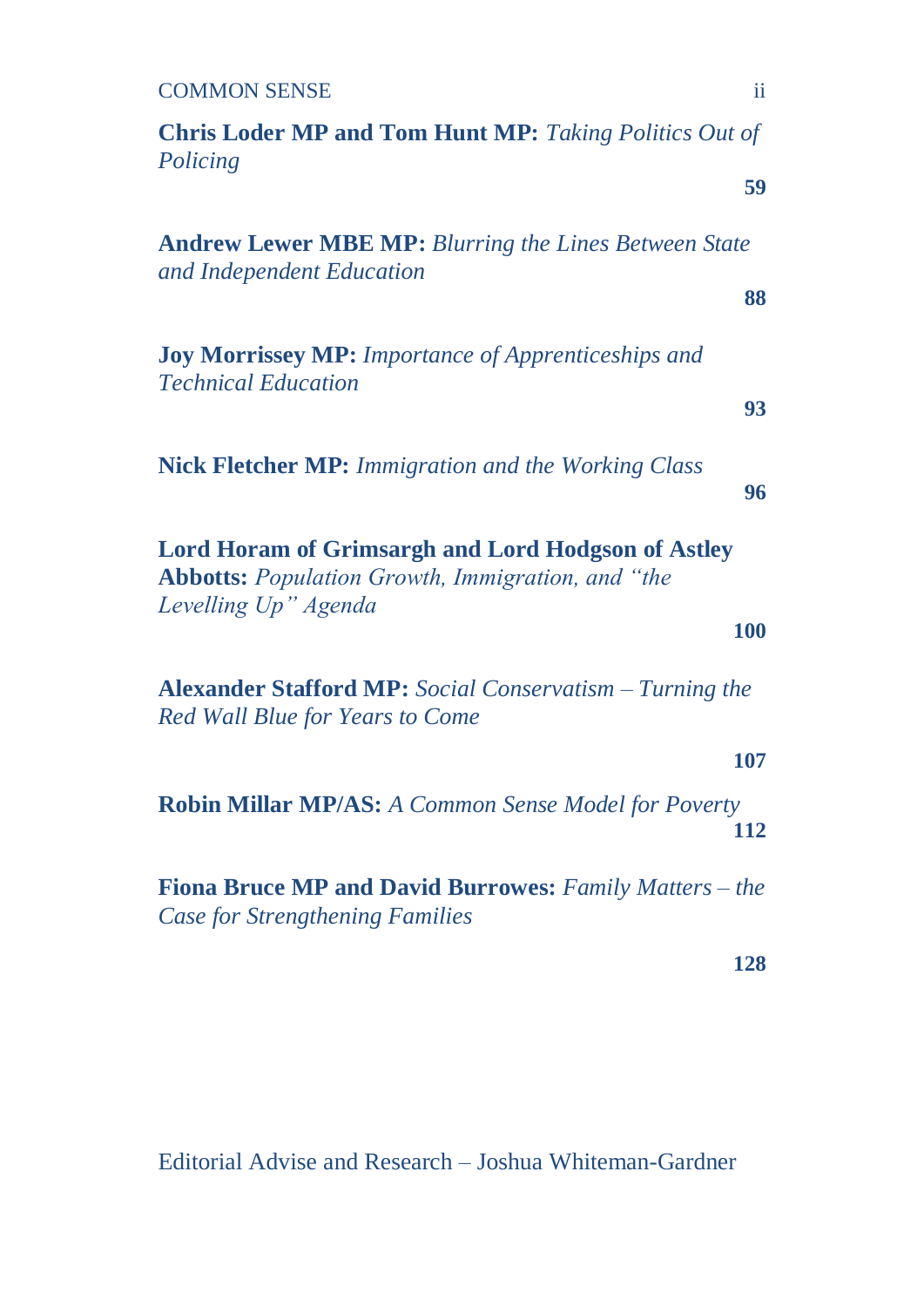# PREFACE

The Common Sense Group stands for authentic conservatism.

With opportunities provided by Brexit, the time for a refreshed national conversation on the defining issues of our time – nationhood, community, migration, the rule of law and public  $order = i\epsilon$  now.

The battle of ideas has been drawn into sharp focus with the emergence of extreme cultural and political groups, Black Lives Matter, Extinction Rebellion, Kill the Bill et al. – subversives fuelled by ignorance and an arrogant determination to erase the past and dictate the future.

Our group, which has grown to around 50 Parliamentarians, meets regularly and, over the last year, has campaigned on issues as wide-ranging as the means by which charities have been misused for left-wing political ends, to championing British heroes.

With Conservatives capturing seats across Britain in areas which had backed Labour for decades, the expectation of our voters is for a government that, at last, might reflect the will of the people, rather than pandering to the peculiar preoccupations of the liberal elite and the distorted priorities of left-wing activists.

This publication draws together the thoughts of some of the Group's members on issues of profound concern to the people we represent.

The business of politics is values  $-$  it's about place, purpose and pride. The Battle for Britain has begun, it must be won by those who, inspired by the people's will, stand for the common good in the national interest.

**Rt. Hon. Sir John Hayes CBE MP**

**Chairman, the Common Sense Group**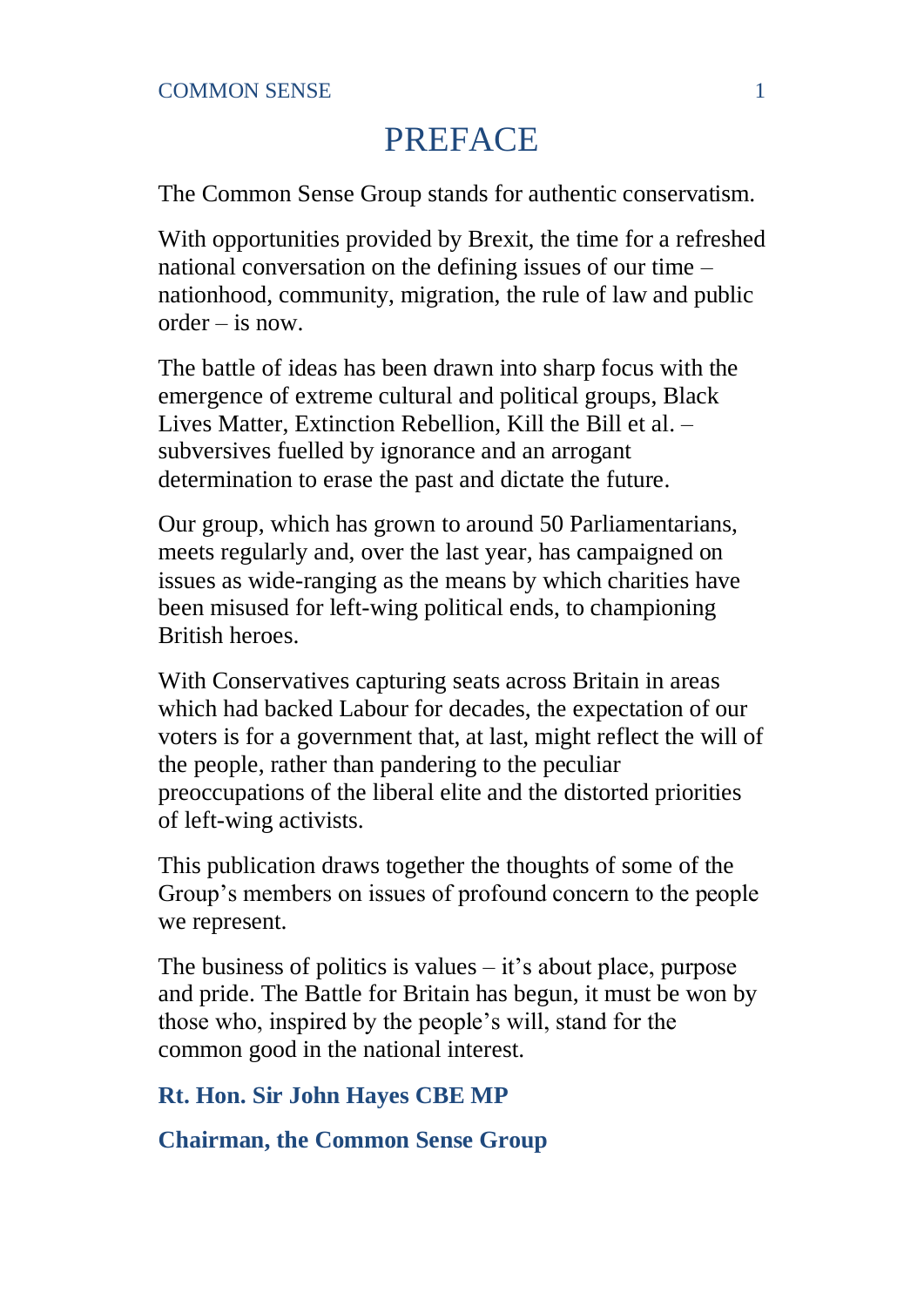# FOREWORD

# *What does Common Sense have to do with our Common Life together?*

### Bishop Michael Nazir Ali

*Bishop Michael Nazir-Ali was the 106th Bishop of Rochester, for 15 years, until 1 September 2009. He is originally from South-West Asia and was the first Diocesan Bishop in the Church of England born abroad. He was appointed in 1994. Before that he was the General Secretary of CMS from 1989-1994 and before that Bishop of Raiwind in Pakistan. He holds both British and Pakistani citizenship and from 1999 was a member of the House of Lords where he was active in a number of areas of national and international concern.* 

It was the philosopher Voltaire who said that Common sense was not so common and, alas, this observation is certainly true of our age. It is refreshing, therefore, to find that it is alive and well and resurfacing in our Parliament!

The term has had a long history. At first, it seems to have meant that faculty which coordinated the different perceptions and sensations provided for us by our senses. In due course, it came simply to mean good judgement which is not easily swayed by intellectual or cultural fads and takes a realistic view of ourselves and what is around us. In philosophy, this view was vigorously defended by the analytical philosopher, G. E. Moore, who held that when a philosophical view is in conflict with Common Sense, it is more likely that the view was in error rather than that Common Sense had gone astray. He gave the example of knowing that his hand existed and was his as being more certain than any sceptical attempts to show that such was not the case. Moore's argument can, of course, be legitimately extended to our knowledge of our body as a whole and to the different parts of it and their purpose. It could also be extended to our knowledge of our relationships,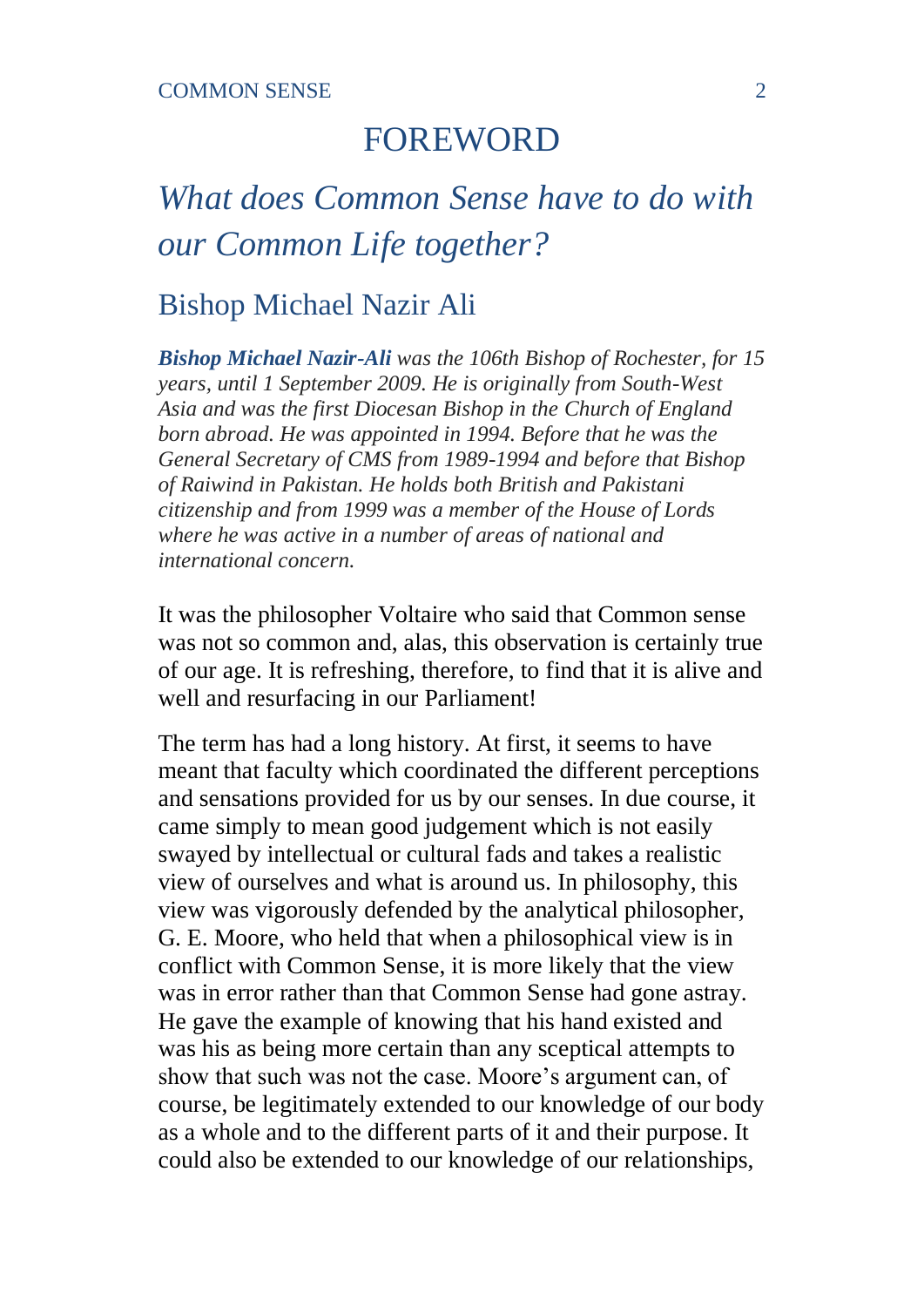their meaning and purpose and, indeed, to the social structures and institutions which provide coherence and stability to the social order.

One of the issues at stake today is whether 'reason,' that is, what appears desirable or beneficial to contemporary opinion formers, is a sufficient guide for social, economic or political decision making or whether something more is required. In our decision making, do we need to take account of a shared history, identity and sense of belonging to local and national communities or do we rely simply on the autonomy of the individual and their desire to live as they choose, freed from restraint and with equal regard for all kinds of lifestyle and behaviour?

Some of the essays in this book wrestle with these questions and attempt an answer in the context of the particular subject they are addressing. We would do well to give attention here to Edmund Burke who resisted the blandishments of the radical Enlightenment and its political expression in the French Revolution. Burke held that to rely on what an intellectual elite, or even the masses, thought 'reasonable' at any one time would lead to a tyranny of whatever was fashionable at a given time. How true this is proving in our own 'woke' times! Burke rejects contractarian liberalism which imagines hypothetical individuals prior to society, which they establish to protect themselves from external and internal danger. For him, the community is basic and primal, and humans are intrinsically social creatures – a truth we are experiencing in our guts in these days of social isolation and deprivation.

Most importantly, Burke takes an organic and evolutionary – rather than revolutionary – view of social development and argues that the moral and spiritual tradition of a society must play its due role in providing the basis and the guidance for such development. The Church, in particular, should help in the forming of moral consensus on the basis of the Christian Tradition rather than succumbing to libertarian pressure.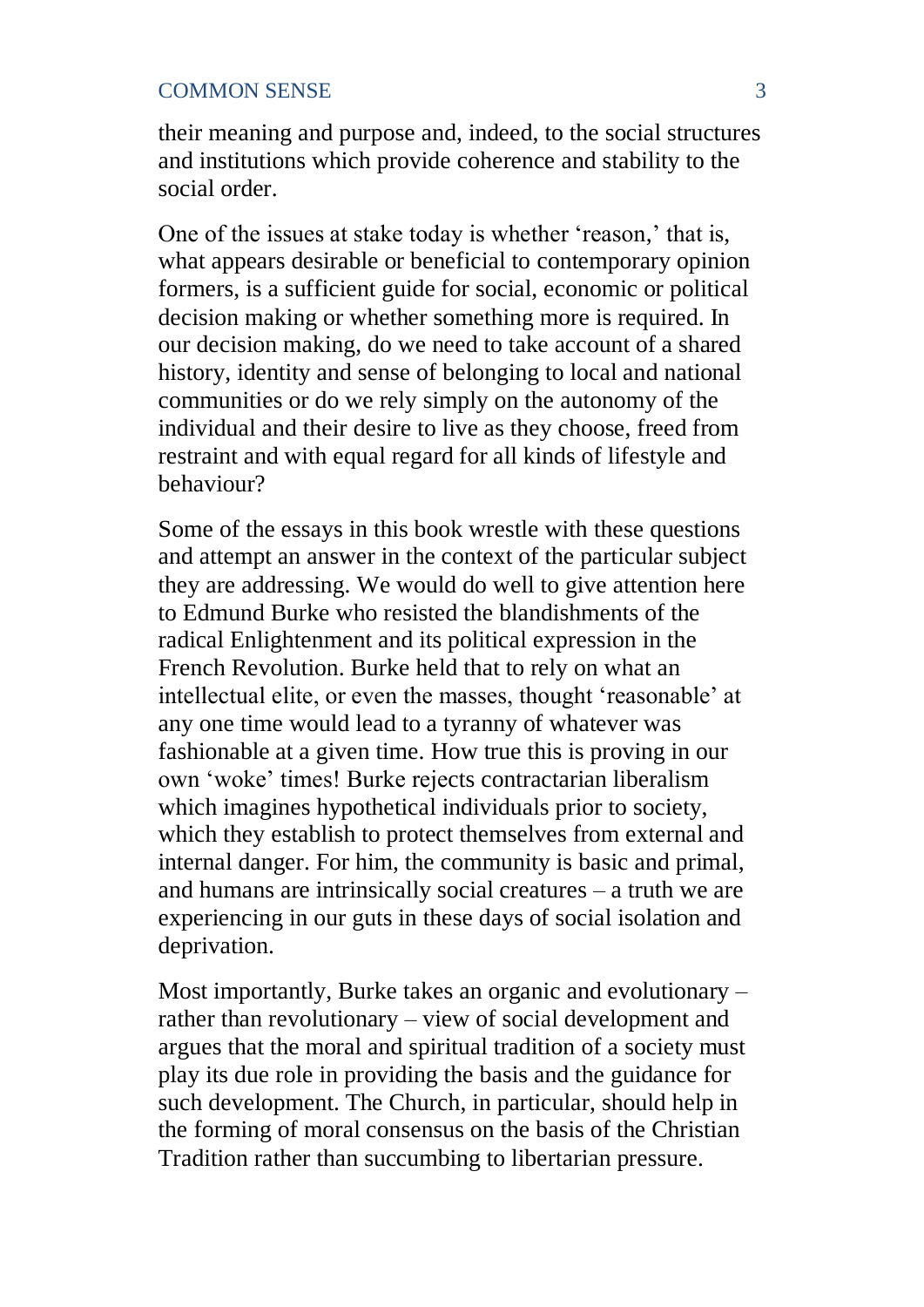Freedom cannot be the minimalist 'no harm' to other individuals position but must also take account of vital social institutions, such as the family, and of our responsibilities within that rich fabric of social relations which makes us the persons we are.

Individuals are not the virtuous monads of libertarian imagination. They have inalienable dignity and worth as made in God's image, but they are also fallen creatures who may need restraint to prevent harm to other individuals or for the sake of the Common Good. For Burke, social order reflects an ordered universe, and both can best be understood as teleological. That is, ordered to purpose and destiny. The language of rights and responsibilities, of mutual obligation, arises from such a moral and spiritual framework rather than being the product of reason alone.

A proportionate combination of reason, a well-formed conscience and networks of healthy relationships are more likely to lead to an enlightened and tolerant society than just the 'pure reason' of the day. According to Burke, on the one hand, society needs religion, as the social expression of its spiritual and moral dimension, if it is to conserve the best of its traditions and values. On the other, no religion can be acknowledged as true if it does not attend to its responsibilities in public life. A sense of ultimate accountability to a higher power leads to greater restraint in satisfying our appetites and to greater respect for others. The exercise of authority is itself then seen as a vocation and as accountable. It should be exercised selflessly, sacrificially and honestly.

The use of cumulative tradition and custom in the development of legislation and policy making, at every level, depends on the survival of natural community where such tradition can be conserved and augmented. The Industrial Revolution, the World Wars and the cultural revolutions since the 1960s have caused huge disruptions in natural communities; rural, urban and familial. There is an urgent need now to stabilise and integrate communities. Where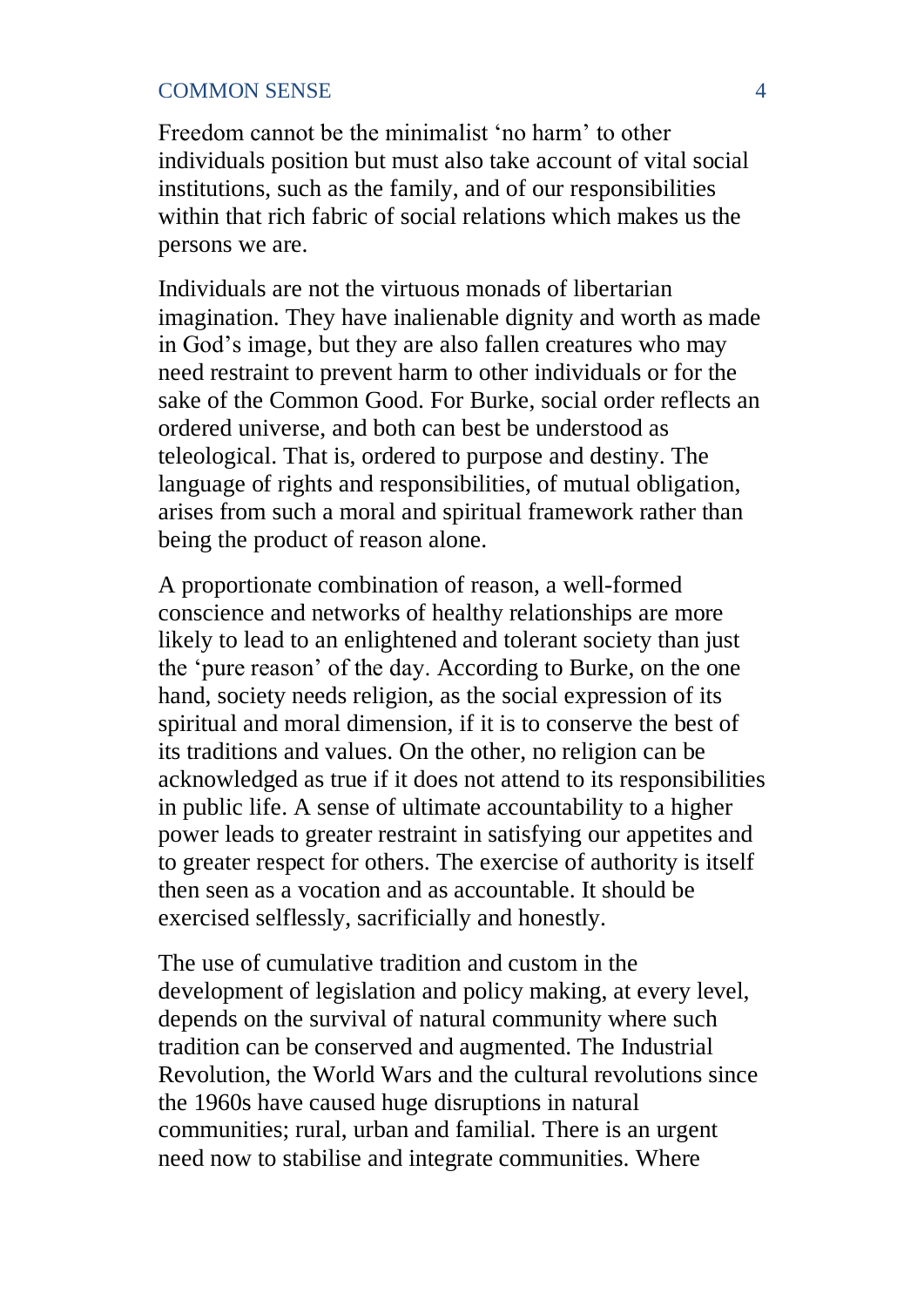segregation has been brought about by well-meant but mistaken policies of multiculturalism, we need a renewed emphasis on a lingua franca, on the encouragement of integration in schools, on housing, employment and community policies which encourage people coming together rather than keeping them apart. Investment in raising the skills base of those already here rather than constant reliance on immigration and attempts at recruiting and training locally before looking elsewhere will certainly have an effect on further fragmentation and deprivation.

The strengthening of families also will do much for the better performance of children in education and in the reduction of juvenile crime. The provision of and encouragement for proper preparation for marriage and adequate tax incentives for married couples will help more children having both parents at home during crucial stages in their development. We salute single parents who bring up children on their own. but they will often be the first to agree that it is best for two to bring up children. Human children take a very long time to grow up and parents need each other's support during the long years of the nurture of their children. Research shows that mothers and fathers relate differently to their children and such complementarity is beneficial to their all-round personal and social development. The proposals made here about support for families need serious consideration by the government and local authorities.

Natural communities flourish when they feel secure and supported. The role of the police is vital in this area. There is a need now to re-emphasise the traditional values of policing such as making our streets and parks safe, the reduction of crime against households and engagement with the young, especially those who feel disenfranchised and alienated from the mainstream of life. Policing needs to reflect the priorities of the public rather than subscribing uncritically to the 'woke' agenda of 'identity' politics which seeks to divide rather than unite and where more and more groups claim victimhood in order to gain domination in social and political discourse.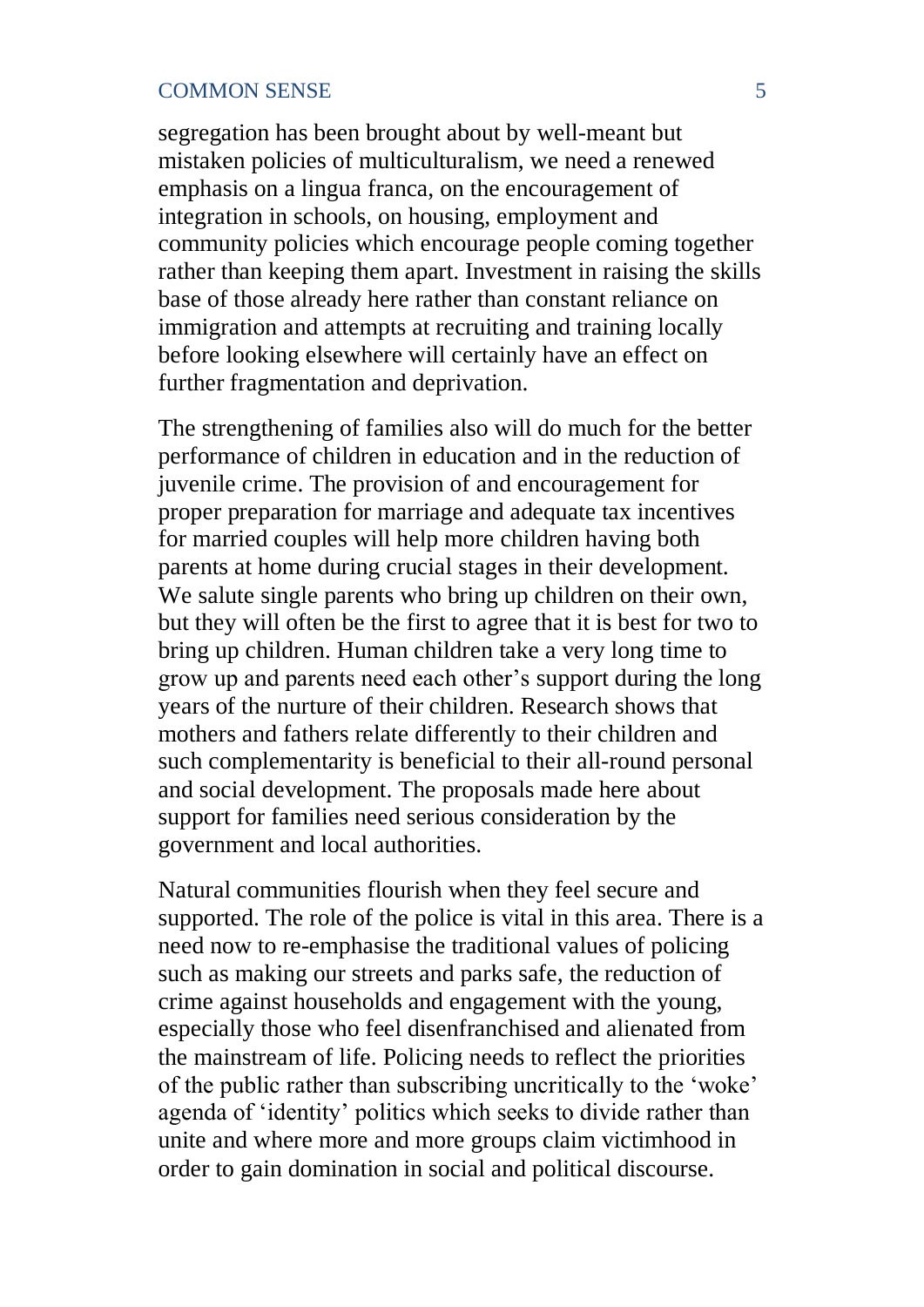The present health crisis has challenged our sense of fundamental freedoms of meeting, of the expression of opinion, of worship, of mobility and work as never before. Such restrictions should never happen again, but it has given us the opportunity to reflect on the origins of our freedoms and what actually sustains them. Rather than having their origins in Rousseau's 'noble savage' or Hobbes' not-so-noble savage and the radical Enlightenment, they are rooted rather in the Judaeo-Christian tradition as expressed in King Alfred's contribution to the emergence of Common Law, the Magna Carta, the Bill of Rights and the progressive repeal of the Test Acts. That is to say, they have evolved over time within a common framework rather than being enforced by a revolutionary idea which was not rooted in history, tradition or the spiritual heritage of a people.

I am hoping that the launch of the Common Sense Group in Parliament will be a *kairos* moment which leads to an affirmation of stable communities and the values and priorities which spring from a common tradition and which need to be related to the contemporary world, with its many questions, issues and challenges. Such a group will indeed be like the householder who brings out of his treasure both what is new and what is old (Matthew 13:52).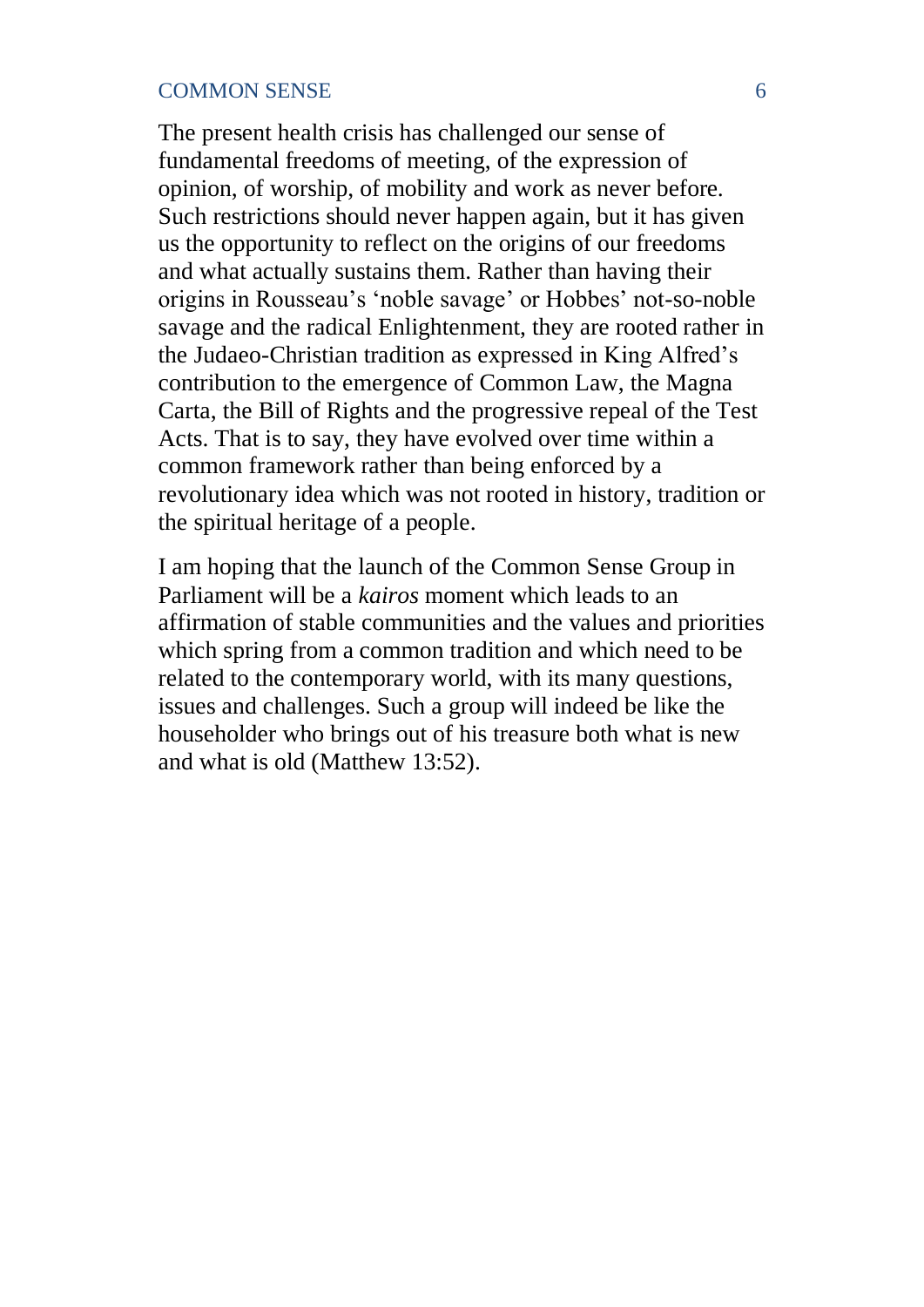# *Turning the Tide – the Struggle for the Common Good*

### Rt. Hon. Sir John Hayes CBE MP

*Sir John Hayes was first elected for MP as South Holland and the Deepings in 1987and has been re-elected at six subsequent elections. From 1999, he held a wide variety of Opposition front bench roles, serving in the Shadow Cabinet. John was was appointed as Minister of State for Further Education, Skills, and Lifelong Learning in May 2010. In 2012 he was appointed Minister of State for Energy, and in 2013 became Minister of State for the Cabinet Office and Senior Parliamentary Advisor to the Prime Minister, attending Cabinet. He joined the Privy Council in 2013, in 2014 Sir John was appointed Minister of State for Department of Transport. In 2015 he became Minister for Security at the Home Office, returning to Department for Transport in 2016 to 2018. Following his appointment as CBE in 2016, John was made a Knight Bachelor two years later.* 

*In recognition of a distinguished contribution to education, he was granted Fellowship of the Charters Institution for Further Education in 2017, Fellowship of City and Guides of London Institute in 2018 and awarded an honorary doctorate from the University of Bolton in 2019. Sir John became a professor at the University in 2020 commissioned to create a postgraduate course in Government, Opposition, and Parliamentary Studies.* 

In March 1999, on the cusp of a new millennium, and less than two years after his landslide election victory, Prime Minister Tony Blair addressed the Economic Club of Chicago on the 'Doctrine of the International Community.' Blair's speech was essentially a eulogy for globalisation and a plea for a new world order based on international cooperation. According to Blair, globalisation was not 'just economic,' as significantly it was a 'political and security phenomenon.' He added that 'we live in a world where isolationism has ceased to have a reason to exist. By necessity we have to co-operate with each other across nations.' For Blair, globalisation meant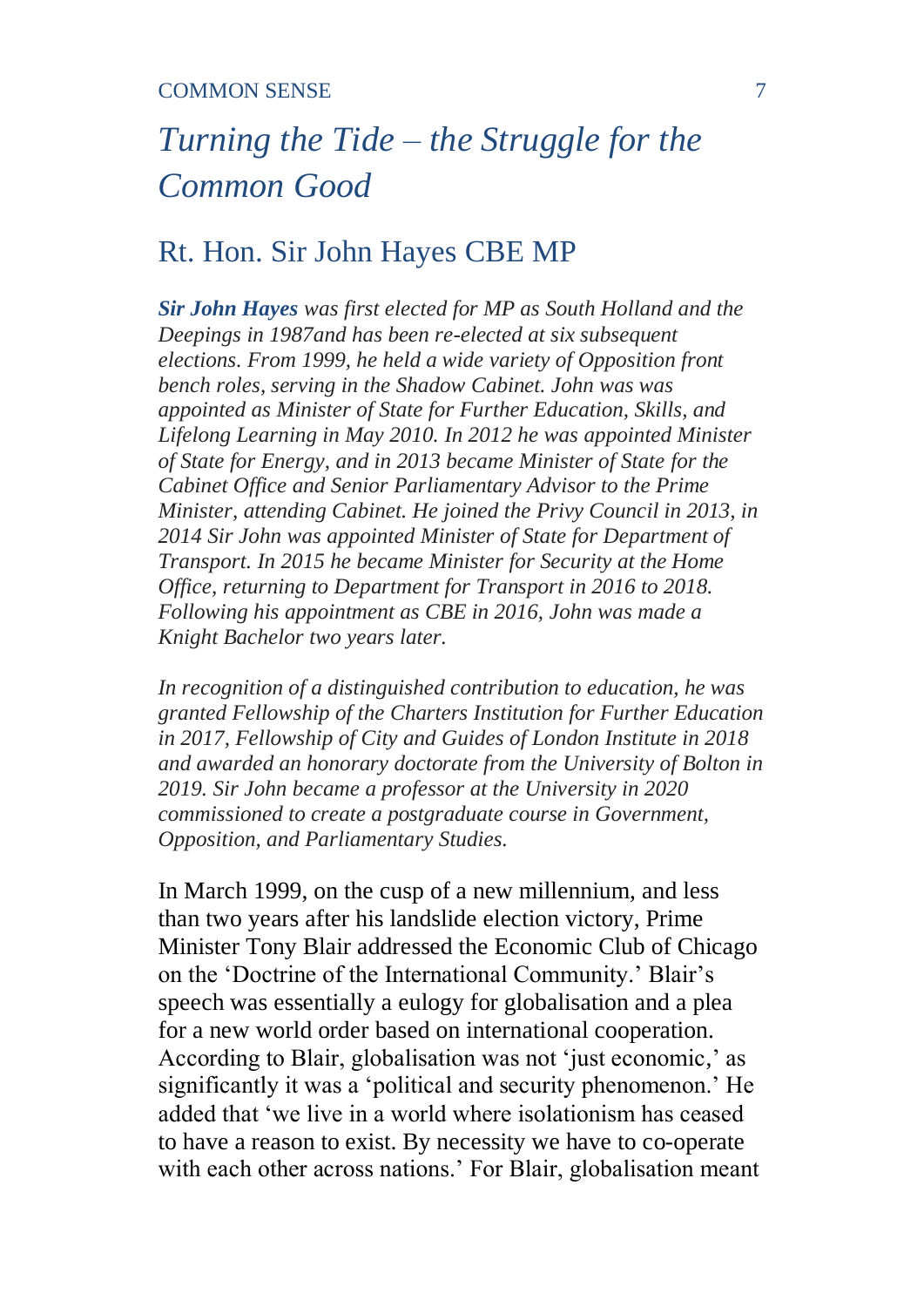the need for interdependence was 'immeasurably greater than in the past.' $1$ 

NATO's intervention into the civil war in the former Yugoslavia formed the immediate backdrop to Blair's speech and its apparent success appeared, superficially at least, to justify Tony Blair's belief in a new doctrine of international community. A year later, intervention in Sierra Leonne similarly reinforced Blair's belief that military intervention was an effective means of dealing with humanitarian crisis, a doctrine that became known as 'liberal interventionism.'

Yet the first two decades of the  $21<sup>st</sup>$  century have been shaped by four cataclysmic events that have undermined faith in both globalisation and the effectiveness of the liberal international order. The first of these was the September 11 attacks on the World Trade Centre and the Pentagon, in 2001 and the second the invasion of Iraq by American led forces in 2003, and its bloody aftermath. The third was the international financial crisis of 2007 – 2008, culminating in the failure of Lehman Brothers, drastic government intervention to save the banking system from collapse and global recession. And the fourth event has been the global Coronavirus pandemic, originating in the Wuhan province of China, necessitating unprecedented intervention by national Governments in their economies and societies, including the closing of national borders and resulting in a collapse in international travel and a global recession.

These factors are not alone in defining worldwide fundamental uncertainty. Yet, they represent the four stages by which faith in globalisation, in all its forms, has been destroyed. The dramatic events of 9/11 brought home the realisation that the end of the Cold War had not represented the triumph of liberal values and that the world remained as divided and conflicted as ever. Francis Fukuyama has been unfairly caricatured as

<sup>&</sup>lt;sup>1</sup> 'The Doctrine of the International Community,' Tony Blair, Speech to the Economic Club of Chicago, 24/04/1999.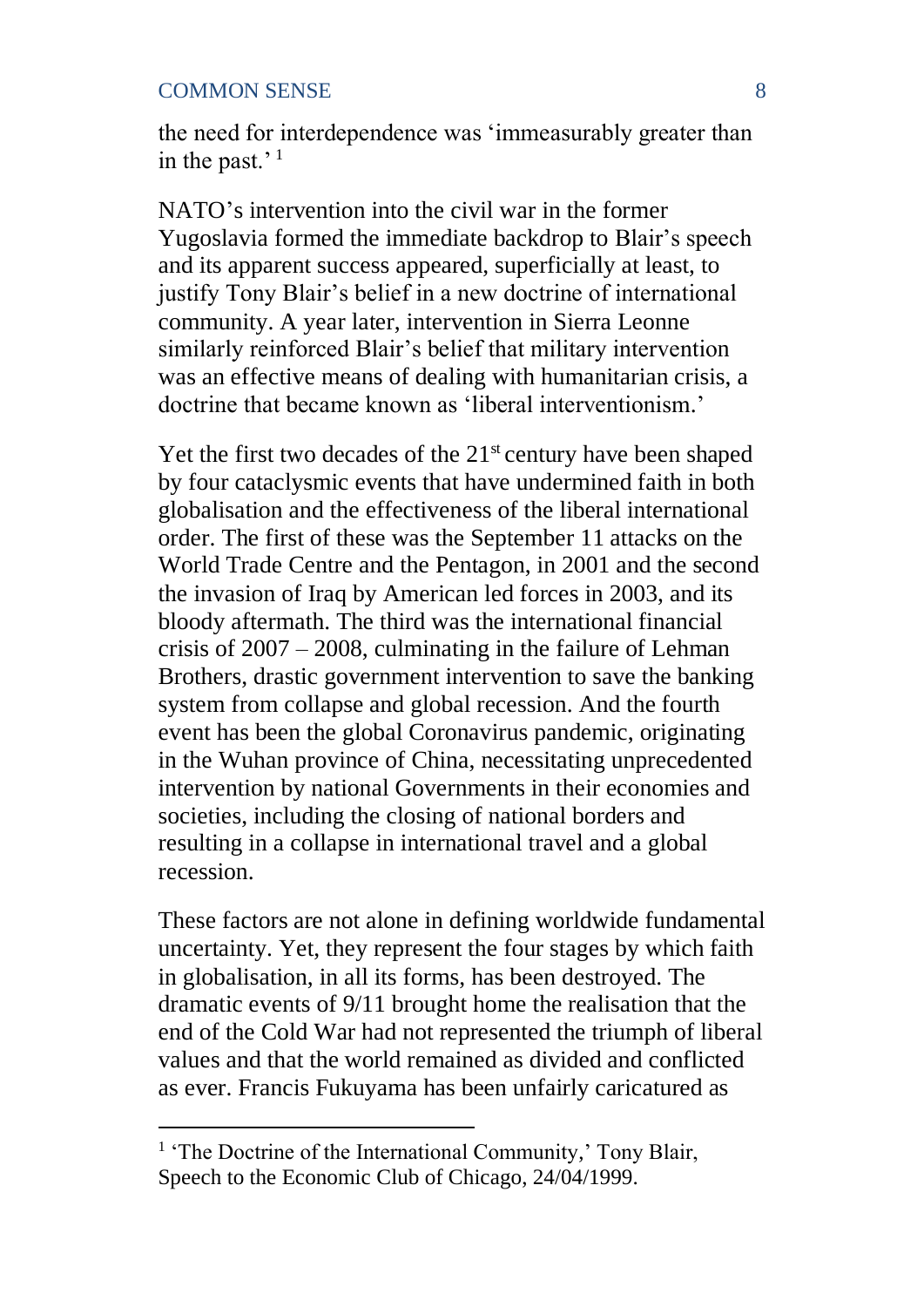having declared an immediate 'End of History' as the Cold War drew to a close, but his confidence in the inevitable triumph of liberal democracy now looks somewhat misplaced.

Although Tony Blair's vision of a new world order has not come to pass, he was able to radically reorder the British constitution in accordance with his liberal internationalist worldview. The legacy of his reforms continues to shape our politics. Blair's constitutional agenda reflected the then fashionable doctrine of 'multi-level governance.' According to the theory, actors at different levels of government would increasingly interact across national borders, making the distinction between domestic and international politics increasingly redundant. For Blair, this justified a complete constitutional overhaul. Power was to be decentralised, both to devolved governments in Scotland and Wales and to new regional assemblies in England. The European Convention of Human Rights was incorporated into domestic law, extending the authority of a foreign court over our legal system. And the process of EU integration was to be embraced, including British membership of the new European currency.

New Labour's constitutional changes have fundamentally changed the way Britain is governed. The incorporation of the European Convention into domestic law by the Human Rights Act (1998) has resulted in a significant rise in the number of cases being brought under Human Rights Law. According to one study, the percentage of cases heard by the Law Lords that could be classified as human rights cases rose from 2 percent in 1997 to 31 percent ten years later.<sup>2</sup> The increasing political nature of the cases heard by the courts helped to spur Blair and his long-time friend, Lord Falconer, to bring forward plans to fully separate the judiciary from the other two branches of government, effectively abolishing the historic role of Lord Chancellor and removing the highest court of appeal from the

<sup>&</sup>lt;sup>2</sup> 'The Impact of the Human Rights Act on the House of Lords,' LSE Legal Studies Working Paper No. 8/2009 Sangeeta Shah, University of Nottingham; Thomas M. Poole, London School of Economics.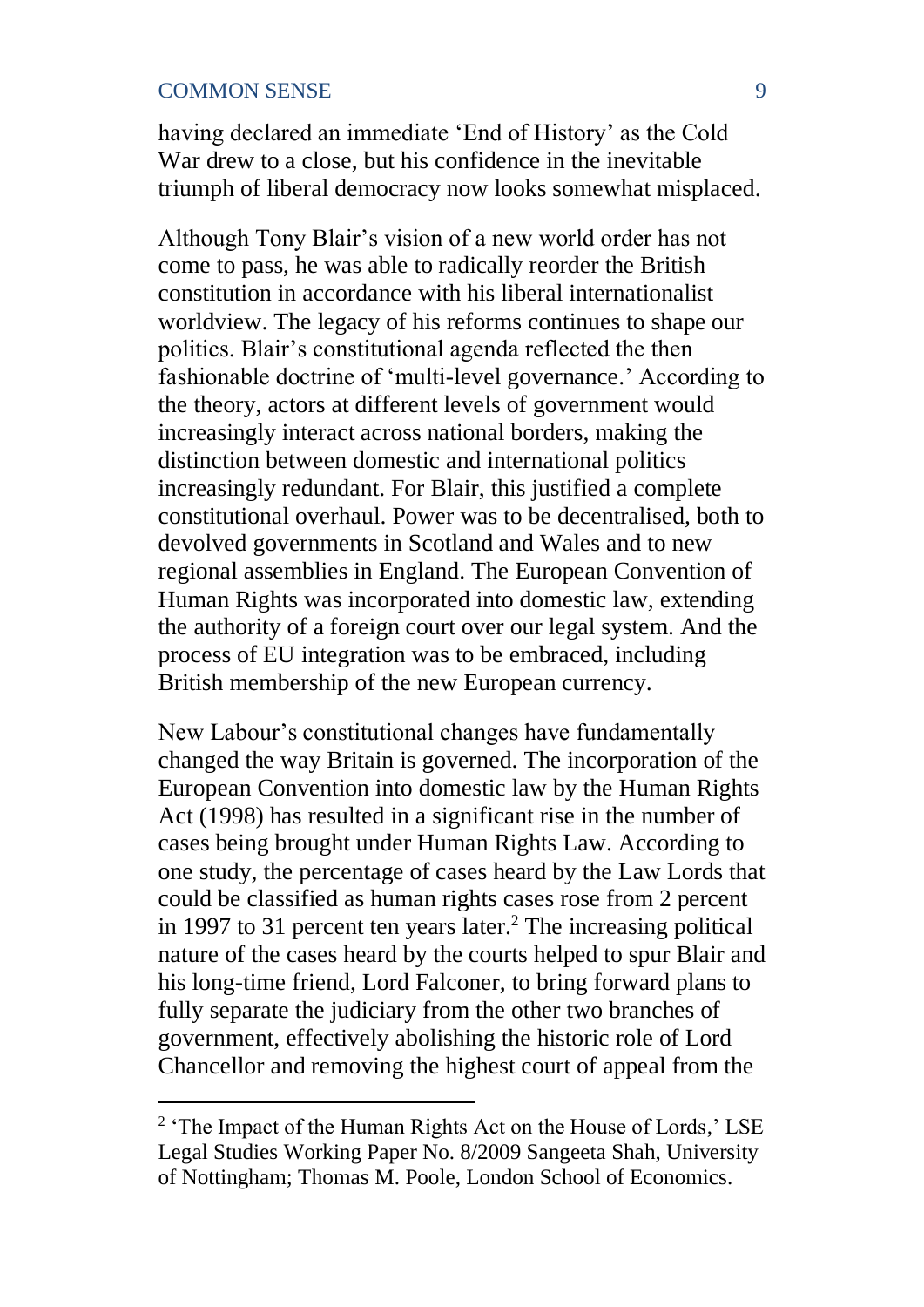House of Lords, creating a new Supreme Court, a body clearly based on the American model.

Yet, rather than building a new, progressive idea of the nation, as Tony Blair expressly hoped, his reforms have driven a wedge through British society. The Blair project was always an elitist one, imposed from on high on an unsuspecting public, in the belief that they could be forced to see the world through the same 'enlightened' lens. Blair, like other progressives of the time, agreed with radical German philosopher, Jurgen Habermas, that identity could be moulded through constitutional change. Habermas falsely equated Europe with America, believing that a collective European identity could be engendered through the creation of a written constitution and a bill of rights.<sup>3</sup> But the people turned out to be less compliant than Blair had anticipated. This was not just true in the UK but across the rest of Europe as well. In 2005, the people of France and the Netherlands rejected a new EU constitution in nation referendums. It turned out that the nations of Europe were not comparable to the thirteen colonies that created the United State of America. Like England, France is an ancient country, and its identity cannot simply be swept away at the whim of a political liberal elite.

The results of the French and Dutch referendums meant that the British people never got a chance to vote on the EU constitution. But there were already indications of the widespread opposition to the new settlement envisaged by Blair. A year earlier, the people of the North East of England voted against the creation of a new regional assembly. The public had no desire to see an extra tier of government imposed on them in an effort to make British governance more closely resemble the European model. So, here at least, the 'Europe of the Regions' came to a stuttering halt.

<sup>&</sup>lt;sup>3</sup> Jurgen Habermas, 'Why Europe needs a Constitution,' New Left Review, 1/10/2001.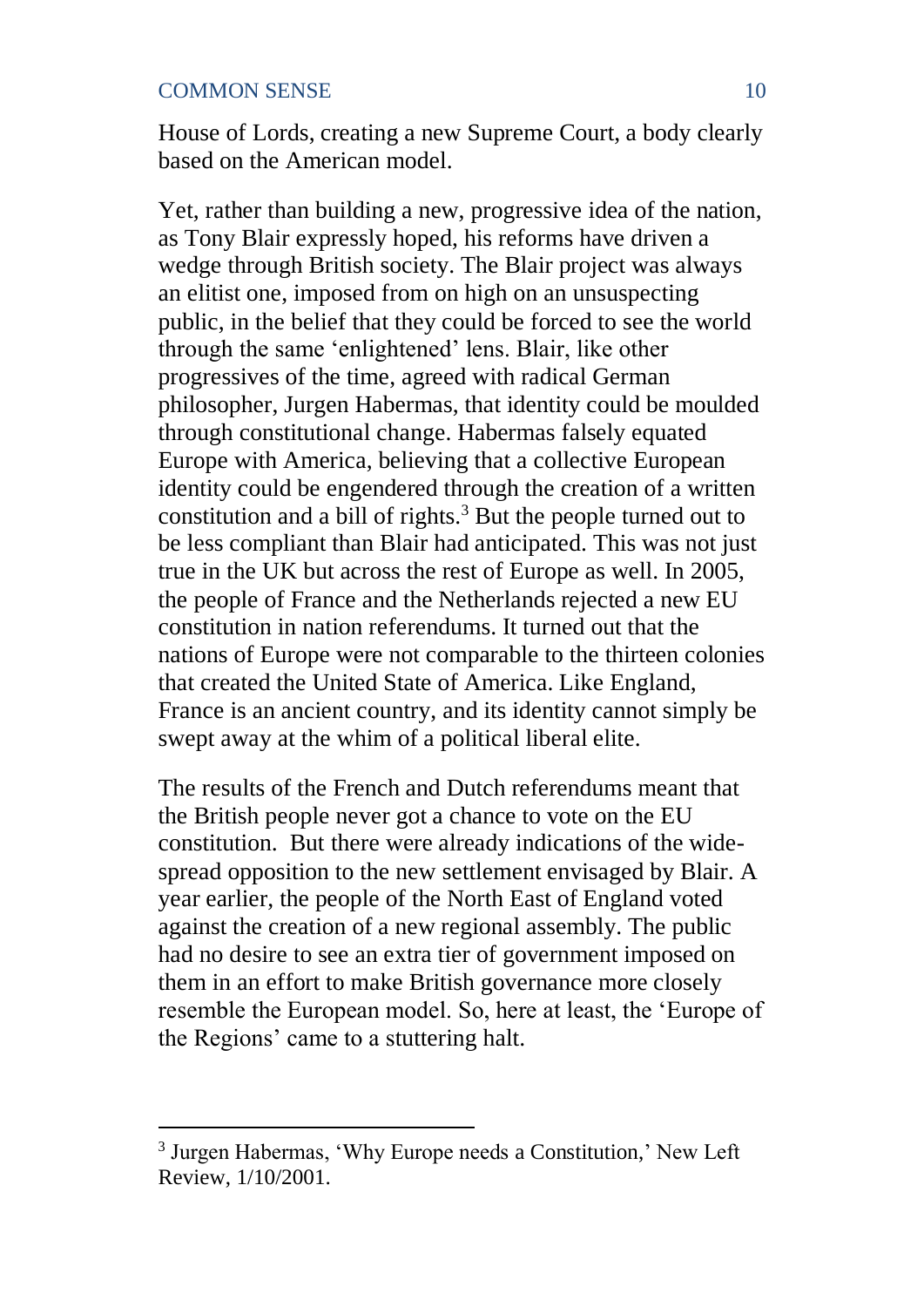The same year  $-2004 -$  saw ten new member states join the EU from central and eastern Europe. Widespread migration from these new countries under the EU principle of free movement was anticipated, prompting all but three member states to impose time-limited restrictions on access to their labour markets. The UK was one of the three countries not to impose restrictions, and by far the biggest economy not to do so. Although British Government officials vastly underestimated the scale of immigration, the open border policy reflected the Government's commitment to 'New Britain,' our national identity reformed to reflect a world of globalisation and internationalism. Rather than the 5,000 to 13,000 migrants the Government anticipated, it is estimated that roughly 130,000 migrants from Central and Eastern Europe entered the UK in the first year alone.<sup>4</sup>

Large scale economic migration from Central and Eastern Europe, along with the euro-zone crisis at the end of the decade, helped fuel the rise of anti-EU feeling in the UK. The public felt increasingly alienated from a political class that seemed unable to understand their needs and priorities. But this alienation has deep roots and cannot be fully explained by recent events. In truth, the liberal establishment have never spoken for the people. An early indication that something was fundamentally wrong was provided by the dramatic fall in voter turnout at the 2001 and 2005 general elections. Turnout fell below 60% for the first time in 2001 and only recovered by a couple of percentage points four years later. Although turnout has increased at subsequent elections, it remains below the 70% mark achieved by every election between 1945 and 1997.

At the time many put the fall in numbers voting down to opinion polls showing Labour well ahead, with consequently little at stake at the ballot box. But to those prepared to look

<sup>4</sup> International Migration and the United Kingdom Report of the United Kingdom Sopemi Correspondent to the OECD, Prof. John Salt, UCL, 2005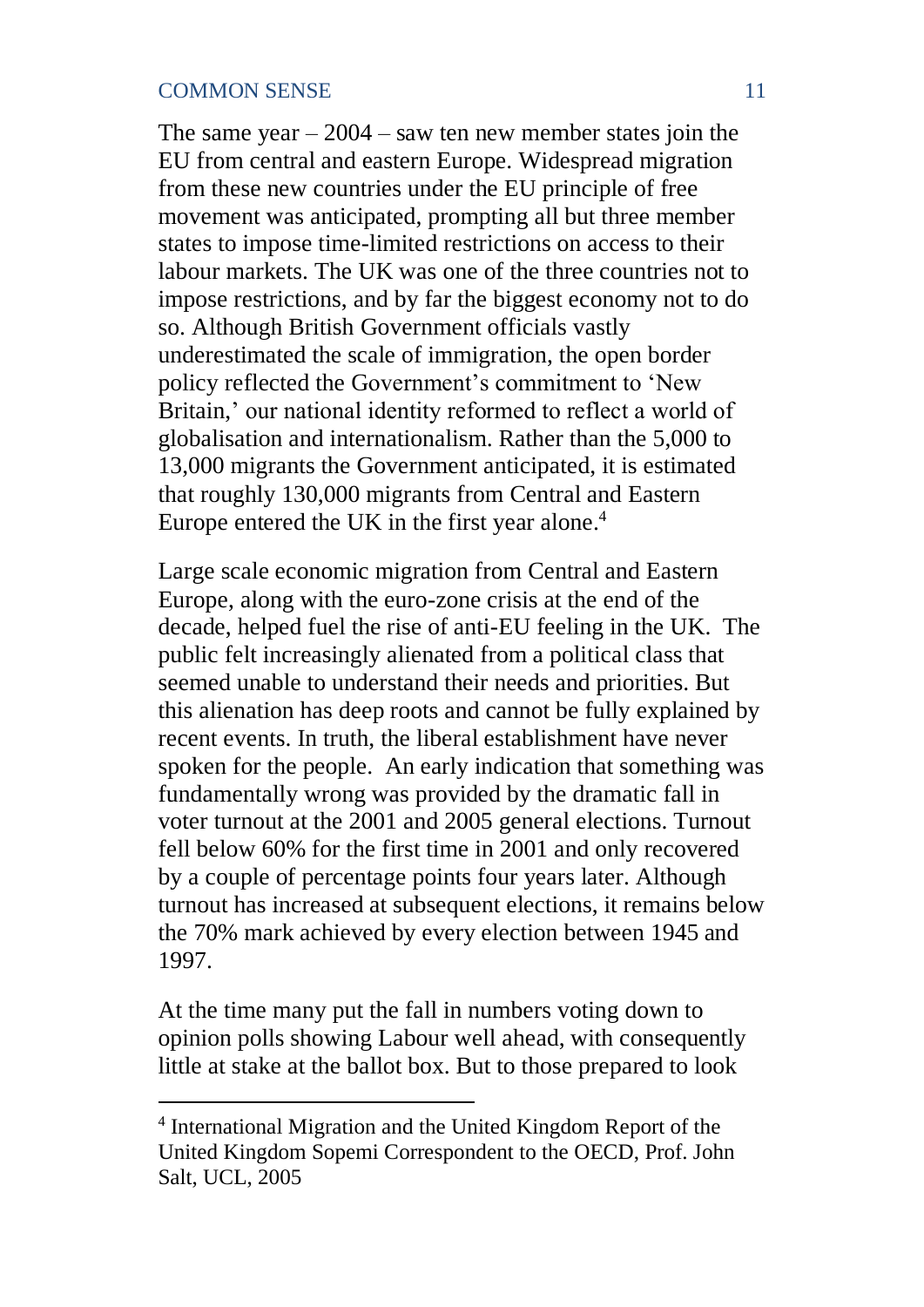more closely, it was clear that growing political disengagement was the result of the disintegration of the social fabric linking voters to the political class. In an article in the Guardian in March 2001, a couple of months before the election, Anthony Heath, a Professor of Sociology at Oxford wrote that the 'model of the voter that contemporary politicians have adopted is very much an individualistic one and it ignores the role of social processes in maintaining commitment and promoting participation.' Key to this process were the institutions of working class communities that seemed to have no place in Tony Blair's 'New Britain.' Rather than building a stronger society, the Labour Party was destroying its own foundations. As Heath put it, 'distancing itself from the traditional working class (and from the trades unions), it is likely that the social bonds linking the party to its traditional supporters were weakened.'<sup>5</sup>

The ultimate expression of the growing divide between the people and the political establishment came with the EU referendum in 2016. When voters took the historic decision to leave the EU, the political establishment was plunged into crisis. Such was the cognitive dissonance engendered by the result that much of the establishment refused to acknowledge it, arguing that either a second referendum was required, or in the case of the disastrous Liberal Democrat campaign of 2019, that the result could be completely ignored and the decision to trigger the Article 50 process simply reversed.

The establishment took the decision so badly because it went against everything they believed. The intellectual underpinnings of what could be described as the 'Blair Paradigm' had been kicked away. For a generation or more it had been the height of intellectual fashion to believe in a 'progressive' liberal 'centrist' majority, keen to embrace the Continental principles of abstract rights and written constitutions, rather than time-honoured traditions of English

<sup>5</sup> Anthony Heath, 'Ballot Box Blues,' *The Guardian*, 28/3/2001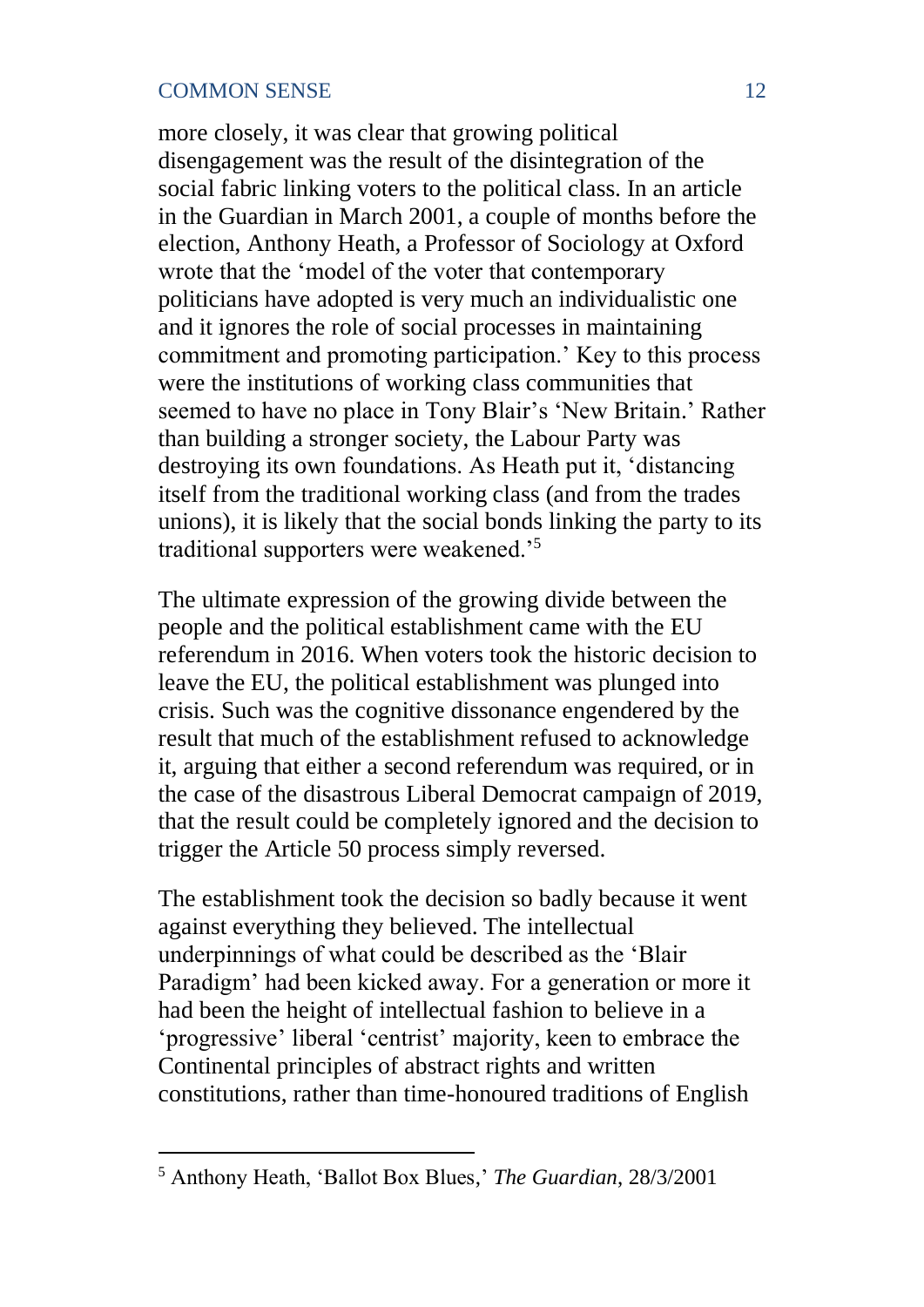common law. Though this narrative ran counter to the particular character of British history since the Reformation, anyone who questioned the 'right on' smartness of ideas like incorporating the European Convention of Human Rights into our law, or, for that matter, joining the European single currency, was dismissed as out-of-date, insular or small minded. The EU referendum and the 2019 general election, where the Conservatives won many seats long held by the Labour Party in the 'Red Wall' of the Midlands and the North of England and Wales, demonstrated beyond doubt that the socalled 'progressive majority' Blair often talked about simply does not exist.

The result of the 2019 election has turned Brexit into a reality. Yet, leaving the EU alone will not come close wrestling power away from a cosseted liberal establishment. Though we are leaving the EU, the architecture of the progressive state built by Blair remains in place. Britain remains tied to a foreign court through the European Convention of Human Rights (ECHR) and its incorporation into domestic law. As the former Supreme Court Judge, Jonathan Sumption notes, the European Convention is an example of a 'dynamic treaty:'

> 'one that does not just say what our domestic law should be, but also provides a supranational mechanism for altering and developing it in the future. This result is to transfer an essentially legislative power to an international body standing outside the constitutional framework of the United Kingdom, in other words outside the collective mechanism by which we consent to the laws which govern us.<sup>'6</sup>

Over the last twenty years the ECHR has greatly expanded its scope – extending the meaning of the Convention well beyond the original intentions of its authors, a process described by Sumption as 'mission creep.' As a result, the balance between

<sup>6</sup> Jonathan Sumption 'Trials of the State: Law and the decline of politics,' Profile Books, London, 2019.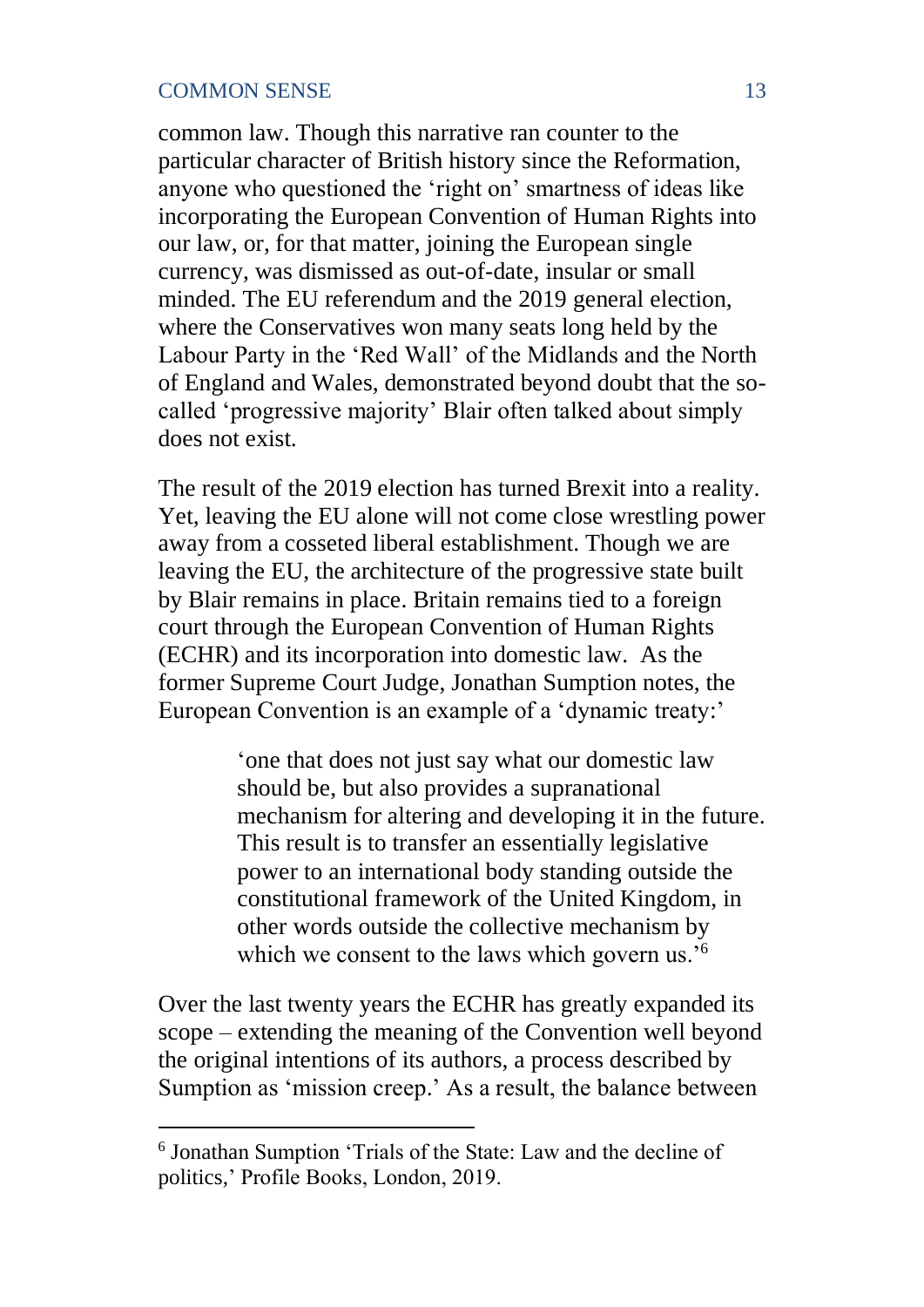the political and judicial has shifted towards the latter. Issues once viewed as a matter of political judgement are now viewed as a matter of rights, and as such, beyond the scope of democratic consideration or reasoned debate. The impact is to further weaken our democratic institutions and encourage a process whereby people see themselves exclusively as individuals with fundamental rights that cannot be compromised, rather than as members of a collective whole; a society where the extension of liberties for some may well be at the detriment of liberty for others.

Similarly, devolution to Scotland and Wales continues to steadily weaken a shared sense of British identity and culture. 44.5% of Scottish voters voted for separation in the 2014 referendum and support for separatism has subsequently grown.

Rather than building a new sense of national identity – the 'New Britain' that was at the heart of the Blair project – Blair's reforms have replaced an inclusive sense of Britishness, a historic source of our nation's strength, with selfish individualism and the narrow, exclusive identities promoted by Scottish and Welsh separatists. The damage continues to spread, and, without action, Blair's legacy of constitutional reform will continue its inexorable process of destroying the fabric of British society.

With the failure of the 'Blair Paradigm,' liberalism has turned in a yet more destructive direction. On the surface, the progressives of New Labour and the new liberalism of identity politics have little in common. Blair at least believed he was working to build a better society, while 'identity liberals' have the explicit objective of pulling our society apart. Yet, Blair was unable to reconcile his social democratic belief in community with his liberal conviction in the primacy of the individual. Gradually progressives, despairing of the public, have turned their back on social democracy, instead embracing an uncompromising liberalism.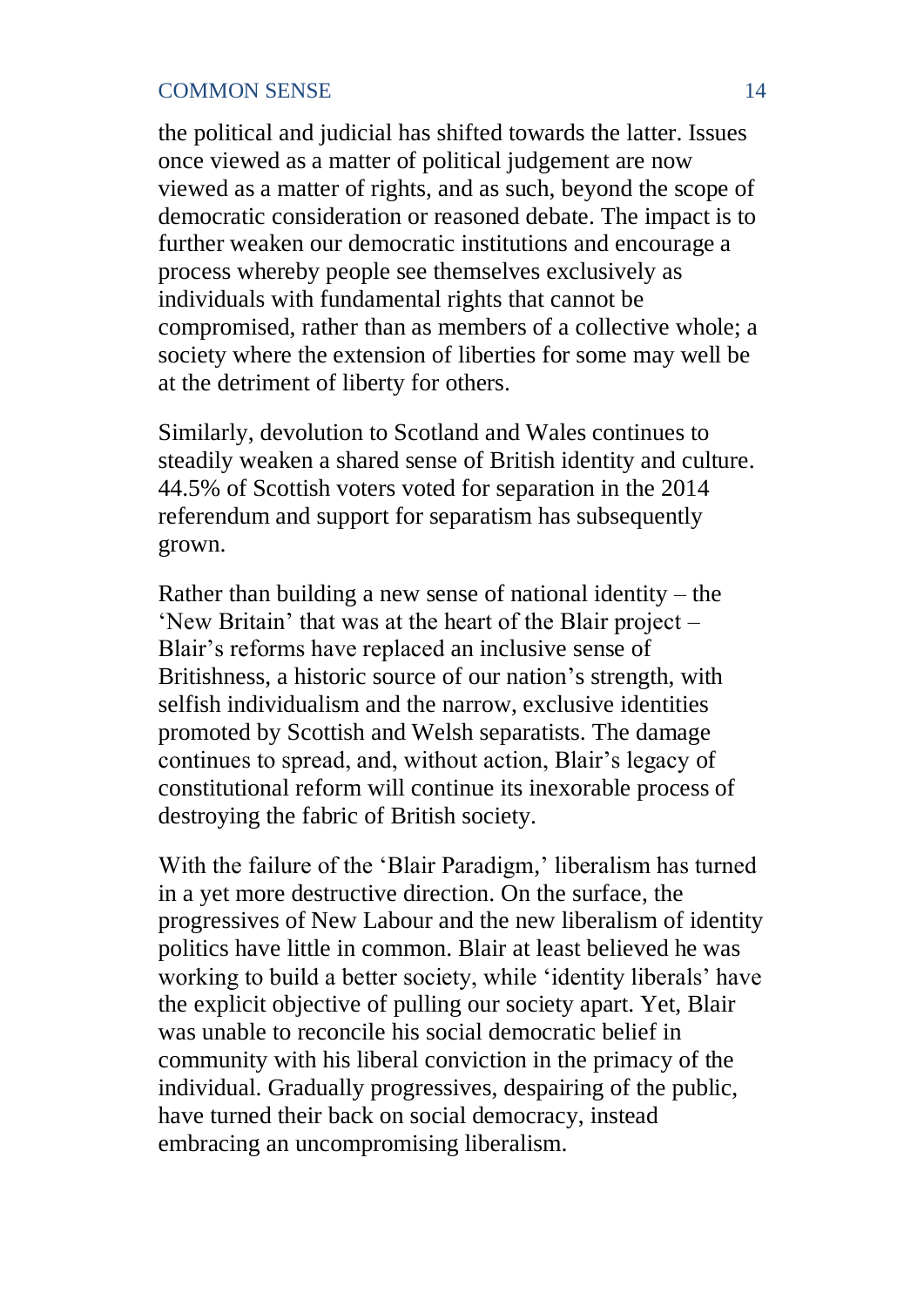As John Grey has written, the key change in progressive politics has been the shift from the idea that society should embrace different identities, to a belief that a 'single kind of identity—that of the autonomous, self-fashioning individual' should prevail over all else.<sup>7</sup> It is this unshakable belief in the pre-eminence of their chosen identity that drives the 'woke' warriors of Black Lives Matter, advocates of 'decolonisation' and 'white privilege,' as well as 'transgender rights' and 'Extinction Rebellion' extremists.

What typifies these apparently disparate movements is a disturbing collective moral certainty, a belief in the primacy of their cause above all else. Their views are confirmed and reinforced by social media, a place for posing, posturing, positioning, but hardly ever for real discussion. In our brave new world, activist groups vie for attention by shouting ever louder in what can best be described as a competition of victimhood. Each group claims a spurious moral authority founded on their own self-defined sense of oppressed marginalisation by mainstream society.

The idea of the 'self-fashioning individual' has its roots in the thinking of John Stuart Mill. Following Mill, identity liberals argue that an individual should be free to do with their life as they chose, to indulge in any 'experiment of living.' Mill believed education was the key to greater autonomy, and that the resulting freedom of thought would drive social progress. Yet he failed to realise that the expansion of university education would ultimately create a new class of people, characterised not by freedom of thought, but by its opposite – conformity to a particular, narrow view of the world. While Mill may be forgiven for failing to anticipate such an outcome, it is his snobbish belief in the superiority of the university educated that justifies the contempt with which they regard anyone who fails to fall into line.

<sup>7</sup> John Grey, 'The roots of identitian liberalism,' *UnHerd*, 27/1/2020.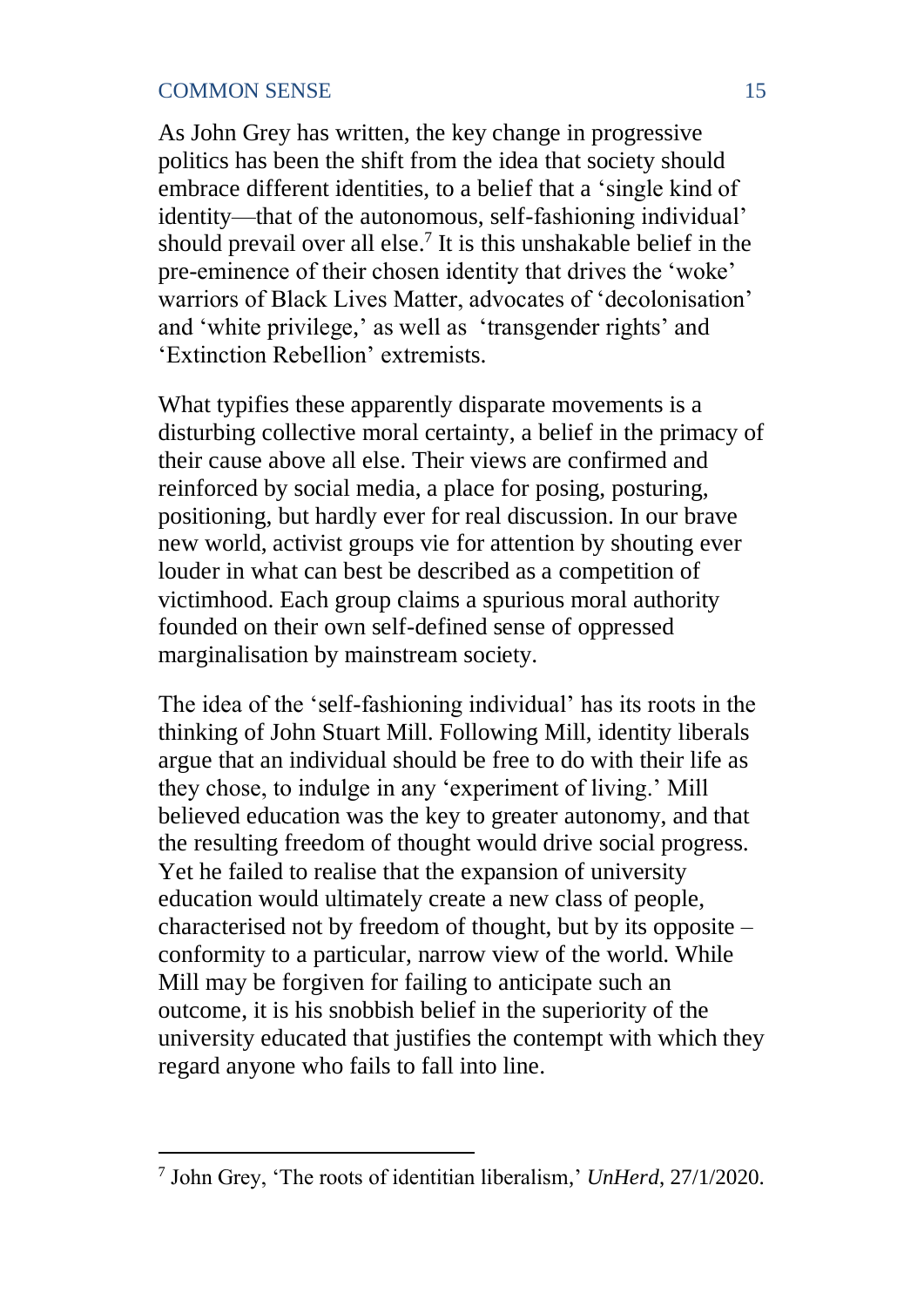Yet, where is the basis of the moral superiority claimed by the new 'woke' elite? What is perhaps most remarkable about the expansion in university education is how little it has done to enrich our society and culture. People can hardly be said to have become more articulate or more sophisticated in their tastes. The reason for this, as Stanley Baldwin once wryly remarked, is that 'the intelligent are to the intelligentsia what a gentleman is to a gent.' Membership of the new elite has nothing to do with intelligence, scholarship or even thought, it is a class identity**.** Consequently, as John Grey notes, the unthinking superiority of the new woke elite has catalysed the metamorphosis of liberalism from a doctrine of tolerance to one of intolerance:

> 'Few of the liberals who direct universities, media organisations and large corporations are distinguished by any sense of the complexities and contradictions of ethics and politics. For many, the human world is composed of simple moral facts. Western colonialism was an unmitigated evil; historic national identities are intrinsically racist; religions are no more than structures of oppression. Anyone who questions these supposed facts is in need of political re-education or summary dismissal.'<sup>8</sup>

The progressive liberalism promoted by Mill has resulted in an arrogant and increasingly remote elite, convinced that anyone who believes in the value of traditional social structures and morality is prejudiced and vulgar. It is ultimately in the interest of the elite to believe the nation to be racist and sexist and it releases them from any sense of obligation to their country.<sup>9</sup> This conceited view helps to explain why institutions and multinational businesses – from the National Trust to Starbucks – have been so quick to embrace the intolerant woke dogma of Black Lives Matter and

<sup>&</sup>lt;sup>8</sup> 'The rise of post-truth liberalism,' John Grey, UnHerd, 5/9/2018.

<sup>&</sup>lt;sup>9</sup> 'How race politics liberated the elites,' Matthew Crawford, UnHerd, 14,12,2020.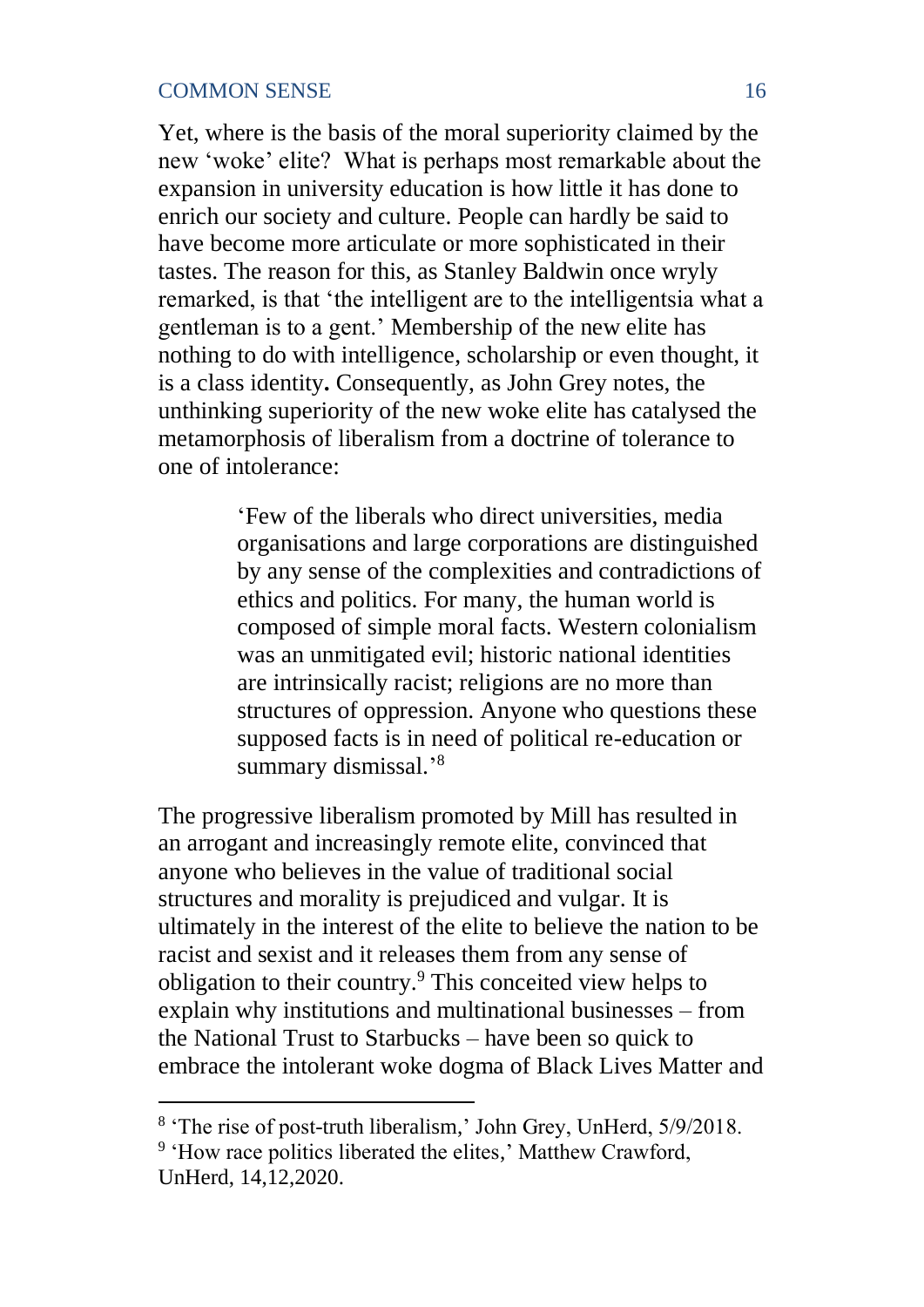transgender rights. It is the same haughty elite who regularly describe people who voted to leave the EU as stupid, bigoted racists, even though they actually often know very little about how the EU works and its impacts on our lives.<sup>10</sup>

### **Conclusion**

By leaving the EU we have taken the first step on the journey to a new settlement. We are at last free from the unrelenting ratchet of integration. Britain has freed itself from the remote bureaucracy of Brussels, thus giving us the scope to build something better. But leaving the EU is just the end of the beginning, not the beginning of the end of this process.

What is required is nothing less than a complete reconfiguration the relationship between the individual, society, the economy and the state. This, by necessity, must be both a philosophical and practical project. Philosophical, because ideas matter; until more politicians ground themselves in the philosophical traditions of the past, they cannot hope to muster the intellectual gravitas to make a meaningful contribution to our future.

Practical, because delivering Brexit, vitally important as that is, will not be enough in itself to arrest the startling decline in engagement with and belief in modern politics. Those elected to serve must shoulder their responsibilities by rejecting timidity. To turn the tide – reclaiming power from experts in the 'dull science' of economics – our politics must be ambitious, elegiac and significant once more. The gapping chasm between the rhetoric and reality of politics must be filled by policies of genuine substance if we are to restore trust in politics and the efficacy of the state in the interests of the common good.

<sup>10</sup> 'Remaking One Nation: The Future of Conservatism,' Nick Timothy, Polity Press, Cambridge, 2020.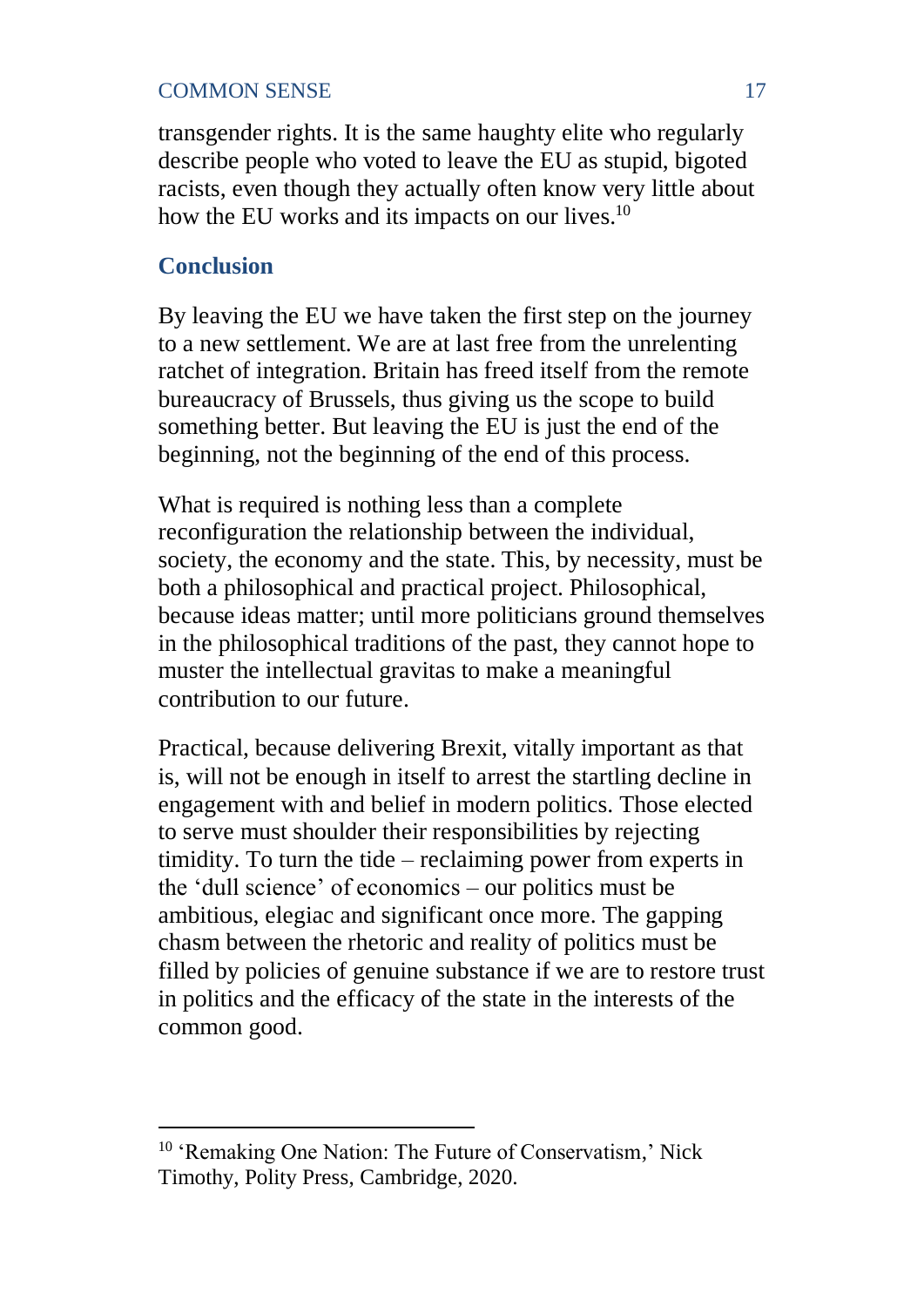Our politics must rise to the challenge presented to us by the British people, who instinctively understand that change is necessary. To fail would let down those who hope for more, whether or not they voted to leave the European Union. The Conservative Party must look to its past, to the Tory tradition of elevating the people; Disraeli's ideal of 'one nation,' if it is to develop a policy platform that can inspire the electorate.

Winning the culture war is vital to such a national rebirth. Some politicians may be reluctant to engage in debates about identity and culture. They regard these issues as matters of individual choice and hanker for the days when the greatest threat we faced was the march of socialism and the creation of an overbearing state. But since the fall of communism the world has altered profoundly. Radical Islam, Black Lives Matter and the Extinction Rebellion are cultural not economic movements which want to disown our collective past and so transform our very way of life and so dictate the future. Politics now is palpably about values not dull, mechanistic economic minutiae.

A country divided into rigid identity groups which refuse to accept the validity of differing points of view would soon become ungovernable. As such the culture warriors are not merely a disruptive nuisance, they represent a profound threat to the values which underpin our civilised social order. We must fight back and proclaim the primacy of our shared values. The battle for Britain has begun, and guided by the common sense of the people, we must triumph for the common good.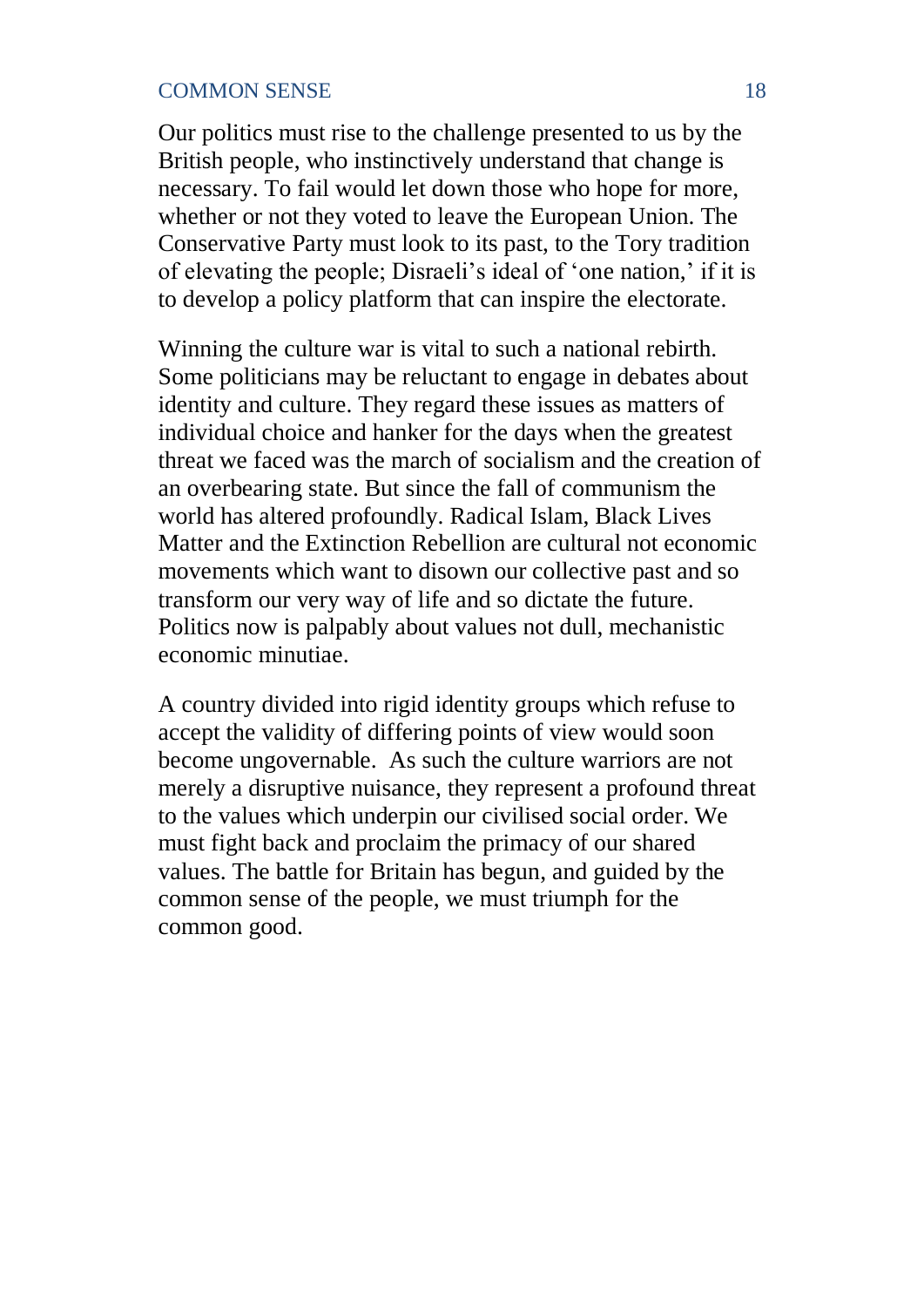# *What is Wokeism and How Can it be Defeated?*

# Gareth Bacon MP

*Gareth Bacon was elected in December 2019 as the Member of Parliament for Orpington. In Parliament he sits on the Public Accounts Committee and the Backbench Business Committee. He was recently appointed to be the Conservative Party Small Business Ambassador for Greater London. Prior to his election to Parliament, Gareth served on the London Assembly for 12 years, the final four years of which were as the representative for Bexley and Bromley. He served as Leader of the GLA Conservative Group and Chairman of the Assembly's Budget and Performance Committee from 2015 to 2020, resigning from both roles upon his election to Parliament.* 

*In the final 18 months of Boris Johnson's mayoralty Gareth served as Chairman of the London Fire and Emergency Planning Authority, the body which oversaw the London Fire Brigade, and as Chairman of the London Local Resilience Forum which co-ordinates the emergency planning work of London's blue light services, armed forces, local government and key utility providers.*

Britain is under attack.

Not in a physical sense, but in a philosophical, ideological and historical sense. Our heritage is under a direct assault – the very sense of what it is to be British has been called into question, institutions have been undermined, the reputation of key figures in our country's history have been traduced.

The rise of the power, reach and influence of social media has been influential in increasing the pace and spread of what is a broadly left wing, anti-British, anti-western and anti-capitalist rhetoric and a domino phenomenon is being witnessed as a succession of national institutions and organisations accept, seemingly without question or critical analysis, the new orthodoxy.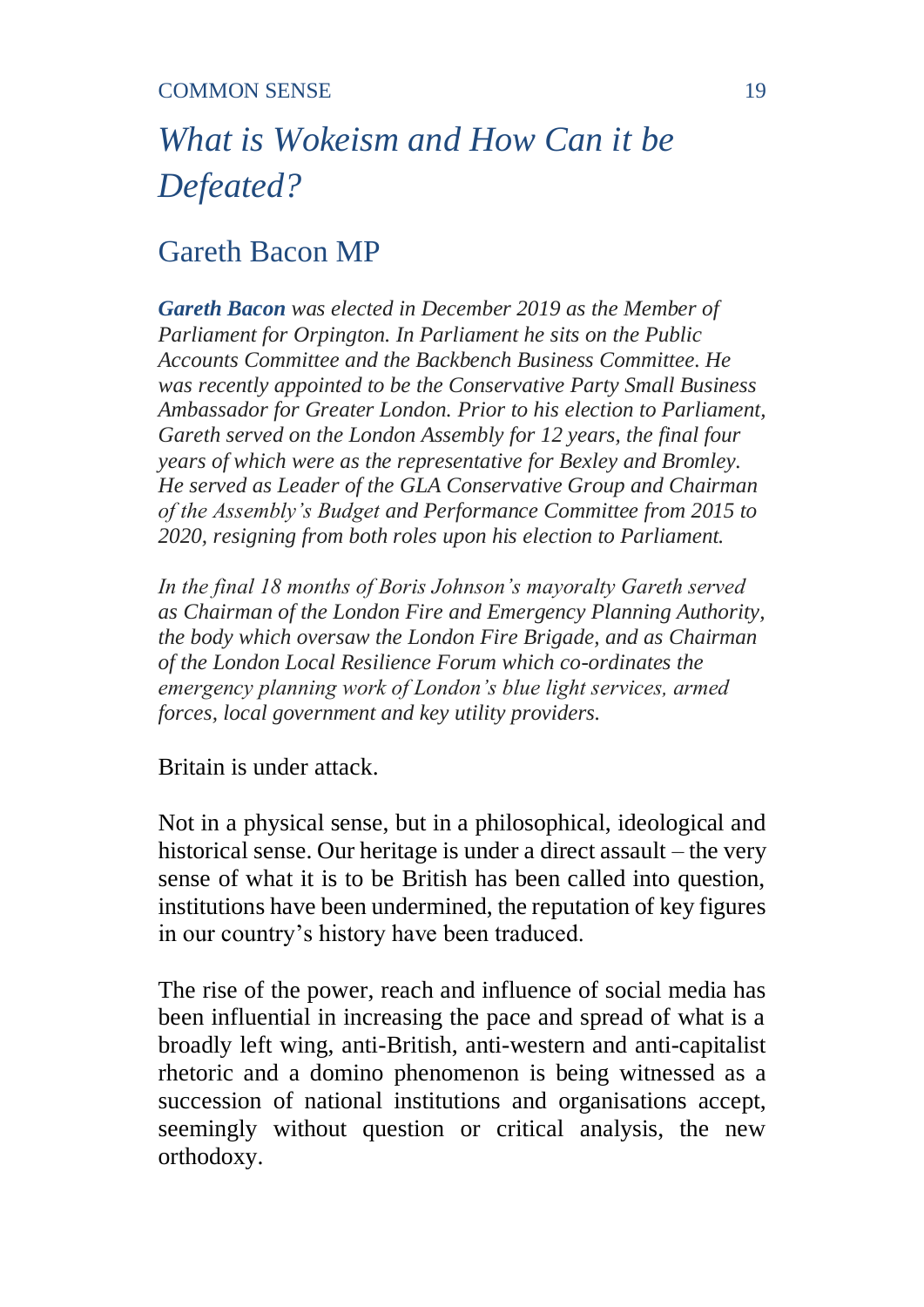Yet what has become colloquially known as the 'woke ideology' has no democratic mandate – there is no official 'woke' political party and the left-wing parties espousing elements of the 'woke' agenda such as Labour, the Liberal Democrats and the Greens were routed at the general election held in December 2019. So why is it that 'woke' perspective has taken such a hold? To answer that question, it will be necessary to examine the nature of the 'woke' ideology, what its objectives are and how it spread so quickly. It will then be possible to provide a critique of the 'woke' perspective and to offer suggestions for how to defeat it.

Most practical political ideologies provide the bedrock for a call to action that leads to a tangible goal  $-$  a basis upon which policy objectives in society can be achieved. The 'woke' ideology, such as it is, is fragmented in nature, appears to lack this end-destination and is perhaps more akin to desire for anarchy than to a conventional political ideology. The unifying driving force behind the 'woke' perspective is an intense hostility to western civilisation, a desire to push against established cultural norms and an attempt to distort – to the point of perversion – the generally accepted facts upon which a society is founded.

In modern day Britain, this amounts to attacking the historical concept of Britain by reinterpreting British history in a slanted and de-contextualised manner, using modern viewpoints and value judgements. Thus, the British Empire is no longer seen as a modernising, civilising force that spread trade, wealth and the rule of law around the globe – instead, it is a racist, colonialist, oppressive force that invaded sovereign foreign countries, plundered them and enslaved their people *en masse*. Great British heroes, such as Vice-Admiral Horatio Nelson and Sir Winston Churchill, until recently almost universally regarded in a highly favourable light, now have their reputations besmirched. Britain, a small country on the northern edge of the European continent, that led the world in the fields of science,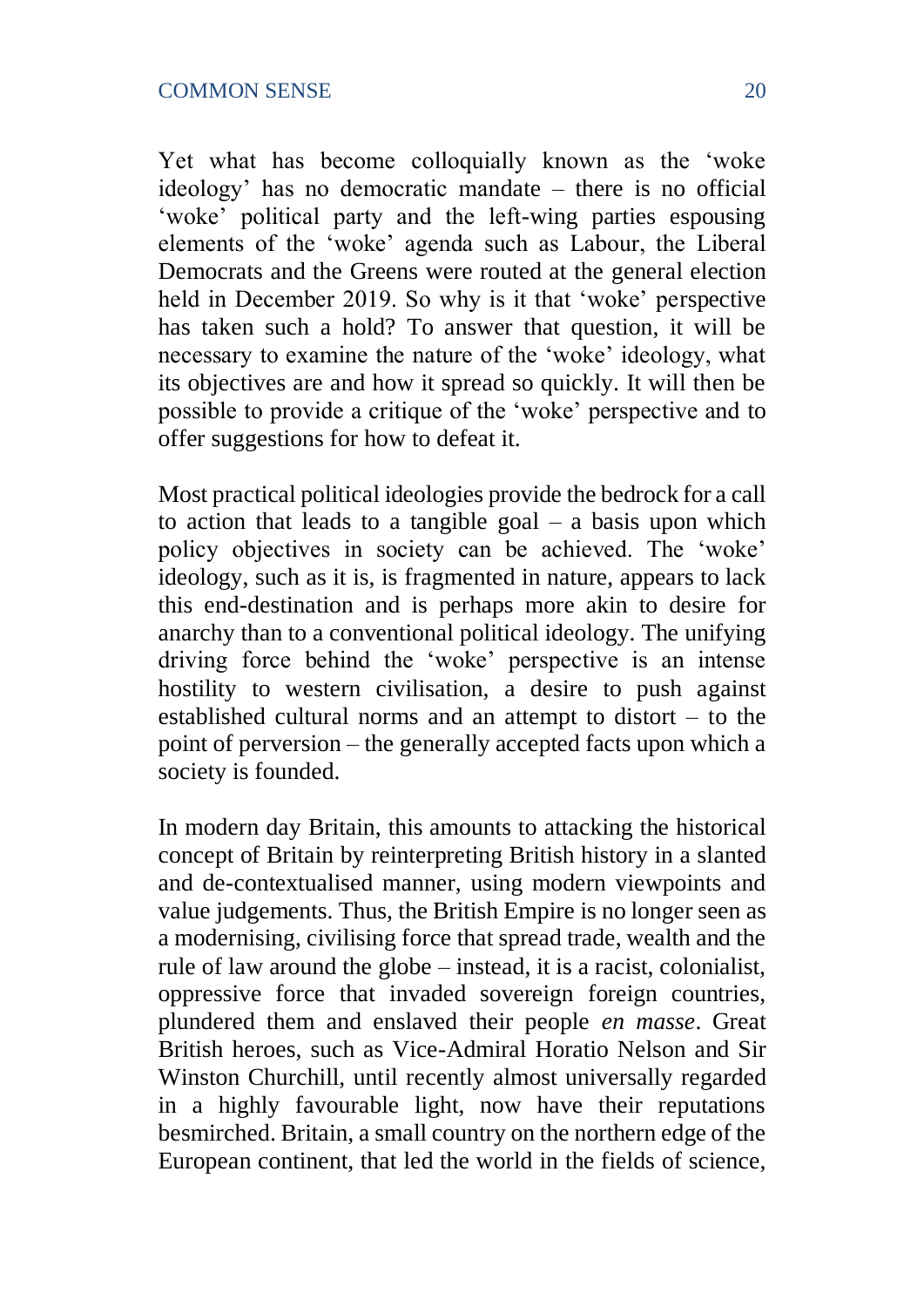industry, democracy, trade, law, the arts and much more besides, that stood and fought – for long periods alone – for freedom against European tyranny in the shape of Napoleon and Nazism and successfully opposed Soviet Communism, is reinterpreted in the 'woke' perspective solely as a slave owning force for oppression and evil.

The slanted views of the 'woke' perspective live very firmly in the past and its preoccupation is with re-writing that past in order to alter the present. The point of doing this is to destroy the accepted sense of Britain, in order to impose a countervailing ideological perspective – by delegitimising the one, it is possible to legitimise the other.

In this sense, the 'woke' ideology is pseudo-Marxist in its approach – whereas Marxist economic theory divided the world into economic classes of 'oppressor' and 'oppressed,' in the 'woke' ideological worldview of the identity politics of the cultural and social sphere, the 'oppressed' are not the economic proletariat but the combination of minorities or those otherwise disadvantaged by the 'heteronormative cisgender white patriarchy:' BAME people, LGBT people, women etc.

The 'woke' ideology is deeply divisive. Indeed, it actively seeks to be – it deliberately provokes division and thrives upon it. The adherents of the 'woke' ideology obsessively divide the world into hugely simplistic opposing categories – essentially 'goodies versus baddies' – a process greatly enhanced by the rise of social media, which is responsible for oversimplification of debate on issues, usually by contrasting opposite extremes in an unbalanced way: where it still survives, debate has been brutalised and nuance has been entirely lost.

Interpretation of existing law has added considerable momentum to the impact of 'woke' campaigns. For example, judicial interpretation of the Equality Act 2010 has had the effect of enshrining the notion that if one says one has been offended on grounds of race, religion, sexuality, gender etc.,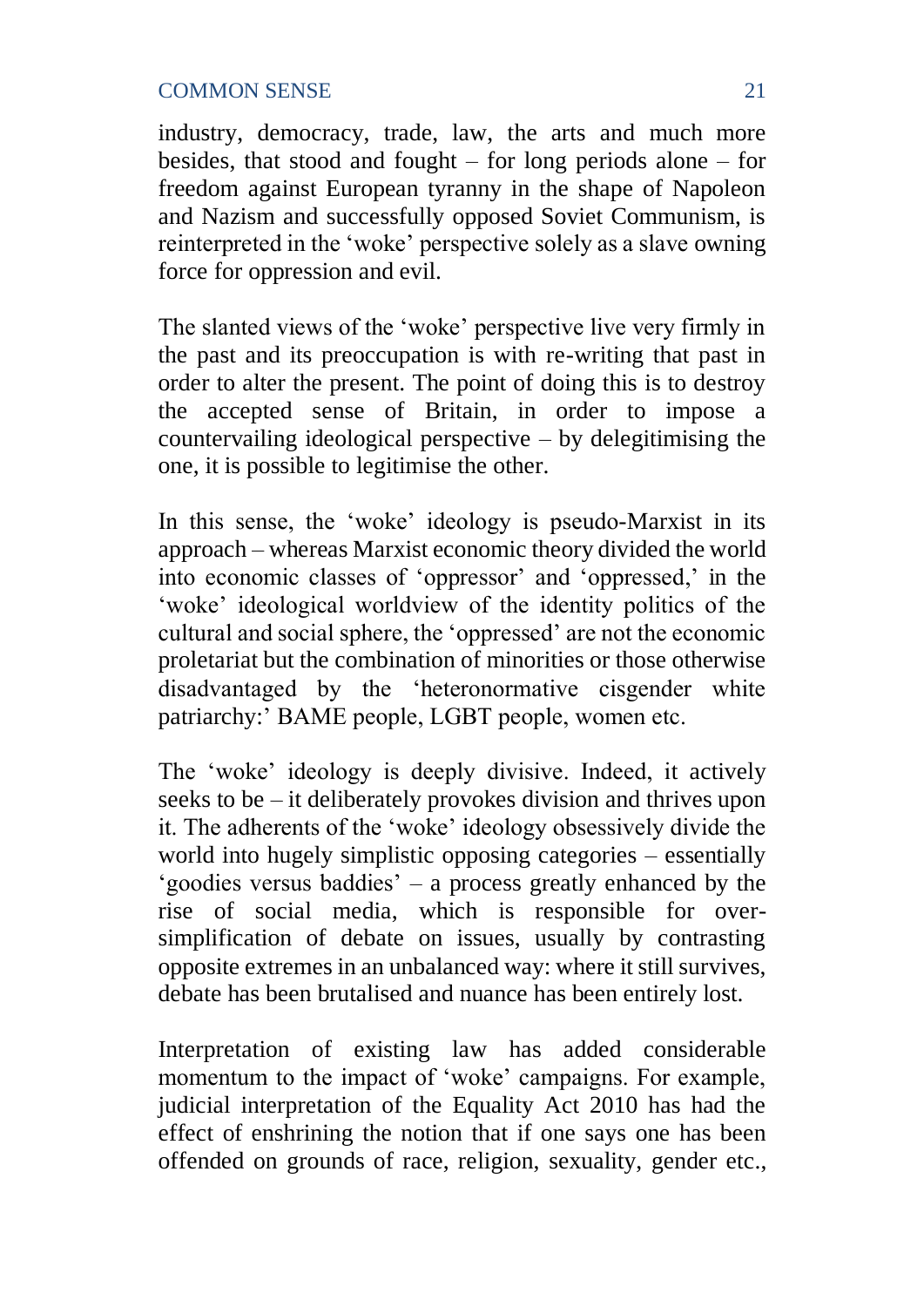then one almost automatically has been. This gives huge power to activists and forces the leaders of organisations to fight endless fires of grievance, stifling freedom, embittering the workplace and sowing division.

Language is a key weapon in the war the 'woke' activists are determined to wage, often being used as a means of trapping people and shaming them. Those of a 'woke' persuasion are adept at seeking offence everywhere – the use of language is an inviting target and many of our public and private institutions, wittingly or unwittingly, have fallen prey to a desire to appease the 'woke' campaigners. For example, words that have been universally understood for millennia, such as 'man' and 'woman' are now emotionally charged and dangerous: in recent NHS public-information campaigns, women have been called 'people with a cervix' to avoid offending transgender activists; recent maternity guidance has suggested replacing 'breastfeeding' with 'chestfeeding' and some corporations have begun spelling 'women' as 'womxn' because this new word explicitly includes non-cisgender women and is therefore more inclusive and progressive. When feminists such as Germaine Greer and J. K. Rowling point out that non-cisgender women are men, that people who give birth are women and that the enforcement of trans-rights often mean a loss of rights for women, they are shouted down, abused, no-platformed and threatened with violence.

Often, the moral legitimacy of a 'woke' perspective is claimed by its adherents by placing a universally accepted idea at the centre of a web of otherwise unsavoury associated positions. For example, the Black Lives Matter movement claims its moral legitimacy from a statement which no one opposes – the lives of black people do indeed matter, as they do for all people. Behind this universally accepted idea they hide other more controversial ideas such the desirability of the destruction of the conventional family unit, smashing capitalism, defunding the police and an unpleasant strain of anti-Semitism. But by putting a universally accepted idea at the centre, it makes it impossible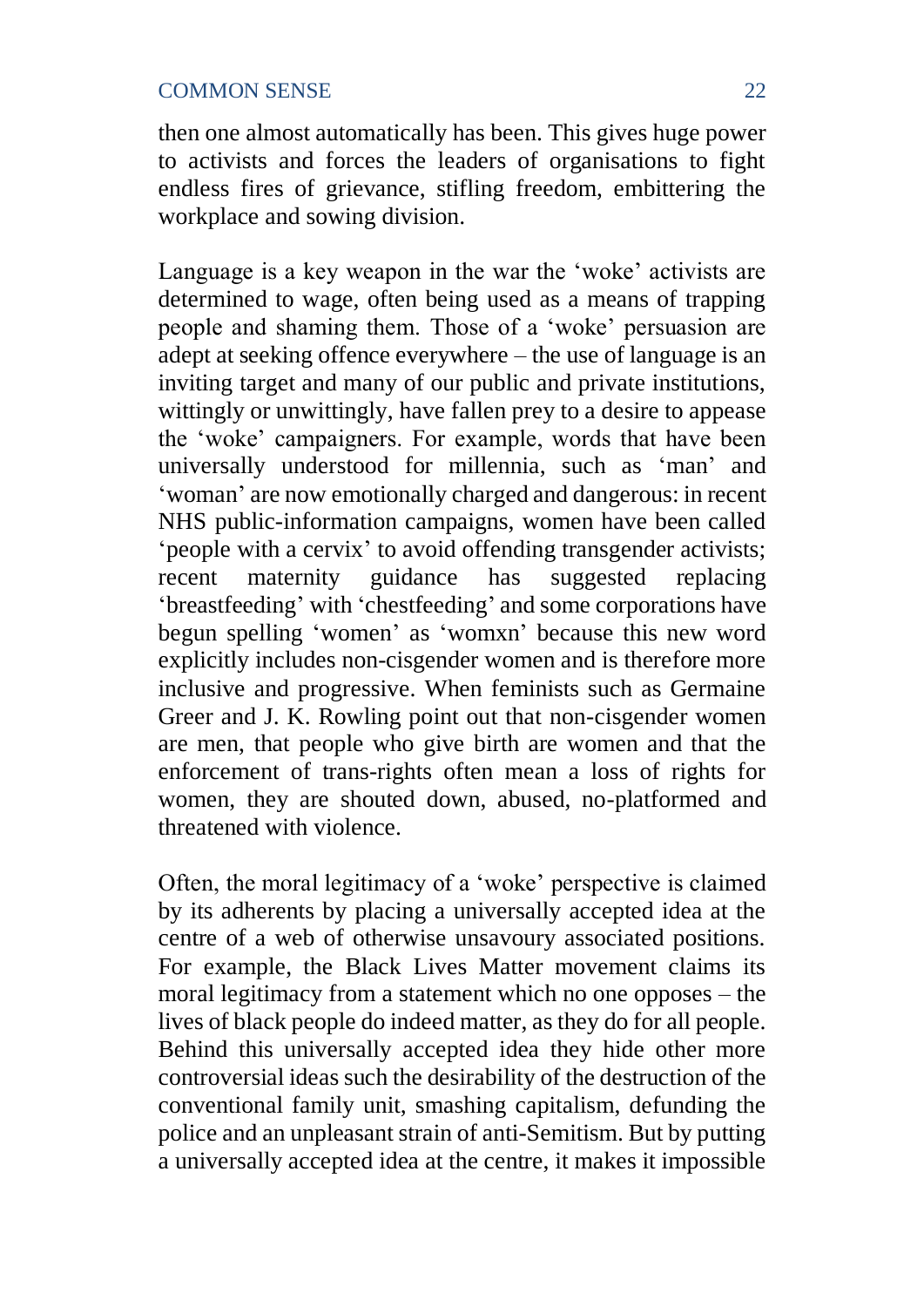to voice opposition to the policies of the movement without being accused of thinking that black lives don't matter. As was witnessed in the summer of 2020, this is often aggressively extended – those who did not make public gestures such as 'taking the knee' (which is an implicit promotion of the movement, not the sentiment) were openly branded as racist. This approach has been highly successful for Black Lives Matter, whose logo is prominently displayed at sports stadia around the country, with Premiership footballers, international rugby and international cricket players regularly 'taking the knee' before matches.

Linked to this is an explicit campaign of aggressive bullying, intimidation and censorship.

Those of the 'woke' persuasion take a quasi-religious view of the world and attribute every misfortune, grievance and perceived injustice to the fact that the wrong minority of people have power over everyone else and must therefore be torn down. They insist that everyone adopt this interpretation and those who don't are regarded as heretical and part of the problem. They have utterly rejected the idea that those on the right of the political spectrum have the right and the ability to challenge those on the left on subjects of culture and human nature. Any attempt to do so is viciously put down – disagreement is not now tolerated and any perceived deviation from the narrow 'true path' is ruthlessly crushed. So called 'noplatforming' and the rise of the 'cancel culture' are particularly sinister examples of this approach.

Social media has been key to the large strides 'wokeists' have made in this field. It has been a vital tool in convincing institutional elites of the strength of feeling against them by facilitating a preponderance of petitions, threats and on-line 'pile-ons' that have the cumulative effect of guilt tripping, shaming and frightening people into appeasement and submission.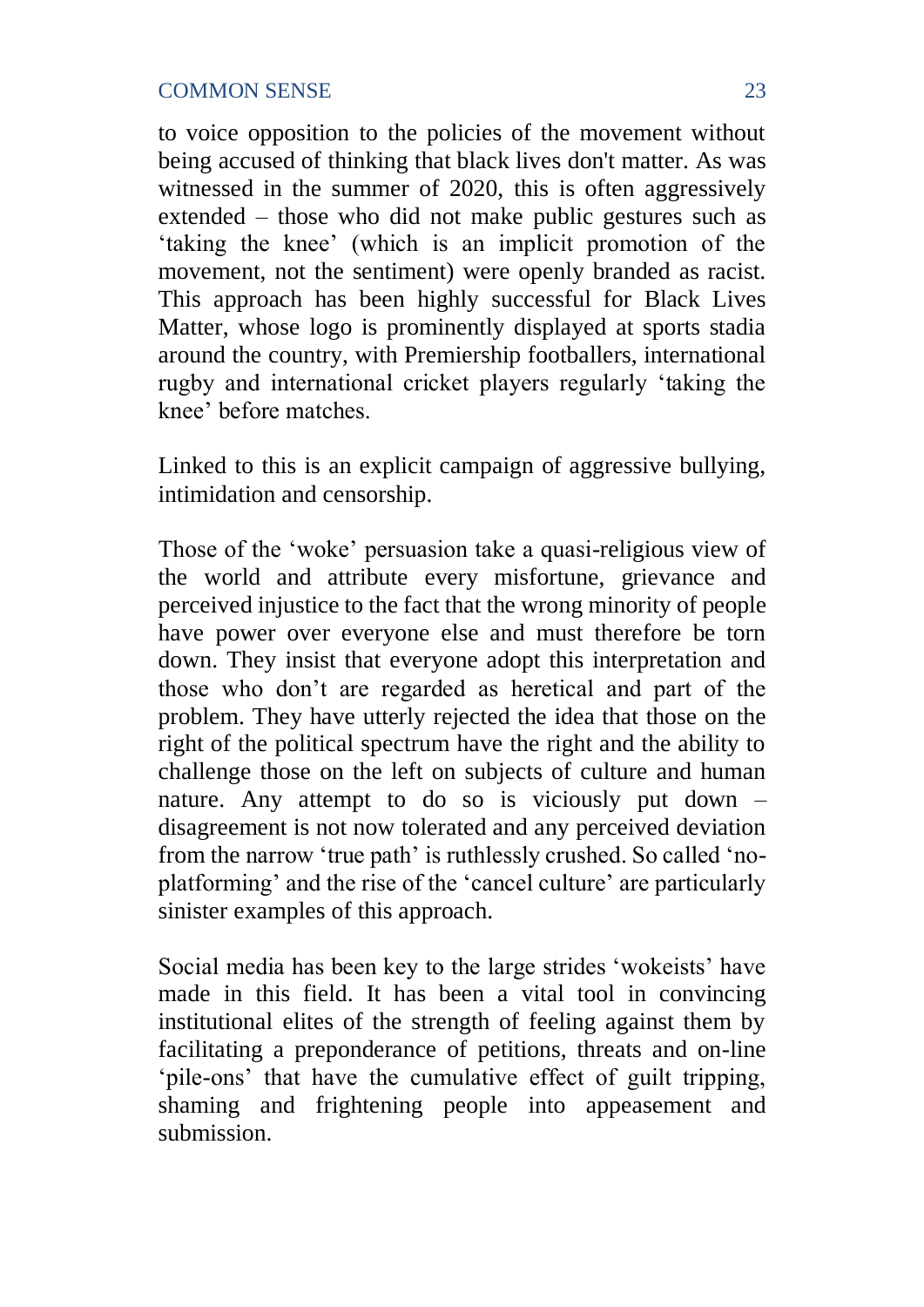A growing number of British institutions including our national broadcasters, publishers, organisations created to promote and protect British heritage and elements of those who provide our public services have fallen prey to this.

Shamefully, some of those institutions who have previously been at the forefront of national and, indeed, international intellectual development – our universities – have become corrosively complicit in crushing the diversity of thought and intellectual dissent. Student unions, which represent a tiny minority of students (who are, in any case, by definition a transient population) are particularly prominent players in this process, loftily claiming that they are aiming to prevent anybody from airing ideas that groups disagree with or would be offended by. In moves chillingly reminiscent of those last witnessed in the totalitarian dictatorships of the first half of the twentieth century, speakers whose views do not correspond with the prevailing 'woke' mindset are disinvited from speaking engagements, reading lists are censored, publishing contracts are cancelled, reputations are trashed and 'safespaces' are created where nothing but the prevailing view is permitted to be heard.

Disagreement with the 'woke' view is labelled 'offensive' and, by extension, oppressive. A familiar refrain from those of the 'woke' persuasion if their point of view is disagreed with (which is normal in a democracy) is often to claim that those in disagreement with them have 'invalidated their life experience' – thus, one hasn't just disagreed with them, one has oppressed them. For those who defend democracy and freedom, this is a disturbing development because if the assumed right to not be offended is allowed to reign supreme, then freedom of speech, thought and deed are thus denied.

The truth is that this is not about protecting delicate sensibilities from offence – it is about censorship. We can, after all, protect our own sensibilities if we wish to by not going to the speech, watching the film or reading the book – nobody is compelled to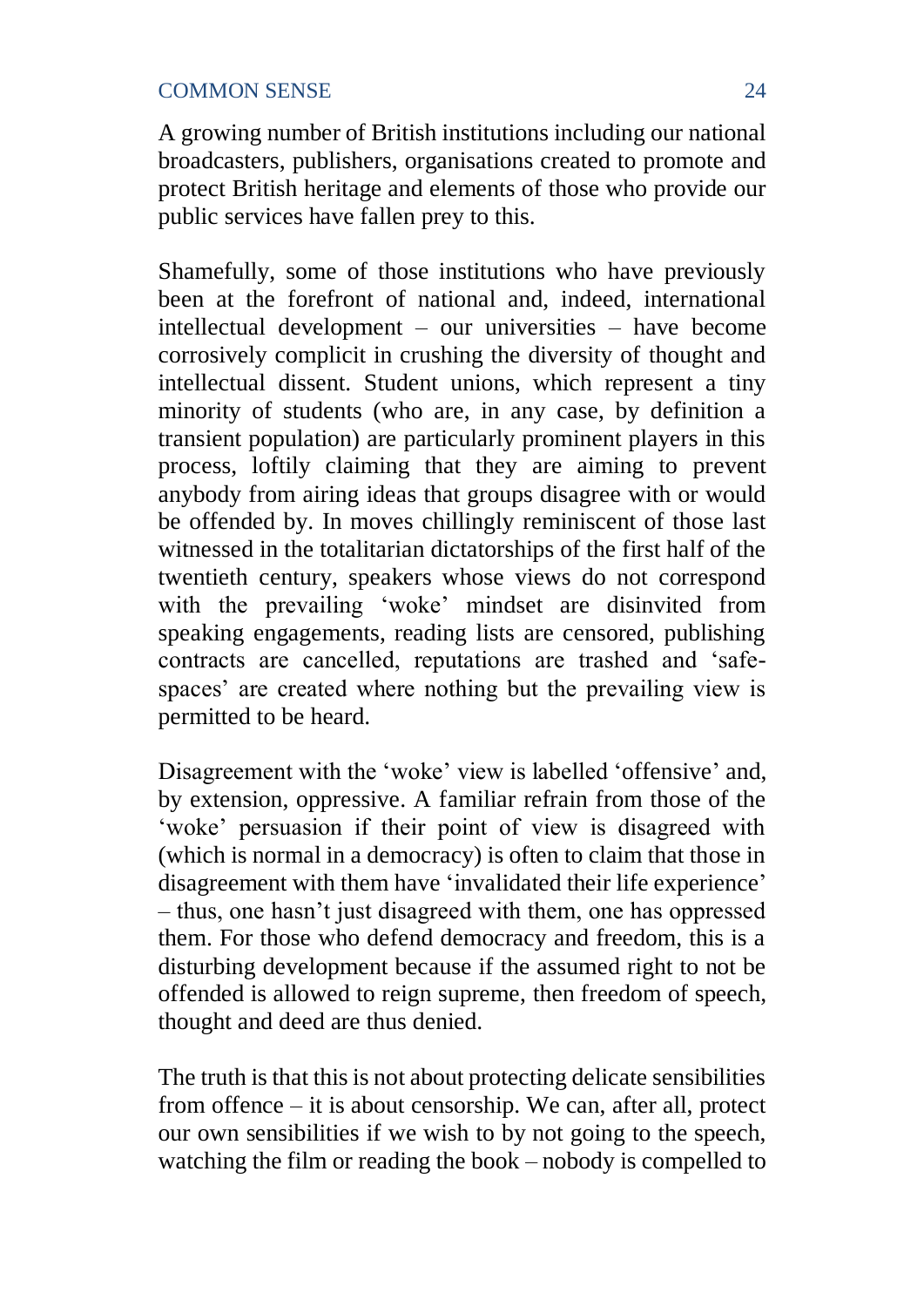engage. But when people are explicitly or indirectly 'noplatformed' those who take such decisions are not protecting themselves, they are denying others the right to hear those people and even, perhaps, to challenge what they say.

This is exceptionally damaging. Throughout history, philosophers have understood that creativity and progress in a society depend on acts of intellectual rebellion, dissent, disagreement and controversy, no matter how uncomfortable. To a very large degree, freedom of speech matters most when it is controversial. Today, however, the cancel culture of the 'woke' movement thinks it reasonable and morally justifiable to obliterate the views of people they disagree with, rather than challenge them in open debate.

However, therein lies the key to defeating this corrosive ideology.

Like many totalitarian and undemocratic ideologies, 'Wokeism' has a deep-seated intellectual insecurity. At its heart, it is not motivated by positivity. Quite the reverse – its proponents tend to be motivated by darker emotions: hatred, jealously, malice, insecurity. They are far less numerous than they claim, and their artificially constructed air of moral superiority is based upon an almost total lack of self-awareness.

There is a fundamental dishonesty to their approach  $-$  in the name of tolerance they intolerantly crush non-conformity and marginalise, intimidate and brutalise those who disagree with them. 'Diversity' means racial, cultural and gender diversity, and certainly not diversity of geography, social class, or opinion, belief or perspective. This is what enables certain members of the Labour Party to viciously attack Conservatives from minority backgrounds such as Sajid Javid, Rishi Sunak, James Cleverly and Kemi Badenoch, accusing them of 'selling their souls and self-respect to get there' and claiming that Priti Patel had used her heritage to 'gaslight' other minorities.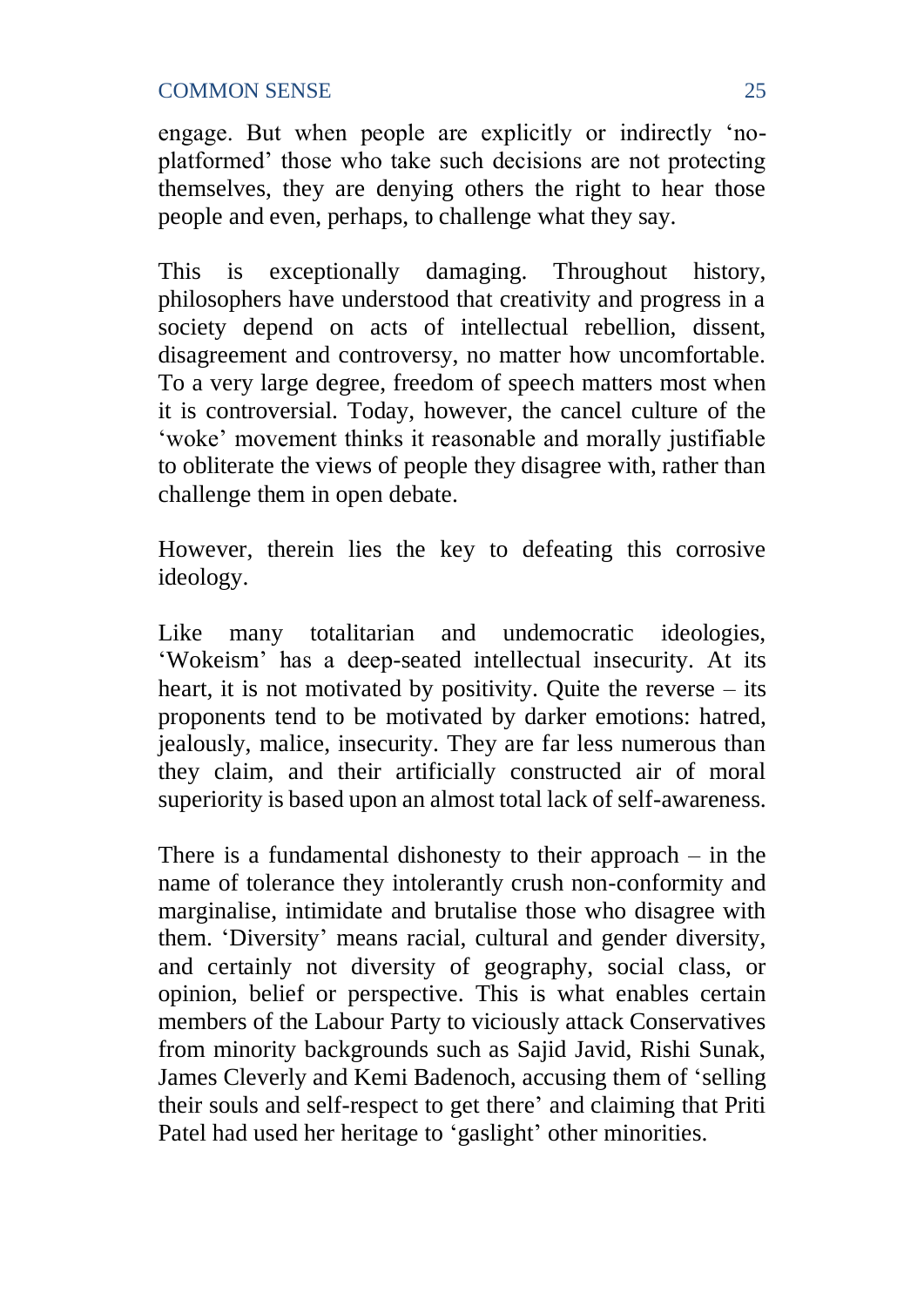A truly 'woke' society would be one in which the diversity of how one looks is celebrated, whereas the diversity of how one thinks is ruthlessly crushed. This is a thoroughly unappealing world view and, once the mask is ripped away and the true nature revealed, it will be seen to be repellent.

The way to rip the mask away will require both Government action and courage. Changes in the law will almost certainly be required – for example, definitive amendments to the 2010 Equality Act as will new laws guaranteeing the freedom of speech. Government funded institutions should be required to promote British values, traditions and history. 'Woke' campaigners have long used judicial interpretation as a cover for the suppression of speech and the encouragement of a sense of victimisation and grievance culture. Removing that legal cover and re-stating the importance of democracy and the freedom of speech will be a big step in winning the battle.

The *coup-de-grace* will be delivered in openly and relentlessly debating the negative, divisive and historically ignorant canards of the 'woke' worldview. Conservative values present a far more appealing alternative – values of shared national identity, patriotism, family, faith, duty, freedom under the law, democracy and personal responsibility are as relevant now as they ever have been – Brexit and the Conservative landslide (especially the destruction of the 'Red Wall') of 2019 have emphatically demonstrated this.

The destructive, totalitarian, divisive, negative and antidemocratic 'woke' ideology can be defeated. It just needs us to have the courage to stand up and fight it.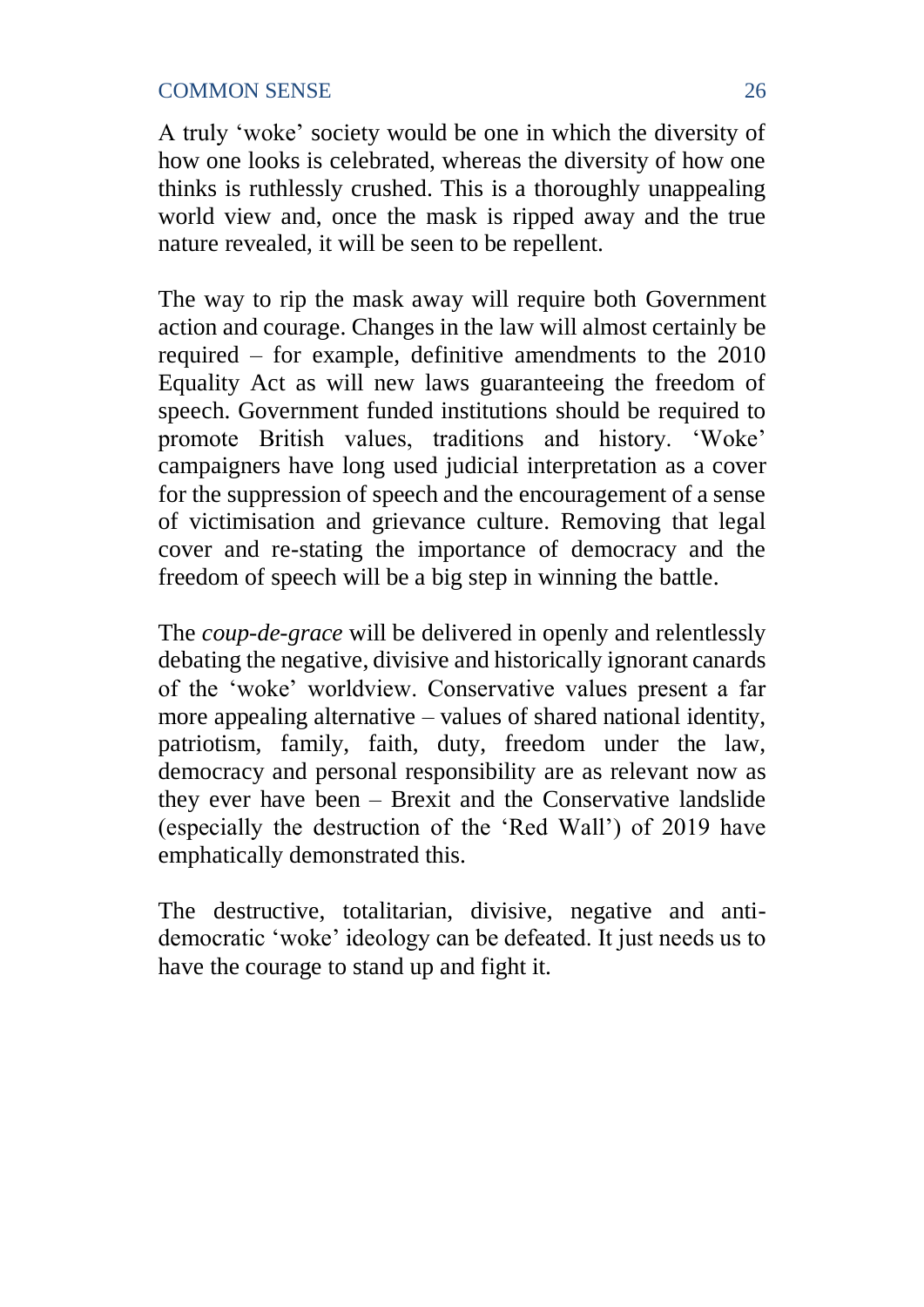# *The Conservative Case for Media Reform* James Sunderland MP and David Maddox

*James Sunderland was elected to Parliament in December 2019 after 27 years in uniform. His Regular service consisted of continuous Regimental Duty and staff appointments from 2Lt to Col living throughout the UK, Germany and worldwide. His operational record includes tours in Iraq, Bosnia, Africa and the Falklands. James commanded 27 Regiment Royal Logistic Corps in Aldershot from 2014 – 16, the largest and most diverse unit in the Army. He is co-Chair of the All-Party Parliamentary Groups for Veterans, the Armed Forces Covenant and Motorsport, and Vice Chair for several others, including the Overseas Territories, the Falklands, Malaria and Special Educational Needs. In his first term at Westminster, James introduced the Desecration of War Memorials Bill, chaired the Armed Forces Bill Select Committee and joined the Common Sense Group.* 

*David Maddox is political editor of the Sunday Express and leader writer for the Daily Express. He has been in journalism for 21 years in local, regional, Scottish and national titles and is a former Press Gazette UK Journalist of the Year.*

#### **The Brave New World realised**

For many reasons 2020 was a pivotal year in the history of Britain and the wider world. Of course, there was the outbreak of the Coronavirus pandemic, the finalisation of Brexit and the US election. Though perhaps most of all, it was the year that Conservatives and the people on the right of politics finally recognised that we are in the midst of a culture war, one which could prove to be a life and death struggle for conservatism faced with the Left's attempts to 'cancel' opposing voices. In some ways the Black Lives Matter protests acted as a final confirmation but already radical and extremist movements covering feminism, climate change and transgender rights were already firmly embedded.

While other parts of this book look more closely at the details of the culture war, this chapter explains why the struggle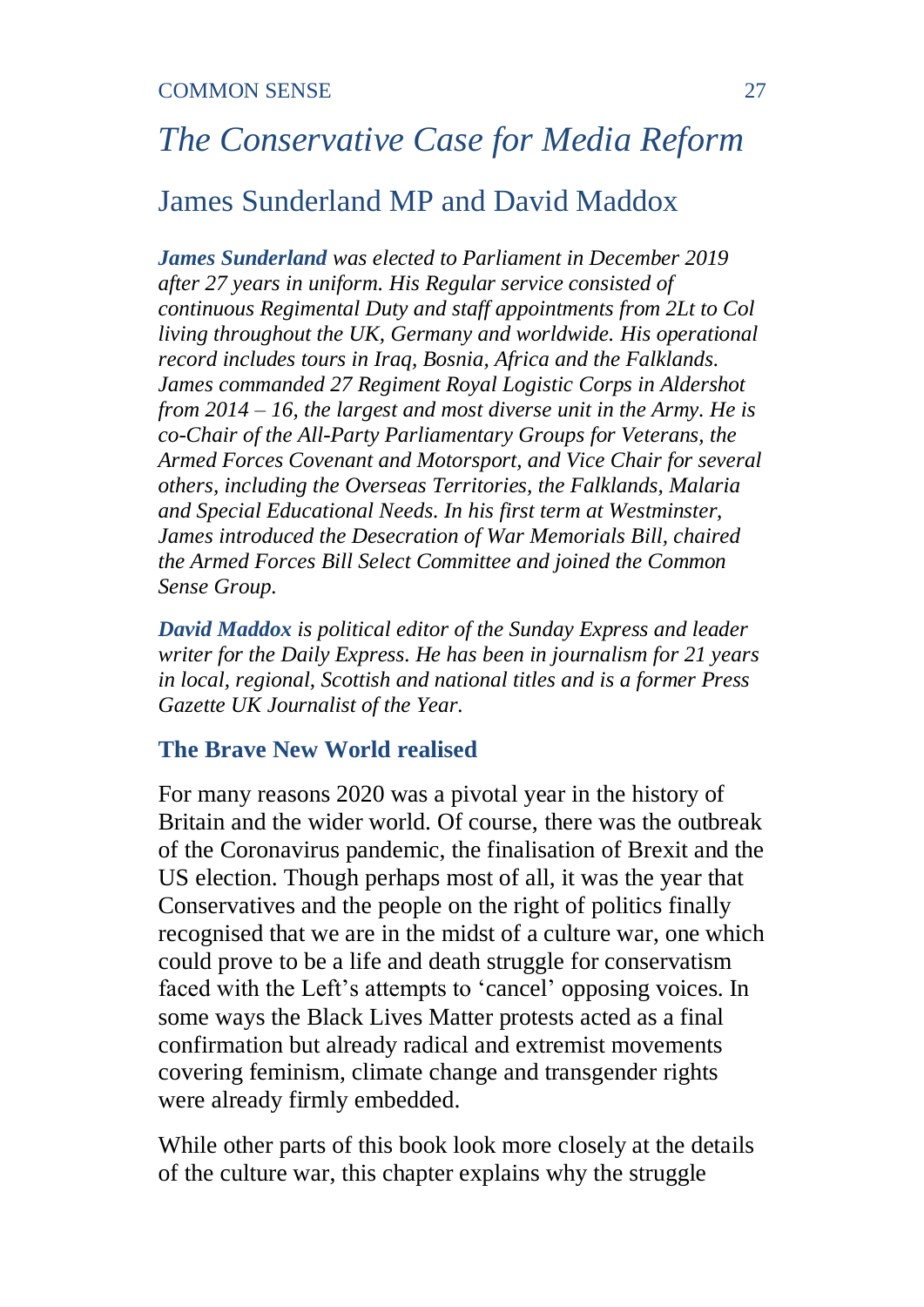which conservatism is now engaged in should put significant media reform in Britain right at the top of the political agenda. It is no longer a conversation for dinner parties, student debates or just a subject for angry letters, it is a matter of ensuring that plurality of voices and freedom of speech are maintained in this country against a quasi-Marxist movement on the liberal left to snuff out conservatism.

It has long been a journalistic mantra that freedom of the press is exactly the same as an individual's freedom of the speech. Once you curtail one, you attack the other. This is despite the fact that for a long time now what goes into newspapers or is broadcast on air is far more highly regulated. Nevertheless, a free and pluralistic press is the bedrock of a healthy democracy.

To understand the need for media reform it is worth looking at actual case studies to see what is happening in the UK, not just on a cultural level, but a legal framework one too and asking why they are happening.

*Lawyers have advised that a man holding a door open for a woman could be sacked for discrimination.*

*A man who complimented a female colleague's dress was disciplined for sexual harassment.*

*An author who expressed concerns about biological men being accepted as women and given access to women's prisons, dressing rooms etc. was sacked by her publisher.*

*A prominent historian who questioned whether slavery was the same as genocide was sacked.*

*A group of left-wing protesters who pulled down a statue of a city's benefactor were not prosecuted.*

*British Police officers 'took the knee' when faced with violent protests over the death of a black man in America.*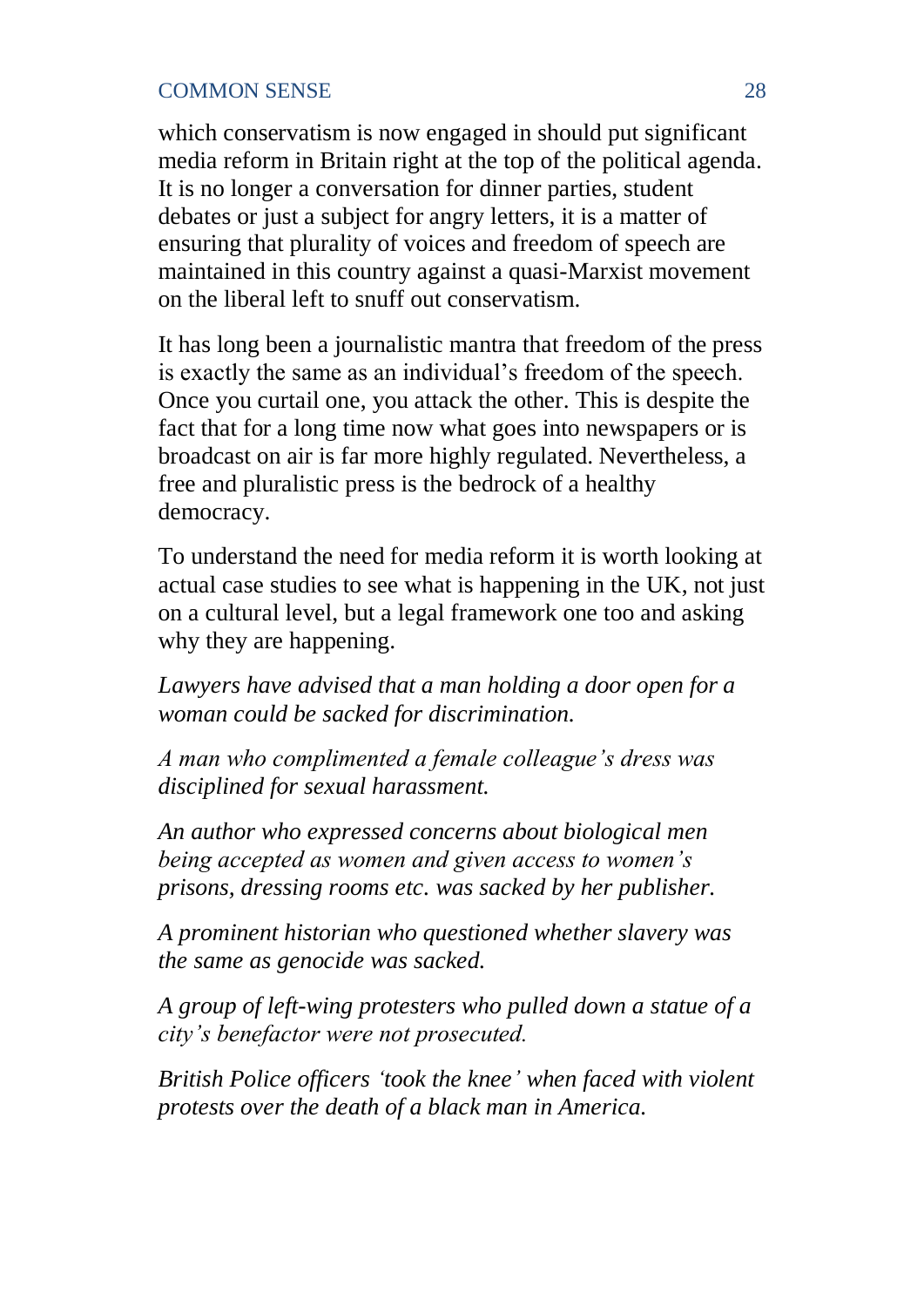*The Scottish Government plans to bring in a bill which will ban wrong thoughts in the privacy of people's homes and encourage friends and family members to report each other.*

*Corporations have started insisting that employees take unconscious bias training courses to find out why they are bigots.*

*A council has banned activists concerned with the right to life from offering advice on alternatives to abortion near an abortion clinic in London.*

*The UK Government refuses to include language in a new law on maternity leave for senior ministers that identifies a person who is pregnant as a woman.*

The above case studies are all true and have happened. They are just a handful of examples in a much wider cultural and legal shift in Britain which shows that freedom of speech is under siege. However, such a change could not happen without the acquiescence of the mainstream media. Enoch Powell once famously described the media as the sea in which politicians sailed and the analogy accurately underlines how mass media coverage shapes the cultural environment in which we all live.

It is worth noting that recent polling evidence now suggests that the general public have woken up to the change in society, especially over freedom of speech. A ComRes poll of 2,000 people commissioned by the actor Laurence Fox in February 2021 showed that 50 per cent agree 'freedom of speech is under threat' while only 24 per cent disagreed. This, Fox argued, directly comes from the assault on traditional and conservative values. It is hard to disagree with his conclusion.

### **Reshaping Hegemony**

The link between the cultural war and mainstream media needs to be understood in the Marxist philosophy that underpins much of the wider thinking of people on the Left of politics, not just Communists. The blind spot for those on the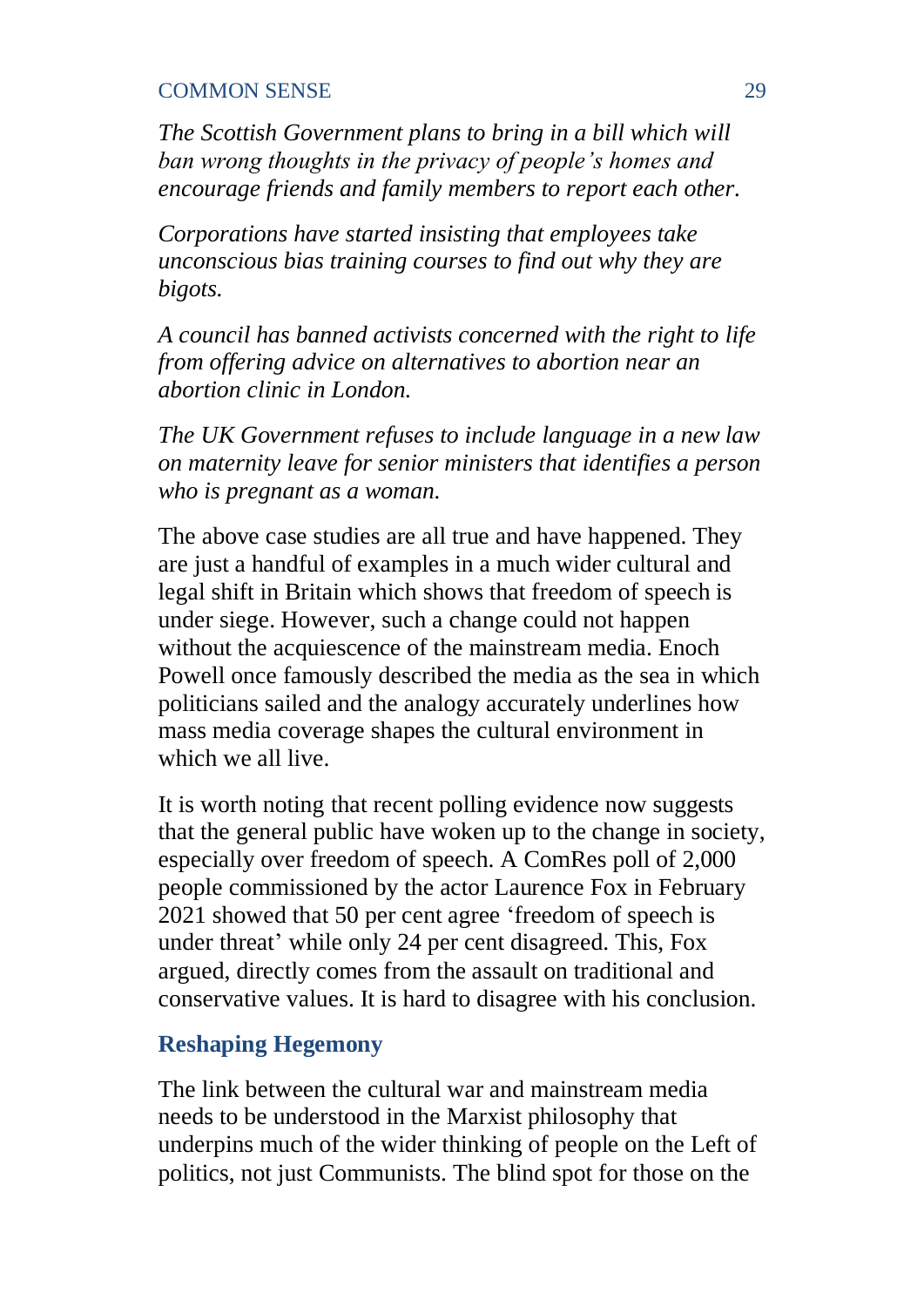right is that they have not understood the concept of Hegemony while the left has. Hegemony is the assumptions which underpin society. It is invisible unless you want to look for it.

Not so long ago, Hegemony was God, family, country, the right to life, the biological difference between men and women. But through philosophical tools such as Jacques Derrida's Deconstructionism, these are no longer social assumptions but at best traditional values and at worst toxic ideologies. In their place the Left is trying to impose a new Hegemony based around identity or rather self-identity, victimhood, a year zero approach to history and a belief that what was in the past was wrong and should be condemned. It is reinforced by attempting to cancel out voices who question this worldview, setting up legal frameworks such as hate speech laws to ban alternative views.

It has also infected corporate think in the West with major companies supporting woke causes. We only have to look at the corporate sponsors of Black Lives Matter who poured in millions of US dollars even as America's cities burned. These included Amazon, Microsoft, Gatorade, Airbnb and Unilever.

However, this cultural revolution can only succeed when the dominant voices within society acquiesce to such a worldview and underpin it. This requires domination of the mainstream media, most notably broadcasting and the internet.

#### **The Change of the Media Landscape**

For the left to dominate media discourse it requires a suppression of plurality of voices and instead relies on monopolistic giants to set the agenda. This has been made easier by the decline in newspaper circulation since the rise of the internet. In February 2020, Press Gazette, the newspaper industry magazine, reported that in 20 years since 2000 newspaper circulation had plummeted by two thirds with national titles seeing sales drop from 21.2m a day to 7.4m. For example, in January 2000 Britain's leading newspaper the Sun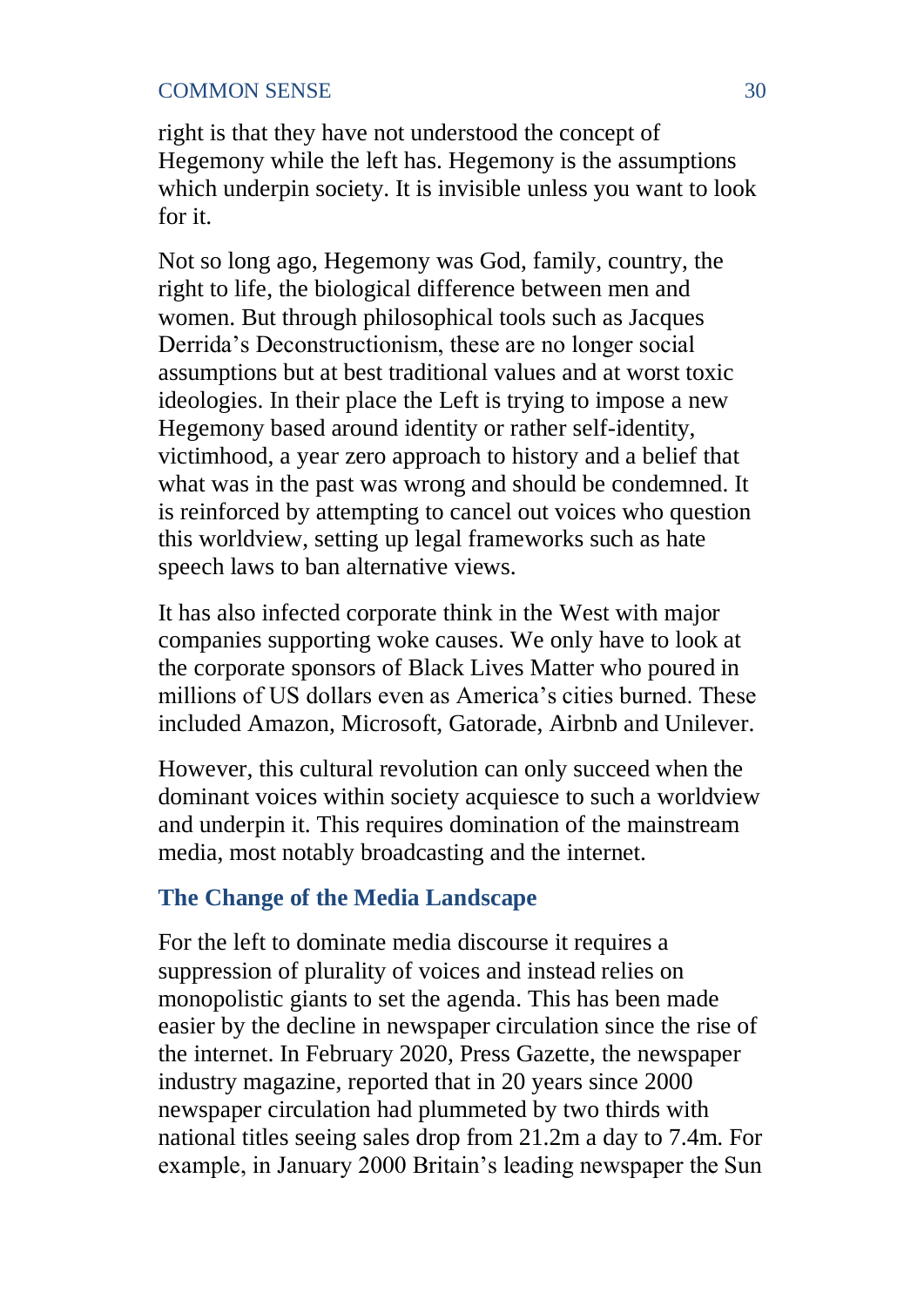sold 3.6m copies in January 2020 that was down to 1.3m. In the same period, the agenda setting Sunday Times fell from 1.4m copies to around 645,000. The Mirror dropped from more than 2 million to around 367,000. It is a similar tale for all the national titles which has been further exacerbated by Coronavirus and lockdown.

This does not consider the catastrophic decline of Britain's once vibrant regional and local press. Newspapers which once held local government to account have often disappeared altogether or are desperately struggling to stay viable. In August 2020, Press Gazette reported that 33 local papers had closed since the start of 2019 bringing the total up to 265 since 2005.

While many on the left described newspapers as 'the rightwing media,' they allowed a plurality of voices in the media environment and certainly gave conservatives and others a platform to air their views from columns and news stories to the letters pages. In this way a large newspaper market also acted as an effective counterbalance to the BBC's dominance of broadcasting, but the decline has left them much weaker with no real prospect of recovery in the traditional hardcopy form.

Meanwhile, the phone hacking scandal in 2011 and subsequent Leveson inquiry have proved to be disastrous for newspapers and their ability to report stories. While phone hacking was completely unacceptable it is worth noting that the existing law at the time made those activities illegal. However, it provided the pretext the left needed to neuter the newspapers further using front organisations like Hacked Off made up of victims of the press to drive home the need to limit the freedom of the press.

The newspaper industry did not in the end have to endure the full proposals brought forward by Leveson which would have been terminal for the industry and made it virtually impossible to report anything controversial. In particular, the idea that newspapers would be responsible for legal costs of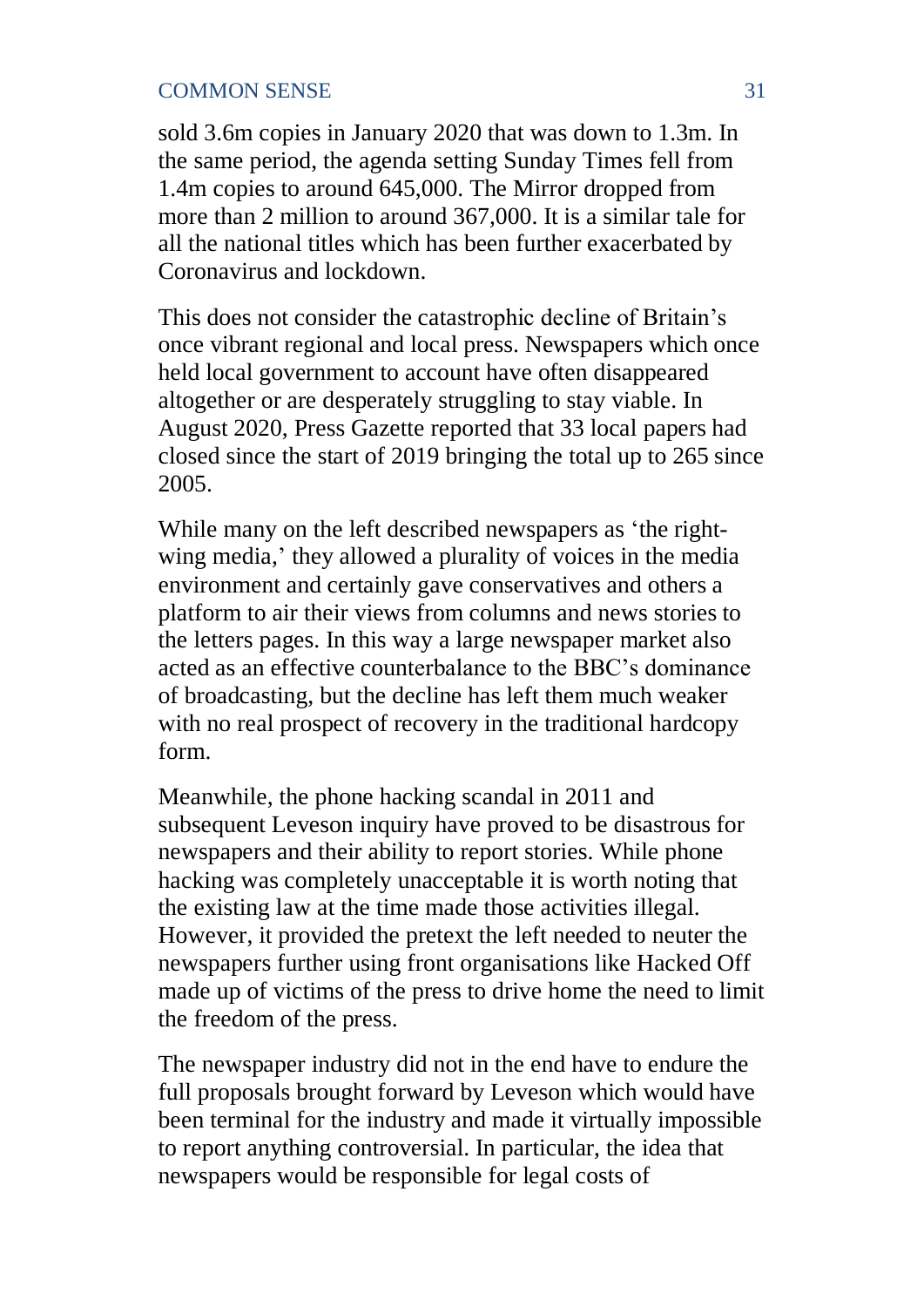complainants even if the court ruled in their favour would have been the end of the industry. However, the replacement for the Press Complaints Commission, the Independent Press Standards Organisation has itself made it much more difficult to operate. An example of this was the Express having to carry an apology to the genocidal terrorist group Boko Haram because of a dispute over whether it was responsible for the murder of Christians in Nigeria.

#### **The First Monolith of Woke**

The change in the media landscape was confirmed in the latest News Consumption Report in August 2020. This showed that 75 per cent get their news from the television, 65 per cent from the internet particularly social media and 35 per cent newspapers. The strength of social media was highlighted that Facebook alone matches newspaper with 34 per cent. However, even though it had a six per cent drop, the biggest player in the UK was still the BBC with 56 per cent.

With the newspaper industry weakened it is clear that the primary cultural influencers in the media are the broadcasters and social media giants, both of which are dominated by the liberal left. It is worth looking back to recent history when the changes in the media landscape were just beginning.

In 2007, Paul Dacre, editor of the Daily Mail, the most significant British newspaper editor of the 21st century, wrote a rare article for the Guardian in which he outlined in the starkest terms the threat to British culture and democracy posed by the BBC.

'*It's my contention that the BBC monolith is distorting Britain's media market, crushing journalistic pluralism and imposing a monoculture that is inimical to healthy democratic debate*.'

His warning was prescient but too early to have any real impact on the public and political consciousness in Britain. After all, at the point in time Britain was more concerned with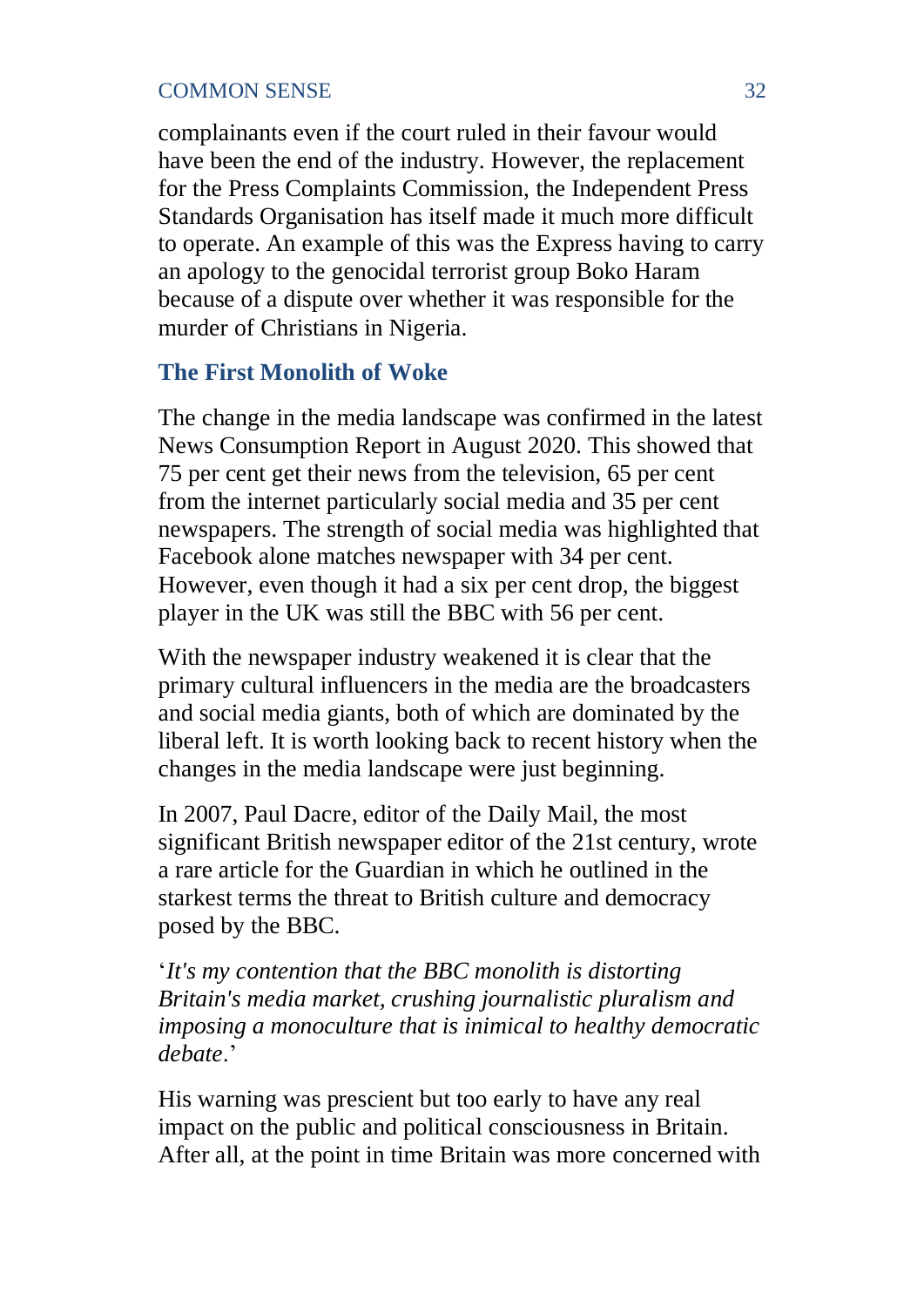the fallout of the Iraq War; we were still only seeing the early green shoots of the climate change movement, the EU referendum was just a pipedream and nine years away from taking place; Black Lives Matter was still six years away from being founded and 13 away from pulling down statues; and the only transgender issue anybody was concerned with was whether Barry Humphries's alter ego Dame Edna Everage was returning to ITV for a new show.

To support Dacre's contention we just need to look at market share. According to Statista, in 2019, 12 years after that article, the BBC had 31 per cent of the television viewer market in the UK, well ahead of its next biggest rival ITV on 23.4 per cent while Sky and Channel 4 were trailing far behind on 10 per cent each.

Meanwhile, the BBC's own figures underline its dominance of radio. For example, it reported that the final quarter of 2019 it had 51 per cent of the radio listenership in Britain, 33.5m people.

Finally, according to the analytics site SimilarWeb, the BBC is the number one news and media site in the UK with 818.7m visits in January 2021.

This market dominance gives the BBC huge amount of power and is underpinned by a tax on each household in the shape of the licence fee bringing in around 3.5 billion, something its media competitors cannot match.

The BBC has tried to reinforce its dominance by crushing private sector initiatives by setting up taxpayer funded rivals. When Talksport was launched, the BBC launched Radio 5 Live, when Sky News was launched the BBC launched its own 24-hour news channel.

The argument to allow the BBC to dominate the British market so much is that it is a trusted news source and, unlike newspapers, is obliged to be impartial which means it gives both sides of an argument and different perspectives. It is not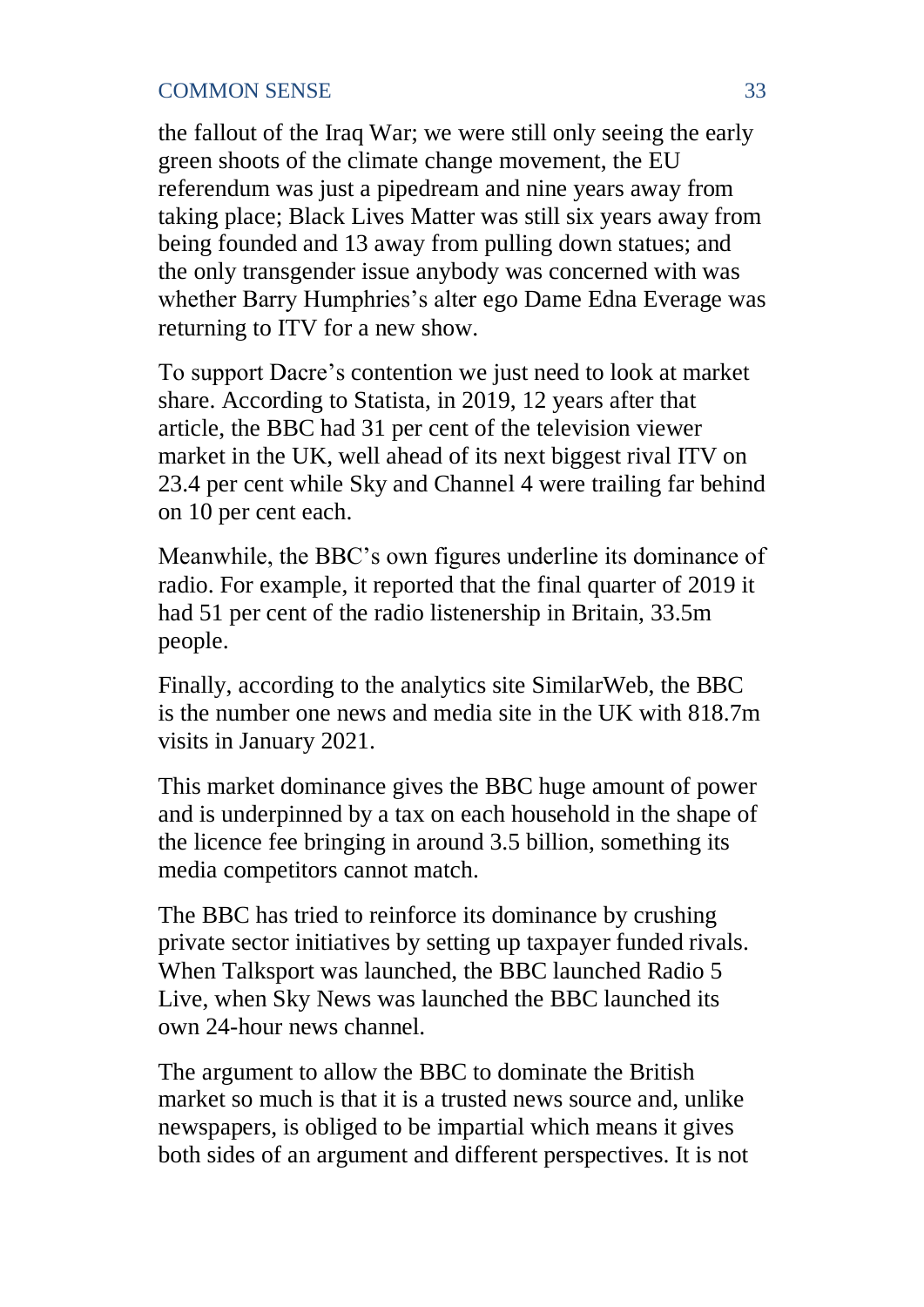surprising that the majority of those who make this argument are on the liberal left, although there are many on the right of politics who support it.

The concept of impartiality must be considered one of the two great lies of the present-day media market in Britain. The truth is that impartiality is how the BBC defines it. Its size and strength mean that so-called rivals like Sky News or ITV have to gravitate towards it. The people setting up GB News as a more right-wing news channel have identified 'white space' which the current broadcasters completely ignore in terms of what people want and where their beliefs and values lie.

For evidence of a lack of impartiality we only need to hear the broadcast statements of its top presenters like Emily Maitless or read the political Tweets of its star presenters like Gary Lineker. The fact that Lewis Goodall was made policy editor of Newsnight after agitating on Twitter for Remain and being an open supporter of Labour said much about the narrow way the BBC defines impartiality.

The former BBC political editor now Today presenter Nick Robinson gave the game away in 2017 when he said that the BBC had no duty to be balanced about its reporting of the Brexit debate. Indeed, the BBC has a long history of pro-EU coverage. This was highlighted in a 2018 report by the thinktank Civitas which revealed that between 2005 and 2015 only 132 of the 4,275 guests asked to speak on the Today programme about the EU supported Leaving. The issue got worse after the referendum. The Institute of Economic Affairs found that between June 2016 and December 2017 two thirds of the guests on Question Time and Any Questions were Remainers.

Brexit is just one issue. If we move on to the attacks made publicly by BBC figures on air and on social media of Boris Johnson and Donald Trump or the unquestioning coverage of Greta Thunberg and Climate Change or the decision to describe the BLM riots as 'mostly peaceful' and ignore cities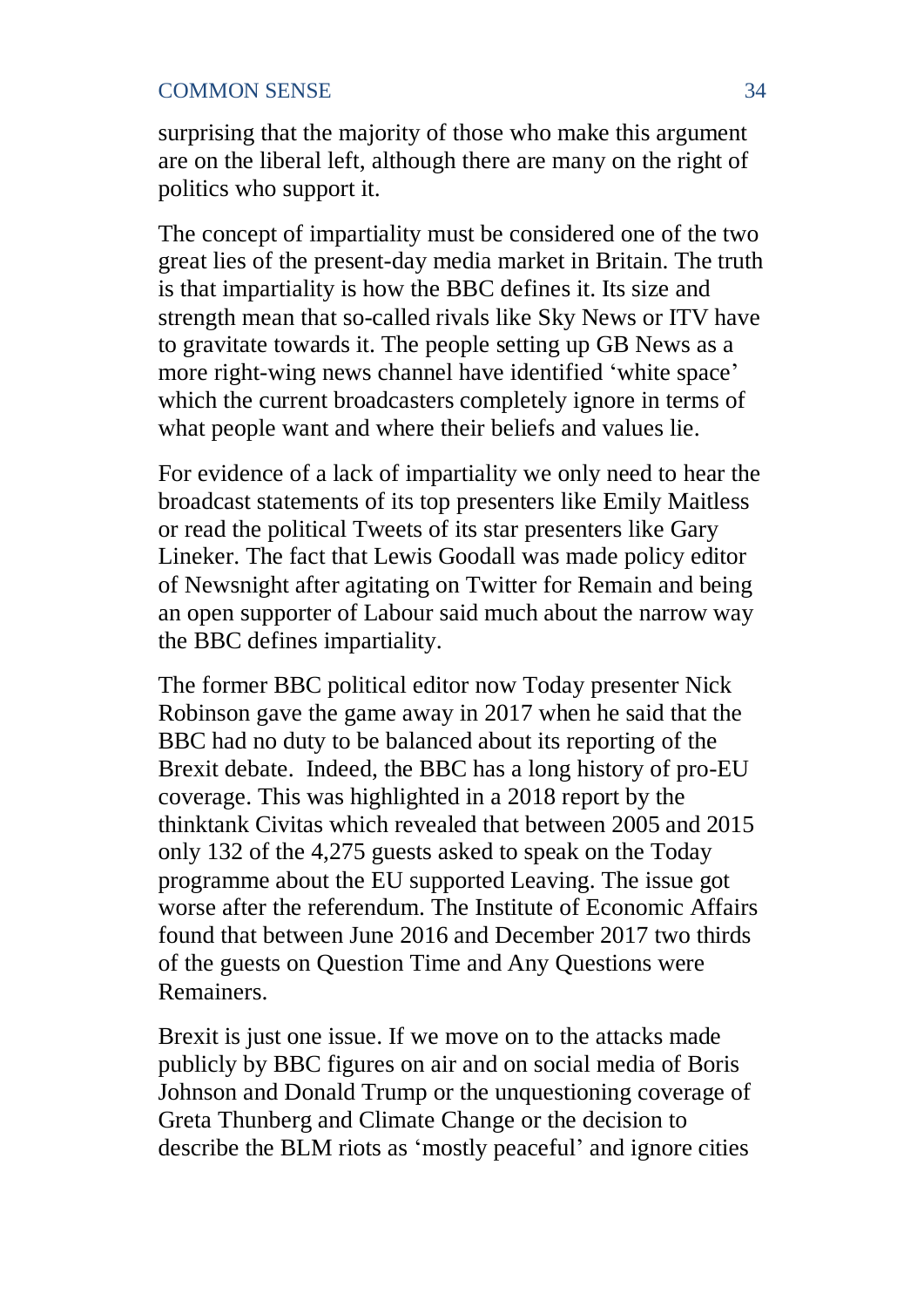and businesses being torched, you get a wider picture of a woke broadcast media.

The pandemic has also been a salutary lesson. Scientists and politicians questioning lockdown strategy have been side-lined or not allowed to be interviewed altogether, and all the broadcasters have seen it as their role to promote the pro-Lockdown message with very little if any questioning.

The problem is not only news. The female Dr Who fiasco to fit the woke agenda is a very obvious case of attempts to manipulate culture. The loss of audience for Dr Who with the last series having the lowest ratings since the 2005 relaunch offers some hope that the British public are not as ready to be indoctrinated as some may fear.

It goes much further. British comedy on BBC and other broadcasters has long since left the days of the great sitcoms and been replaced by panel shows of comedians many of whom have an overtly left-wing agenda. In December 2020 the Campaign for Common Sense (CCS) published findings which showed that in the November before on the main BBC comedy shows on television and radio there were 268 slots of which 74 per cent were given to 99 comedians with publicly pronounced left-leaning, anti-Brexit or 'woke' views while only four slots were given to two comedians with explicitly conservative, pro-Brexit or anti-'woke' views. Some so-called comedy programs such as the Mash Report or Have I Got News for You have become little more than political platforms for overtly left-wing and woke agendas. No such right-wing versions would even be considered.

The one cause for hope is that the public do appear to be aware of what is happening at a certain level and trust in the BBC in particular has plummeted. In February 2021, a Redfield and Wilton survey found that 56 per cent would support and 19 per cent would oppose getting rid of the BBC license fee and having the BBC switch to a private subscription-based model; 55 per cent think the BBC is not impartial and balanced. Among those who hold this view, 60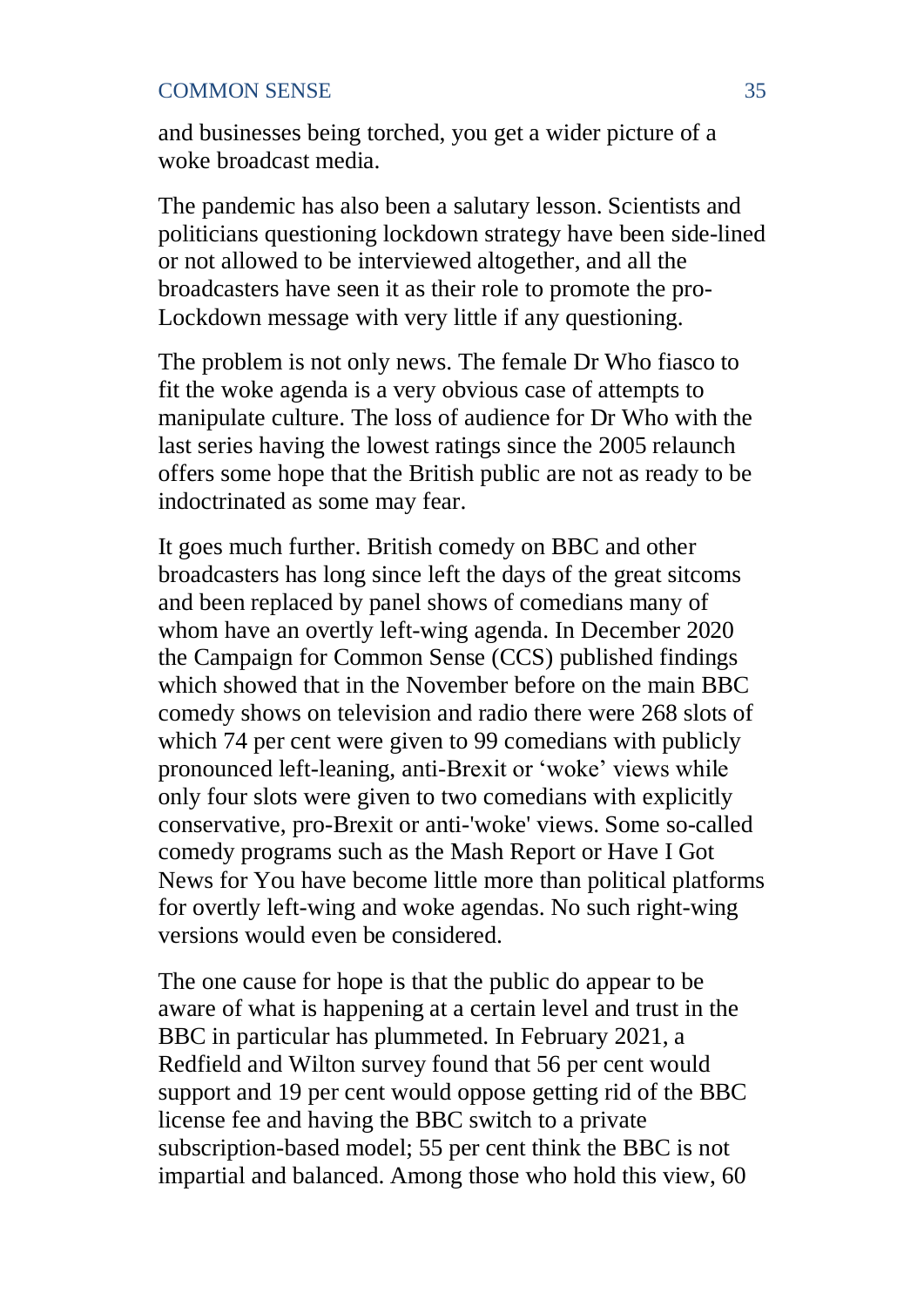per cent think there is a need for another news channel to offer a different perspective.

# **The Second Monolith of Woke**

While there are many problems with the BBC and broadcast bias generally, traditional broadcasters are a declining force and not where the real danger lies. If one thing became plain in 2020 it was the power of the internet and social media giants.

As previously noted, in 2019 34 per cent of people in Britain got their news from Facebook alone and this number is growing while also not including social media companies like **Twitter** 

The interesting aspect of the market is that each of the internet giants are able to act as a monopoly in their own spheres with little or limited competition. Facebook, Instagram and Twitter all have very different models of communication and different purposes. The dominant search engine is Google, the dominant market for buying and selling is Amazon. There is some rivalry on web-based television between Amazon, Netflix and Disney Plus in particular but the three seem to coexist quite happily and profitably.

Until 2020 the social media giants had existed largely in the terms they had set themselves as platforms for free speech where people of different views could have their say. They even allowed anonymous accounts and quite serious levels of abuse and intimidation. But in 2020 there was a noticeable change. Part of this was due to the rise of unacceptable levels of abuse and threats on social media, particularly Twitter, which led governments to start to question the role of internet companies and demand action. However, it became clear that there was a political agenda too.

The political agenda came to a head in the US election when accusations published by the New York Post about corruption allegations made against Hunter Biden, Joe Biden's son were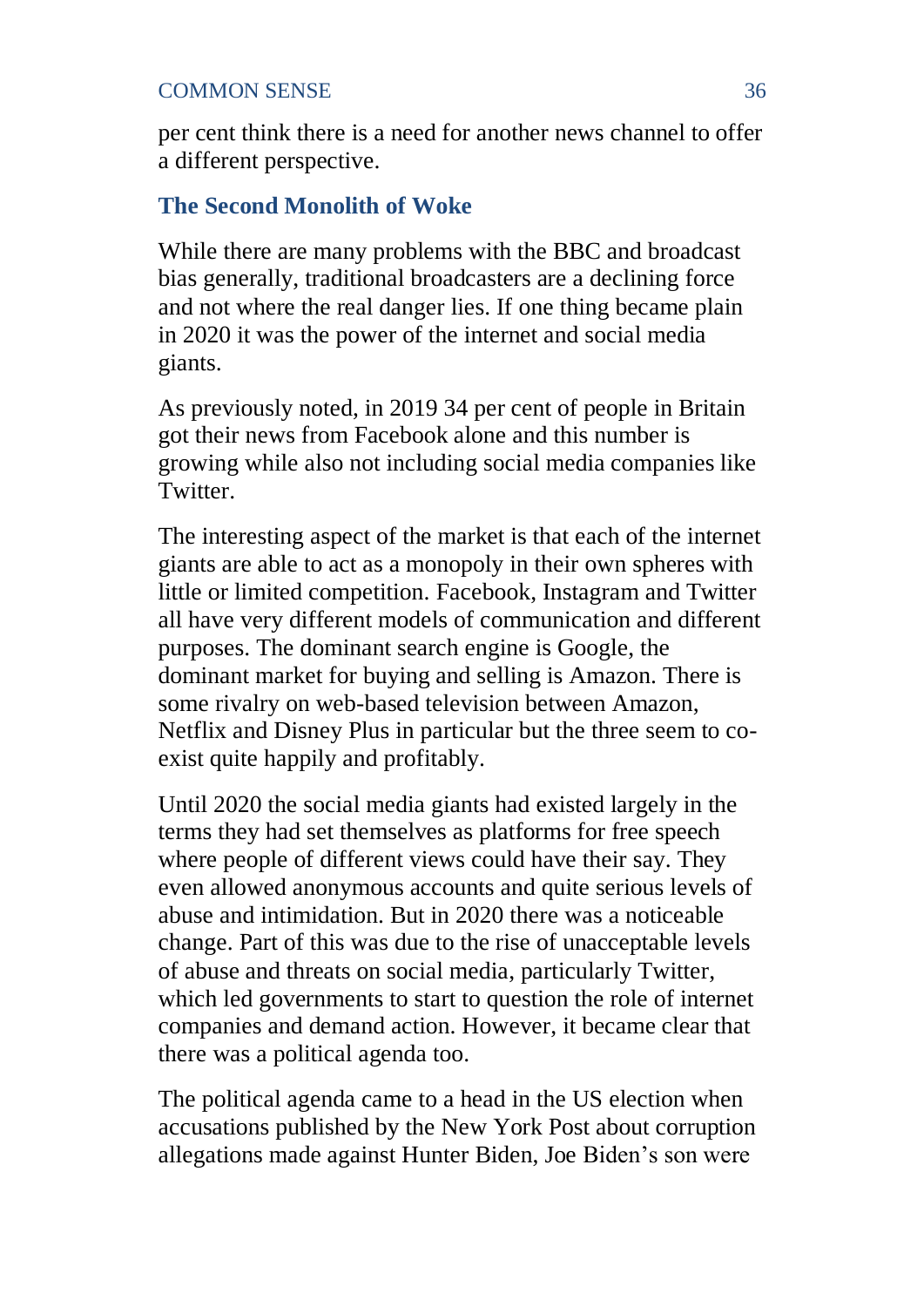blocked by Facebook and Twitter. Prominent figures who repeated the allegations including the White House press secretary found that their accounts were suspended. Then there was the treatment of Donald Trump with Twitter adding notes to his Tweets saying the claims were disputed. It provided a platform to dismiss allegations of voter fraud. Then Twitter used the protest in Washington by Trump supporters which got out of control as a pretext to ban the outgoing US President altogether. This was followed by many other conservative accounts being cancelled. It is worth noting that Twitter still allows the Supreme Leader of Iran and the General Secretary of the Chinese Communist Party to keep their accounts and Tweet.

While the protests in Washington by Trump supporters were unacceptable, many felt that Trump's ban had more to do with political motivations by a social media industry dominated by left-wing liberals. The decision to block the New York Post story was made by a former Democrat aide while vast sums of money went from Facebook's Mark Zuckenberg to pro-Democrat campaign groups and Black Lives Matter.

Of even more concern was the way the big internet companies were accused of manipulating coronavirus coverage. In particular, lockdown sceptics found themselves blocked from social media and platforms like YouTube. It was claimed Google searches would not pick up anti-lockdown material even from leading scientists. While people were unable to socialise normally it meant that they became more dependent on internet services and social media so there was a business objective to support it.

Finally, the one social media company which supported free speech and refused to ban conservative voices was Parler, an alternative to Twitter. However, the internet giants effectively colluded to force it to shut down in the wake of the ban on Trump by not allowing it to use their servers as a platform.

What all this has revealed is that the internet and social media giants act together, share a left-wing liberal agenda and have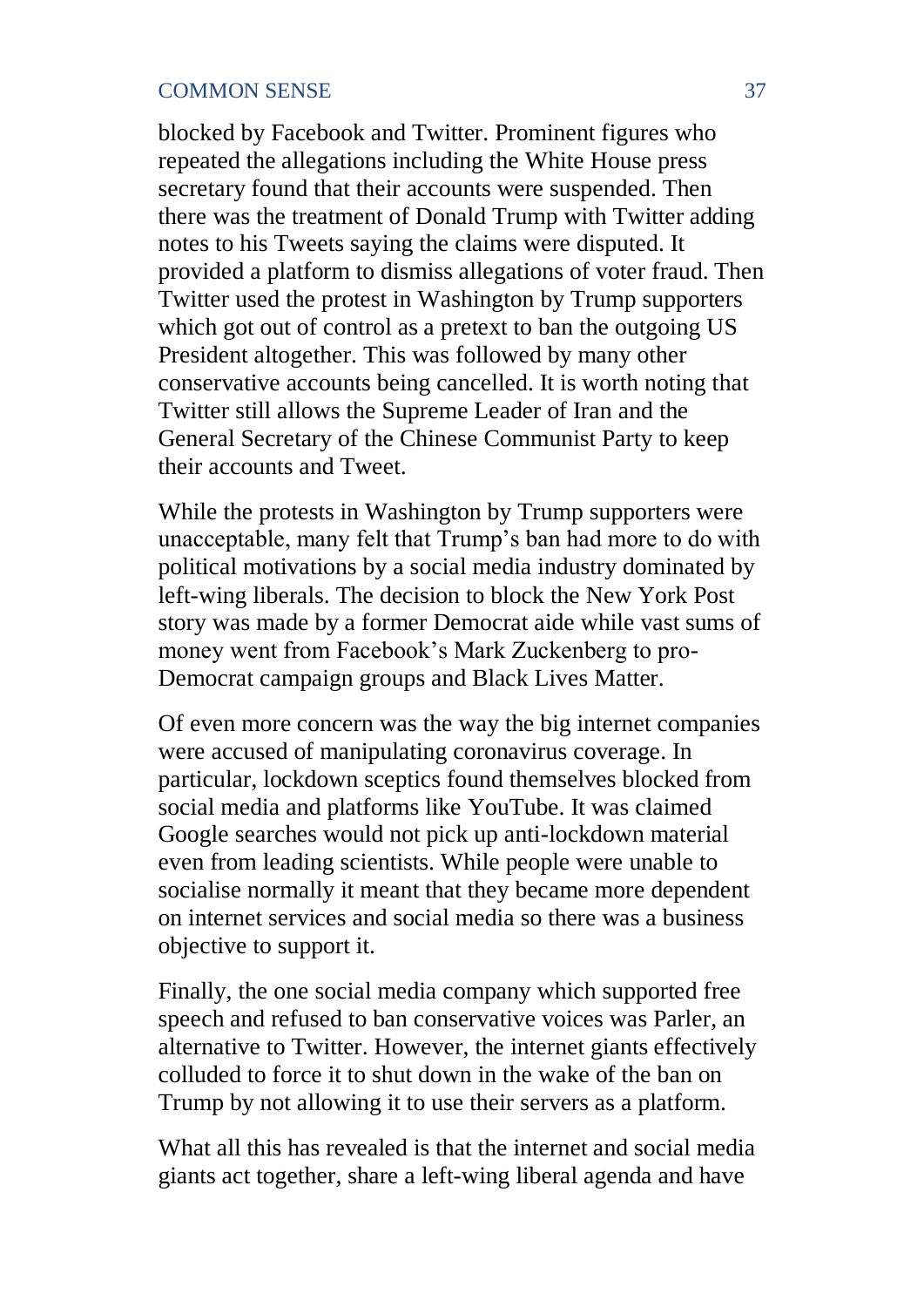actively shut down debate and leading conservative voices. They also wield immense power and are not, as once claimed, platforms for free speech.

# **What needs to be done?**

In some ways, conservatives need to return to a traditional biblical image from the Book of Judges. The image of Samson, betrayed and blinded by his enemies, chained up in the temple of a false religion, somehow still finding his inner strength to grasp the two pillars and pull them down bringing the whole edifice crashing around him and destroying his enemies. Conservatives need to be the Samson of the 21st century understanding that the two pillars holding up the temple of wokeness are the broadcast media and internet giants. The aim must be to create a media market that allows freedom of speech, a plurality of voices but still ensures quality. Here are five proposals to achieve that.

# *1. Break up the BBC*

The Government is in the process of considering decriminalising the licence fee. However, the BBC's size and dominance are far too great, even without taxpayer funding. This means a more radical solution is required. It needs to be broken up to allow more rivals and different providers in the broadcast market including different perspectives. The need for the BBC's control of radio is particularly important for the reasons given above.

# *2. End the need for impartiality*

On 20th June 1987, US President Ronald Reagan vetoed a bill which would have put the Fairness Doctrine in the US into law. In the response to the explosion in cable television in the 1980s, Reagan had one of his former aides Mark Fowler, a communications attorney, in charge of the Federal Communications Commission, a sort of Ofcom for the US. He scrapped the fairness doctrine which a report had found was contrary to free speech among other problems. The Democrats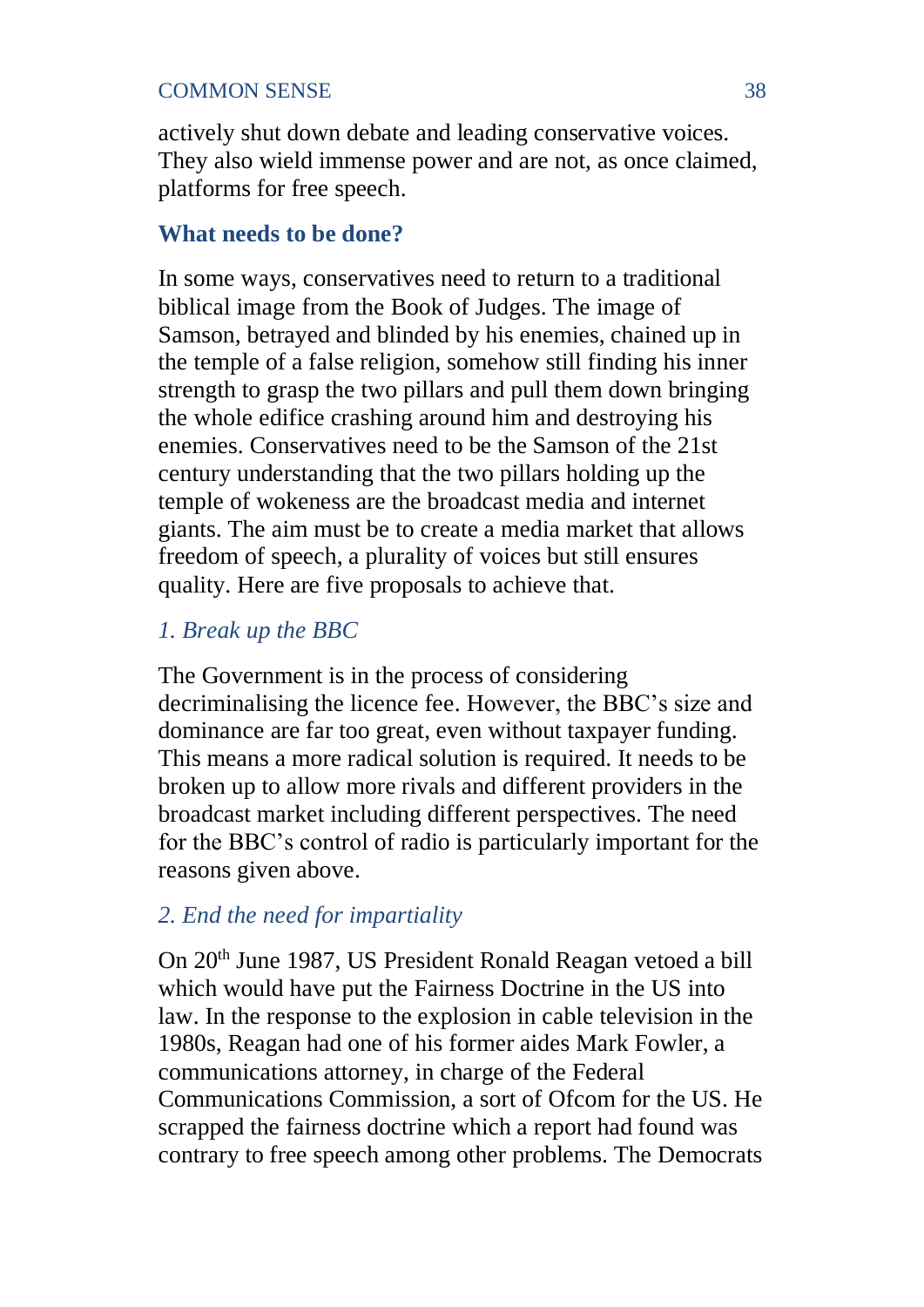who controlled both Houses of Congress responded by trying to put it into law only for Reagan to use the veto.

Reagan's actions show the way for conservatives now. The fairness doctrine was the American version of impartiality for broadcasters in the UK. By abolishing it a much wider range of views were able to be broadcast in America and it helped in the rise of Fox News among others.

With the internet and online news programmes causing an explosion in news sources, impartiality is increasingly outdated and restrictive. As has been shown earlier, the way impartiality is defined is also very narrow and biased. Furthermore, if the BBC no longer exists as the sole big player and is replaced by a plethora of broadcasters, then the lack of a monopoly would mean that impartiality is no longer required.

By scrapping impartiality, it would mean that traditional newspapers could follow the Times in creating online radio and television while not losing their political and cultural identities. It would open up the market and give a space for conservative voices.

It is worth noting that the Marxist group Hope Not Hate is already agitating to prevent the launch of a more right-wing news channel with GB News so freeing up potential broadcasters is necessary for conservatives to have a platform.

# *3. Treat social media as publishers and make them pay*

Currently, the UK Government has an online harms bill which will give the social media giants some responsibility for what goes on their platforms but not the obligations of full publishers.

This compromise may have been reasonable two years ago but the change in the way the social media giants acted in 2020 particularly around the banning of Trump and others for political reasons showed that they are acting as publishers. If they are acting as publishers, then social media giants need to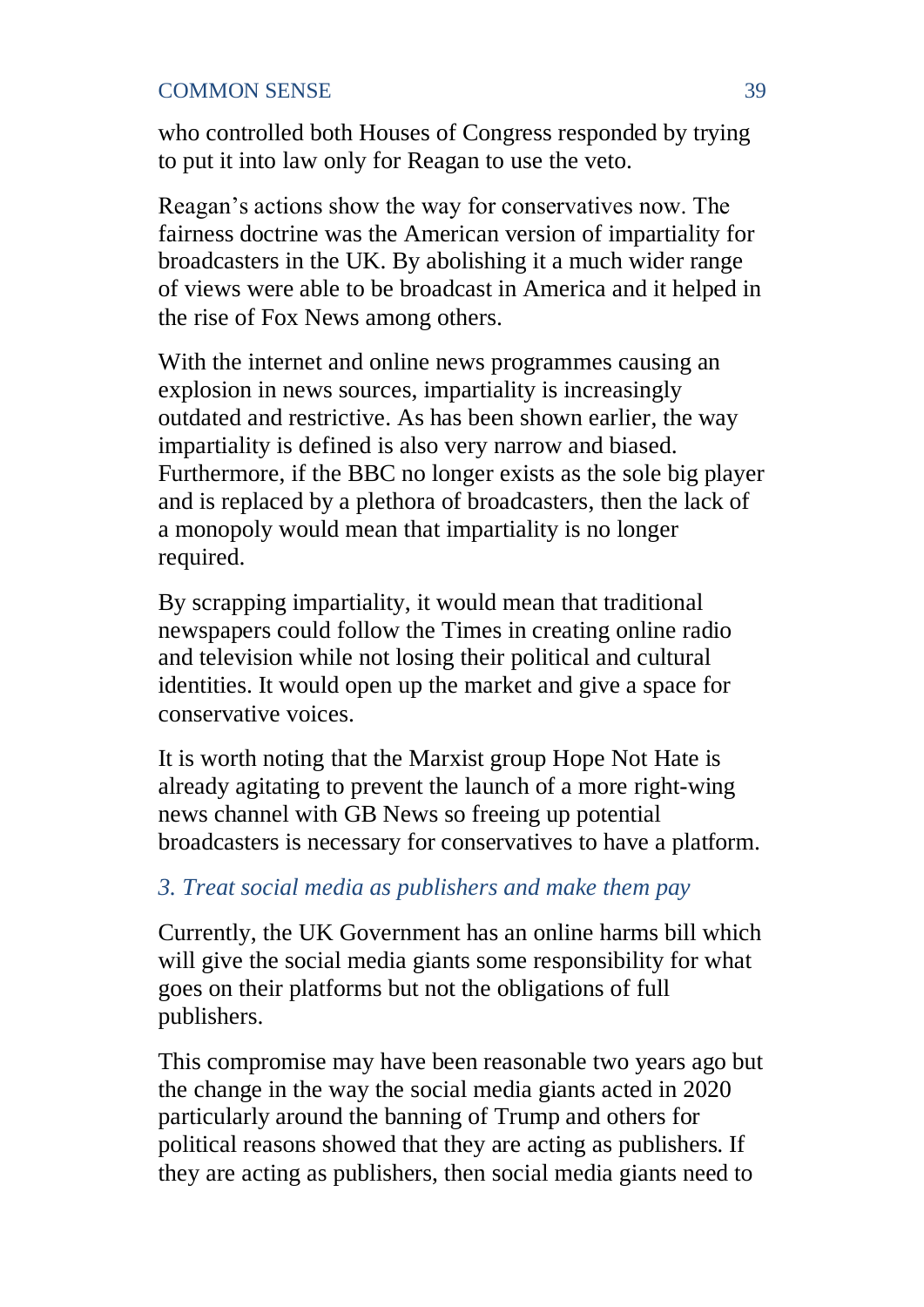be treated as such. There is a case that this should still be after the fact of contributors putting content online.

Related to this, taxation laws also need to be changed to ensure that social media and large internet businesses pay a much larger share, reflecting their position in the market and incomes.

The UK Government should also look at bringing the same changes initiated in Australia which prevents platforms like Google using people's content for free. The Australian government threatened to bar them from operating unless they paid for content and sure enough the internet giants relented.

# *4. Repeal hate speech laws*

The right to offend people and debate from different perspectives are at the heart of freedom of speech. Hate speech laws on race, gender and other areas have been superficially fully justified. However, the reality is that they are widely interpreted and have been used to try to prevent debate on among other things Brexit, the role of religious groups in terrorism, Christianity, the problems of specific crimes in some ethnic groups and so forth. In Scotland the situation is much worse with its recent Hate Speech Law which effectively bans wrong thought in people's own homes and, in an Orwellian fashion, encourages family members to report each other.

This issue is covered in more detail in another chapter, but the existence of these laws also has a direct impact on the freedom of the press to operate and inform. A typical example is in the treatment of the problem of grooming gangs in some cities. The media has been restricted in talking about Muslim men preying on vulnerable white girls because of issues around hate speech. Instead, we have seen the use of "Asian men" which covers an enormous area and tars groups who do not have the problem. It has also allowed a space for the far right in the form of Tommy Robinson to find a platform and make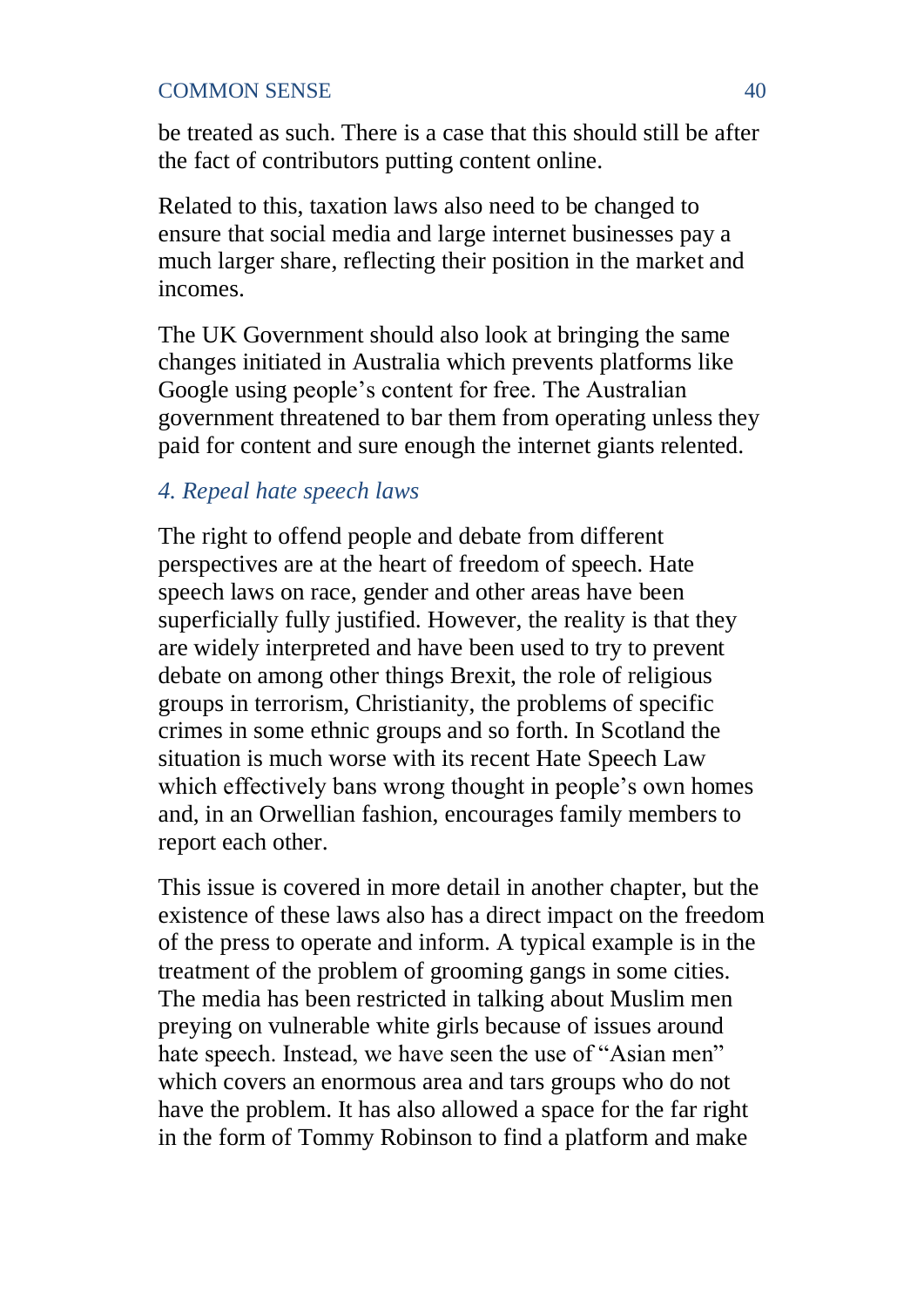him in the eyes of some appear legitimate because he will talk about things that others are trying to cover up.

# *5. Ensure quality and transparency*

In a world where fake news is a genuine concern and there is a plethora of often problematic news sources, it is only fair that the public should have some idea of quality in terms of sources.

For this reason, news sources which have signed up to Ipso or other watchdogs should have a quality stamp which identifies them as following strict guidelines and standards. It is not unlike buying food in Tesco and being offered a choice of lower quality meat or Tesco Finest. Ipso works well because it does not dictate editorial policy but only acts on the factual basis of stories and rules around approaching people. An Ipso trademark should be a guarantee of quality and the private sector needs to use it as such.

Meanwhile, it is also important that people understand the ownership of news sources. So if for example, a TV channel or publication has Chinese, Russian or Iranian ownership it should be made clear perhaps with a watermark.

# *Conclusion*

If these five major reforms are brought in the UK will have a much more diverse and vibrant media market which is far more reflective of the population as a whole. It needs to be private sector and market led but not in the hands of monopolies. It will ensure that conservatives have platforms where they can discuss issues and make their case, but also allow people to understand what genuine news is and what is fake news. If the media market goes unreformed then there is a serious danger that the right will lose the culture war and find itself without a voice.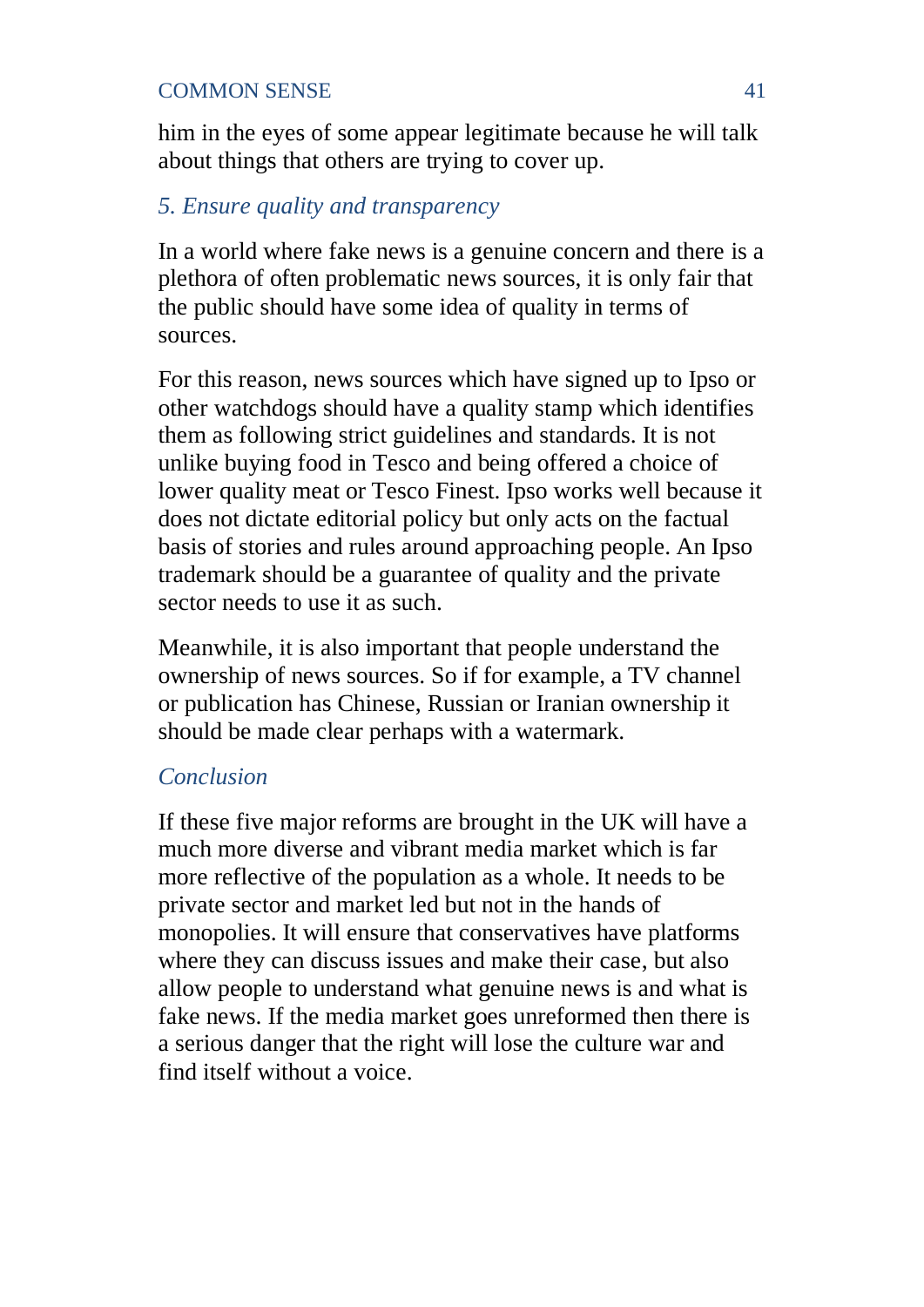# *The Judicial Activists Threatening our Democracy*

Rt. Hon Sir Edward Leigh MP and Sally-Ann Hart MP

*Sir Edward Leigh has been the MP for Gainsborough since 1983. He is a former minister and Chairman of the Public Accounts Committee. He currently serves on the Public Accounts Commission and the Joint Committee on National Security Strategy. He is a member of the Council of Europe and Vice Chairman of the Rules Committee. and a member of the Speakers panel of Chairs. A barrister, he has served on the board of a commercial bank. He was knighted in 2013 and made a member of the Privy Council in 2020. He is an Officier of the Legion d'honneur and a Comandatore of the Star of Italy having chaired both countries APPGs. He is Joint Chairman of the Cornerstone Group of MPs and the National President of the Catholic Union of Great Britain.*

*Sally-Ann Hart is MP for Hastings and Rye, where she has lived with her family for nearly twenty-five years. Sally-Ann was born and brought up in Northumberland, before going to university in London and qualifying as a lawyer specialising in corporate finance law with a City of London law firm. She took a career break to bring up her children, later becoming a magistrate in Hastings, working in both the Adult Criminal and Family Proceedings Courts, and a District Councillor at Rother representing the ward of Eastern Rother. In Parliament she sits on two current Select Committees – Scottish Affairs and the Speaker's Works of Art Committee. She was also a member of the Future Relationship with the EU Select Committee before it was disbanded earlier this year. In addition to this, Sally-Ann is chair of the All Parliamentary Groups for South East England Councils and Coastal Communities and an officer of the All Parliamentary Groups for Special Educational Needs and Disabilities; Alternative Provision; Hospitality and Tourism; Fisheries; Equitable Life; Almshouses; and Ending Homelessness.*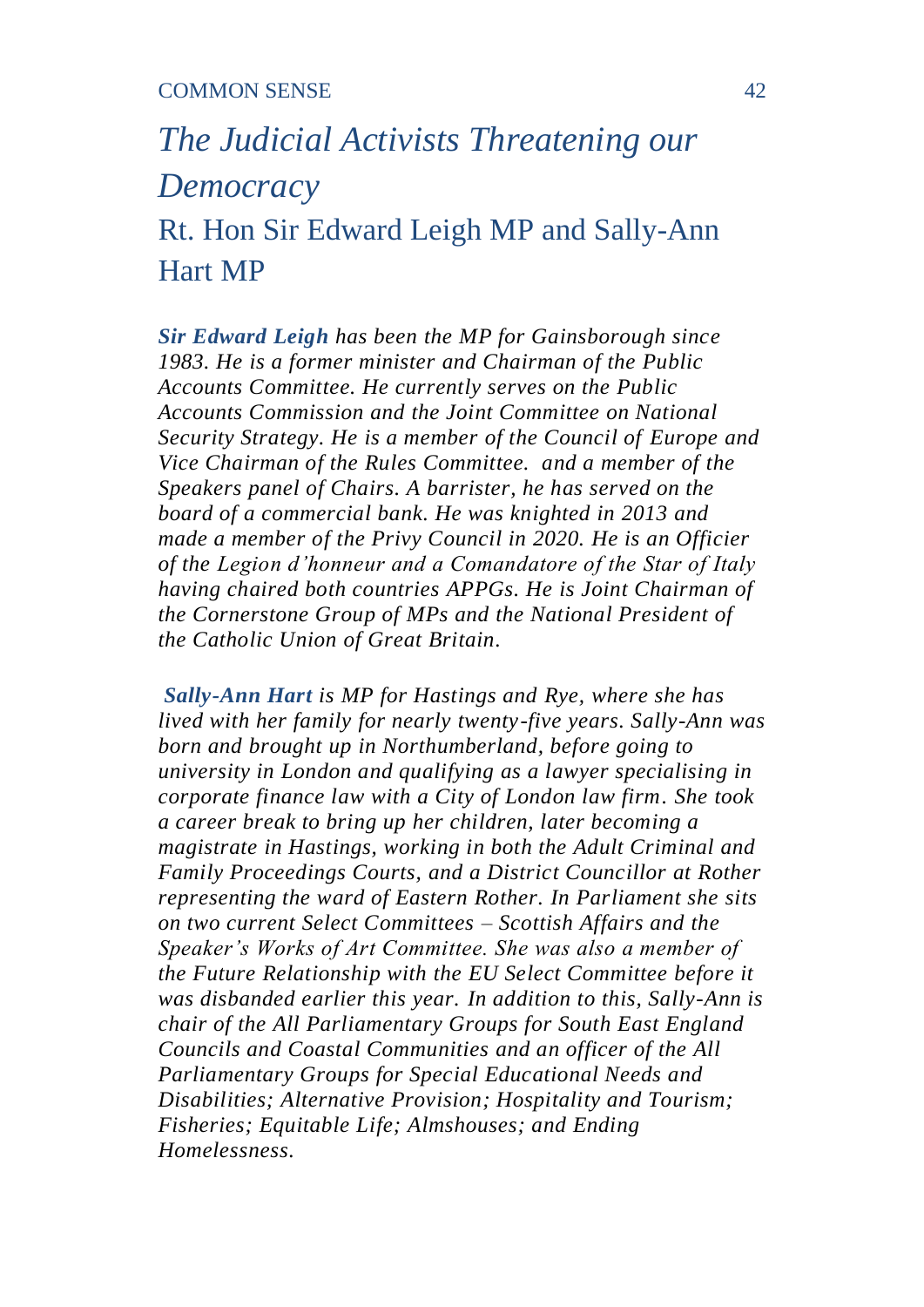Fighting the arbitrary and unaccountable exercise of power has been the central theme of Britain's long tradition of constitutional development, but the expansion of judicial power over the past half-century has undermined this important and noble task. Even while a broad consensus exists in favour of greater transparency, accountability, and scrutiny of power and government, judicial activism has provided a convenient and cryptic means of effective law-making in the absence of a democratic mandate.

The 1968 Lords decision in *Conway v Rimmer* concerning certificates of public interest immunity heralded the advent of this expansion in the power of judges. Previous rulings (such as *Duncan v Cammell Laird*) held that Crown privilege meant that public interest immunity certificates should be taken at face value – an interpretation that was not without challenge among jurists.

*Conway* was a benchmark example of activism in that it overturned precedent, removed clear power from where it had resided (admittedly not without contest), and defined courts and their judges as the ultimate arbiters wherein power resides. This upward trajectory continued, with around 500 applications for judicial review in a typical year of the  $1980s$ a number that reached 15,000 applications by the 2010s. From 1997 to 2007, over 3,000 new regulatory or criminal offences were added to the UK's statute book, further expanding the power of judges.

Another vehicle for this increase was the evolving application of the European Convention of Human Rights. The original document is a very sensible one, as one might expect given its primary drafter was the Conservative lawyer, MP, and eventual peer, David Maxwell Fyfe. Organised by the Council of Europe, the loose organisation of free and democratic countries in a Europe divided by the Iron Curtain, the Convention was designed as an international agreement delineating the human rights member states were expected to respect.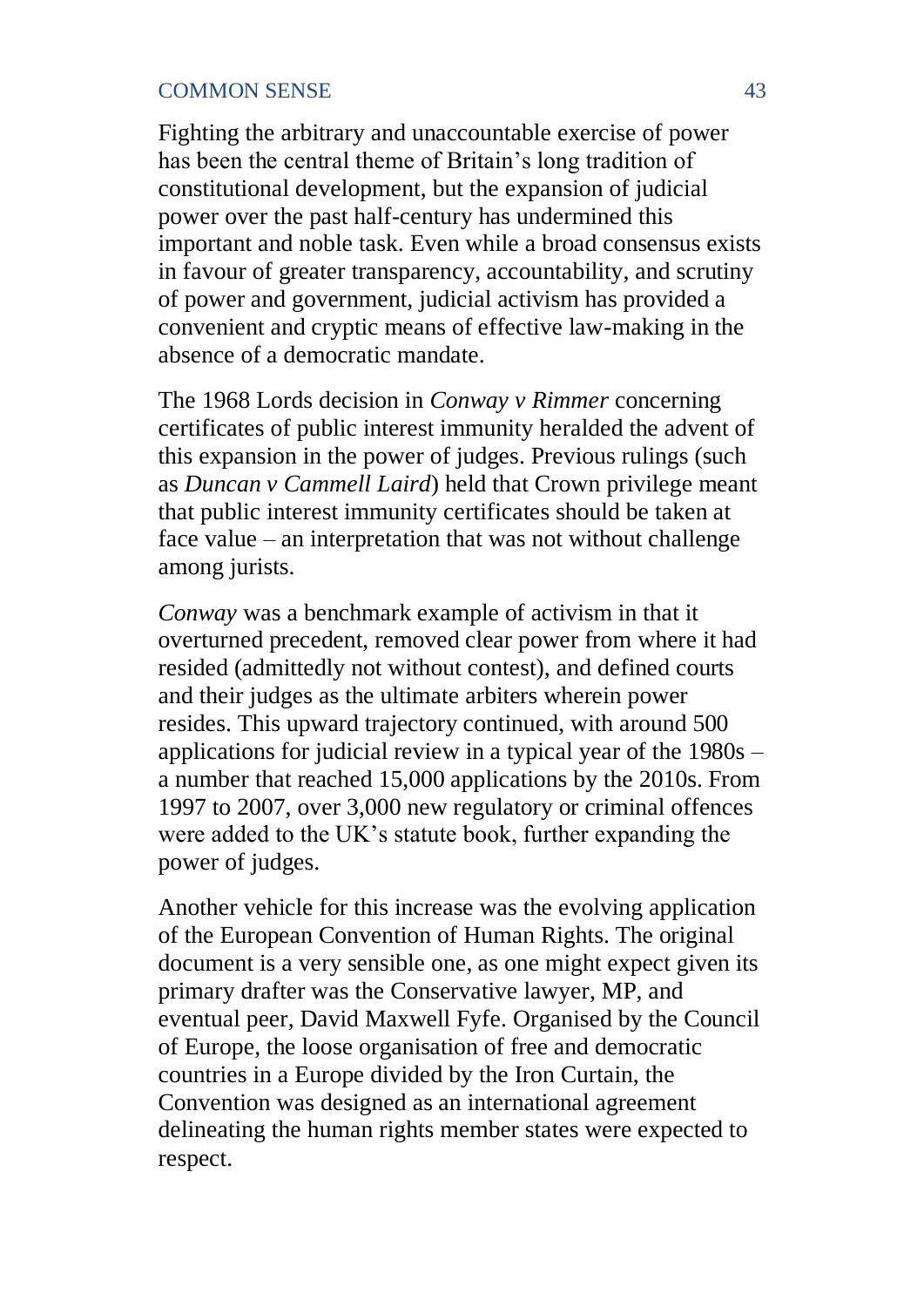A European Court of Human Rights (ECHR) was also inaugurated to enforce the Convention in the cases in which Europeans' civil rights were being violated. It was presumed this would be rare, as the Stalinist half of Europe had not signed up to the Convention and the western democracies generally had a strong, if not consistent, record in terms of human rights. Article 46 of the Convention required the United Kingdom to give effect to the rulings of the Court, but it was not even until 1966 that UK citizens were able to bring cases to the Court itself.

Lord Sumption has pointed out the Convention was meant to be a 'charter against despotism' not 'a bill of rights for Europe.' Guido Raimondi, a recent president of the Court, has pointed out the Court would be 'inconceivable untied from democracy.' Yet the power and nature of the Convention has been expanded in two directions.

First, new protocols have been added to the Convention which have changed its fundamental nature – for example in the partial (Protocol 6) and then total (Protocol 13) abolition of the death penalty. Secondly, the Convention and the rulings of the Court were directly incorporated into UK law through the Human Rights Act 1998 (HRA) – itself a result of the addition of Protocol 11.

Thanks to HRA, the European Convention is now not just an international agreement – which the Government of the United Kingdom would have a broad discretion in determining how best to apply – but a matter of direct law. UK courts are bound to follow the rulings of the Strasbourg court, most of whose judges are not from common law systems. There is also a question of whether the Human Rights Act violates the Act of Union which guarantees the continued independent operation of the system of Scots law.

Problematically, judges on the ECHR have adopted a very loose interpretation of the Convention, viewing it as a living document despite the fact that it is a set text agreed by international signatories. The Vienna Convention on the Law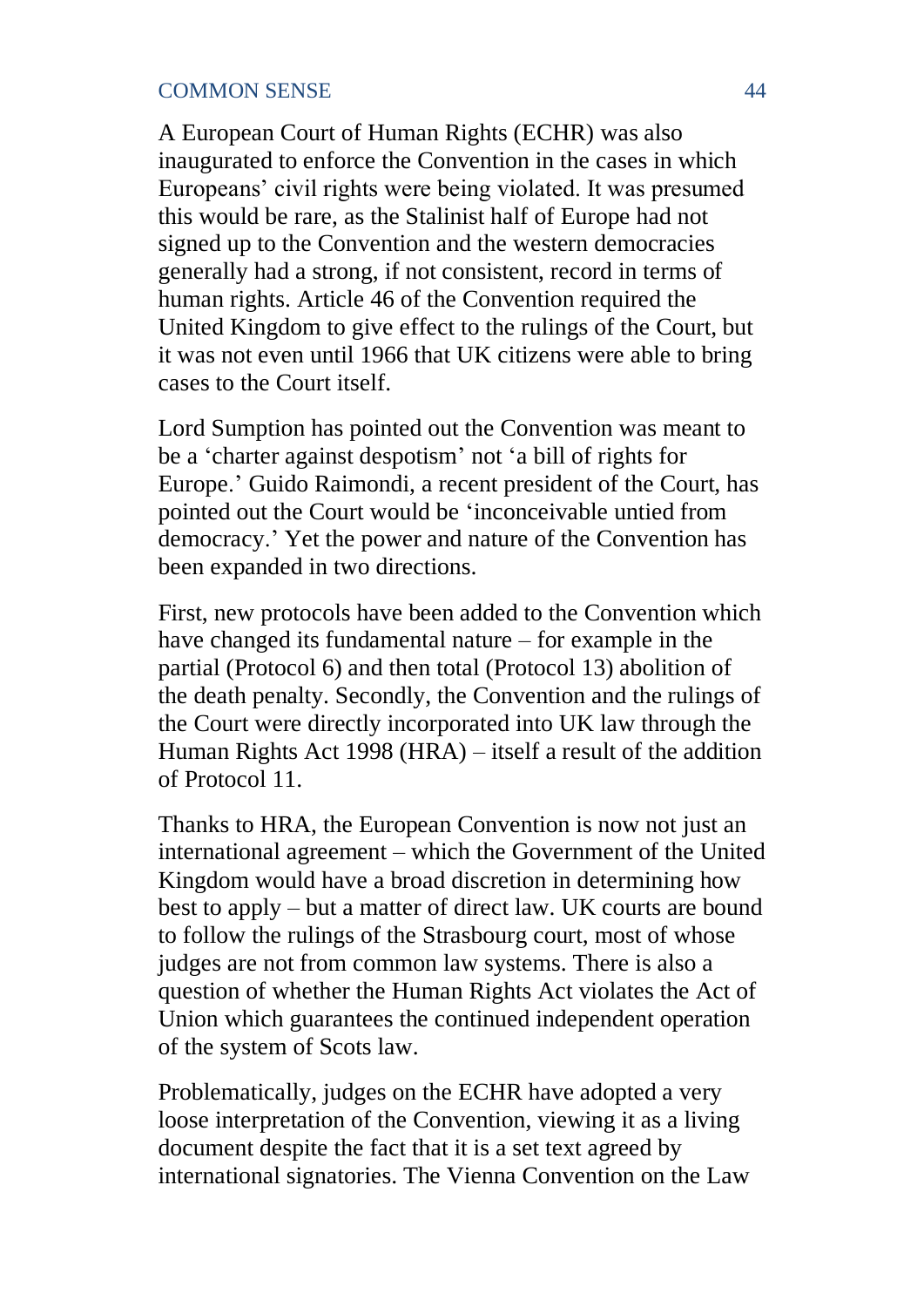of Treaties (1969) mandates that a treaty (such as the ECHR) be interpreted according to the ordinary meaning of its terms, having due regard for object and purpose.

In his 2013 Sultan Azlan Shah Lecture, Lord Sumption argued that the Strasbourg judges have 'transformed the Convention from the safeguard against despotism, which was intended by its draftsmen, into a template for many aspects of the domestic legal order.' Unaccountable to a demos that elected it, the Court (Sumption contends) 'has become the international flagbearer for judge-made fundamental law extending well beyond the text which it is charged with applying.'

Sumption cites Article 8 of the Convention, which was drafted with the intention of protecting Europeans against undue state surveillance. Through the Court's rulings, Article 8 has since been extended to apply to the legal status of children of unmarried parents, immigration and deportation, extradition, criminal sentencing, child abduction, landlord-tenant relations, and many other issues.

The problem here is that the ECHR takes contentious issues which are rightly the subject for public debate, parliamentary scrutiny, the discretion of officials, or democratic consent and removes them from all of the above entirely. Disenfranchisement of convicted criminals, which is the settled political will of the British people, is just one example of where the ECHR has consistently usurped the realm of political debate and declared a case closed regardless.

The UK's own Supreme Court has unfortunately followed the trend from Strasbourg, most controversially in ruling a prorogation of Parliament invalid. The justices ruled that parliamentary sovereignty needs to be protected from the executive's power to prorogue Parliament. But while this is a perfectly legitimate political opinion, enforcing it via a judicial ruling overturns centuries of precedent as well as the direct prohibition of judicial questioning of proceedings in Parliament made clear and explicit by Article 9 of the 1689 Bill of Rights.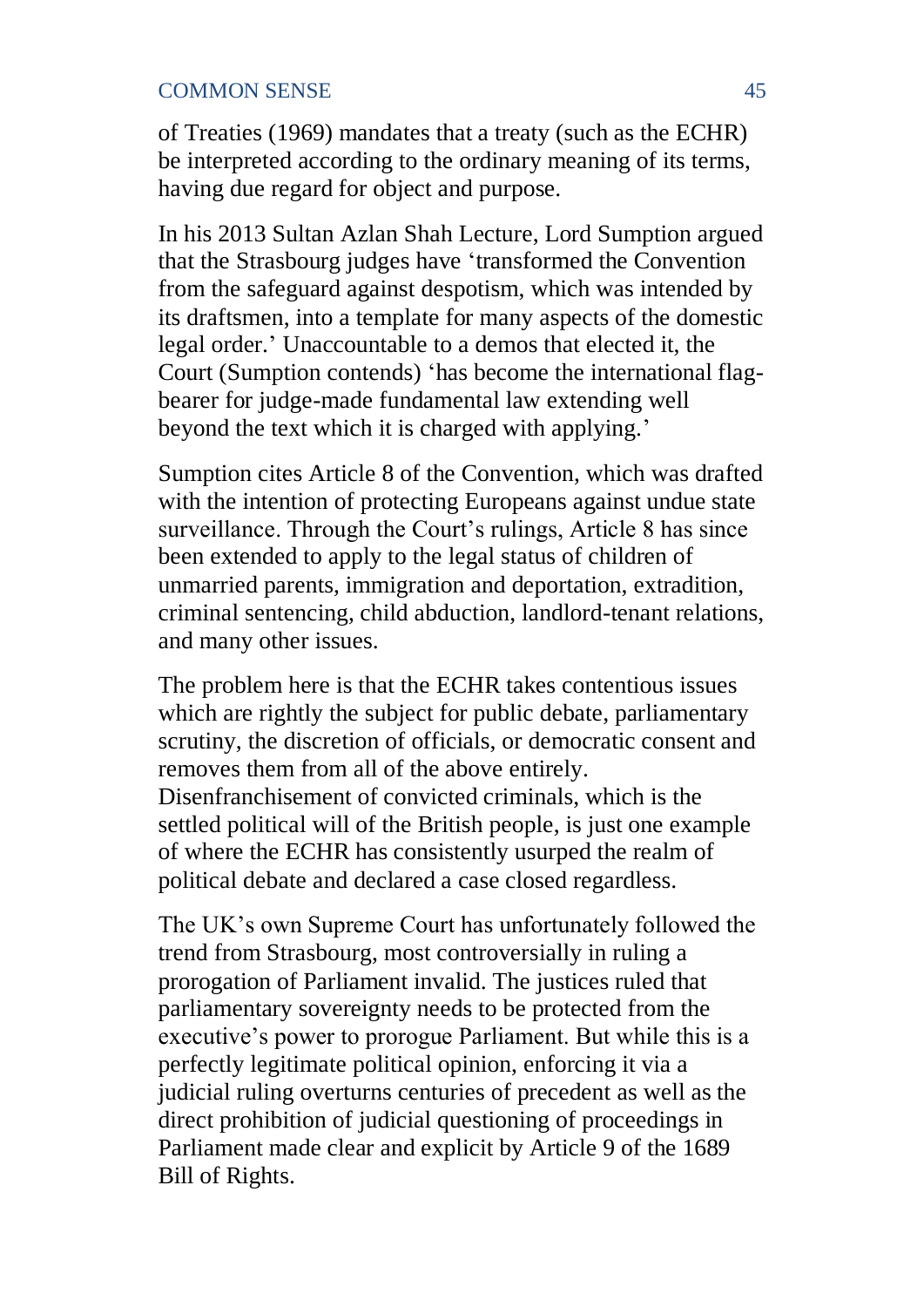The Supreme Court's ruling, according to Oxford University legal scholar John Finnis, 'ignores most of the immediately relevant statutory and political constraints and contextualising factors, and illustrates the ineptitude of judicial forays into high politics.' It is a naked power grab, with no substantial legal or juridical justification.

In a political act, the justices of the Supreme Court gambled in order to stop Brexit. The Prime Minister called a general election, put the case to the people, and won a strong majority. Parliamentary democracy won, and the politicised justices lost, but in order to prevent a repeat the case for legislative reform of the Supreme Court is compelling.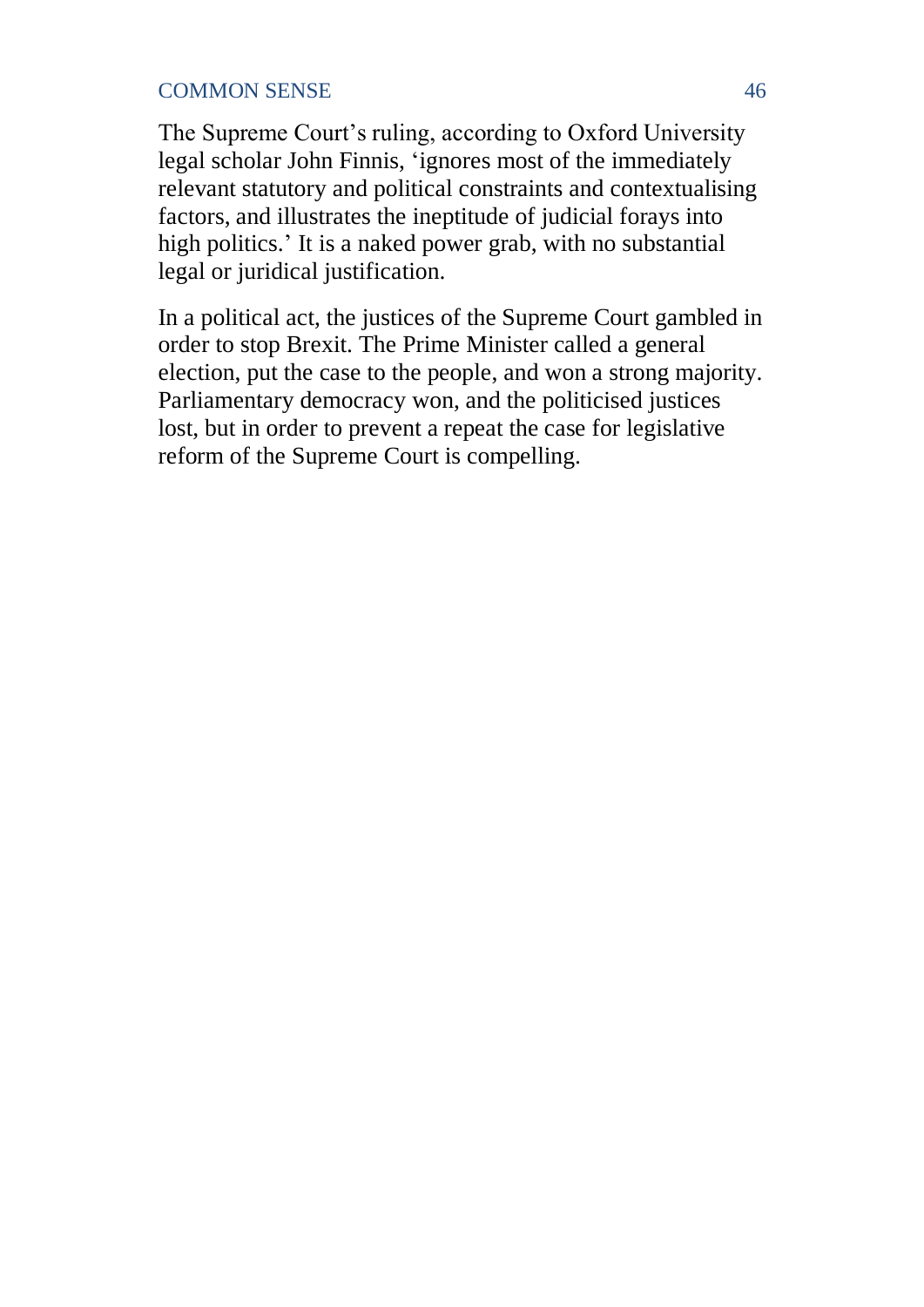# *Restoring rights, Reclaiming Liberty* Danny Kruger MP

*Danny Kruger was elected MP for Devizes in the December 2019 election. From July-December 2019 he was Political Secretary to Prime Minister Boris Johnson in 10 Downing Street, and formerly the Government's Expert Adviser on Civil Society at the Department for Digital, Culture, Media and Sport. Between 2008 and 2016 he founded and led two charities, the criminal justice project Only Connect and the West London Zone for Children and Young People. He was chief speechwriter to David Cameron MP as leader of the opposition; chief leader writer at the Daily Telegraph; and Director of Studies at the Centre for Policy Studies. He has a D.Phil in history from Oxford University and an MA from Edinburgh University. He is the author of On Fraternity: Politics beyond Liberty and Equality (Civitas, 2007).* 

The Government has announced a review of the operations of the Human Rights Act (HRA). This is therefore a good moment to examine the theory that lies behind the Act, and the European Convention on Human Rights (ECHR) which it enshrines into English law.

The ECHR, drafted by British lawyers after World War II, is a sonorous retelling of the noble principles of freedom from oppression, designed to protect the peoples of Europe from a resurgence of tyranny. The difficulty is it sits uncomfortably with the – historically successful – English tradition of preventing tyranny.

According to the English tradition 'human' rights are misnamed. The rights we really need, and the only ones we really have, derive from something higher and something lower than humankind. They derive from the idea of God, and from the fact of nations: from a Christian conception of law, and from the individual's membership of a national community under an acknowledged state.

We have lost this idea of rights largely because of a misunderstanding about the nature of liberty, the essential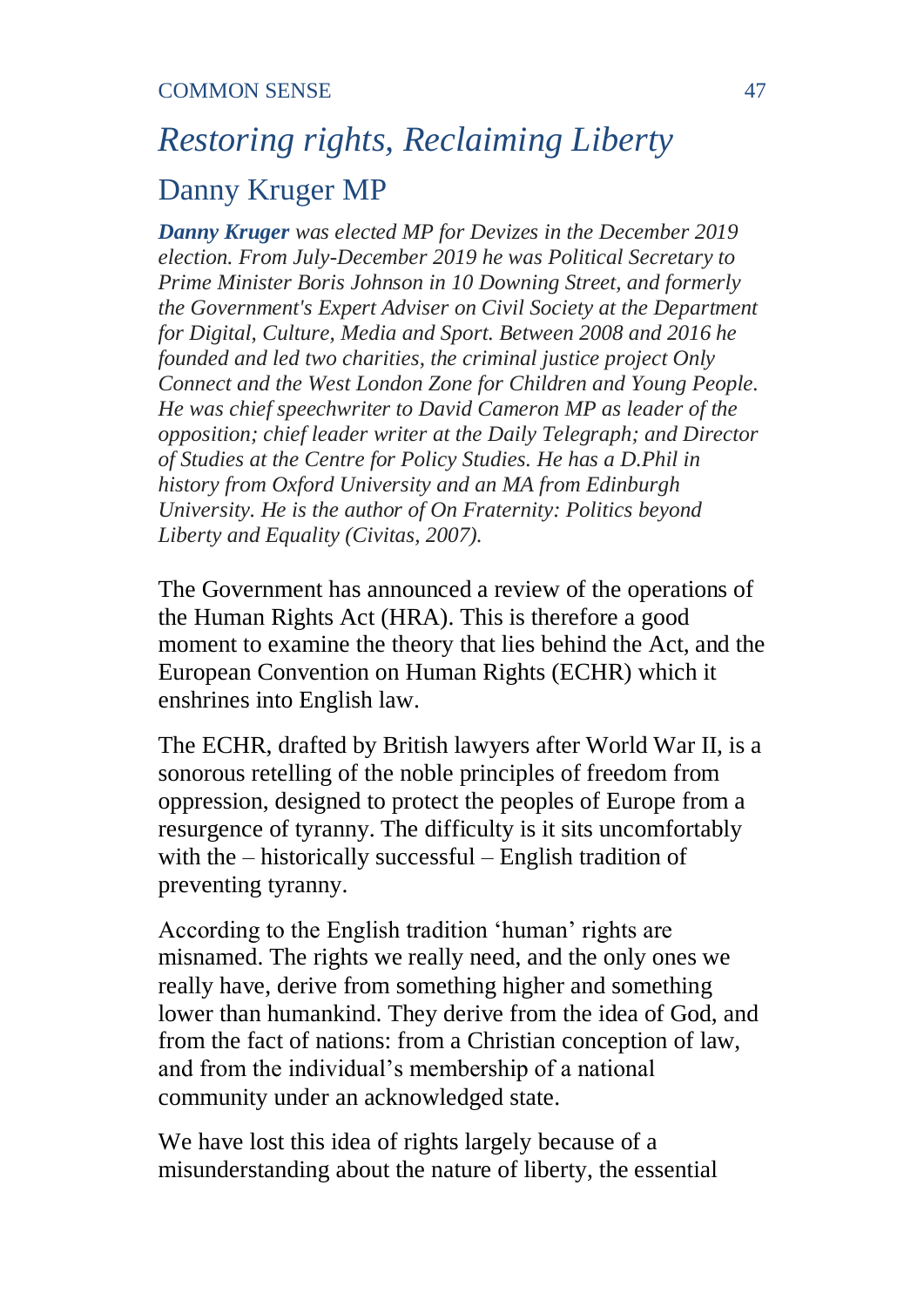quality that rights are supposed to protect. As Patrick Deneen has brilliantly explained in *Why Liberalism Failed* (2018), liberty was once understood as freedom from the internal tyrants of appetite and caprice, the debilitating impulses that hinder good conduct and well-being. To be free was to be an independent actor, capable of virtue.

The old idea was that we are born slaves to appetite but can gain some measure of freedom through good education and good institutions. The new idea is that, as Rousseau said, people are 'born free, but everywhere in chains' – the chains being the various oppressions of society. And so, in this view liberty is not freedom from caprice, but liberation from human bondage. The job of government, and of culture, is to enable this liberation: to dismantle the structures of oppression and give the widest possible scope to the individual to do what they like. Liberty, then, is not freedom from appetite but freedom to indulge appetite.

Of course, people were and are in human bondage, and 'virtue' in a prison or under the heel of a tyrant is rather limited vision of the good life. Rival conceptions of virtue, moreover – of the religious basis of society – have the tendency to trigger vicious conflict. And so, after centuries of religious and political strife, John Locke developed what became the origin of modern rights theory.

Locke believed that God had given people freedom of conscience, or religious belief. His liberalism, which is really a cornerstone of conservatism too, rested on human fallibility: no government, any more than any one of us, can understand everything or get everything right, so we need protections against the effect of others' errors, and particularly against their efforts to enforce their beliefs on us. The state, too, should be subject to this control: 'laws not men should rule.'

If Locke's idea of rights derived from Christian principles, the next phase of rights theory rejected these foundations. The Enlightenment project was an attempt to construct an alternative basis for morality and human order than the one in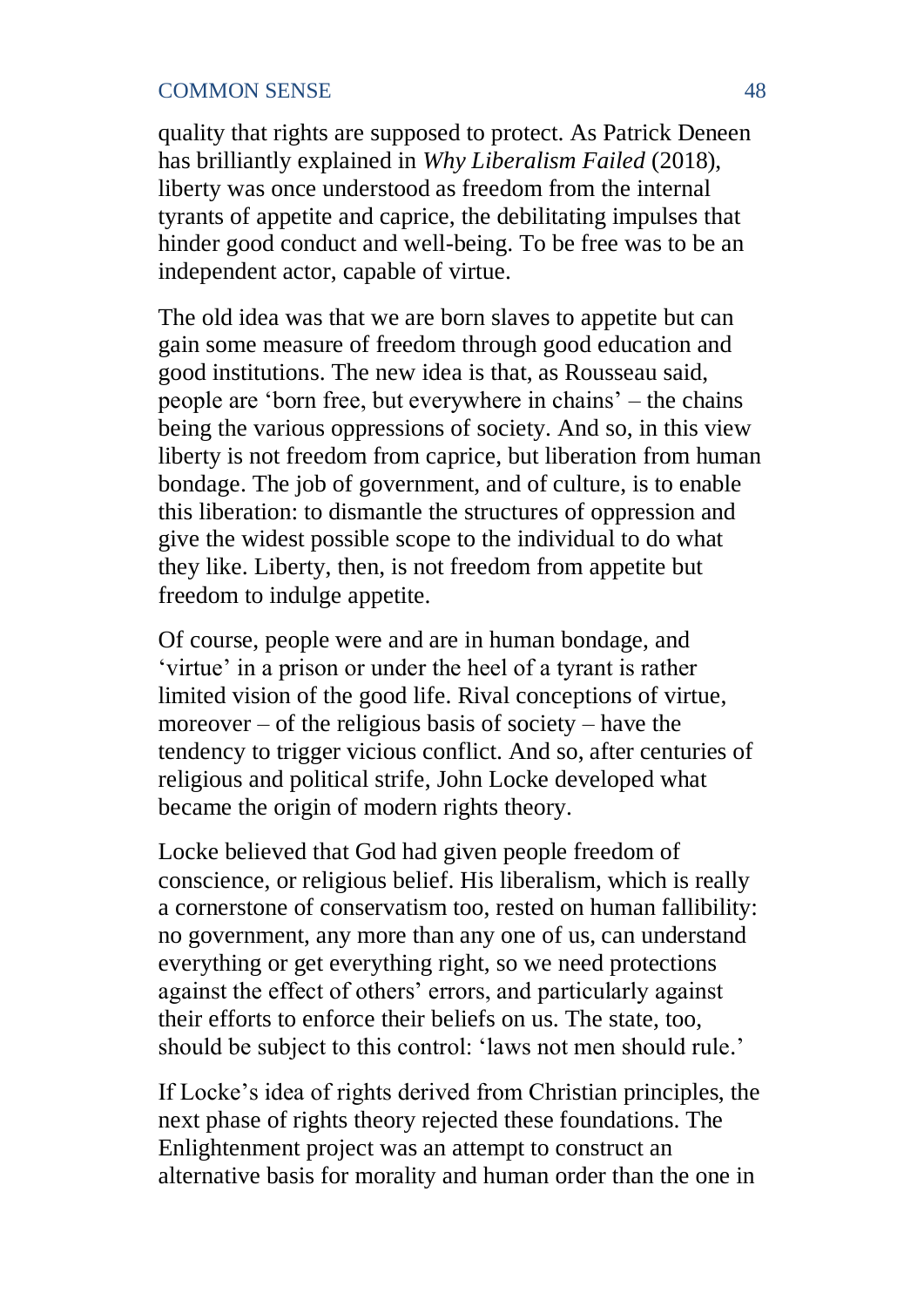the Bible: a rationalist system in which the enemy was not human fallibility but social hierarchy and religion itself. There is 'neither God nor master,' said the French revolutionaries in the *Declaration of the Rights of Man*. In their place were rights themselves, soon known as 'human' rights to sever the link with God or the nation. Gone was the doctrine of fallibility, the humble liberal-conservative starting point of Locke. In its place was 'man,' all-knowing and supreme.

The consequence in France is well known: a tyranny more awful and absolute than the Bourbons, a new religion (a sort of bizarre Deism), and an aggressive nationalism that sought to 'liberate' Europe through conquest.

Britain, too, was susceptible to this virus. Locke had invested the first and foundational right – the freedom of religious belief – with the quality of property: something belonging to the individual alone, and thus absolute and inalienable. And so, from an early stage we came to think of rights as the means by which we are set free from external pressure, free from obligations to others; and from there it is a small step to the hypocritical assumption that rights confer obligations on others to satisfy us.

Rather than protections against overweening power, rights have become in Roger Scruton's words 'claims against others.' As Scruton put it, 'to suppose that there are "natural" and therefore "human" rights which are also claims against others is to make a large and dangerous assumption... To think of human rights in this way is to fill the world with vague and unfulfillable obligations, and therefore with vast and irresoluble conflicts.'<sup>11</sup> This is because rights-as-claims unmoor us from the common law tradition of gradual, caseby-case accommodation, the gradual working-out of good relations among neighbours through a long series of settled conflicts. Instead we have a set of Platonic abstractions that

<sup>&</sup>lt;sup>11</sup> Roger Scruton, 'The State Can't Set You Free,' The Spectator, October 2004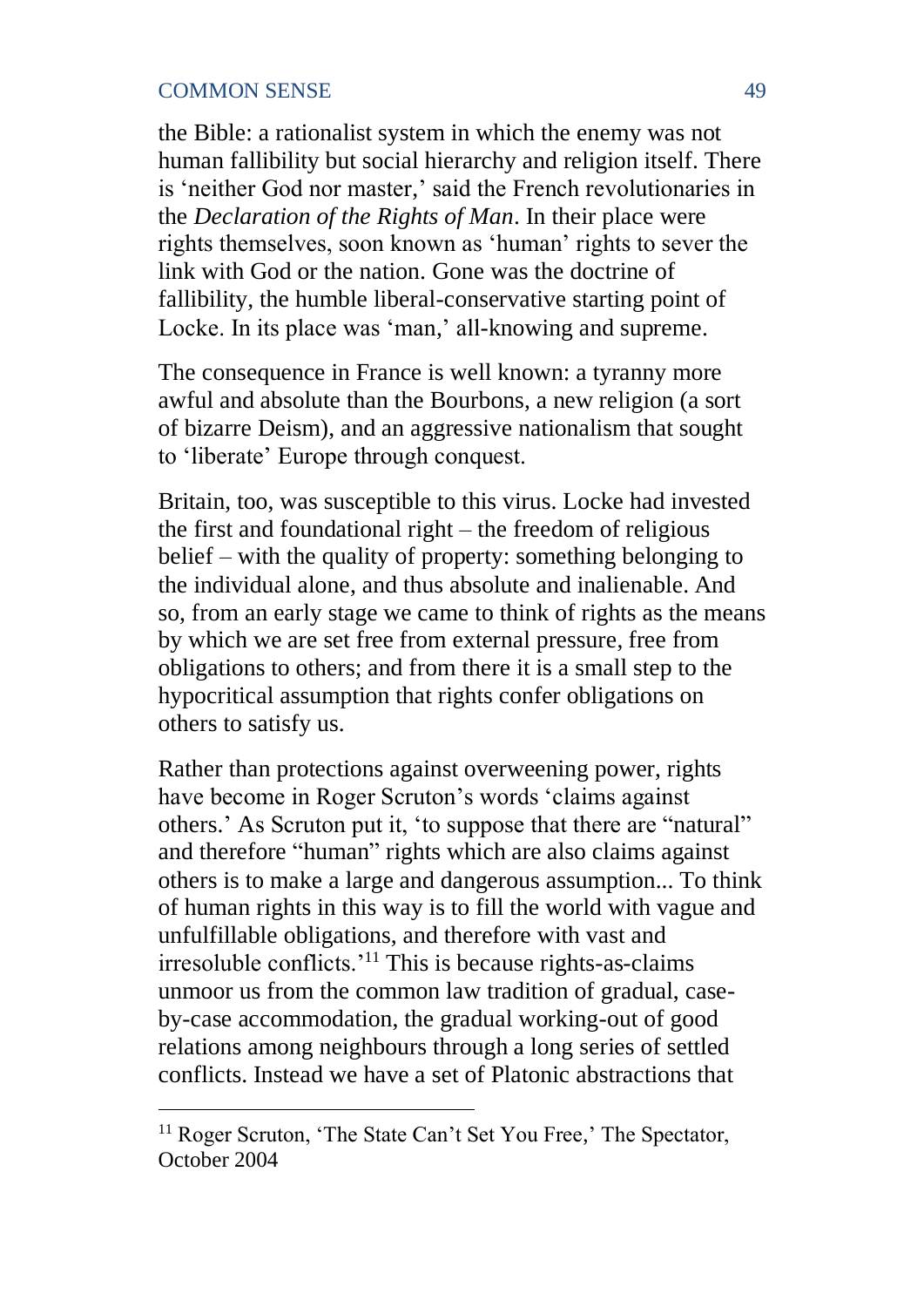give lawyers an infinite scope for absolute arguments, and judges (and even Ministers) a terrible power.

The ECHR recognises the problem with absolute claims: that they clash. Article 17 of the Convention explicitly prohibits people from using one of the rights it confers to undermine another. This is, of course, precisely the problem that runs through the Convention and its application domestically. The HRA attempts to remedy the problem in ways that are deeply concerning for liberty and the supremacy of Parliament, including:

- the 'power to take remedial action' under Section 10 of the HRA, by which a Minister may amend legislation by order if it is thought incompatible with the ECHR;
- the power of the courts under Section 3 to 'change the meaning of enacted legislation' to make it Convention-compliant - in other words, to interpret laws in a way which is inconsistent with Parliament's intention in passing them; and
- the misuse of the 'margin of appreciation' (the discretion allowed to nation states by Strasbourg) to give courts, rather than Parliament, the responsibility to balance conflicting rights and so make law.

A 'British Bill of Rights,' as proposed by some Conservatives in recent years to replace the HRA, at least has better words in the title. Yet the danger is that unless a Bill of Rights does the same job as the HRA, that is incorporate the ECHR into British law, we will be worse off than before because we will be subject to a court in Strasbourg.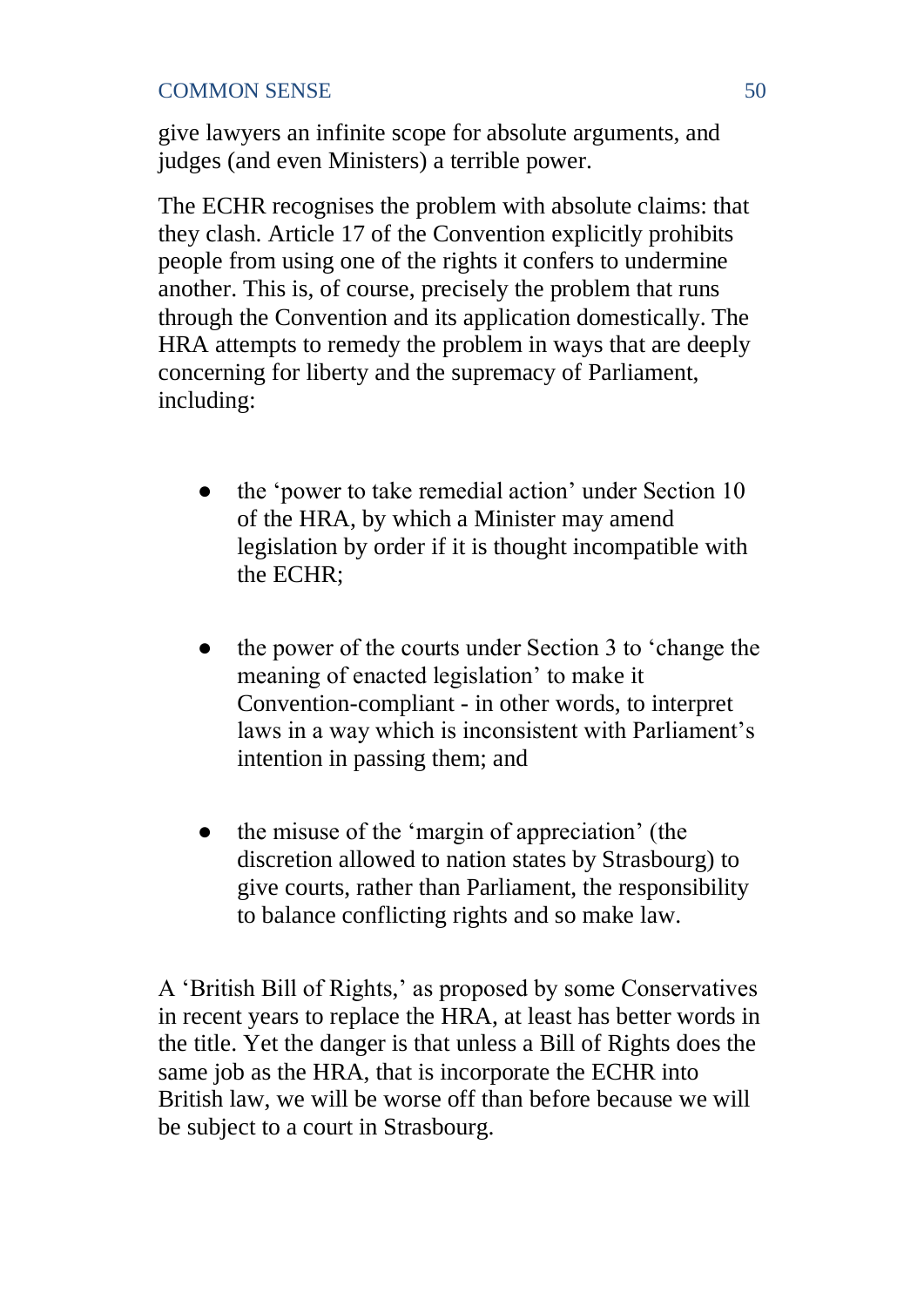Perhaps more useful in the first instance would be to work with fellow signatories to the ECHR to review aspects of the Convention, such as the power to deport foreign criminals.

More profoundly, however, we need a conversation about rights in the English legal tradition.

We need to go beyond Locke, back to the foundations of the English law, and to the proper doctrine of liberty. Deneen again: 'we did not become free by fighting oppression, but by conquering ourselves; then by taming the environment, forming a community and creating rules to live by.'

These rules, in the form they ultimately come down to us in these islands, were first properly codified by Ethelbert, the 6th century Saxon King of Kent who was the first British ruler to convert to Christianity. He enshrined biblical principles into the laws of his kingdom and laid the foundation for King Alfred's Law Code three centuries later. To these kings the secular space was a feature of Christian society, not its antithesis; the liberties of the individual have their origins in the dignity conferred on human beings by the God of the Bible. This core principle inspired Magna Carta and all the jurists of England down to William Blackstone. Like a steeple in a flooded valley this principle still stands, just, over the waves that broke across Europe in 1789.

How to recover? We do not need an aggressive reassertion of Christianity, a new Ethelbert to enforce the true faith on a heathen nation. Instead we simply need to recover the idea of rights as what the philosopher Nicholas Wolterstorff, quoted by David McIlory, calls 'normative social relationships.'<sup>12</sup> Rights exist in real relations between real people. They are not individual possessions with the absolute and inalienable status

<sup>&</sup>lt;sup>12</sup> David McIlroy, 'The problem of human rights,' The Kirby Laing Institute for Christian Ethics, Ethics in Brief, Spring 2014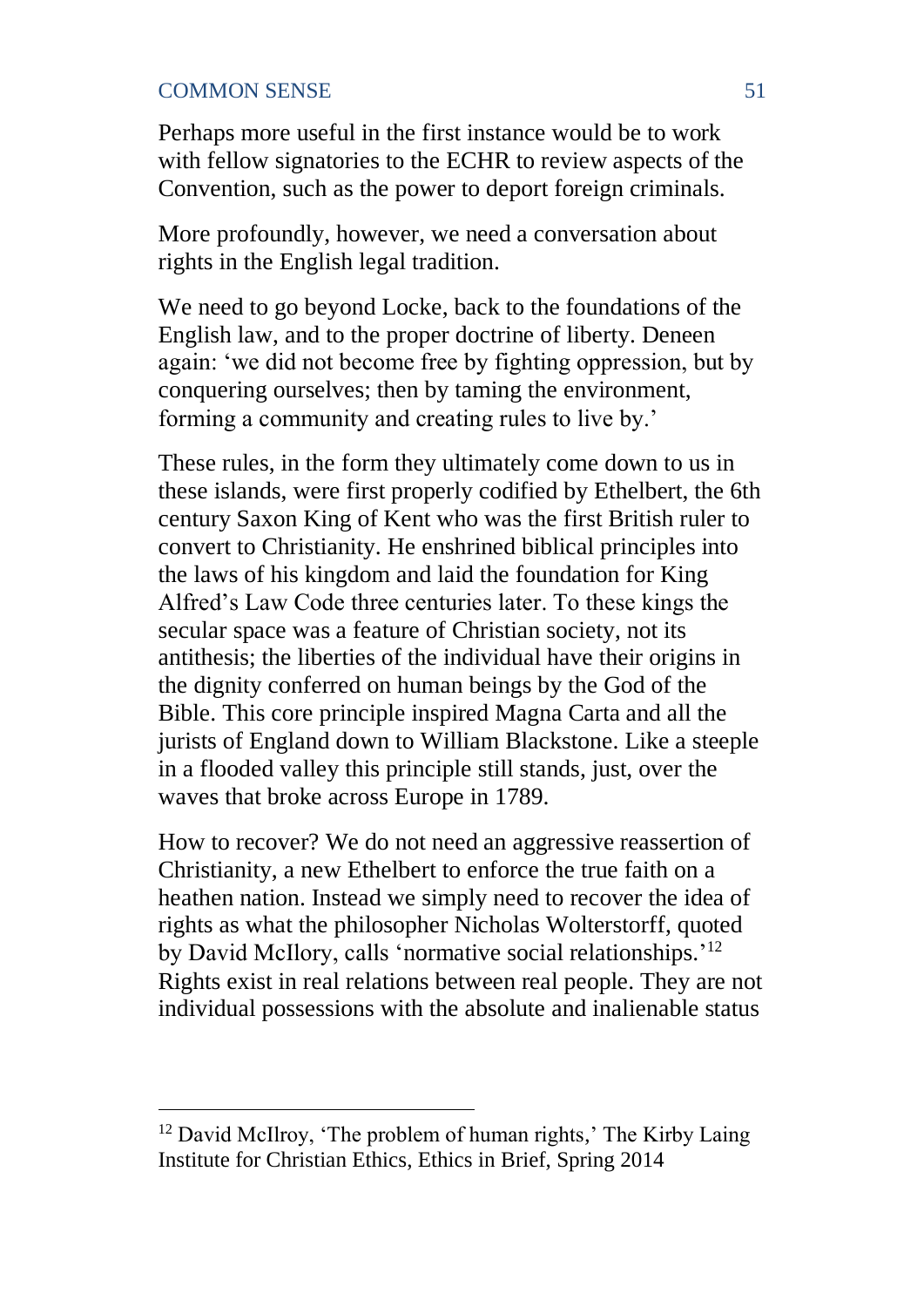of property, but a mutual recognition of the obligations we owe each other.

This conception of rights must be rooted in the existence of a community – a real community, not the abstraction of 'humankind.' A real community entails reciprocal duties, situated in institutions that can enforce them and mediated by the conventions of people who know each other and share a common culture. This is the nation. We derive our rights from our citizenship (or more properly, our subjectship).

As the end of the Covid-19 crisis approaches, and the lifting of the restrictions it necessitated, a review of the powers of the state and the liberties of the subject could not be timelier. Many jurists, notably Lord Sumption, have raised very understandable concerns about the reach of the state under a series of laws and regulations brought in by government in the last year. Lord Sumption argues the state 'has taken effective legal control, enforced by the policy, over the personal lives of the entire population.' He makes a series of criticisms of the Government, but his real concern is that the public, Parliament, and most commentators were remarkably complaisant about the loss of liberty we have seen.

'This is how freedom dies,' says Sumption. 'When societies lose their liberty, it is not usually because some despot has crushed it under his boot. It is because people voluntarily surrendered their liberty out of fear of some external threat… the fault is not just in our government. It is in ourselves.<sup>'13</sup> Whether Sumption is right or not about the pandemic response, he is right about this. We need to get our own ideas right, and then be prepared to defend them. The HRA review is a good place to start.

<sup>13</sup> Lord Sumption, 'Government by decree: Covid-19 and the Constitution,' Cambridge Freshfields Annual Law Lecture, 27 October 2020.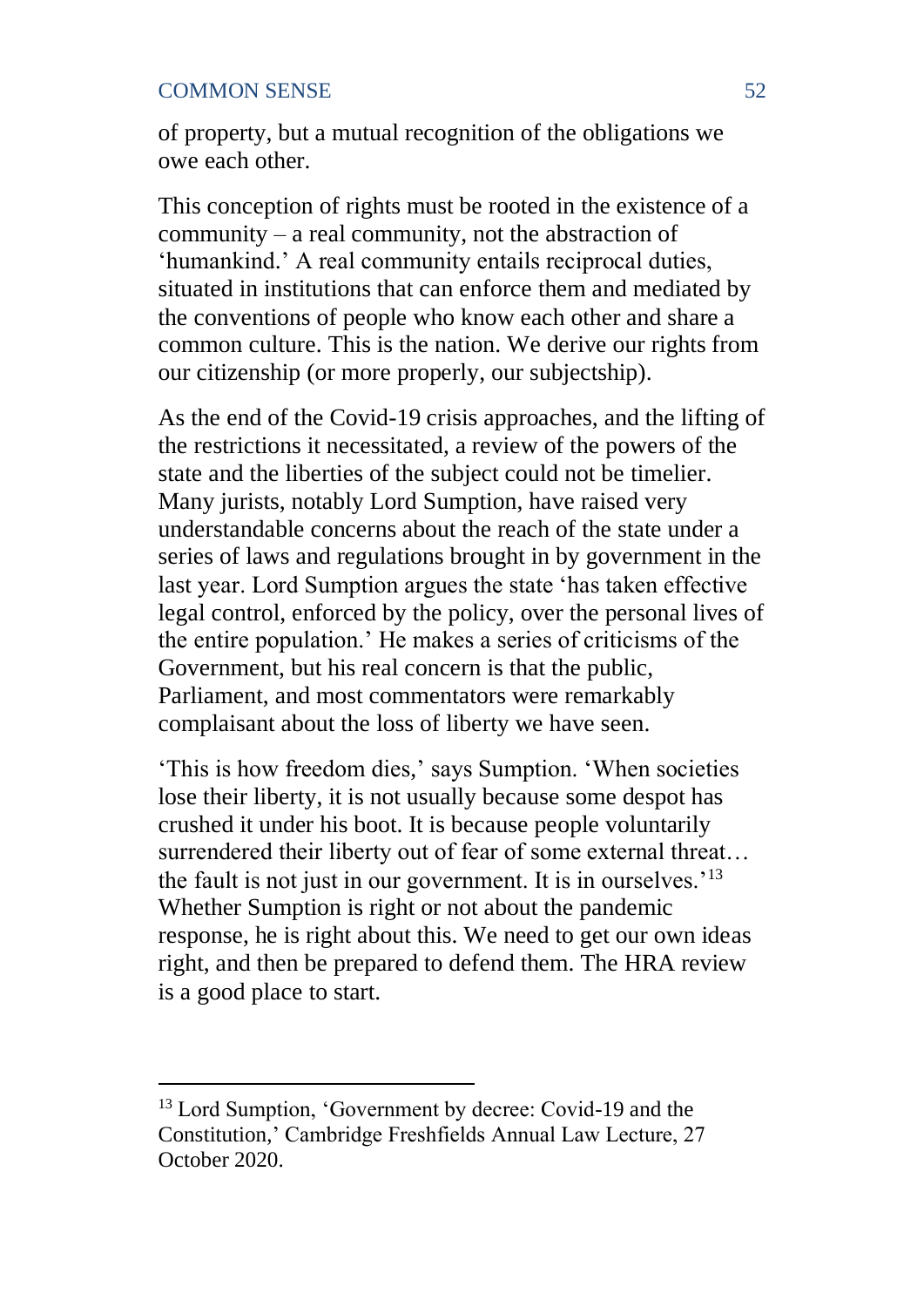# *In Immigration Policy – Numbers Matter* Lord Peter Lilley and Marco Longhi MP

*Peter Lilley was a Hertfordshire MP from 1983 until 2017 and was made a peer in 2018. He served in the Cabinets of Margaret Thatcher and John Major as Secretary of State for Trade and Industry, then for Social Security. From 1997 he was Shadow Chancellor then Deputy Leader of the Conservative Party responsible for policy renewal. He has published on a wide range of issues including the economics of immigration: "Too Much of a Good Thing? – controlling immigration" published by the CPS.*

*Marco Longhi is the Member of Parliament for Dudley North. He has had the privilege of being the new Member of Parliament for Dudley North, the first time ever that the constituency has returned a Conservative. With roots firmly set in the West Midlands, a local Black Country businessman and Councillor for 20 years, Marco is extremely keen that his constituency's voice is heard not just in Parliament but in the corridors of Whitehall, where for too long decisions have been made by people whose priorities are London/South East centric. Marco was recently the Mayor of Walsall where he supported a local mental health charity and local businesses to create more jobs for local people. As the Mayor he chaired the Armed Forces Covenant and has always had a strong interest and respect for all the forces. Marco is a passionate Brexiteer and believes that Parliament should determine Britain's laws.* 

In immigration policy – numbers matter.

That is common sense. In one of the most densely populated countries in Europe, suffering from an intensifying housing crisis, only those in ivory towers can pretend numbers don't matter.

It is political sense. Although the most important factor in the referendum was taking back control of our laws, taking control of our borders was next most important. People did not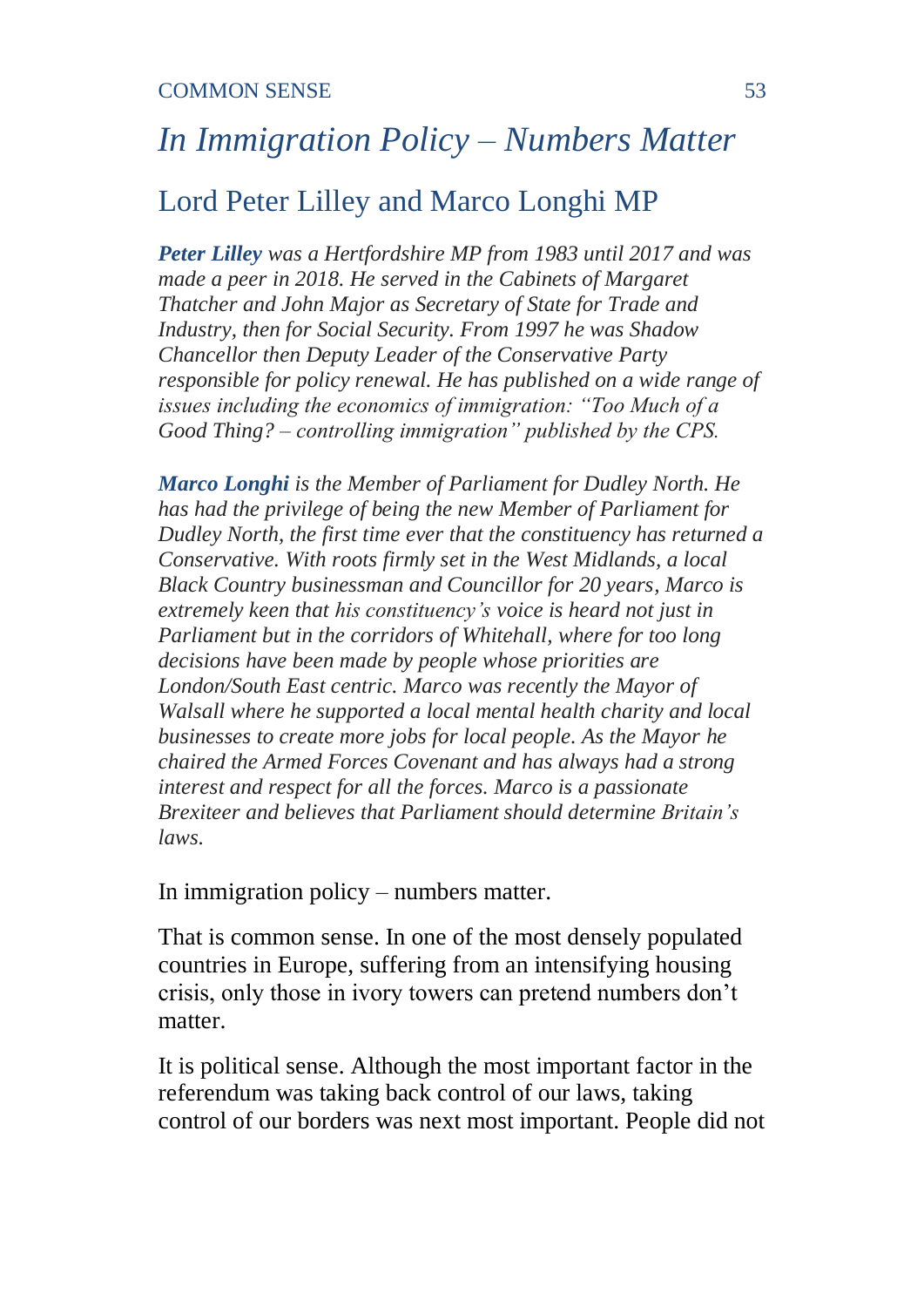vote to replace unlimited immigration from the EU by uncapped inflows from the whole world.

And it is economic sense. Mass immigration not only depresses the incomes of the lowest paid by around 5% as the Migration Advisory Committee<sup>14</sup> estimates, but – as explained below – it undermines the two main drivers of long-term growth of everyone's living standards.

Our concern is that current policy will open the UK to vastly *increased* immigration. A 'points based system' sounded like a way to reduce numbers. But both the skill and salary requirements have been reduced; the need to advertise jobs in the UK removed; and students will be allowed to stay on for two years competing with UK graduates for scarce entry level jobs. The potential inflow will be politically explosive unless these measures are amended or complemented by a numerical cap as in Australia and Canada.

Unfortunately, an unholy alliance between a virtue signalling intelligentsia and short-termist business leaders has prevented serious debate about immigration policy. Anyone putting common sense arguments or economic reasons for reducing numbers is silenced by accusations of 'racism' or excluded from the main-stream broadcast media.

No one disputes that Britain has a crippling housing crisis. Yet how often is it mentioned that net migration accounts for 78% of new households – equivalent to some 60% of all new dwellings built annually? The very people who say that even to mention this fact is to 'blame the immigrants' are usually Lib Dems who simultaneously oppose every new housing development locally and every restriction on migration nationally.

There is also no dispute that the UK has a chronic productivity problem. Average incomes can only grow as fast as

<sup>14</sup> *EEA migration in the UK – Final Report*, Migration Advisory Committee, Sept 2018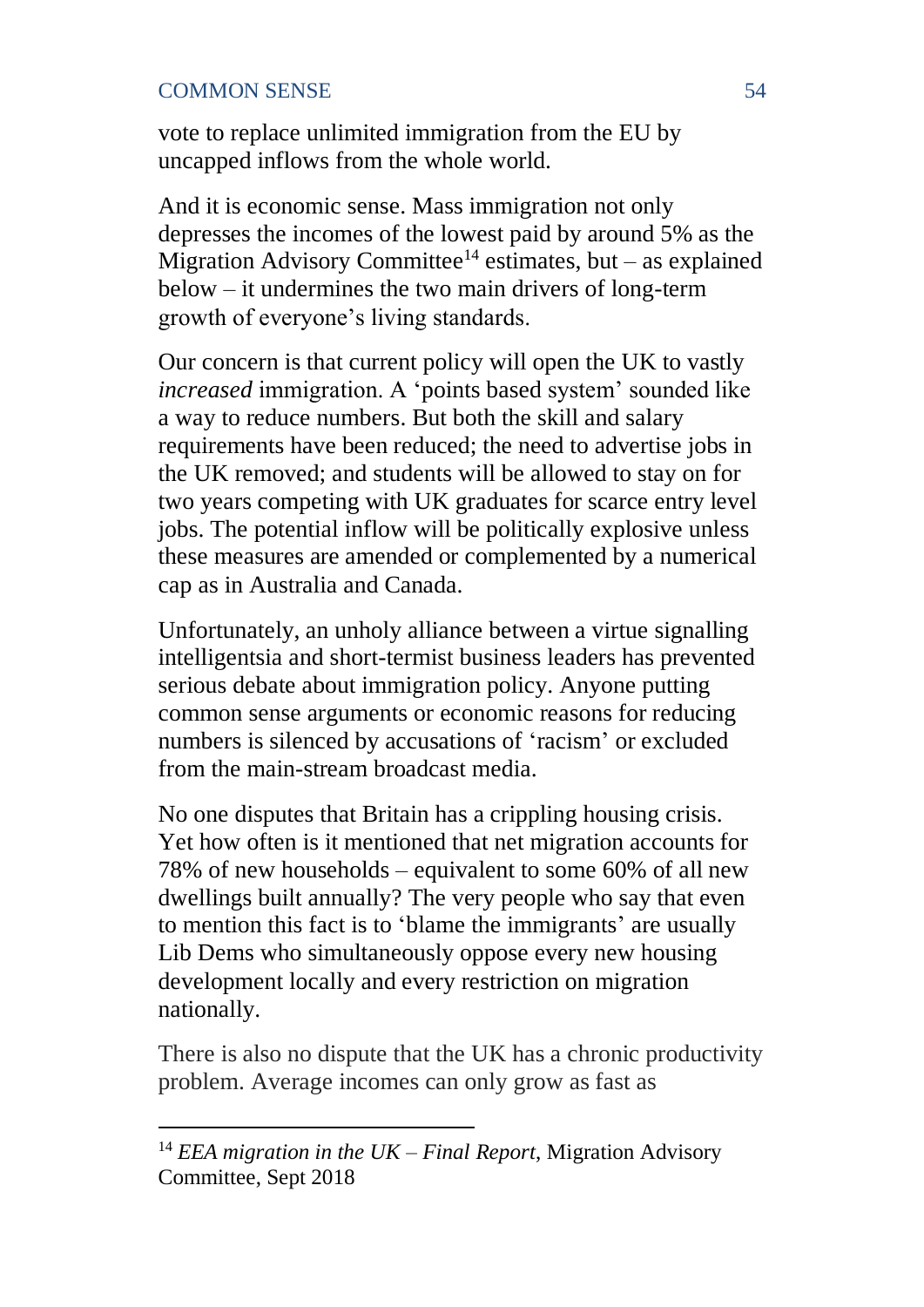productivity – output per person. Two things enable people to produce more goods and services: improved skills and increased investment per head. Yet how often is it mentioned that mass immigration systematically undermines the incentive to upskill and invest while reducing the capital stock per person?

To utter such a statement is heresy. It has become an article of faith that all immigration, particularly skilled immigration, makes us better off. It is endorsed by businesses wanting cheap skilled labour, while reluctant to undertake training – not to mention elites enjoying cheap services while feeling morally superior.

The negative impact of mass immigration is not just theory. Far fewer Brits have technical and vocational qualifications than in our major competitors. British employers were reluctant to train staff and invest as much as their competitors long before mass migration. But it has worsened since Blair opened our borders first to more non-EU labour, then all East Europeans. Training time per worker halved between 1997 and 2012. And in the six years after allowing in East Europeans, business funding for training fell 15 per cent.<sup>15</sup>

To reverse this trend our immigration policy must change our current priorities. The first option for many businesses is to recruit (cheap) skills from abroad and only train our own citizens if this option is not available. Government policy should be to reverse this. We should train British people if possible and only import skills where that is not feasible – and the bar for setting this criterion should be high. Wherever the Migration Advisory Committee find a need for importing specific skills the government should be required to plan action to train up British people in those skills.

Of course, some immigration will be essential even longer term. There are categories of skills which Brits could not acquire from their employer or college - above all 'company-

<sup>15</sup> *The Road to Somewhere*, David Goodhart - p163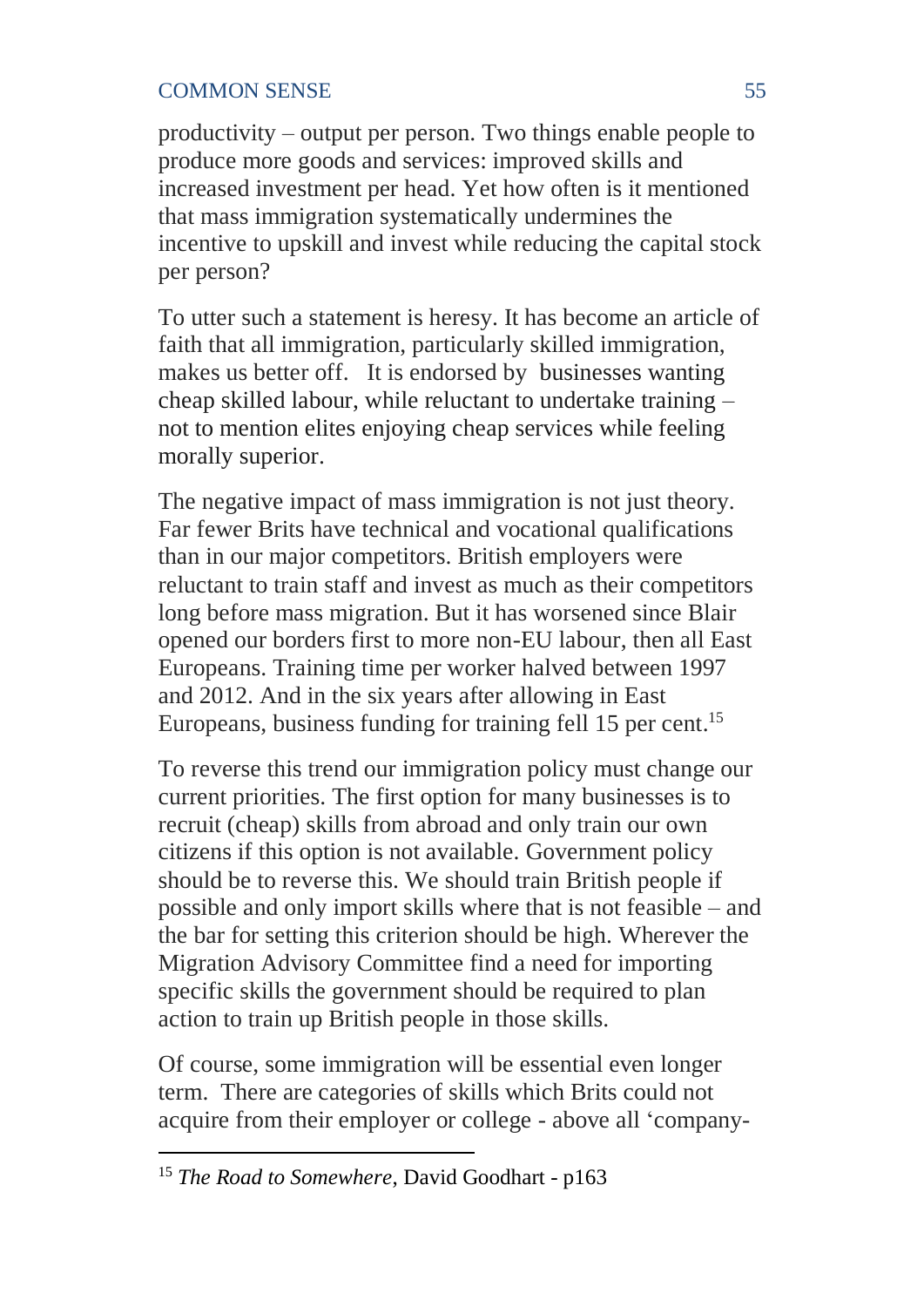specific skills.' Successful companies develop their own systems of production, accounting, marketing etc. When they set up in the UK they need to send staff, at least temporarily, to implement these processes.

Tighter immigration controls designed to encourage upskilling British employees and increase investment will be met with squeals from business groups, who employ several spurious arguments.

Firstly, they say it is not economic to train British workers. When the Brexit Select Committee visited the North East it was greeted by the local councils, CBI, IoD, etc. whose main concern about Brexit was that they might no longer be able to recruit skills from the EU.

Sadly, Nissan, the largest local employer, was not present to shame them by recalling that when they set up in the 1980s there were no skilled car workers in the North East. Being Japanese, it never occurred to them to recruit from abroad. They trained local people, who were eager to learn. Now Nissan's 7,000 British employees are among the most productive car workers in the world. Had the priorities of the CBI etc. prevailed there would be 7,000 East Europeans in that plant and those Geordies would be flipping hamburgers.

Secondly, employers claim 'there are shortages.' Blair claimed that we needed more immigrants to fill 600,000 vacancies. Four million immigrants later there were still 600,000 vacancies – because immigrants consume the same value of goods and services as they produce, creating demand for as much labour as they provide.

Moreover, in a free market, shortages only exist where pay is held below the market clearing level. If we limit immigration where there is a domestic shortage of skills, pay would rise somewhat, increasing incentives to train, acquire skills and invest: precisely what is needed.

Thirdly, we are told that British people refuse to learn the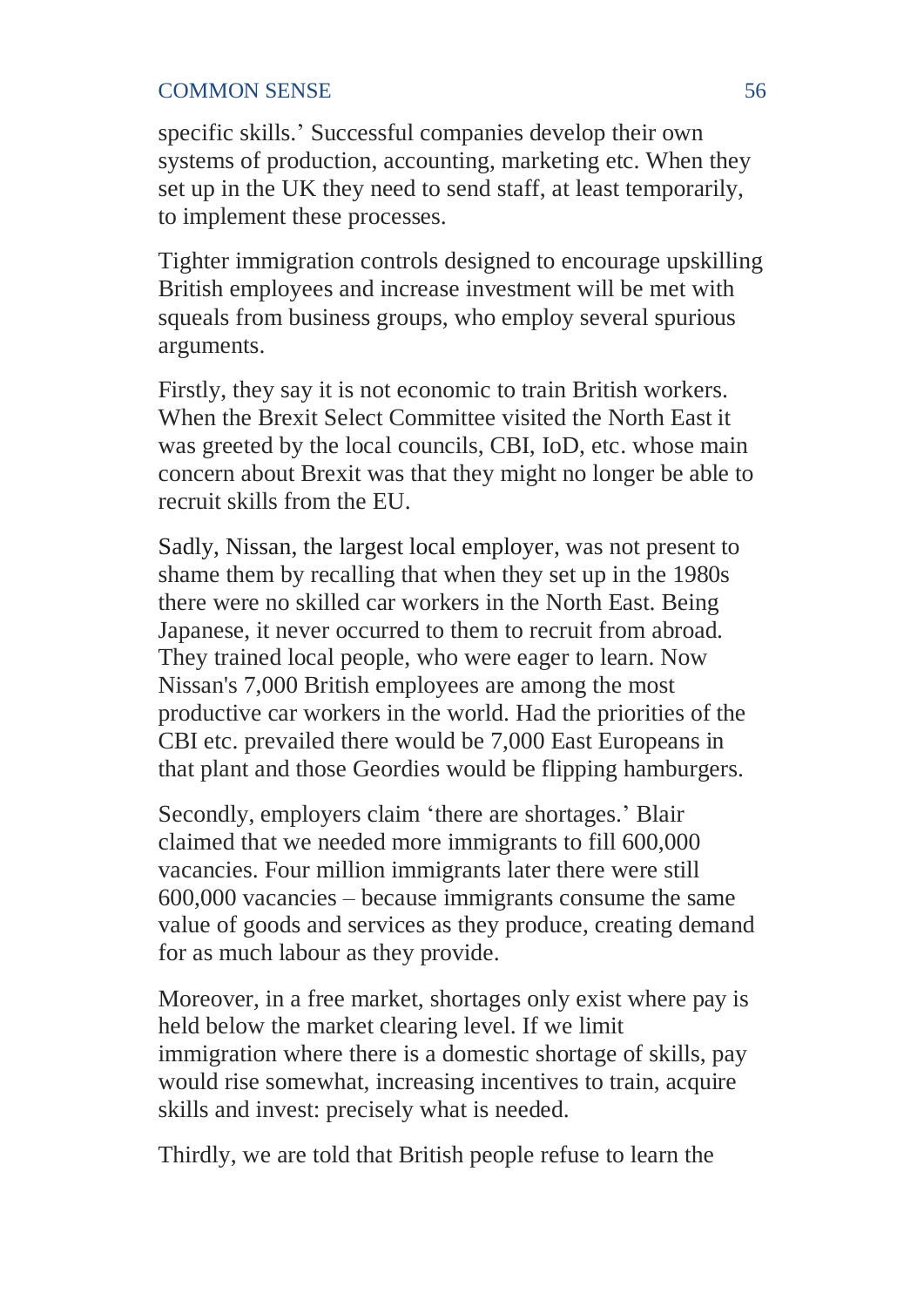skills we need. The NHS card is invariably played: 'we need foreign nurses and doctors because too few Britons are willing to do these jobs.' This is untrue. In 2019 over 23,000 of the 53,000 British applicants for nursing courses were turned away, according to the Nursing Labour Market Review. 16

Universities can take unlimited numbers for all courses from Art to Zoology -– except nursing and medicine where places remain rationed (despite the switch from bursaries to loans). The NHS finds it cheaper to recruit from abroad (often from poor countries where they are desperately needed) than train more domestic applicants. Yet the Migration Advisory Committee concluded 'There is no good reason why the supply of nurses cannot be sourced domestically.'<sup>17</sup>

Fourth, estimates of the economic impact of migration usually ignore the impact on the capital stock per person. Both our productivity and our quality of life depend on the amount of capital invested in our factories, offices, roads, hospitals, schools, houses etc. According to our national accounts that investment amounts to £150,000 per head. To equip the 4.7 million (net) immigrants since 2000 with a similar capital stock would cost £700 billion – investment we have failed to make.

Hence the housing crisis, congested infrastructure, crowded hospitals and lack of school places, all of which are visible. Hence also the inadequate investment (for the enlarged workforce) in plant, machinery, software etc, which shows up only in the productivity figures. We should not blame migrants for this but those who, for profit or political correctness, ignore simple economic truths and hard economic facts.

Nobody denies that there are benefits of some immigration, but it is a lubricant not a fuel. Like oil in your car, a certain

<sup>16</sup> UK *Nursing Labour Market Review 2019* Royal College of Nursing

<sup>&</sup>lt;sup>17</sup> Review of Nursing Migration Advisory Committee March 2016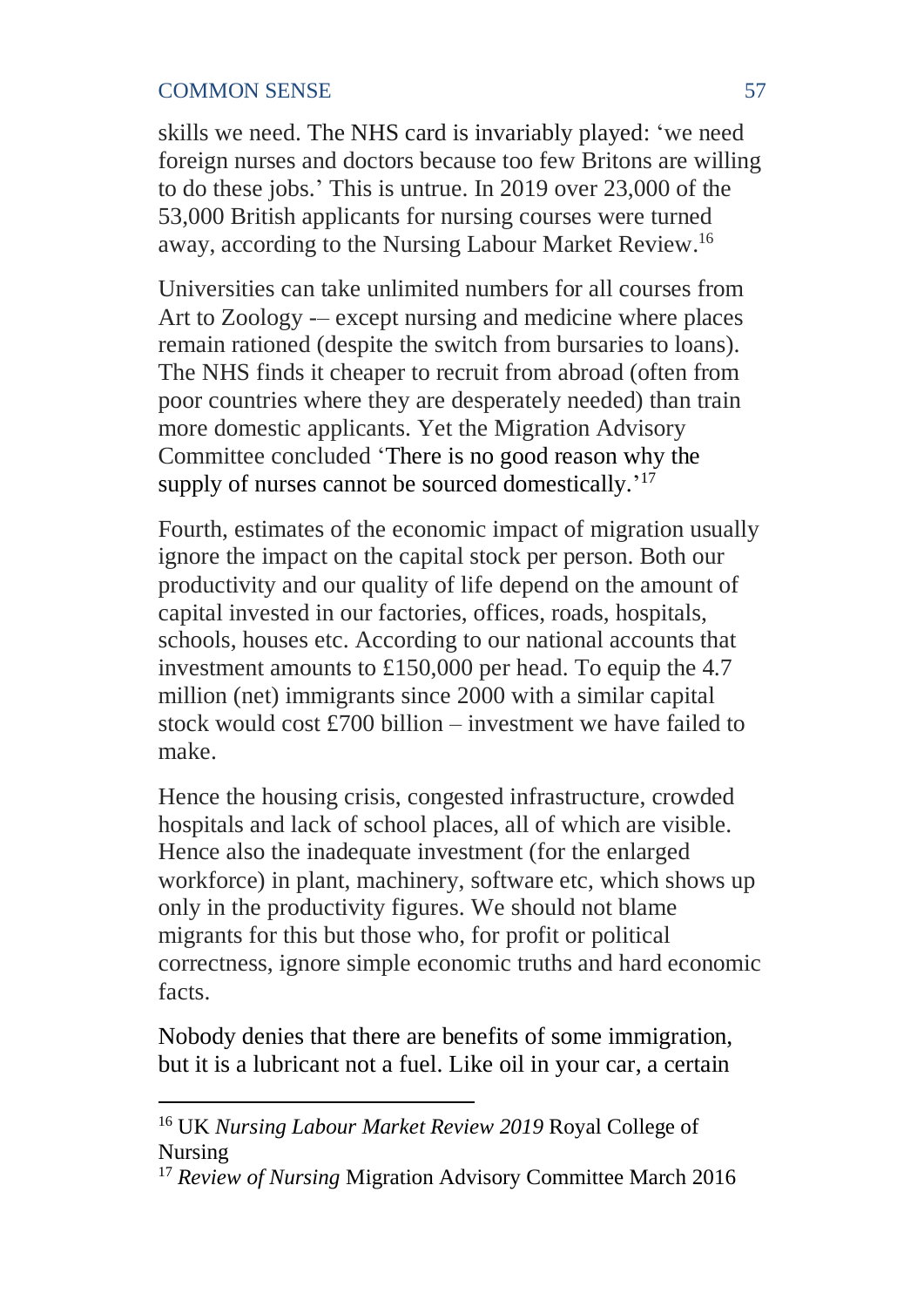amount is necessary to oil the wheels of the economy. But adding more oil will not make your car go faster – nor will mass migration accelerate productivity growth.

Alongside policies to reduce legal immigration it is essential to tackle illegal immigration. Estimates put the number of illegal immigrants already here between 800k and 1.2 million.

The Government must enforce existing laws and obtain from Parliament the powers to deal with this problem. British subjects understandably resent that they have to obey the law while laws against illegal immigration are either not enforced or circumvented by lawyers cynically exploiting legal loopholes. Voters are well aware that illegal migrants contribute little in tax but still use public services – a fact highlighted by the offer of COVID vaccine to those here illegally 'free and no questions asked.' Moreover, so long as everyone knows that once in Europe (or the UK) you are here to stay, the inexorable flow of economic migrants will continue. Conversely, once illegal immigrants are speedily returned, the message will get back that it is not worth the cost or the risk.

An eighty-seat majority government has no excuse for not tackling one of the key tasks for which the electorate gave them that majority.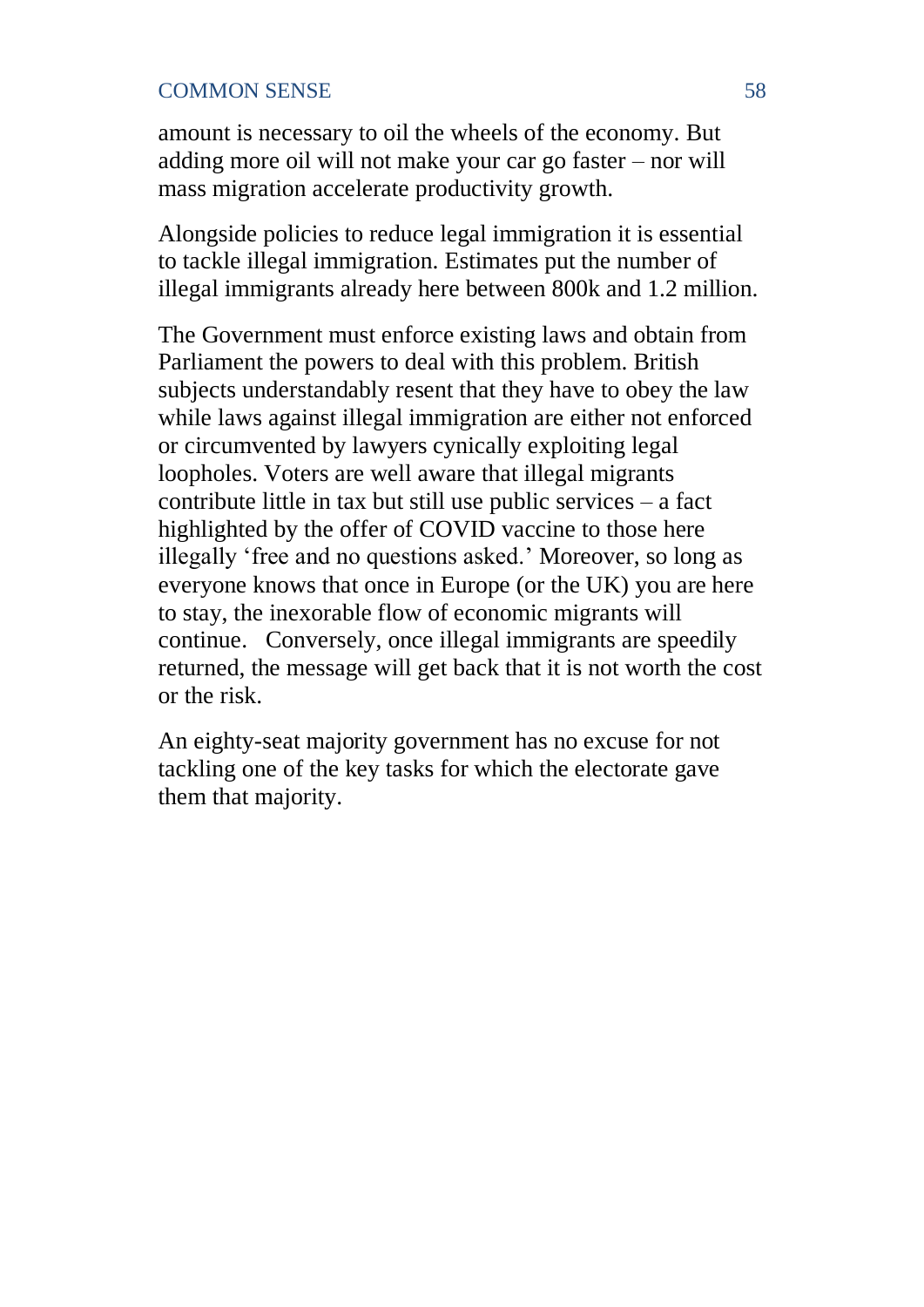# *Taking Politics Out of Policing*  Chris Loder MP and Tom Hunt MP

*Chris Loder was newly elected MP in 2019, where he succeeded Sir Oliver Letwin as the Conservative MP for West Dorset. 39, West Dorset is Chris' home where he was born in Sherborne. A fourth-generation farmers' son, he was brought up on his family's beef farm. A non-graduate, Chris left school at 18 to work for the railway where he started his 20 year career on the frontline as a train guard and then progressed to middle and senior management, including for c2c, Chiltern Railways, Deutsche Bahn and South West Trains. He was formerly Chairman of the Institution of Railway Operators and a Director of the Chartered Institute of Logistics and Transport. His policy interests are in transport, fairness for rural communities, farming and policing.*

*Tom Hunt was elected to Parliament in the 2019 general election to represent Ipswich. He was born and raised in Ely and throughout his early career was heavily involved in East Anglian politics. He studied Politics and Modern History at the University of Manchester before taking a Master's degree at the University of Oxford. Tom's number one reason for getting involved in politics in the first place was to advocate for pupils with Special Educational Needs and he is currently a member of the Education Select Committee. He has been vocal at a local and national level about the need to be much tougher on crime and antisocial behaviour, including clamping down on social media use in prisons, tightening up the law on pet theft, and ending the early release of serious offenders.*

> 'The basic mission for which the police exist is to prevent crime and disorder.'

'The ability of the police to perform their duties is dependent upon public approval of police actions.'

'Police seek and preserve public favour not by catering to the public opinion but by constantly demonstrating absolute impartial service to the law.'

*Principles 1, 2 & 5 of Sir Robert Peel's 9 Principles of Policing*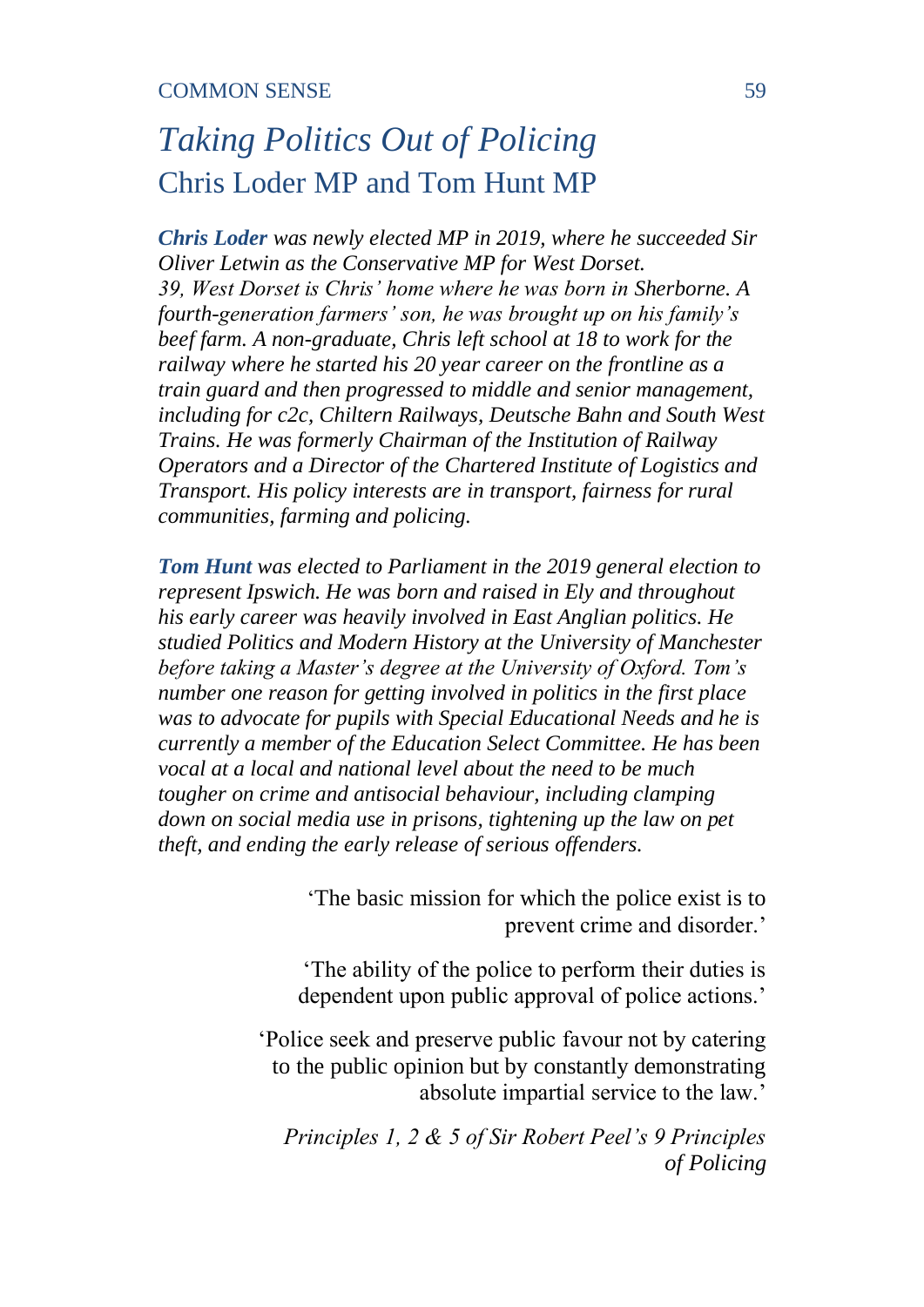One of the core responsibilities of governing is to maintain law and order. Ensuring that people are safe and secure in their homes, protected from the actions of criminals, and seeing justice served when crimes do occur is one of the hallmarks of a democratic society in which the streets are safe and people can go about their business without fear. Therefore, it is vital that we address issues that the police face and give them our full support in solving such problems. In this chapter, we discuss how the ever-decreasing standards of what constitutes hate speech could have lasting ramifications, and what the politicisation of some parts of the police force could mean for us all.

The role of the police is fundamentally to uphold the law and prevent and solve crime. This is what the public expect, and it is what thousands of police officers across our country dedicate themselves to every day, often running towards danger when others would run away.

Over recent years however, there has been a creeping role of the force in policing public discourse. This new role has chilling implications for freedom of speech and detracts from the police's capacity to prevent and solve crime, which is what we believe the vast majority of police officers want to spend their time doing. When we criticise policing in this chapter, it is worth noting that we are not concerned with individual officers themselves – all of whom have our firm backing – but with the legal framework within which they must operate.

The Government's plans to recruit 20,000 additional police officers are welcome, but if we want more crimes prevented and solved, then this must go hand-in-hand with policy to ensure the police's priorities are the public's priorities, and that the energy and resources of our police forces are directed solely against criminals, and not members of the law-abiding public exercising their rights to free speech.

At the heart of this issue is the police's recording of 'non-crime' hate incidents, of which there were nearly 120,000 recorded between 2014 and 2019. As by definition these incidents do not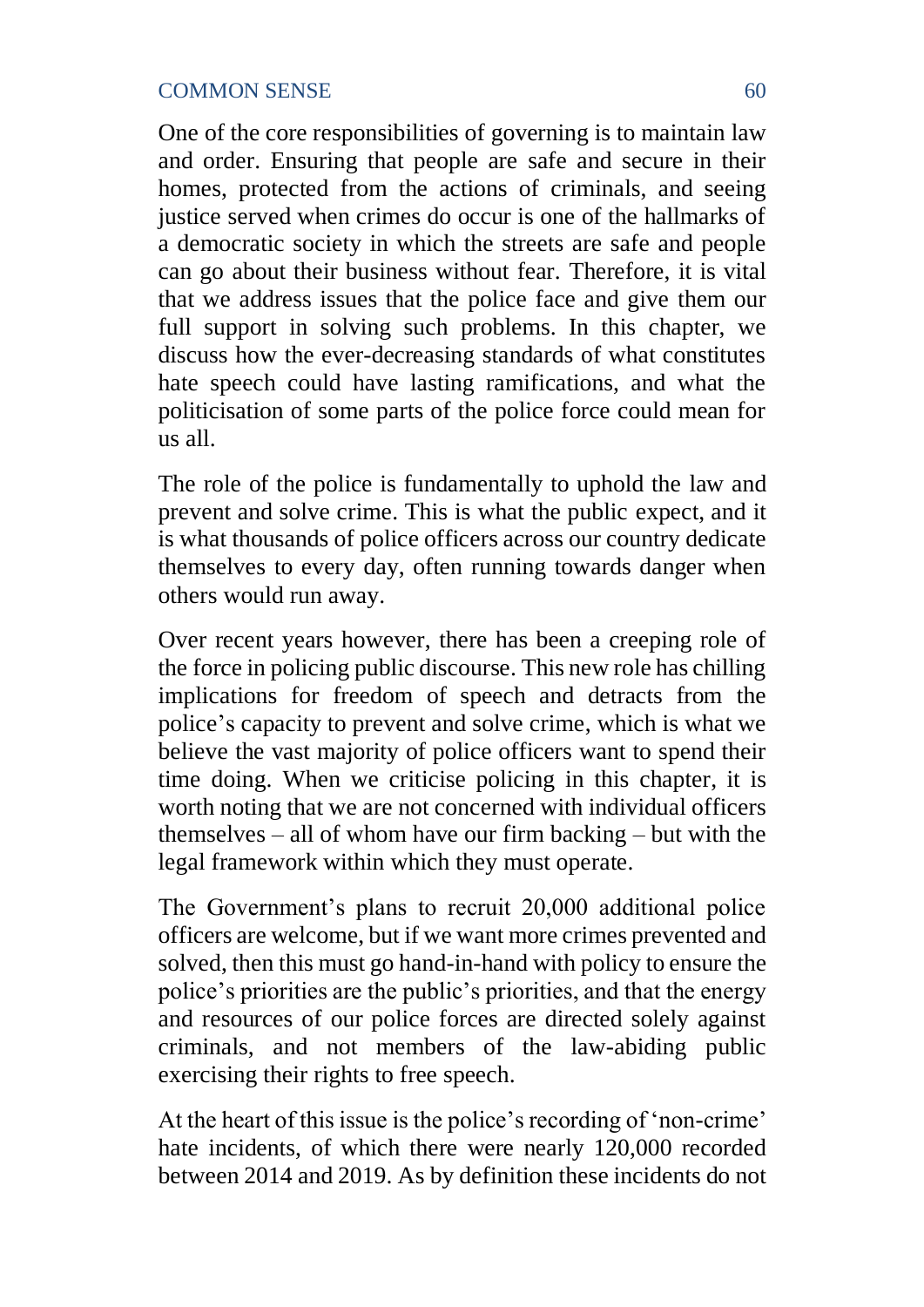constitute a crime. All it takes for such incidents to be logged against a name is the perception by the 'victim' – or anyone else – that the action was motivated by hostility or prejudice towards race, religion, sexual orientation, disability or transgender identity, irrespective of whether there is any evidence to identify the ostensive hatred.

Despite these incidents being 'non-crimes,' and even nonevidenced, they are often not without consequence for those accused. They are formally recorded by many police forces and can show up during DBS checks when applying for work, thus ruining careers. And in certain cases, they have led to intrusive police investigations of those who have said or written something which falls below today's 'woke' standards of political correctness. In the widely-reported Harry Miller case in 2019, Mr Miller had a police officer visit his place of work to 'check his thinking' and suggest he may face prosecution after a Twitter user complained he had made a transphobic remark.

We agree with the Judge, Mr Justice Julian Knowles, who ruled on the police investigation of Harry Miller that 'the effect of the police turning up at his place of work because of his political opinions must not be underestimated.' He pointed out that in this country we have never had a Cheka, a Gestapo or a Stasi. We believe that such police action brings us uncomfortably close to these historical examples of invidious secret policing.

We appreciate the move to recording non-crime hate incidents may have been motivated by the good intention of collecting intelligence about where future crimes may occur. However, as the Harry Miller case demonstrates, the system has been abused and mobilised by some as a weapon to try to silence political opponents. Even though the judge in Harry Miller's case ruled that there was not 'the slightest risk' he would commit a criminal offence by continuing to tweet. His tweet in question is still recorded as a non-crime hate incident.

The attempt to use non-crime hate incidents as a political weapon has been experienced by one Common Sense Group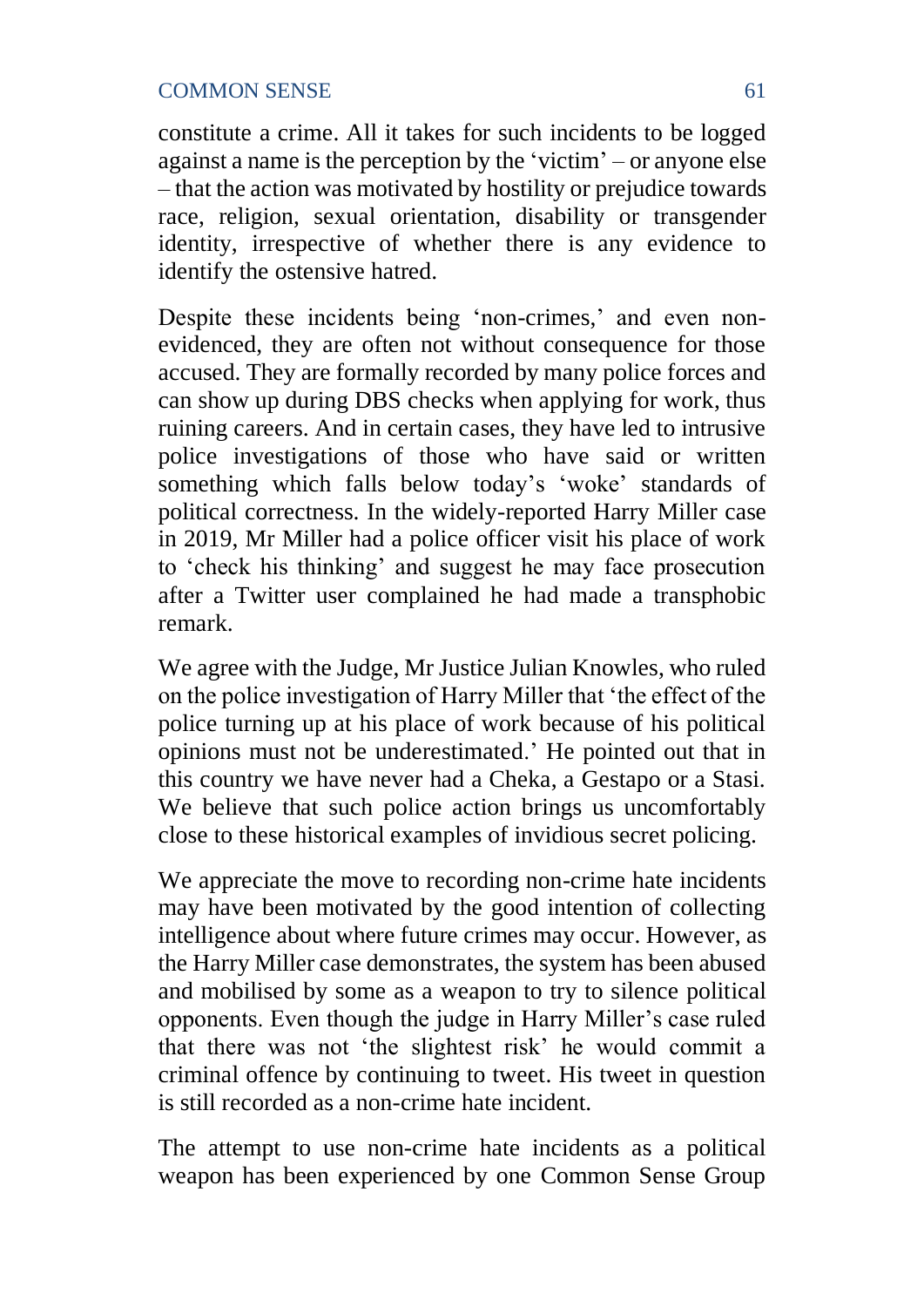member when he was reported for an article he wrote on tackling crime and anti-social behaviour in his constituency, including the need to be open about how some crimes may be being committed disproportionately by individuals from certain communities. This was recorded by the police as a non-crime hate incident.

In this case, a local political activist had encouraged their followers to report him to the police.

It is unsettling that attempts can be made to silence a sitting MP in such a way for being ready to confront an issue affecting the constituency he represents. But perhaps what is yet more worrying is the reality that most people targeted in this way won't have the platform, the media coverage or the legal wherewithal to defend themselves

It is disturbing that the police are being strong-armed into acting as the private police for political ideologues. This simply cannot happen. They are not the army of the most outraged in society, and that it is certainly not what our brave police officers signed up for.

Furthermore, despite the good intentions behind recording noncrime hate incidents following the MacPherson Report, we believe the original intention that they should be used to collect intelligence about where future crimes may occur, has been overtaken. And in fact, the recording of ever more non-crime hate incidents has increasingly become an end unto itself, losing sight of the line between an incident which may lead to a crime and people simply exercising their freedom of speech.

Part of this is evident in the way actual hate crimes and noncrime hate incidents are routinely – and in some cases, we believe, intentionally – conflated. In the case of the member of our group, for example, it subsequently came to light that the local council had produced a slide on hate crime which included a screen grab of our member's aforementioned article recorded as a non-crime hate incident.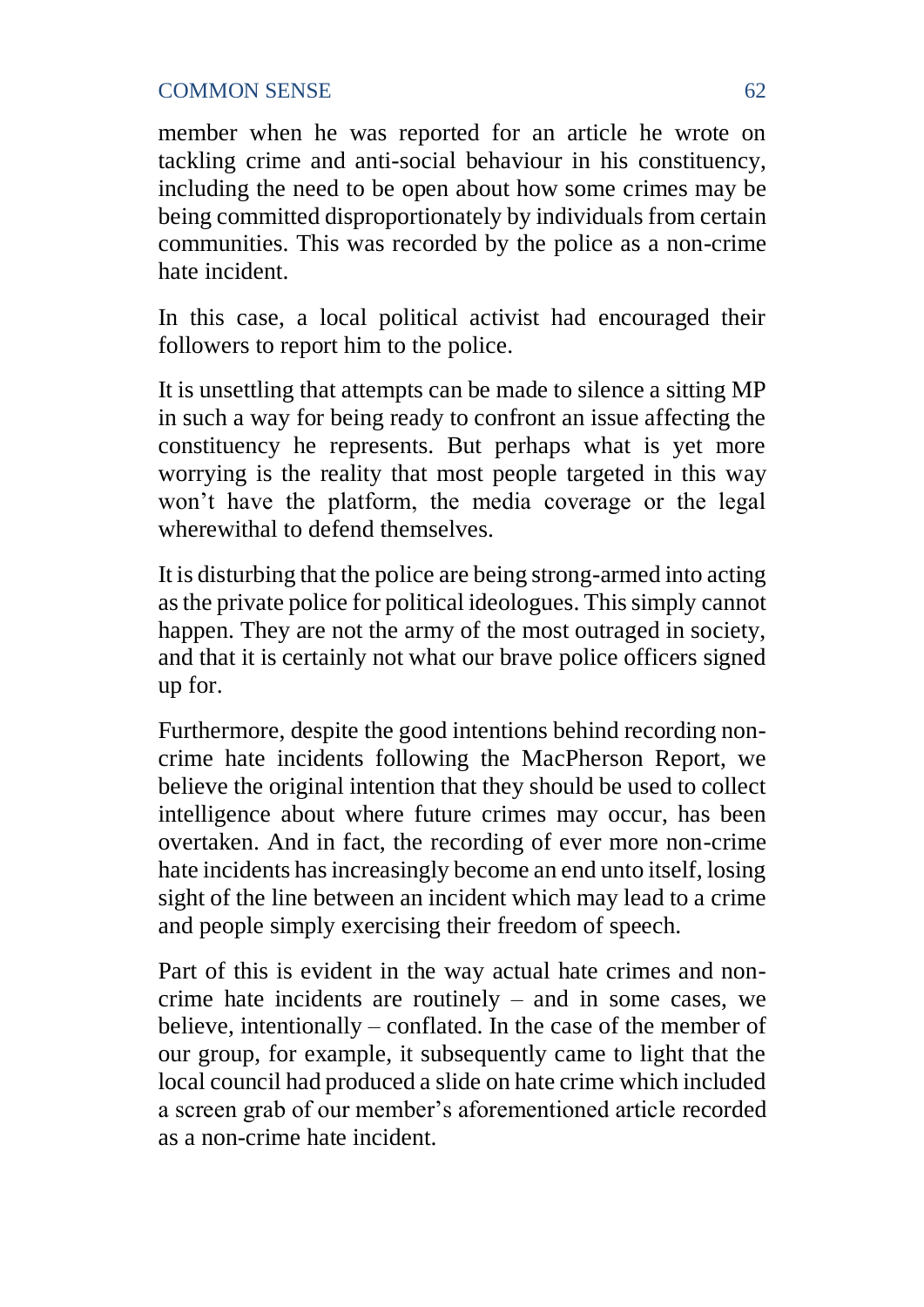This conflation does a disservice to those who are the victims of real hate crimes. Hate crimes are a despicable form of offence and they're not treated with the seriousness they deserve when they're tied together with non-crimes. The inclusion of non-evidenced, and often bogus, non-crime hate incidents in statistics can also lead to unsubstantiated reports of 'rises in hate,' which artificially inflate the perception of prejudice thus unnecessarily dividing communities and creating suspicion of one another without a proper evidence base.

As the *Policing Hate<sup>18</sup>* report published by Civitas explains, there is no evidence that hate crime is increasing. The Home Office itself admits that increases in police-recorded hate crime are the result of improvements in recording and changes in what constitutes a hate crime. 'In contrast, the Crime Survey for England and Wales shows a long-term decline in hate crime, with a 38 per cent fall during the decade from 2008 to 2018.<sup>'19</sup>

The recent investigation of Darren Grimes by the Metropolitan Police for an interview with David Starkey, which he then broadcasted, also highlights the disturbing blurring of the lines between crime, non-crime, and freedom of speech. In Darren Grimes' formal complaint against the Metropolitan Police, it is noted that although the Investigating Officer was investigating an allegation of stirring up racial hatred, in an email to Grimes the officer instead refers to a comment 'which has caused offence' in the interview, and says 'it also raised a considerable amount of concern with members of the public and those in more of a prominent position in society.' In communications with Grimes, the Investigating Officer also made reference to the context in which the interview was broadcast, suggesting that 'racial tensions were high with the Black Lives Matter

http://www.civitas.org.uk/content/files/Policing-Hate.pdf

<sup>19</sup> https://www.spiked-online.com/2020/12/15/the-law-commissionshate-crime-proposals-must-be-rejected/

<sup>18</sup> Civitas (2020), Policing Hate;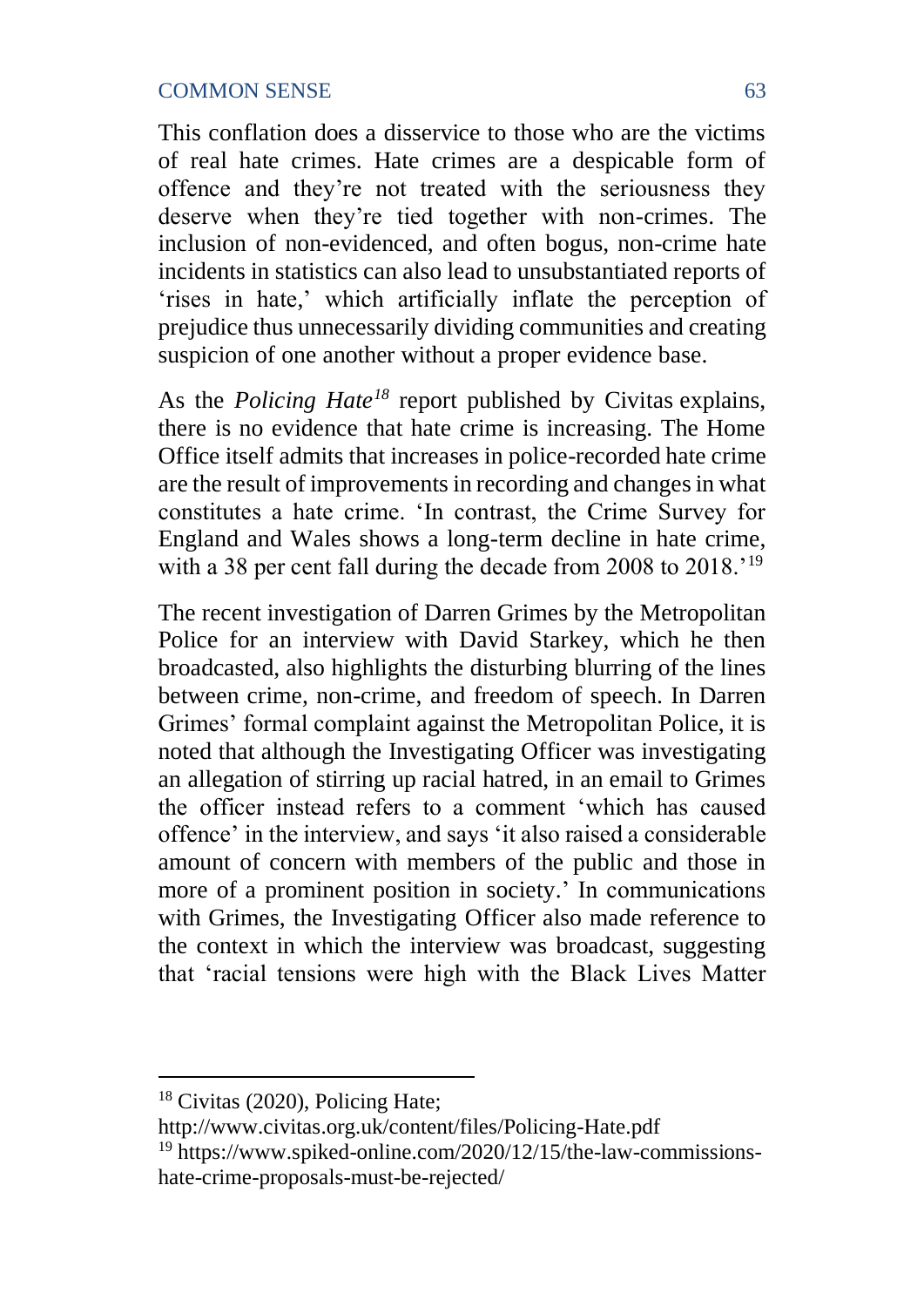movement protesting. Their aim was to address the issues of race in modern society and called for reform.'

Instead of deferring to the law, in this case the Investigating Officer appears to be building an investigation based on political outrage and assumptions about the current political climate, including those based on a movement with highly controversial elements and goals in the form of Black Lives **Matter** 

The Darren Grimes case has deeply concerning implications for the freedom of the press. It should also be noted that Grimes didn't even make the comments alleged to stir up racial hatred, but simply participated in the interview. Nevertheless, freedom of expression and belief should never be a matter for the police, and we should be on guard against those who would seek to use our police forces for political ends.

Sadly, it would appear that the Law Commission has become an enthusiastic proponent of the type of chilling hate policing featured in the above cases. Rather than taking stock and rolling back some of the most egregious conflicts with freedom of speech, the Law Commission is seeking, as per its Consultation Paper of 23<sup>rd</sup> September 2020, to expand the ways in which the State can regulate what we can and cannot say.

Among other things, the Law Commission proposes to 'extend the application of aggravated offences, stirring up hatred, and football chanting offences' to a wider class of characteristics not previously covered. They want to add sex or gender to the protected characteristics and to establish criteria for adding further characteristics such as age. Such a change makes no coherent sense and merely constitutes the endless division of the population into unhelpful identity groups.

Another worrying feature of the Law Commission's consultation paper is their suggestion to remove the 'dwelling' exemption in the law on hate crimes which protects the right for people to speak their mind inside their homes. The original offence of using words or behaviour intended to likely incite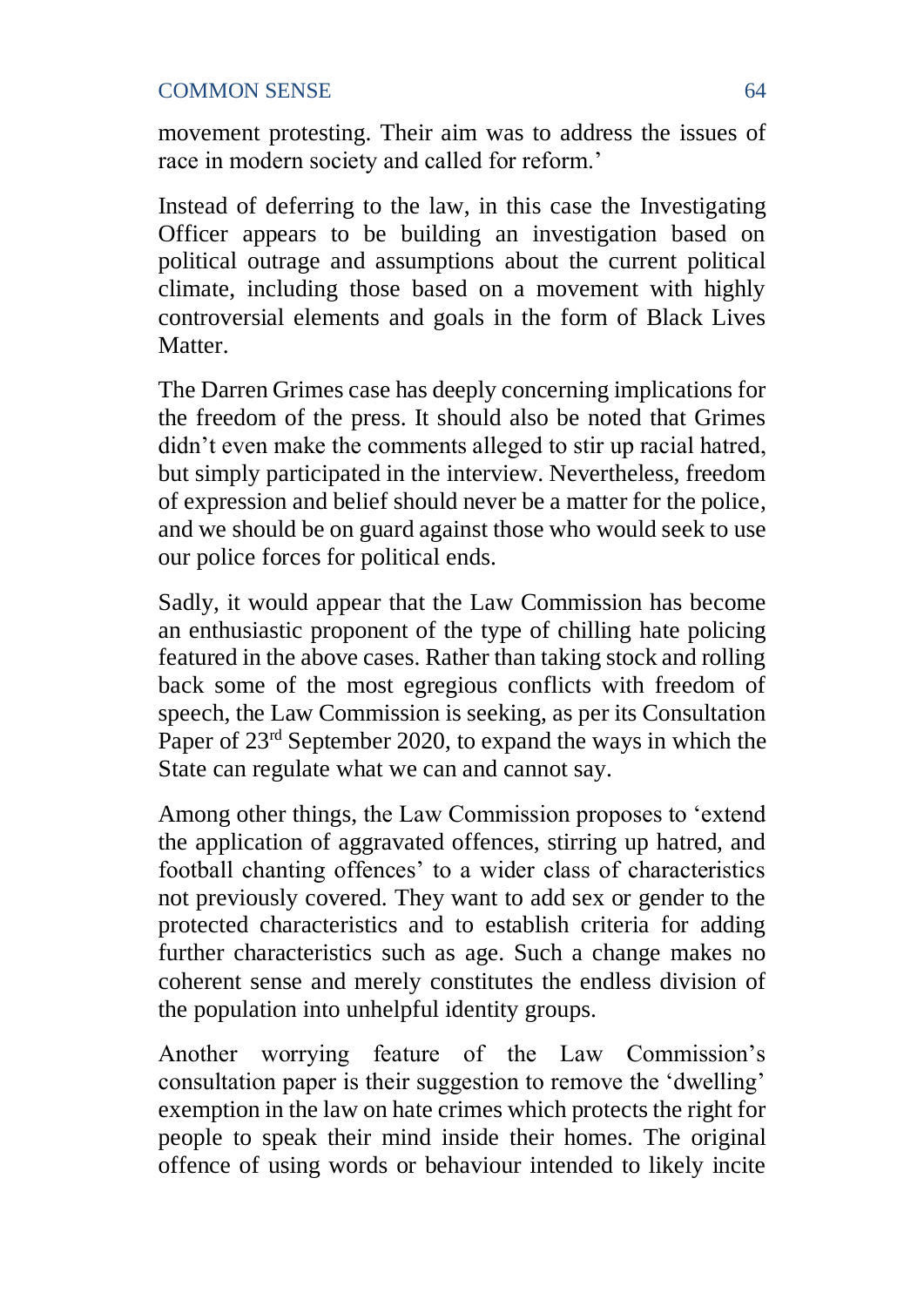racial hatred in a public place has been expanded but currently still retains the exception: 'where words or behaviour are used or written material displayed within a dwelling, provided that they cannot be seen or heard outside.' To change this would be to invite the state into our homes to censor our private speech and regulate what families discuss. Crossing such a boundary is anathema to our very understanding of the British home and would represent an unprecedented undermining of free speech. And yet this is the direction in which the Law Commission increasingly tends. The SNP's proposed Hate Crime Bill that suggests a number of similar legislative changes caused such overwhelming opposition that the Scottish Government was quite rightly forced to change its approach.

The focus on non-crime hate incidents and the policing of online speech is contributing to a loss of faith in policing in this country. Coupled with noticeable instances in the last year which have demonstrated that the UK is weak on damage to public and private property and other public order offences, there is a growing sense that we are spending 'far too much time policing tweets, and not enough time policing streets,' as Darren Grimes has put it.

Riots in the summer of 2020 in the wake of BLM agitation saw not only the toppling of a statue in Bristol while the police stood back, but more importantly, the desecration of some of our most important national monuments, including the graffitiing of heroes such as Churchill, and of the Cenotaph, the central memorial to our fallen soldiers. Dealing feebly with cases like these does a disservice to the public, the majority of whom are outraged by these acts, and signals to vandals and rioters that they can treat our streets as a playground with impunity. When our memorials are vandalised, they should not be boxed up to protect them from vandals; the vandals should be punished.

The disruption caused by Extinction Rebellion (XR) since 2018 (which has brought London to a standstill numerous times) has damaged our economy and effected the lives of millions of ordinary members of the public while they are attempting to go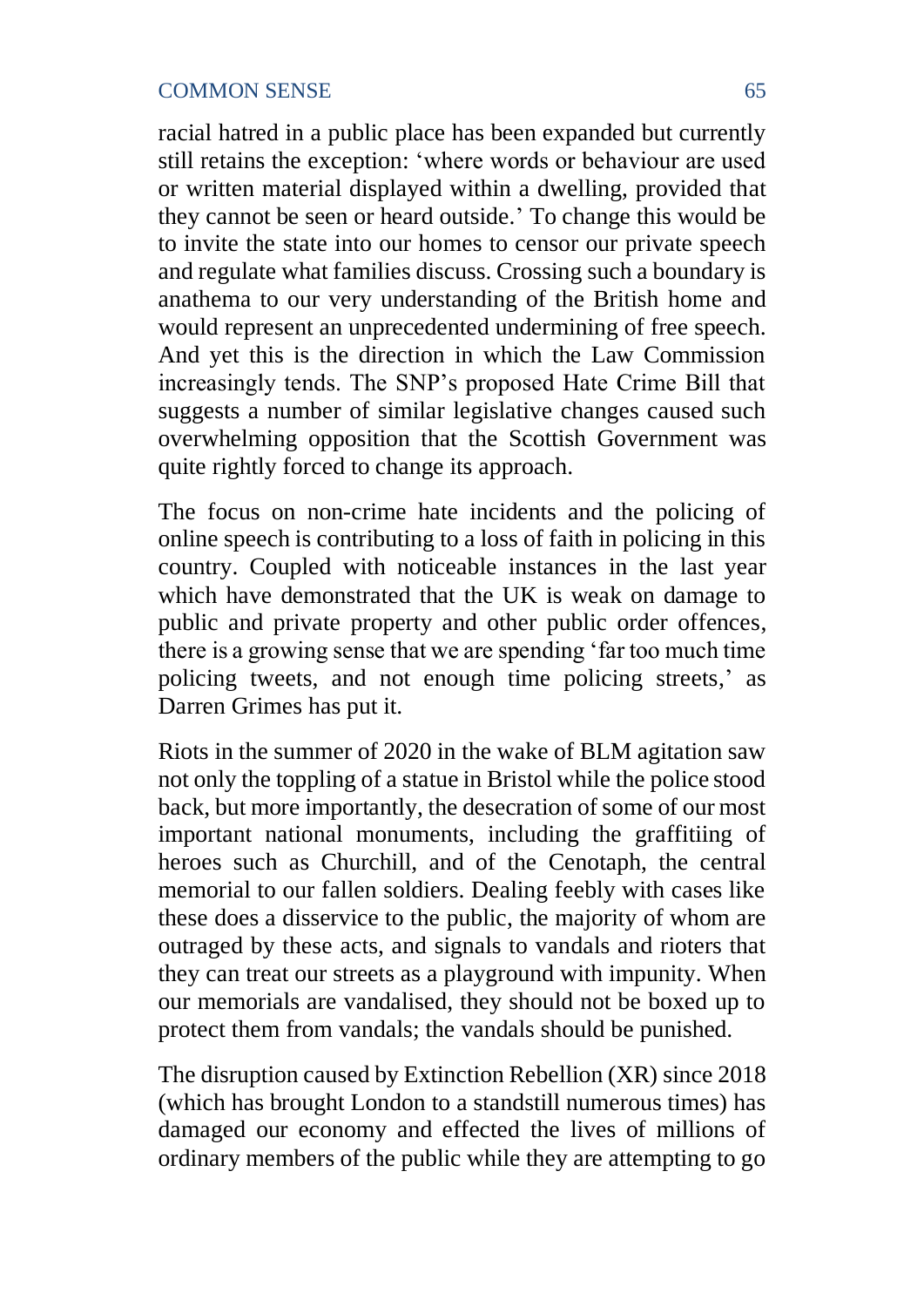about their daily business. In October and November 2018, over 6,000 people were responsible for blocking the five main bridges over the River Thames for hours, bringing the city to a halt. Large numbers of these environmental activists glued themselves to the gates of Downing Street and outside other important buildings.

These protests were escalated in 2019 which saw multiple days of rolling blockades of the most important streets in London and across the country. Once again activists glued themselves to important buildings and routes of access, including even climbing onto and gluing themselves to the tube during rush hour while people were attempting to get to their jobs.

These types of protests develop quickly, and once blocks are established, they are incredibly difficult to remove. The police need to have the requisite support, including legislation, to more effectively deal with modern protests such as these.

The question we may now wish to ask is, why? Why is it the case that protests such as these cause such disruption, yet are allowed to continue almost unchecked? Why are the police spending time creating extensive databases on who has said what, and when? Why are they adding these to people's records, even when no crime has been committed? The answer, it seems, lies in the growing woke culture of modern times which has its roots in ideas of the progressive left. The problem with it is that, despite good intentions, Wokeism has wide-ranging consequences for policing; from the narrowing of the Overton Window<sup>20</sup> resulting in a much looser definition of hate speech,

 $20$  The Overton Window is a concept named after American policy analyst, Joseph P. Overton. Its basic idea is that, at any given time, there is an understanding of what is and is not acceptable to say or propose to the mainstream population within a society: things that are acceptable fall within the Overton Window. Overton theorised that a policy's success depends on whether it falls within the window – if it does not, it is likely to be considered socially unacceptable and cannot be viable.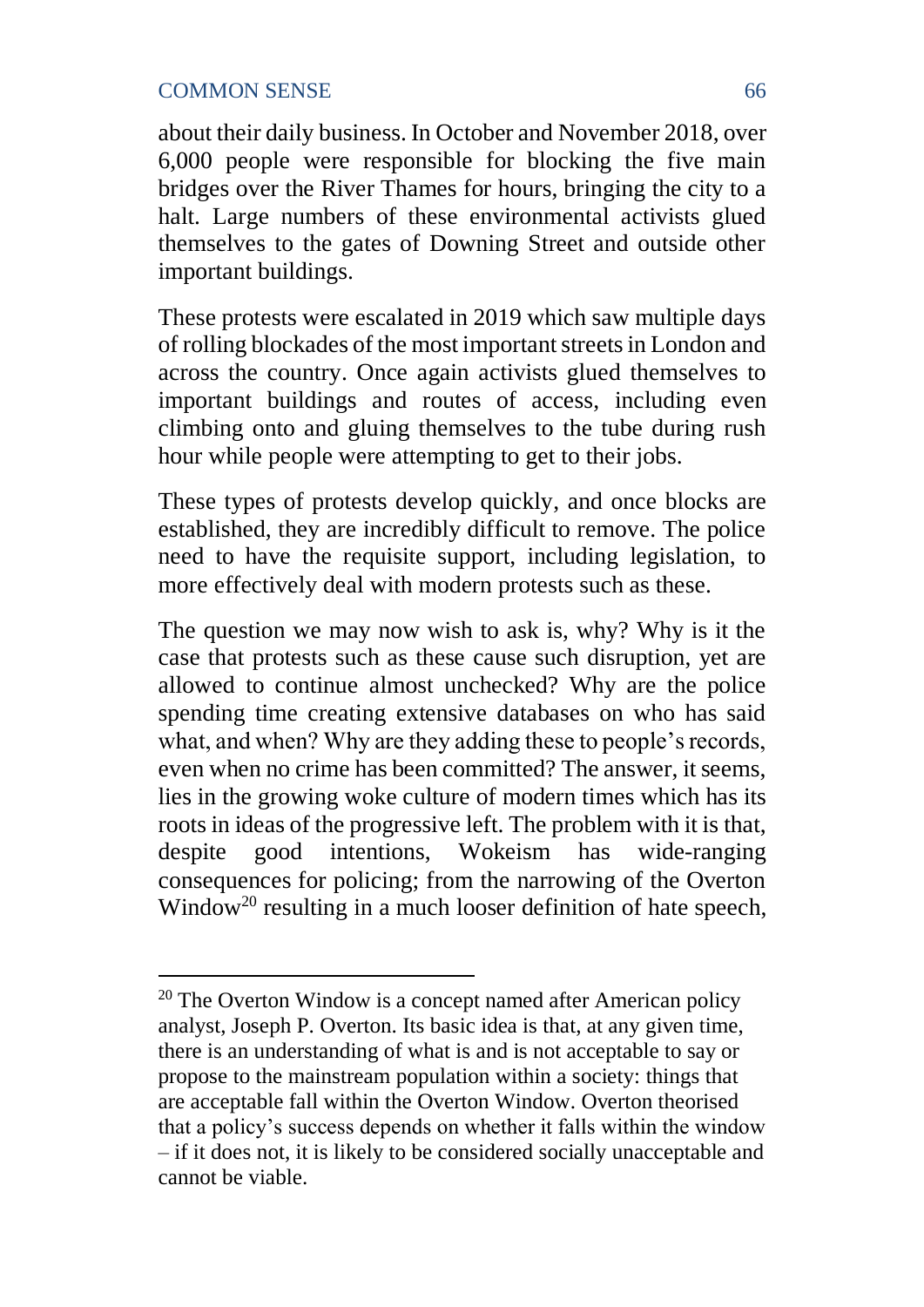as discussed above, to the eventual politicisation of some parts of the police which we will now come to discuss.

On Thursday 4th June 2020, Chief Constable of Kent Police Alan Pughsley 'took the knee' at a Black Lives Matter protest in Gravesend. He became the first high-ranking British police officer to do so, and his actions were met with disgust and applause in almost equal measure. This event was not an independent gesture made by a socially-minded police officer, but rather the product of a culmination of events that can be traced back centuries on either side of the Atlantic. His action symbolises an increasingly left-leaning politicisation of some parts of the police which, beginning in the middle management of the force, has visibly trickled down to influence frontline officers. We will now move to discuss how this politicisation within certain parts of the police force has manifested itself in Britain, and why it is vital we maintain and enshrine in law the independence of the police force from political influences. Once again, we stress that what underlies this argument is a deep respect for Her Majesty's Police on the part of the authors. This chapter intends to outline a growing issue and concern for the police, rather than criticise any member of the police force, and to describe a problem so that it might be better addressed, explored and debated.

The Coronavirus pandemic has had collateral effects across all aspects of society, but perhaps one of the least expected is its effect on policing. The pandemic unleashed social tensions that had been bubbling under the surface for a while amidst the new world of restrictions on personal freedoms and economic decline, resulting in a spate of protests across the country. These tensions came to fore during the summer of 2020, particularly after the death of George Floyd in Minneapolis in May, who died following his arrest. The pre-existing fear of being branded racist among the bureaucratic echelons of the police intensified with the acute resurgence of Black Lives Matter in the US and UK. This has led – often unintentionally - to political actions by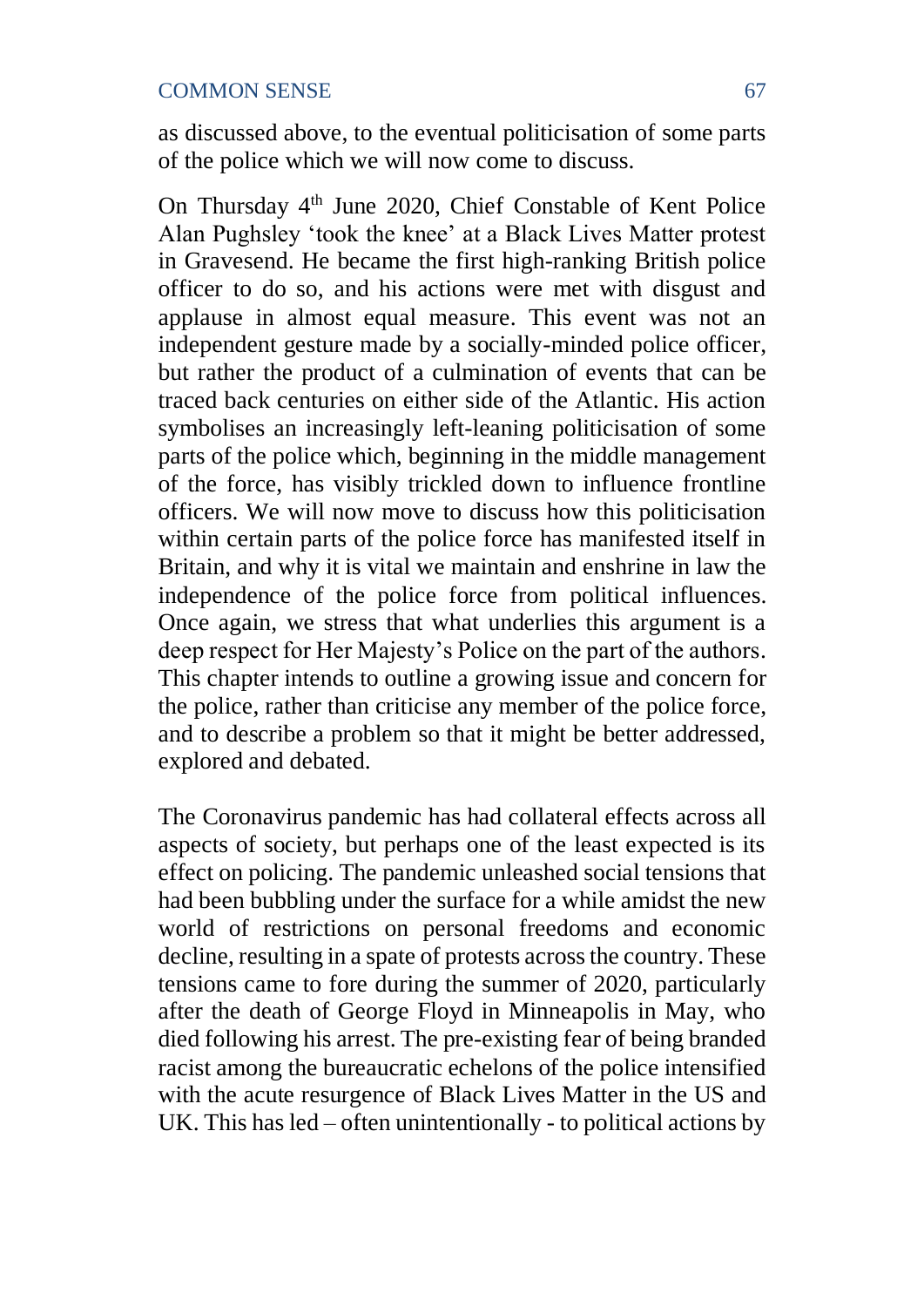police officers that fall outside the bounds of the Constabulary's apolitical role.

Within the political sphere however, one side is certain that the police exist as an independent force, removed from politics for objectively upholding of laws and protecting the lawabiding public. The other side claim to believe the same, but their words often speak of a need for the police to demonstrate their allegiance to the people by constantly reasserting the value of 'tolerance;' they decry any use of force as 'brutality,' they condemn well-intentioned means of crime prevention as 'racist,' and they condone calls to defund the police. The trickle-down consequences of this ideological conflict are becoming unnerving; the inevitable result of the lack of cohesive support from society is a police force that does all it can to gain the trust of the public, too often resulting in them symbolically and voluntarily handing their powers of authority to the loudest cries.

As a result of the conflicting – and sometimes unfair feedback – the police receive from opposing ideologies, some gradually submit to the political values of the side which would make life most difficult in the event of non-compliance. Perhaps this sounds nicely worded to skirt around a point, but it is generally accepted that in recent years the 'side' which makes the most noise, and which is very willing to cause problems for its detractors, is the far-left.<sup>21</sup> We have seen this manifest itself clearly in 2020 through police allowing groups such as Extinction Rebellion<sup>22</sup> to ignore restrictions under the

 $21$  The far-right can be equally as militant as the far-left, but the views of the far-right are (quite rightly) not socially acceptable and are held only by a minority of people who are not nearly so vocal as the far-left in mainstream public discourse.

 $22$  Despite claims that they are politically neutral, common sense would tell anyone that they are not a conservative organisation. Civil disobedience is hardly a tactic used by the moderate right, nor is their belief that 'conventional approaches of voting, lobbying, petitions and protest have failed' shared by conservatives. Their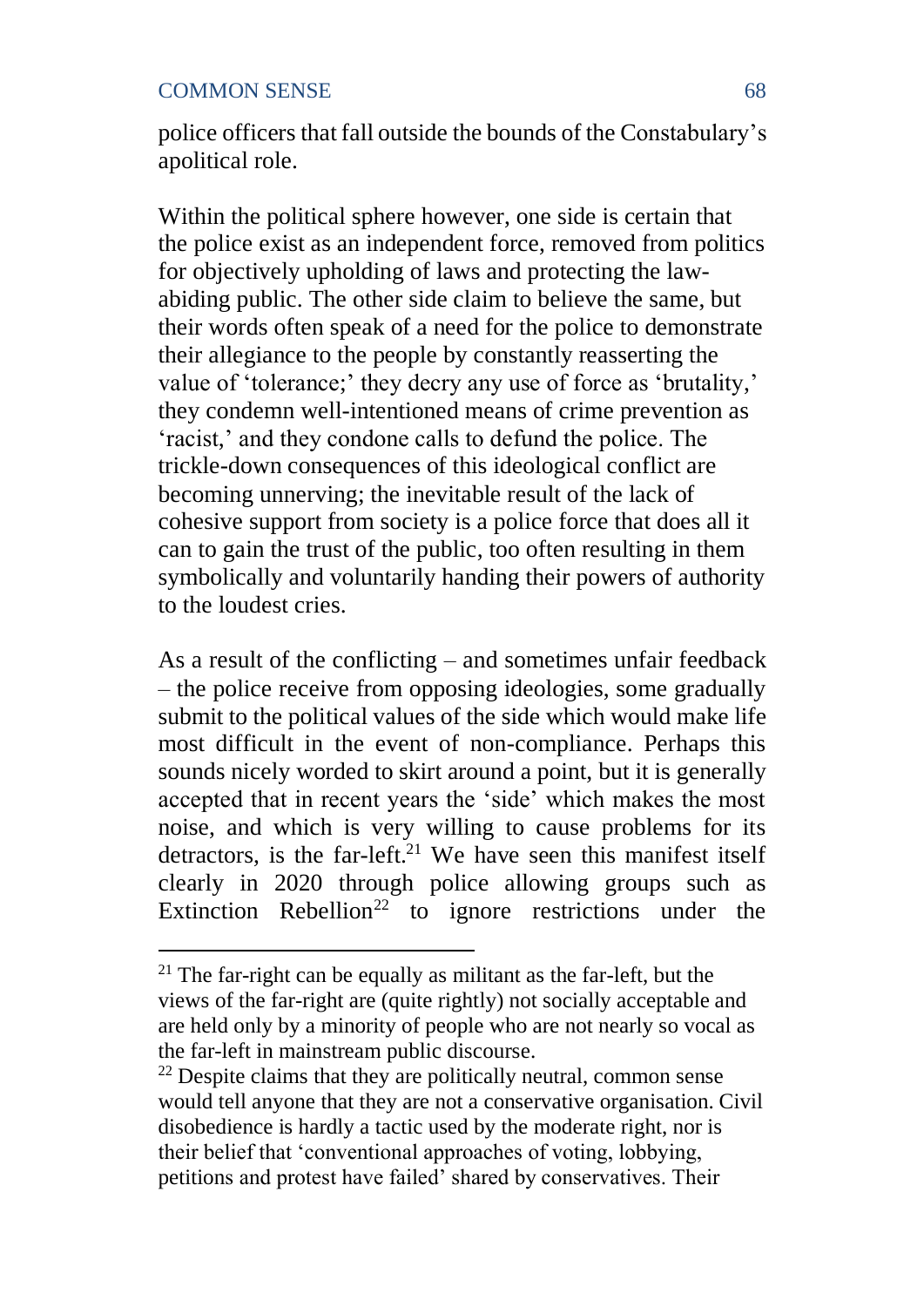Coronavirus Act, whilst protests by other groups have been dispersed on the grounds that social-distancing measures were not being followed. We have seen it through forces not challenging the activities of Black Lives Matter, <sup>23</sup> and officers performatively showing their support for the movement in an attempt to divert the wrath of protesters away from themselves.

Extinction Rebellion and the Black Lives Matter have become central organisations in modern 'woke' culture, and what this has to do with British policing is multifaceted but nonetheless clearly felt. Simply put, 'woke' culture has manoeuvred some forces into tacit submission. In the face of people who claim to occupy the moral high ground, there is no argument to be had, and disagreement with them equates to racism or intolerance in the far-left mind. For example, there is an underlying fear of arguing against people like British activist Sasha Johnson – whose Take the Initiative Party reportedly represents both black people and the working class – who has publicly proposed radical policies such as a 'race offenders register' similar to a sex offenders register, and who has tweeted that white people will not be the equals of black people, but their slaves.<sup>24</sup> These

wish 'to place power in the hands of citizens' certainly echoes more of 'seizing the means of production' than it does of representative democracy, a concept they reject out of hand believing instead that 'the electoral system has proved incapable' on the topic of climate change. All quotes in this footnote are from Extinction Rebellion's UK website, https://extinctionrebellion.uk/

 $23$  It is vital to understand the difference between the idea that black lives matter (which they do) and the Black Lives Matter movement (BLM) which is an inherently far-left movement. Co-founder Patrisse Cullors told Jared Ball of the Real News Network that 'the first thing, I think, is that we actually do have an ideological frame. [...] We are trained Marxists. We are super-versed on, sort of, ideological theories.' This interview can be found on YouTube. <sup>24</sup> 'Self-styled 'Black Panther of Oxford' behind BLM-inspired political party calls for 'Holocaust-style' reparations for all black people and a sex offenders-style 'race offence register' as she brands Labour MPs David Lammy and Diane Abbott 'tokenistic,' Daily Mail, 29<sup>th</sup> December 2020;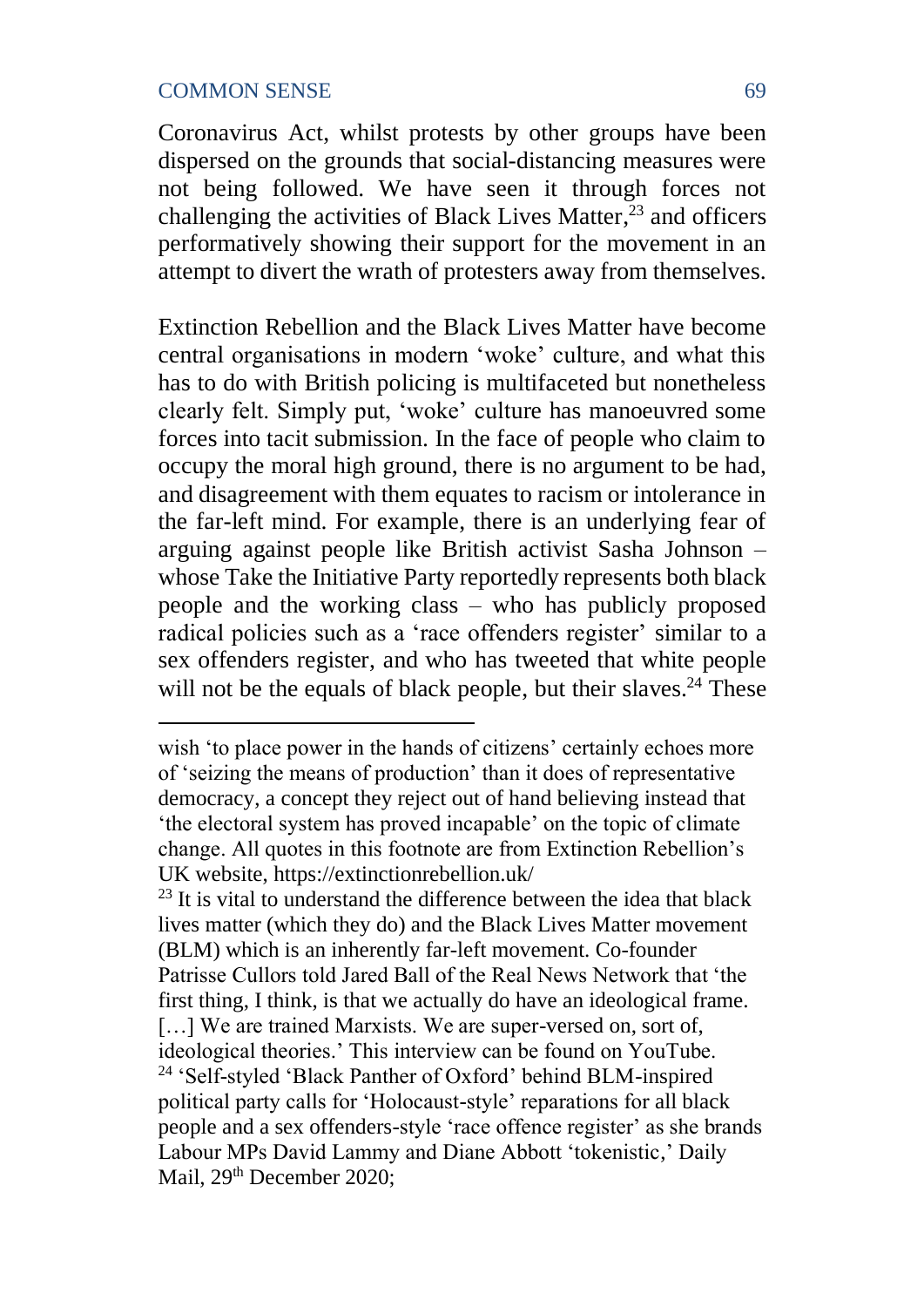are statements which would shock many, but the fear of the 'racism' accusation is enough to silence most dissenting voices. It is prudent to be very clear about whom we are talking when arguing that 'the police' appear to be frightened of the brand of racism. We are not talking about the frontline police officers – the bobbies on the beat if there still is such a thing – who are the men and women we see in uniform on our streets who do the patrols, arrests and uphold of the law. Nor are we talking about the top brass, distinguished officers in leadership roles whose careers of dedicated service have put them in charge of their respective forces. Instead, we mean the middle management – the HR, the media team, those responsible for the public perception of the police 'brand.' It is here where the language of the MacPherson Report, in which the Metropolitan Police was found to be institutionally racist,<sup>25</sup> strikes the most terrorising blows.

The words 'institutional racism' are so terrifying because they attack the very foundation of policing by consent. In the same way that democratic governments govern by consent, police forces police by consent, and the point at which they lose that is when they either fall or become an oppressive force. Neither option is acceptable, and therefore the consent must somehow be maintained, arguably at all costs. In 2020, that has meant submission to hyper-political-correctness in a desperate attempt to thwart any criticism thrown in the direction of policing as an institution before it filters into the *zeitgeist* as widespread mistrust. This has been revealed by the tacit condoning of certain groups such as in the case of Superintendent Andy

https://www.dailymail.co.uk/news/article-9085623/Leader-Black-Lives-Matter-inspired-political-party-calls-race-offendersregister.html

 $25$  We hope and believe that the average police officer and average member of the public will accept that we do not suggest that all police officers are racist and will both understand and accept the distinction we draw between overt individual racism and the pernicious and persistent institutional racism which we have described.' – The MacPherson Report (1999) 6.46 p. 52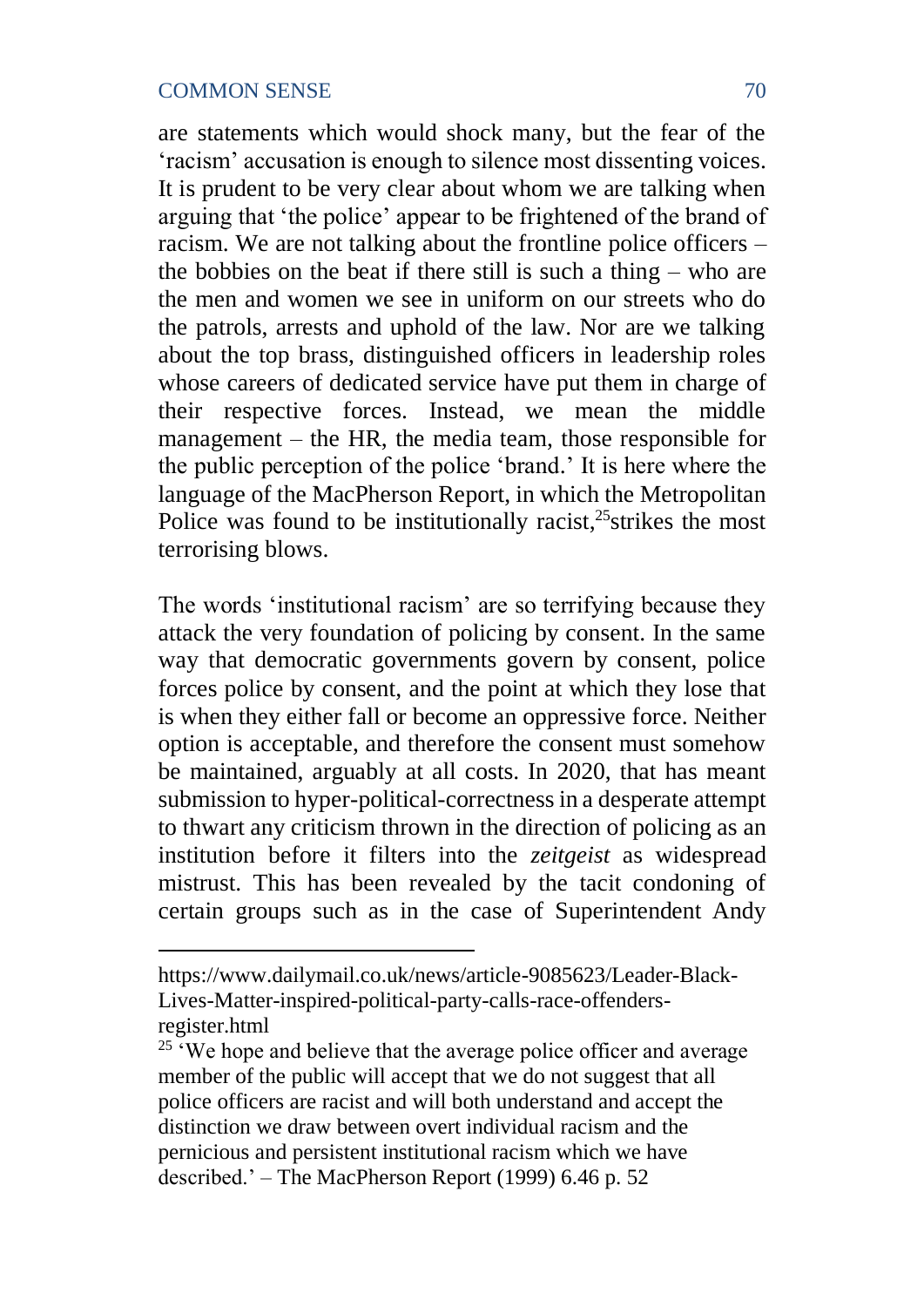Bennett of Avon and Somerset Police defending, in an interview, his decision not to intervene while a statue of slave trader Edward Colston was toppled by BLM protesters whilst he took the knee.

The kneeling gesture assumed by Alan Pughsley of Kent Police originates with an American NFL player who had spent two weeks sitting during pre-game national anthems before deciding that kneeling was a more appropriate choice. Although thousands of miles from one another and despite having never met, these two men are connected by the culture of growing mistrust in the police. As the Star-Spangled Banner played across the San Francisco 49ers' Bay Area stadium on 1st September 2016, the black, 28-year-old, multi-millionaire, prized NFL quarterback Colin Kaepernick placed his right knee by the side-line to protest that young black American males were in danger in a country that was rigged to restrict their success. The irony of this was lost on many. Kneeling was supposed to subvert that which is considered appropriate conduct in Title 36, Section 301, of the United States Code while the national anthem is played: 'persons present should face the flag and stand at attention with their right hand over the heart.' <sup>26</sup> Teammate Eric Reid, who joined the kneeling Kaepernick, explained that the posture reminded him of 'a flag flown at half-mast to mark a tragedy.<sup>27</sup> In the context of the death of George Floyd, one might question whether it is still appropriate to assume the gesture that killed him.

Why Reid and Kaepernick believed that the flag and anthem no longer warranted their respect has its origins years before. 2013 saw the first use of the #blacklivesmatter hashtag following the acquittal of George Zimmerman, a Hispanic-American man

 $26$  United States Code, Title 36, Section 301 – National Anthem; https://www.law.cornell.edu/uscode/text/36/301

<sup>&</sup>lt;sup>27</sup> Eric Reid, New York Times,  $25<sup>th</sup>$  August 2017; https://www.nytimes.com/2017/09/25/opinion/colin-kaepernickfootball-protests.html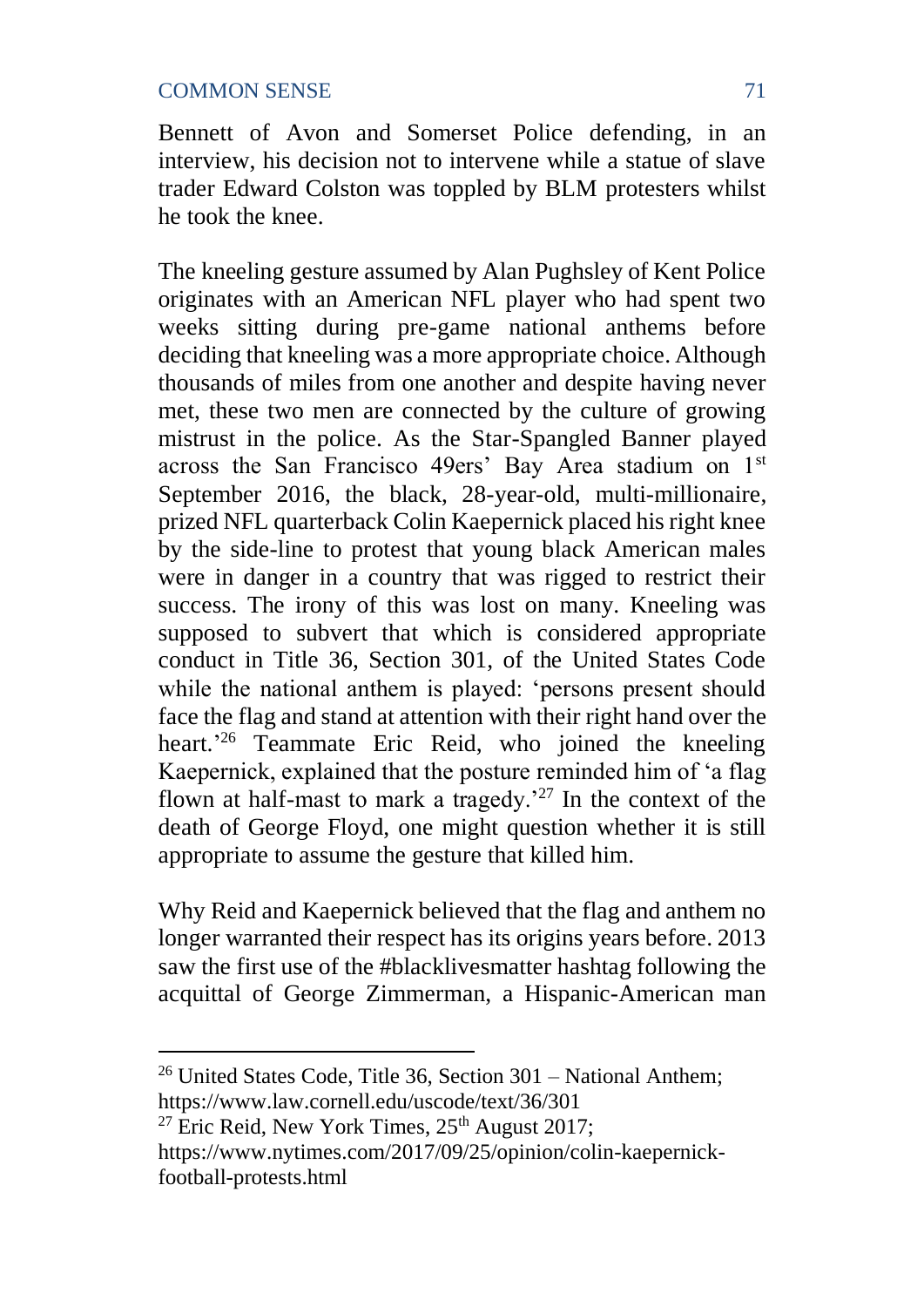charged with second-degree murder and manslaughter for the fatal shooting of Trayvon Martin, a black American teenager, in February 2012. Just the fact that the racial identities of these two men were mentioned in the previous sentence hints as to how Zimmerman's motives were interpreted. Zimmerman had reported Martin to the police as 'suspicious' despite Martin doing nothing more than going to a corner shop at night, the two had an altercation, and Martin was fatally shot in the chest with Zimmerman claiming self-defence. As to the perpetrator's motives, these can be known only to him, yet out of the awful death of a 17-year-old boy by a man who, at the very least, made a horrible error of judgement, came a storm that would eventually encompass police brutality, racial profiling, and the belief in widespread institutional racism in the United States.

The reason that this storm has taken such a hold in modern American society – and later, British society – is because police brutality, racial profiling and institutional racism had all been genuine grievances in America's past which undoubtedly do continue to some extent in the modern day. The pre-existing belief underlying that, in 2012, it was not safe to be a black person in America came from the fact that before the civil rights movement of the 1960s, it often *wasn't* safe to be a black person in America. Jim Crow laws were the legacy of slavery after it was abolished in the US through the Thirteenth Amendment in 1865. These laws made it constitutional to segregate between races, to pass laws that disenfranchised non-whites ensuring they could not vote and making them ineligible to serve on juries or stand for office, to ban interracial marriages, and led to untold numbers of innocent people killed by lynching – all of which are very similar to Apartheid in South Africa. It is because of claims that a situation as bad as this still exists in various hidden forms in the United States and the Western world that Alan Pughsley of Kent Police put a knee on the grass in front of the bandstand in Gravesend in 2020. If Kaepernick was the instigation, then Pughsley was the product of how even the most tacit accusation of racism can transcend borders and filter through the ranks until society becomes saturated.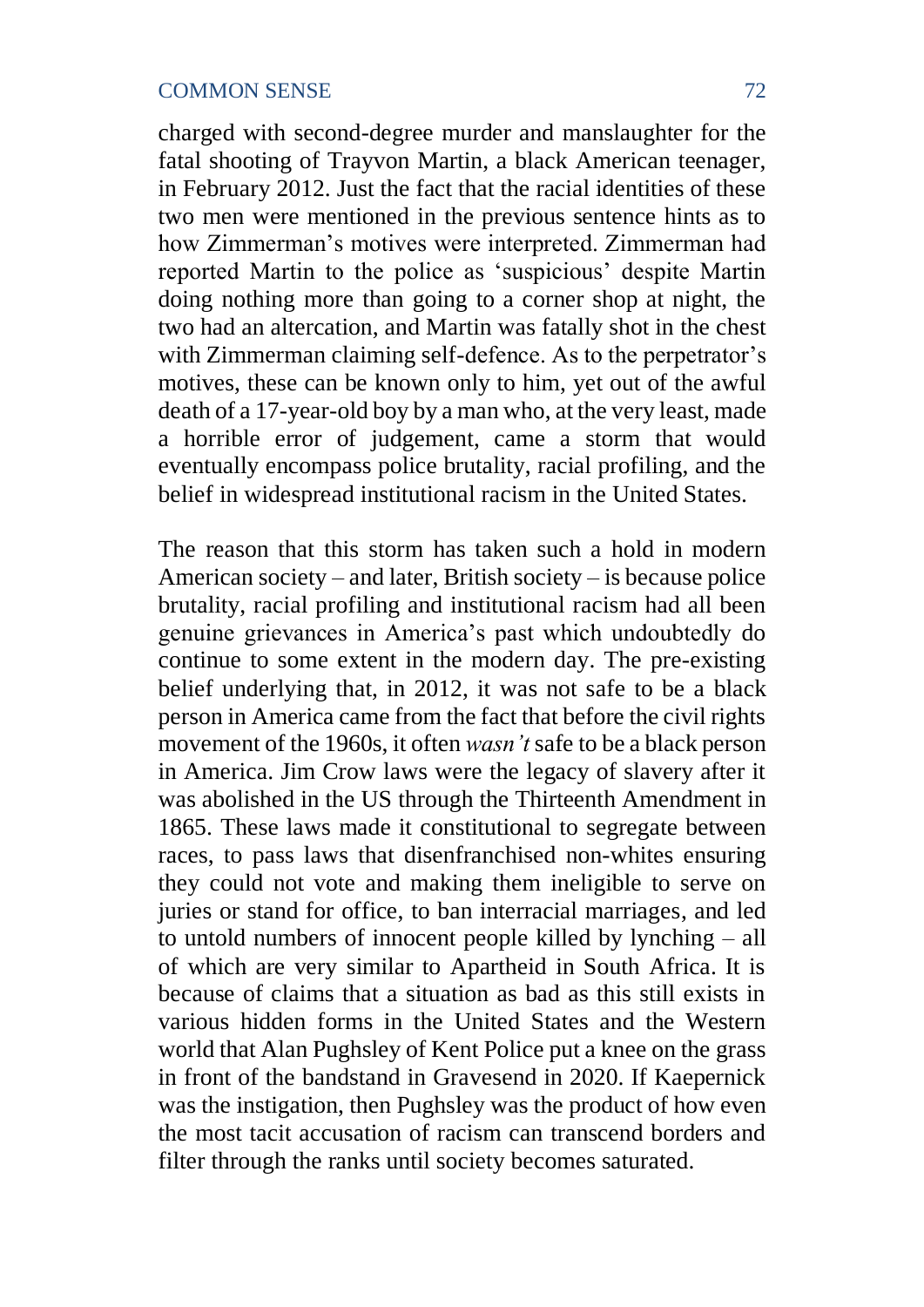Pughsley's actions demonstrate what is true of almost all 'woke' discourse in the modern political age: all claims of perceived injustice stem, somewhere down the line, from real injustice. Slavery was, and is, inhumane, as were the Jim Crow laws and segregation. The ensuing Civil Rights movement was a tremendous achievement in righting those wrongs. However, once those very real laws were abolished, there was left a vacuum which needed to be filled with more things to fix. As a result, although racism certainly does still exist, the real racism expanded to encompass perceived racism too. Then, once the people were sufficiently educated about perceived racism, the fight turned to microaggressions, to the redefining of white supremacy to 'a descriptive and useful term to capture the allencompassing centrality and assumed superiority of people defined and perceived as white and the practices based on this assumption,' <sup>28</sup> and to accusations of institutions holding back people of colour through unconscious bias and unintended racism. The reason that these things have power in the modern age is because they all stem from a place of legitimacy, however anachronistic.

The same can be seen in almost all of the key 'woke' topics currently up for discussion. Homosexuality was illegal and gay men and women were persecuted – now people put pronouns in their email signatures. Women were denied the vote and the right to own property – now abortion is celebrated. Education was an option for the privileged few – now positive discrimination masquerades as 'blind applications' supposedly to avoid unconscious bias by hiding pieces of personal information and educational history.

The question, then, is why 'woke' has culture led to an American crisis of confidence in the British police when the UK has never had corresponding segregation laws, and why has it

<sup>&</sup>lt;sup>28</sup> White Fragility: Why It's So Hard for White People to Talk About Racism, Robin DiAngelo (2019 : Penguin Random House), p. 28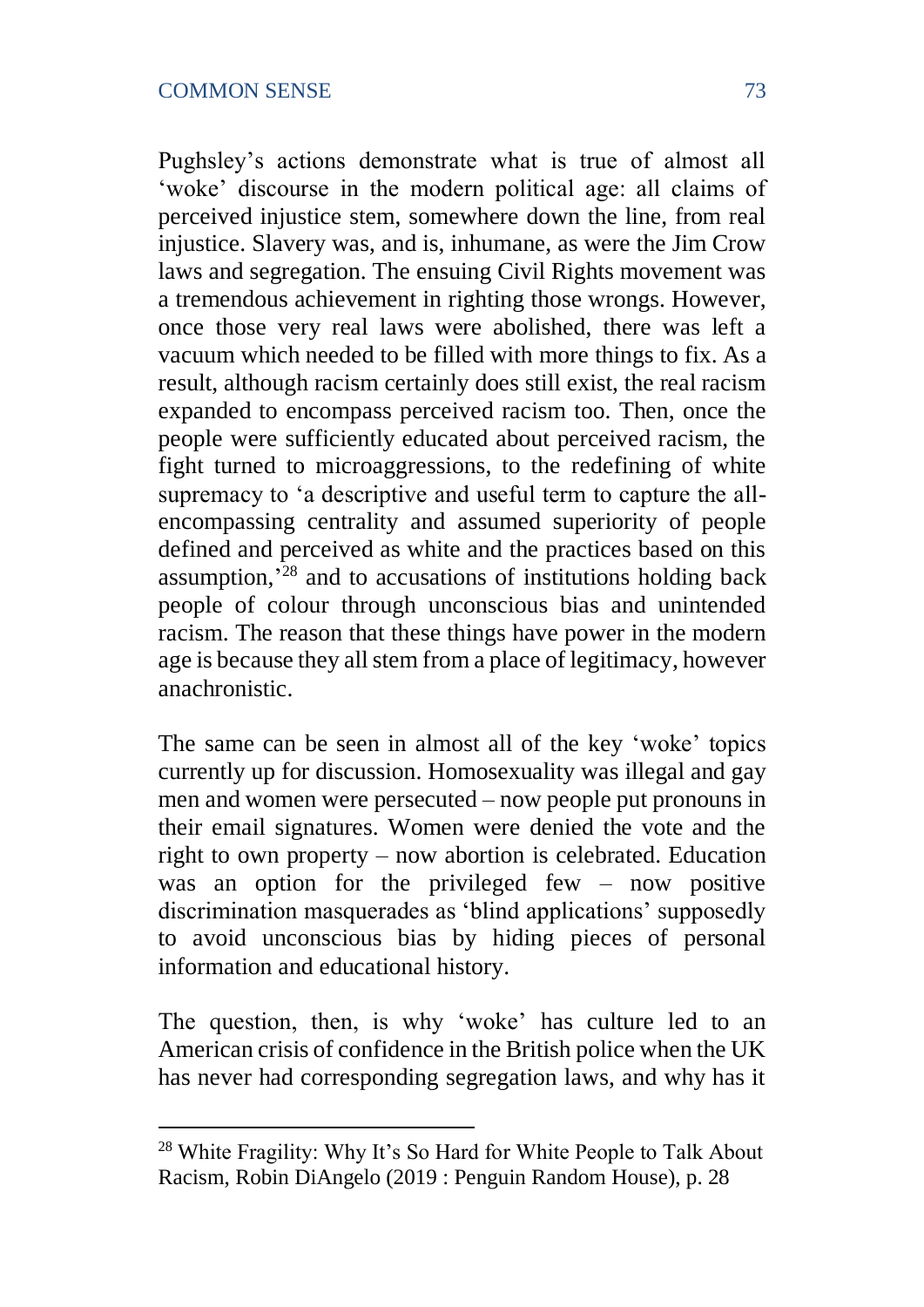been left to British police bureaucrats to make the policy which politicises the force? The answer to this lies in the way policing has changed in Britain even in the last fifty years. A common romanticisation of the British bobby can be found quite easily, and the ideal paints the picture of the rural copper cycling along country lanes in a black uniform and hard hat, armed only with a truncheon. He waves to those he passes because he knows them and their families, and they know him. When there is an issue, the people are at least acquainted with the man who will knock at their door with a notebook to record their grievances. His arrests are mainly of petty thieves and vandals, and much of his day is spent helping members of the community. This is an image that is perhaps close to the realities of rural policing in the early  $20<sup>th</sup>$  century, but it no longer represents policing as it is today in the 21st. If one were to ask around, it is likely that very few people would be able to name the officers who patrol their local area, let alone be able to identify 'their' local bobby. Britain is more urbanised, more multi-cultural, more individualist than it has arguably ever been and while all of these things have their own huge advantages, the disadvantage is the steady decline of localism as a norm. London has a population close to nine million, many of whom live in flats and high-rises. From both a funding and personnel perspective it would be nigh-on impossible for police officers to have a close relationship with their communities while also fulfilling their role of preventing crime and upholding the law.

The force is then faced with a question of priorities which is quite rightly answered in favour of upholding the law. It means that, unfortunately, community relationship building done by officers on the front line must, by necessity, be deprioritised accordingly. Yet building trust remains important and the vacuum left by lack of time and resources is filled by bureaucrats tasked with gaining trust by engineering the 'brand' of the police and saying all the right words in press releases. This, as well-intentioned as it may be, is simply by no means as effective as the positive human contact that hardworking and dedicated police officers haven't the means to enact. It means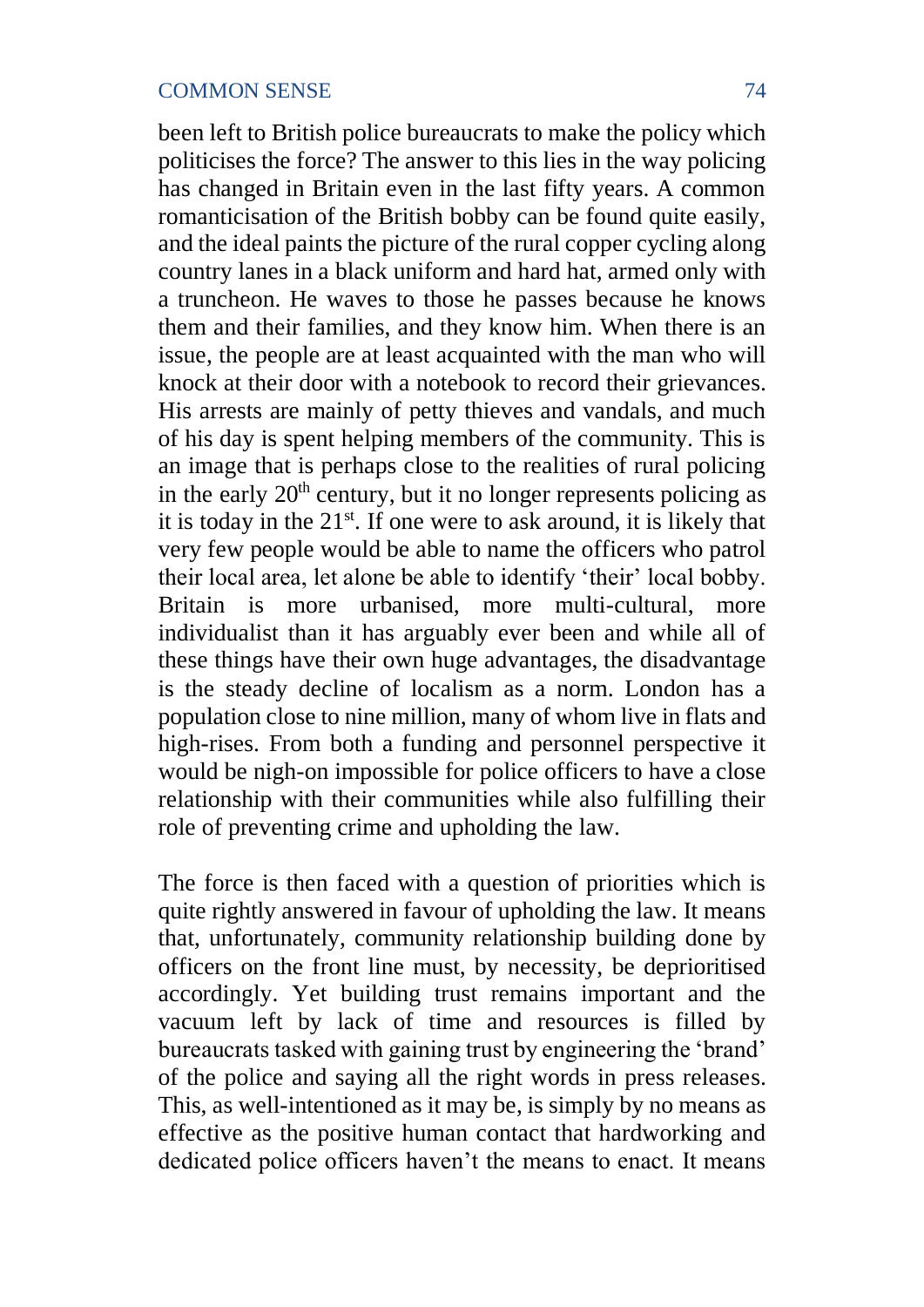that almost all interaction that police officers have with members of their community is fated to be as part of their enforcement roles: arrests, crowd control, riot policing, custody, stop and search. For the member of the public on the receiving end, this is bound to be negative contact. Strategic decisions, such as about frequent changes in stop and search policy, are not made by police officers on the beat with experience of these communities, but by middle management who see only statistics. For communities who only interact with police officers when they are taking their friends and family away from them, the press release from a force's public relations team announcing that police officers are working closely with community wardens to help protect everyone means absolutely nothing.<sup>29</sup>

This major hit to confidence in the police – which is essentially the entire reason that the middle management are so willing to concede to any criticism  $-$  is not the fault of the officers on the front line or at the top who continue to do their level best by their communities. As noted, they are unable due to lack of time and resources to spend any meaningful time chatting with the public on the street or helping elderly people cross the road. The inability to do such things as this means that there is little personal evidence to stand up against criticisms levelled at the police in the media or by those who feel aggrieved. For example, a young person who is unnecessarily stopped and searched, and feels offended that such a thing happened to them, may tell a journalist who knows that negative stories sell more papers and so writes a piece about endemic racial profiling in the police's stop and search policy. If there is no countering story from someone who had recently been helped by a police officer that they trusted, one side of the story begins

<sup>&</sup>lt;sup>29</sup> 'Met officers working with community wardens to keep Southwark citizens safe,' Metropolitan Police press release, 29<sup>th</sup> December 2020; https://news.met.police.uk/news/met-officersworking-with-community-wardens-to-keep-southwark-citizens-safe-418307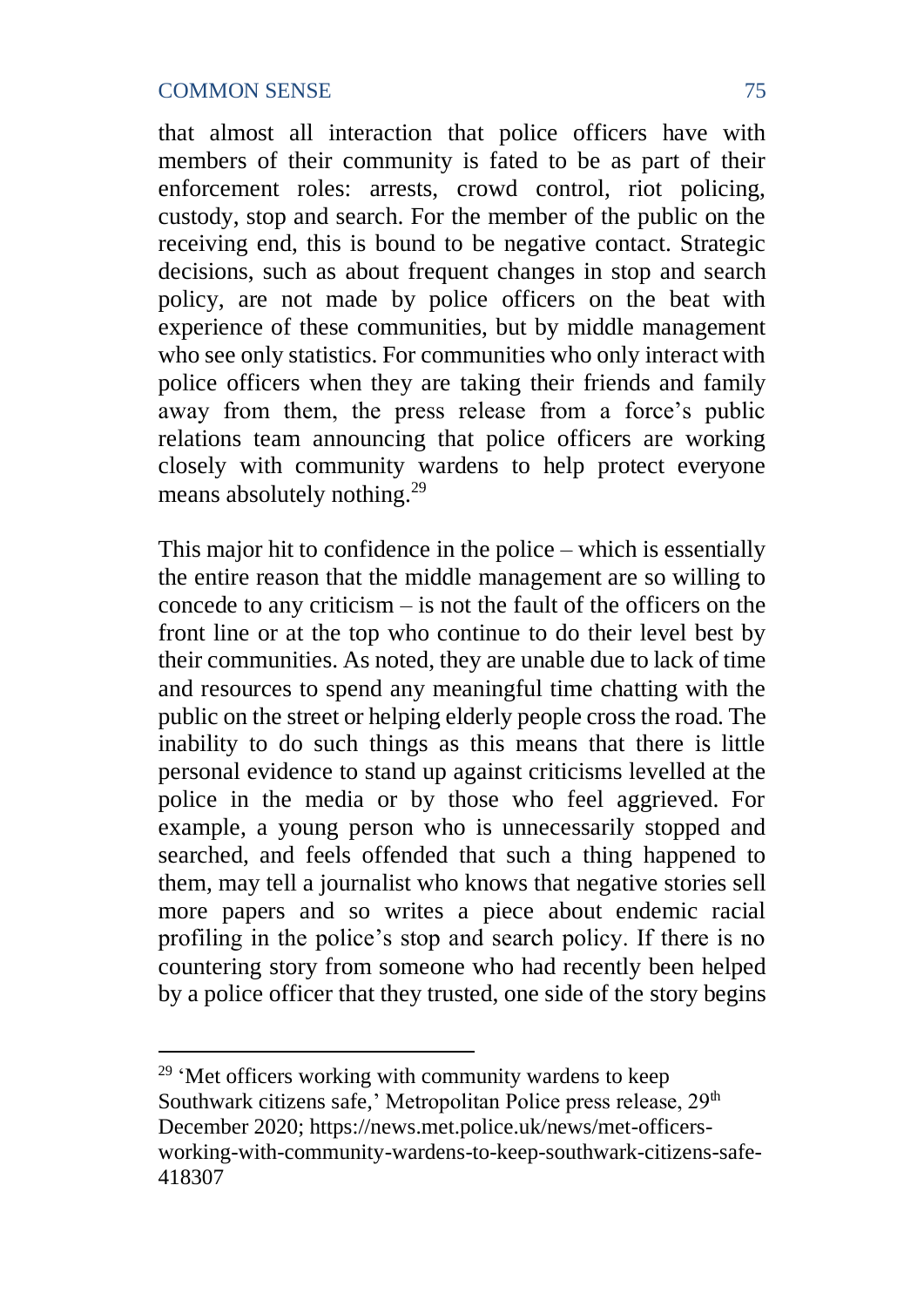to prevail and thus it appears that solely negative events are occurring. This goes back to the point above that few in society know the officers that serve their communities and thus it becomes difficult to humanise the police force. With little personal interaction on the part of an individual with officers of the law, the public have no reason to believe reports are untrue and thus trust begins to be chipped away.

Of course, this is somewhat of an oversimplification; it can be assumed that the majority of people have a level of understanding that there is a difference between individual police officers and the institution that is 'the police,' but over time with limited personal experience it is easy to see how the general public becomes further and further removed from the people who keep them safe. As with everything, the truth is often obscured by perception and it is with perception that the police are currently battling.

So how and why has this manifested itself in the United Kingdom? The reality is that we do have an excellent police force made up of dedicated individuals, the vast majority of whom entered policing for all the right reasons and who work consistently to do the right thing by the people they serve. Our police officers are highly trained, supported by world-class intelligence agencies and, in comparison to many other countries around the world, are known to be non-aggressive and fair-handed in their dealing with criminals and civilians alike. As a whole, our justice system is considered one of the very best in the world. And yet, the police have become the institution most easy to criticise; that is why we are seeing quasi-political statements and actions from police, such as Alan Pughsley taking the knee.

An institution easy to criticise is an institution that tries all it can to rebut that criticism. When it is left to the middle management to build and maintain trust, and by extension consent, this can only be done remotely through press releases, compulsory training for officers so that PR can prove the efforts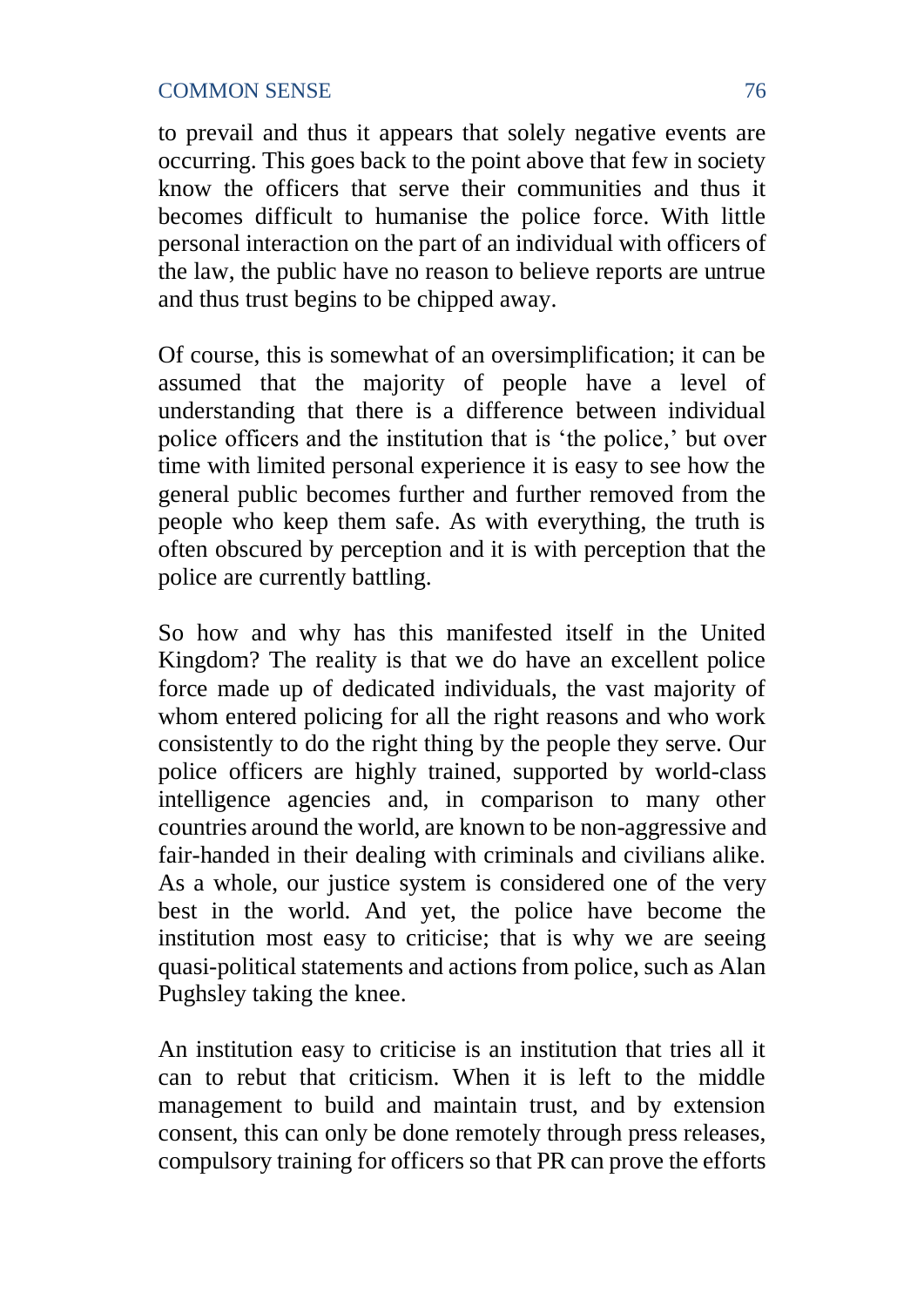being made, and the development of the brand which is all based only on perceptions versus realities. These actions are tremendously superficial and convince no one. Informing efforts from afar can only be done via attempting to gauge a sense of public feeling and, as with everything, it is usually the voices of minority opinions that are the loudest which is then conflated with 'most widespread.' The opinions of the majority are considered just that  $-$  of the majority, not requiring discussion, and thus rarely heard. The majority opinion that the police are there to prevent crime and enforce the law is taken for granted and therefore gets buried under the shouting demands that actually, what the police should be spending their time on is social justice awareness and diversity training. Therefore, the head of PR at force headquarters reacts to that by which they are most lambasted: namely, the false idea that people don't trust the police because the police are institutionally racist, and therefore all possible measures must be taken to somehow demonstrate that this is not the case.

The problem is that these measures can only ever be performative. Taking the knee for a photo to show demonstrators that it's 'not all police,' or turning a blind eye to certain protests while dispersing others are not measures that genuinely change hearts and minds. Protesting is an issue that has become most apparent during the Coronavirus pandemic, a period during which the police have more tools at their disposal to disperse protests – through the Coronavirus Act – than they usually do. The threshold to be met in order to hold a legal protest is higher under the public health regulations than in normal times, so it follows that fewer protests should take place. Yet quite the opposite happened: the pandemic essentially enclosed people in their own homes and the social tensions that exist always at a low level bubbled over in the form of intensive and protracted protests.

Protests hold a special status under the Coronavirus Act which means that they can still legally take place during the pandemic and this status is indeed necessary to ensure the rights protected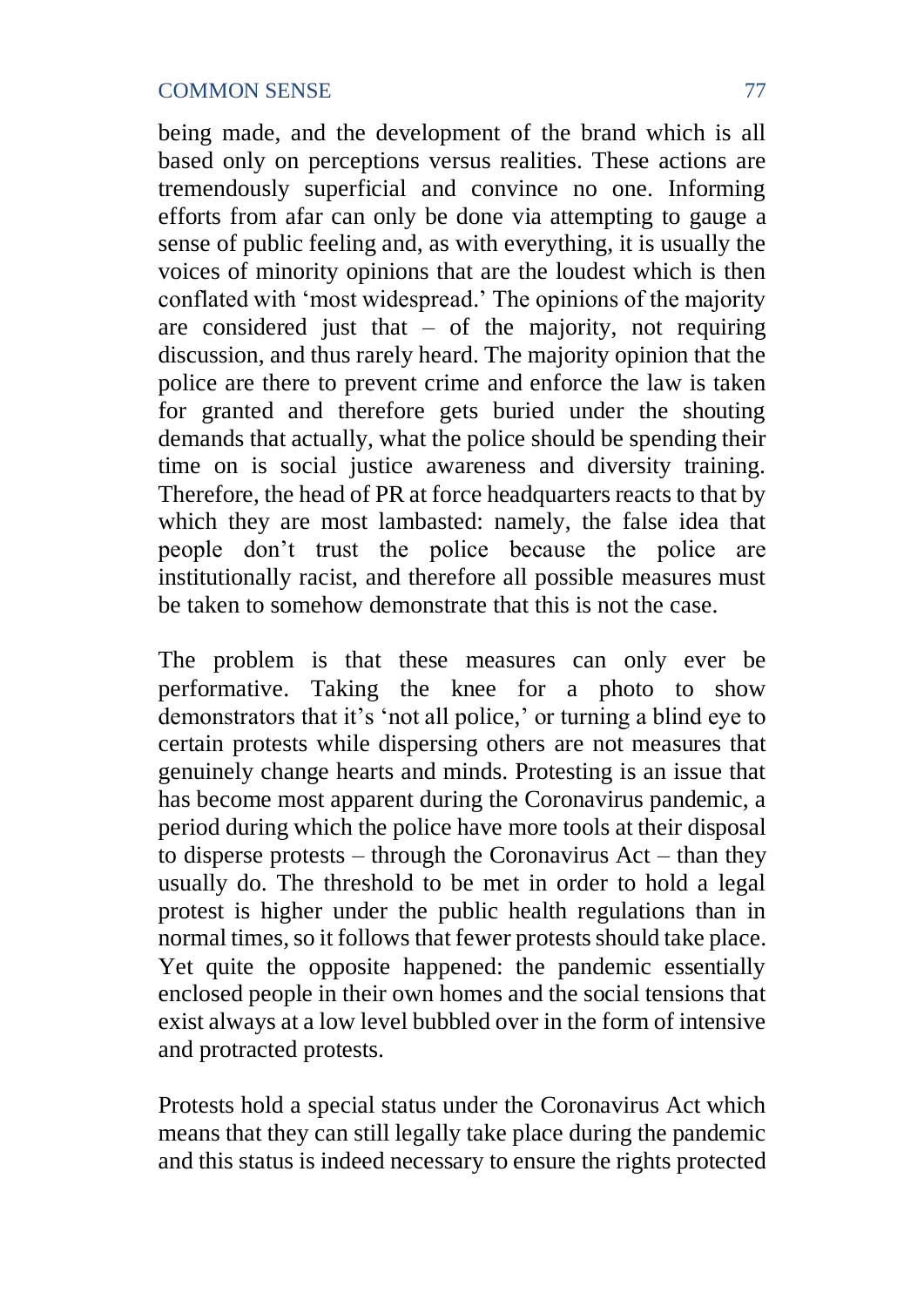by the European Convention on Human Rights. The issue relevant to our argument is not that protests have taken place, but rather that some seem to have been allowed when others have not, despite all being required to meet the same standard. This is despite suggestions that such large-scale protests from groups such as XR have arguably increased the risk of Covid-19 community transmission. As we have already mentioned, Extinction Rebellion staged demonstrations relentlessly over the summer of 2020 and, while the group may well plan for peaceful protest, their tactics are intentionally disruptive to the community. They have blocked roads, blockaded printing presses, locked themselves to railings, and instituted the practice of 'going floppy'<sup>30</sup> when arrested. For their disruptive practices, the Metropolitan Police did impose conditions on Extinction Rebellion's 'Lightship Greta' being marched into central London on the grounds that 'the procession may result in serious disruption to the life of the community.' <sup>31</sup> However, reading the imposition document one gets the sense that only disruption above XR's usual level was enough to provoke police action, even if the baseline level is high regardless. The document states that it does not indicate whether the gathering had been authorised under the Coronavirus Act, and it is clear that while many XR protesters do tend to wear masks this is nothing but a superficial demonstration of adherence to the public health regulations which are undermined by otherwise close contact between demonstrators.

The organisers of the London Extinction Rebellion protests may well have submitted risk assessments, the protestors may indeed have been wearing masks, but it is clear from the many images that can be found online that protestors sitting in the

<sup>30</sup> This practice constitutes going completely limp, and thus becoming heavy, when police attempt to remove a protester from the scene. When this occurs, removing a person requires far more officers than it would to arrest someone normally.

<sup>31</sup> Notice Under Section 12(3) Public Order Act 1986, https://news.met.police.uk/documents/xr-conditions-september-4- 99619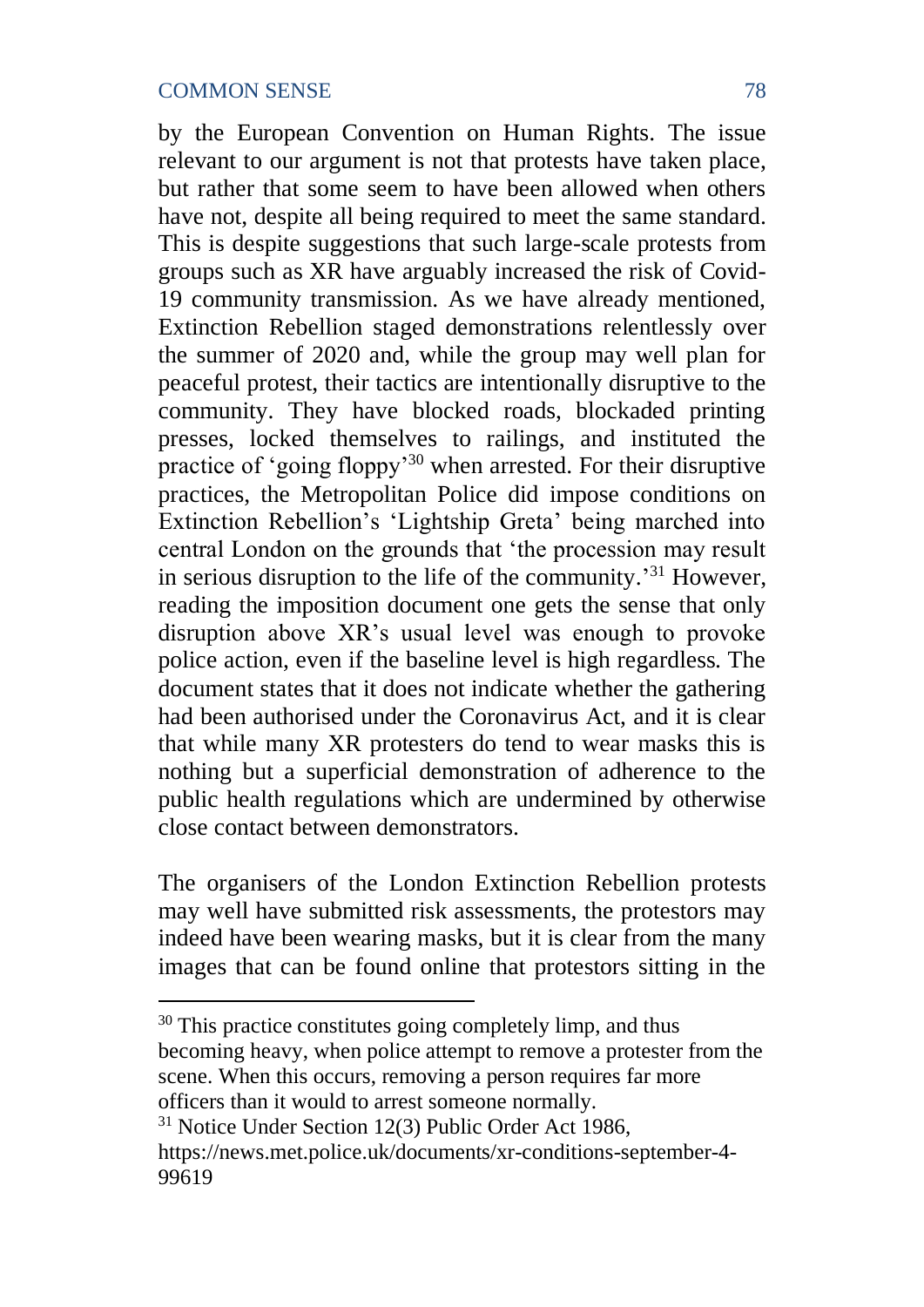roads are not socially-distanced, nor are those who have locked themselves together in an attempt to stop police from removing them. While the Metropolitan Police reports that they arrested 681 Extinction Rebellion protestors – seemingly suggestive of large-scale disorder  $-$  the protests continued to happen over a protracted period. Anti-lockdown protests, on the other hand, were dispersed far more quickly than Extinction Rebellion protests, such as those on Trafalgar Square on  $26<sup>th</sup>$  September and 24th October 2020. For the September protest, an extensive risk assessment<sup>32</sup> for mitigating COVID-19 infection risk was submitted to the Metropolitan Police which was unfortunately undermined by demonstrators at these events blatantly not following social-distancing or mask-wearing measures, resulting in their dispersal. Protestors at XR protests seem only to have got away with the same violations by breaking the rules more discreetly, and any risk assessments for their events have not been released to the public.

The truth of the matter is that the blowback the Met could have faced for banning highly disruptive and non-socially distanced Extinction Rebellion marches was much more severe than for dispersing lockdown protests. The police (and indeed everybody else) know that the kind of person who attends an XR rally is far more likely to vocally claim their moral high ground, and the media far more likely to suggest the police have done wrong, than someone who attends a protest by a less prominent group. This is one of the aspects of woke culture which is very difficult to prove and yet is widely understood to be true – and that is the issue with which police are forced to contend.

When the police are faced with situations which common sense screams are disruptive, undignified and risking public order, yet those organising the situations argue on technicalities that the police have no power to stop them, very little can be done.

<sup>&</sup>lt;sup>32</sup> Covid 19 Version 3 Risk Assessment for Trafalgar Square Political Rally – 26.09.2020, Metropolitan Police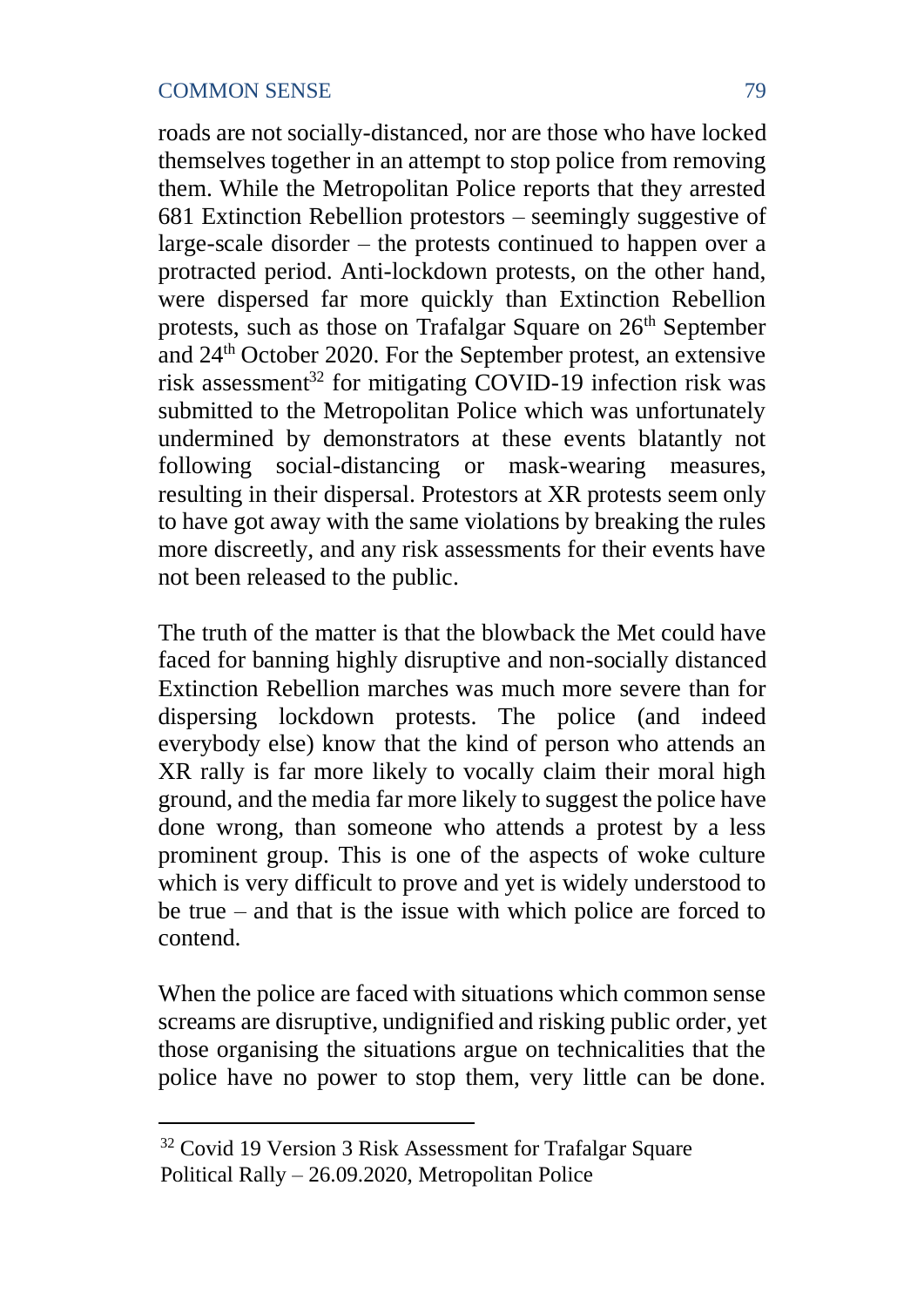When this is coupled with a loud minority who feel they have the moral high ground to go after the police if any action is taken, it results in force bureaucrats who are unwilling to deliberately put themselves in the line of woke fire. This is precisely how politicisation happens. It means that some forces often feel forced into navigating the political tightrope that should be the responsibility of Government and politicians. It has little to do with any real political belief and is instead the result of trying to avoid being lambasted by any political side. Since, as said, all of Wokeism stems from a place of legitimacy somewhere down the line, it is very difficult to suggest that its demonstrations shouldn't occur, especially since they are often coupled with the argument that it is necessary to be disruptive when the topic is so important. Of course, the issue often lies with who the topic is important *to* and very rarely what it *is*. This means that well-intentioned 'Wokeism' actually detracts from fighting crime, creating situations in which some police forces are wary of provoking upset, and thus become inadvertently less rigorous in upholding the law.

This is precisely what was also seen with the BLM protests that caused officers to take the knee publicly and make unnecessary open statements on their condemnation of racism. BLM demonstrators often openly argue that since the issue is so severe, any and all action is justified to stop racism and police brutality and anyone who gets in their way must surely be disagreeing with the cause, rather than disagreeing with the way it is being demonstrated. This traps the police, who become the targets if they attempt to uphold the law as the demonstrators and far-left media claim that they are upholding intolerance instead. Since it is entirely human to do what is necessary to keep oneself and one's friends and colleagues out of danger, it becomes much simpler to just capitulate than to further stimulate the ire of large, and potentially dangerous, crowds. Paradoxically, political statements are made to avoid looking political and this achieves nothing but the creation of divisions.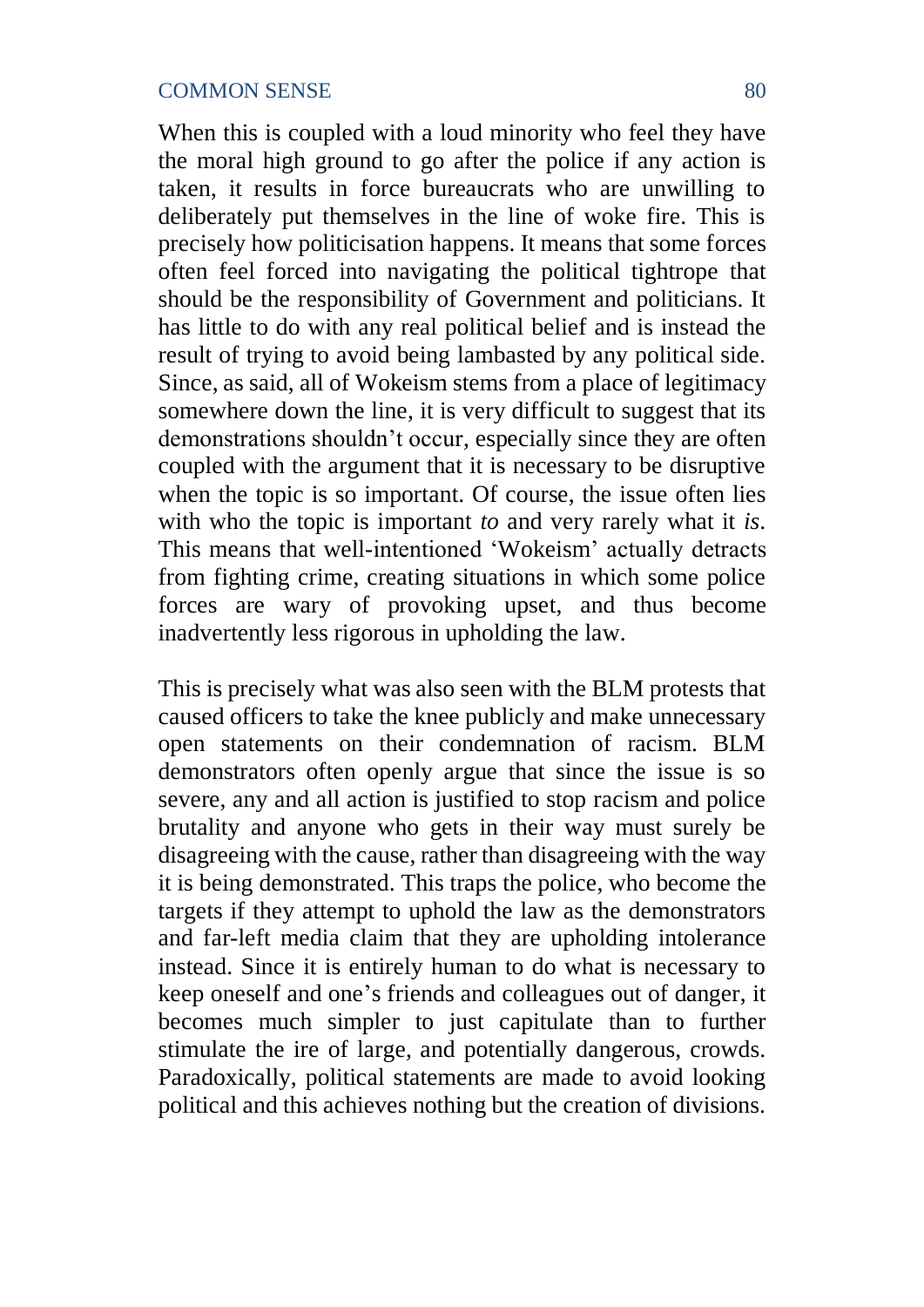It is absolutely vital that we create an environment where the police feel supported in acting apolitically, because any political action is simply a symptom of lack of support. Front line police officers are not supported in their actions by the police bureaucrats who go out of their way to convince the public that forces are tolerant and fair, which consolidates the left-wing argument that the police have not been tolerant and fair in the past. Fear of conduct investigations means officers are wary of acting according to their instincts, and there are too many people willing to file reports in an effort to discredit arresting officers in order to take the heat off their own wrongdoing. The bureaucrats allow unnecessary investigations to go ahead so that they can claim all relevant steps have been taken before bowing down to the ideologies attacking them to the detriment of their own frontline force. What we are left with is a police force that fears upsetting anyone which, in a role that involves arrests and stopping people from doing what they feel like doing at any given moment, can never be avoided completely.

If we cannot ensure that frontline officers are protected and supported by their own, we will continue to see political statements made by officers who fear retribution in the court of public opinion. The police must be accountable only to the Government and Parliament, and there is no room in a society that values law and order for certain views to dictate how the police uphold the law, and certainly no room for a middle management so willing to throw their own under the bus in order to build a brand. We are doomed to damage the public's faith in the police if the force is allowed to become political, because the only possible result is that neither side will feel that the police represent them or will protect them. Consent, which is absolutely vital, will be lost. We must do all that we can to protect the independence and apolitical role of the police, allowing them to uphold the law without fear of retribution, and challenge it wherever we find anything to the contrary. Wokeism has no place in this structure, and without resounding support from every level of the police and a willingness to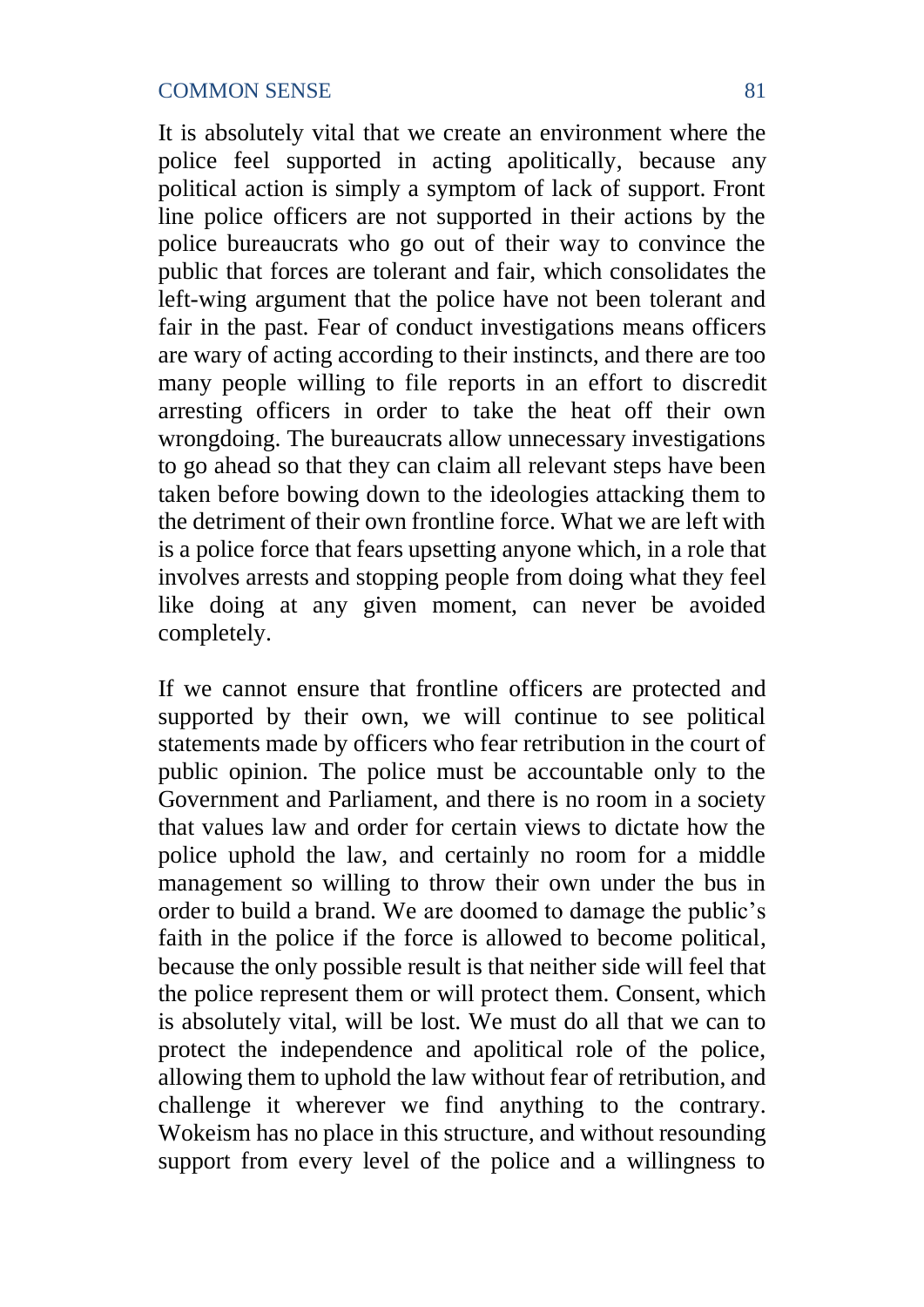protect frontline officers from attrition by opinion, the shrieking minority will always win to the detriment of us all.

A just, fair, and committed police force, such that we have in the United Kingdom, is something we must never take for granted, and we must always protect it. There are many countries around the world which could only dream of the high standards of policing that we enjoy. We must not use legislation to tie the hands of police, forcing them to investigate our speech instead of focusing on serious crimes, and we must ensure that they have the backing of all of us to allow them to continue – apolitically – upholding the law.

# **Recommendations**

# *Hate Crime*

The use of non-crime hate incidents as a tool to target political opponents has been facilitated in large part by the College of Policing's Hate Crime Operational Guidance (HCOG). This national guidance for police forces: a) contributes to the conflation of non-crime hate incidents with hate crimes, including by referring to complainants as victims despite no conviction taking place; b) states that a complainant/victim does not have to justify or provide evidence for the purposes of reporting a non-crime hate incident; c) facilitates the creeping role of the police in policing public discourse by defining 'hate' to include 'dislike,' 'resentment' and 'unfriendliness,' and by expanding the list of protected characteristics beyond those in legislation; d) ties the police's hands to pursue public priorities by making the recording of hate crimes mandatory with no option for the police to dismiss a claim; e) increases the appeal to some of using reports for non-crime hate incidents as a political weapon by advising officers to make direct contact with the person reported.

The College of Policing guidance does ask officers to bear in mind that 'there may be an overlap between a perceived noncrime hate incident and the legitimate exercise of rights and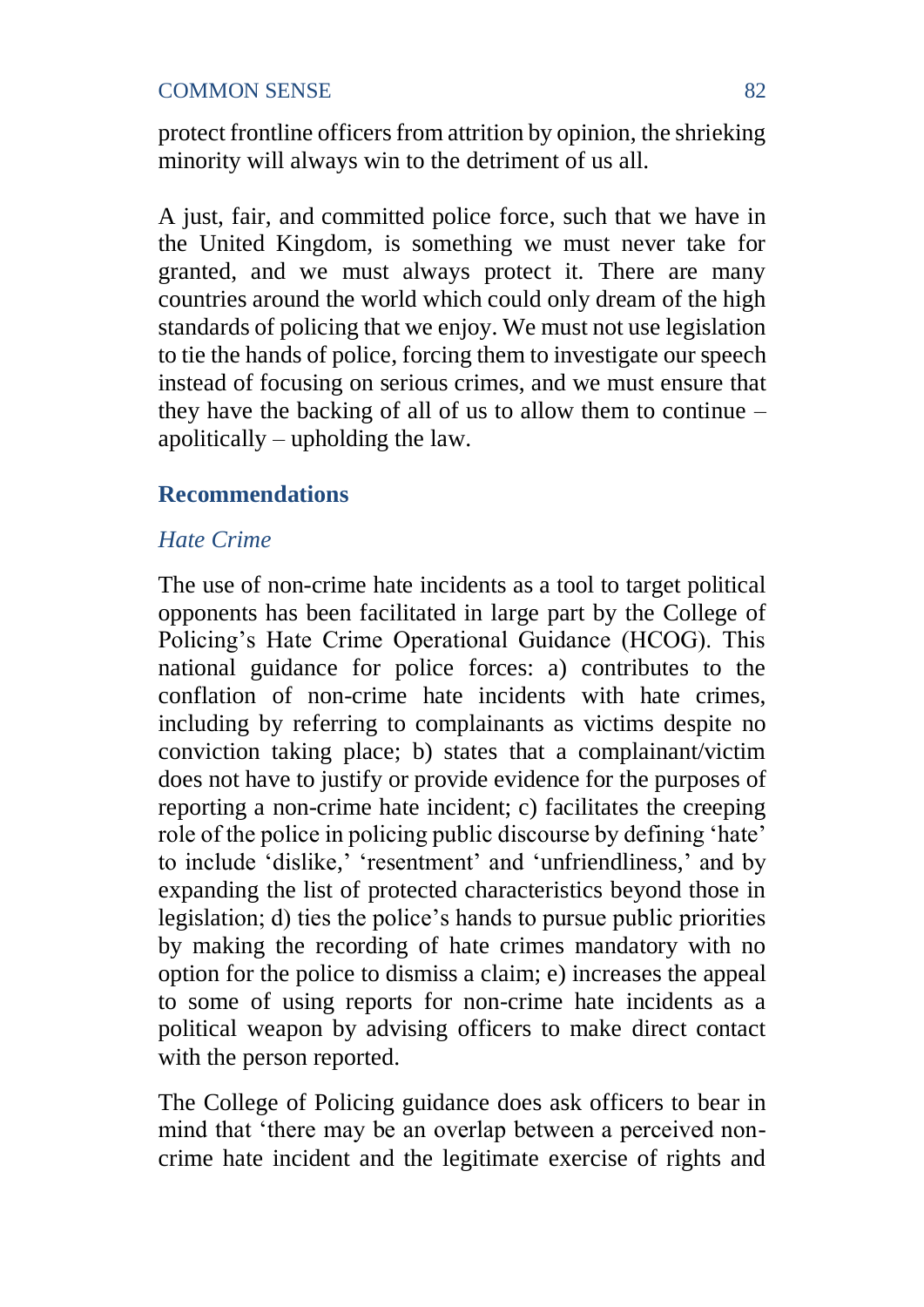freedoms conferred by the Human Rights Act 1998.' However, telling police officers to simply be aware of free speech is not useful and puts officers in a difficult and ambiguous position. As long as complainants are referred to as 'victims,' and so long as the recording of hate incidents is mandatory while complainants are not required to provide evidence, it will be impossible for officers to do their job properly in pursuing the public interest.

The HCOG in its current form must be jettisoned and the College of Policing must be subject to far greater public scrutiny.

Nevertheless, changing the police guidance does not go far enough. The Crown Prosecution Service (CPS) is bringing cases with these facts to the courts time and again to try people for actual hate crimes. No doubt this is because the law is still unclear in this area. When the law on 'broadcasting' was set out in Section 22 or the Public Order Act, it is almost certain that Mrs Thatcher's government did not have in mind that the offence of stirring up hatred in this way would apply to people making crude jokes on Twitter. However, as media changes and our perception of the public sphere is altered it seems that the CPS has approached these cases overzealously.

One significant problem is that the CPS is actively encouraged to find and flag cases which might be identified as homophobic or racist, for example. The guidance issued by the CPS states that 'It is best practice to flag as soon as possible in order to ensure the correct support is made available to the victim and facilitate a proactive investigation of the evidence.' The definitions they have agreed with the National Police Chiefs' Council to identify incidents or crimes involving an 'element of hostility' on the grounds of a protected characteristic is as follows:

> *'Any incident/criminal offence which is perceived, by the victim or any other person, to be motivated by a hostility or prejudice based on a person's* [insert characteristic].'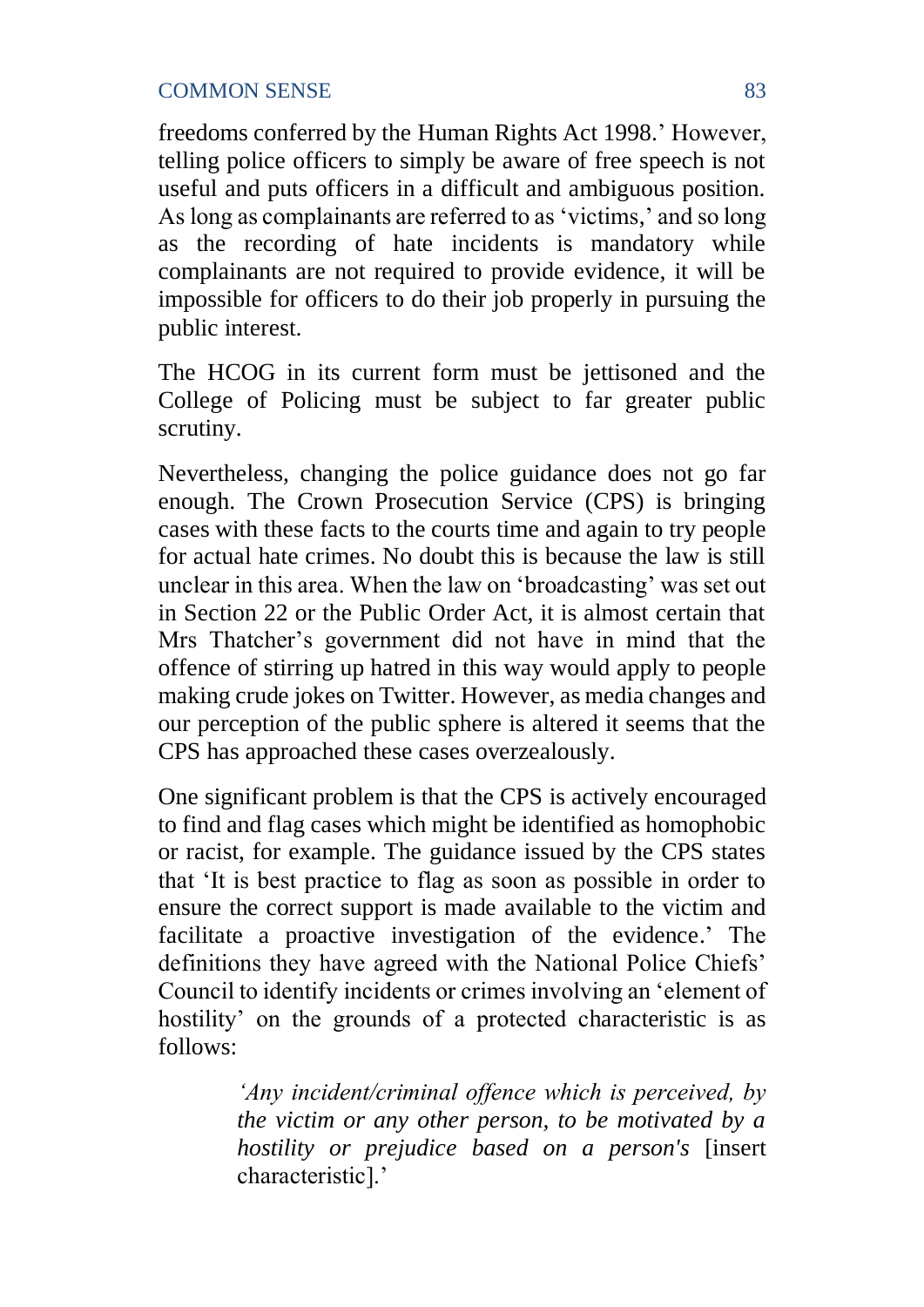These incidents/crimes are focussed on perception and the CPS, in its drive to impress the public, is reinforcing belief from the off rather than first seeking to prove the case. Of course, the CPS does have to be able to provide evidence of such hostility to pursue a trial, however 'It is not CPS policy to remove a flag in the absence of sufficient evidence to support a sentence uplift.' They once again reaffirm that the reason for this is to 'reflect the commitment to treat hate crime seriously and to support the victim's perception and also to encourage community confidence in reporting all such offending.' As such the recording of hate incidents are a self-fulfilling prophecy. In desperately hoping to be seen by the public to be taking hate crime seriously, the police and the CPS have repositioned their role to be the reinforcers of public perception rather than the investigators of truth. It seems very strange for the goal of law enforcement to be to 'support the victim's [the complainant's] perception.'

Investigations and the recording of crimes should at all times be evidence led. To this end, we once again recommend that the police and the CPS drop the misleading term 'victim' for those who have been unable to prove hostility as a result of a protected characteristic, as well as ceasing to record non-crime perceived 'hate incidents' altogether.

It should be reaffirmed we do not have a political police force in this country. And that the police must uphold the law. It does not aid public perception of impartiality for the police to be seen to be responding differently according to different types of fashionable outrage. Clearly the sentiment expressed by the officer in the Darren Grimes case, in which he was warned for talking about sensitive issues of the day such as BLM, is inappropriate. A firm restatement of the police force's political impartiality would aid officers by reminding them of their duty to protect the public and apply the law. This is also not helped by the police force actively subscribing to political organisations. One such example is the thousands of pounds spent each year on Stonewall subscriptions and rainbow badges across the country. The Metropolitan Police have spent around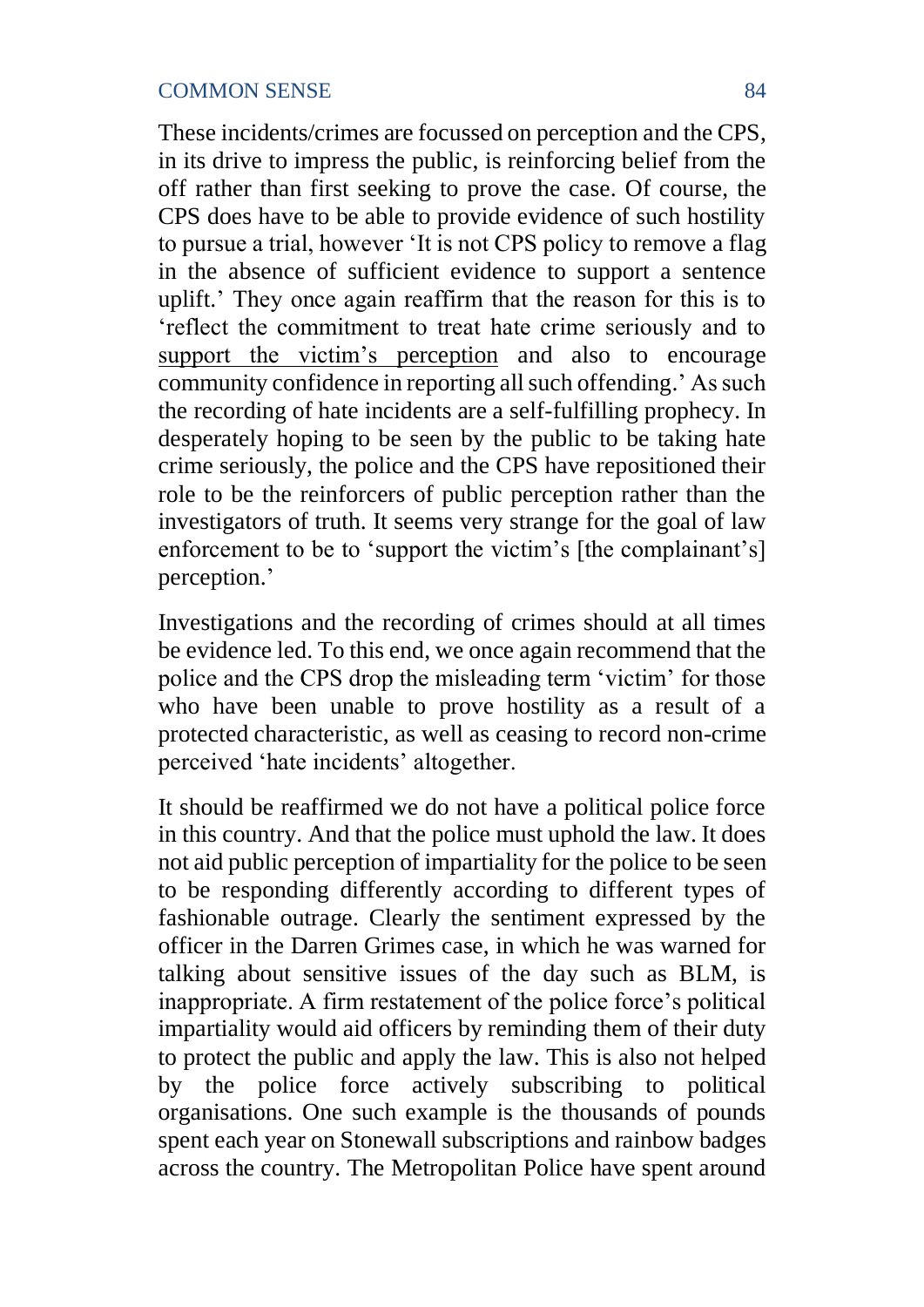£12,500 on Stonewall since 2017 and Leicestershire police have spent around £10,000 between 2010 and 2019. This is the case across the country, and yet ironically one of the forces most involved with Stonewall was asked not to attend a Gay Pride event by organisers affiliated with BLM. While this is all no doubt conducted in good faith, being aligned with political organisations blurs the boundary between policing and activism, unfairly sending mixed messages to officers about their role. Affiliations such as these should be discouraged, and political impartiality reaffirmed.

# *Public Order*

In order to ensure that the police have all the support they need to deal firmly with protests which get out of hand and turn violent, we propose that the law should be changed.

The current Public Order Act 1986 is over 30 years old now and is overdue for revision. It does not give police the right powers, nor is there sufficient deterrent from continuing serious disruption.

Sections 12 and 14 of the Public Order Act 1986 (dealing with public processions and assemblies respectively) provide that where the senior police officer deems, having regard to time, place and circumstance in which a public procession or assembly is held, that it may result in serious public disorder 'he may give directions imposing on the persons organising or taking part… such conditions' that he regards are necessary to prevent such disorder. However, the conditions that can be imposed when dealing with processions as opposed to assemblies are inconsistent. Police officers can set the place and the maximum duration and number of persons attending an assembly to avoid disorder, whereas for a procession they have a much wider scope to deal with protests by doing what is deemed necessary to prevent disorder. It is our view that the inconsistency in the conditions available to the police for dealing with protests be rectified and expanded such that they are able to have much more control should the protests deteriorate into intimidation and criminal damage.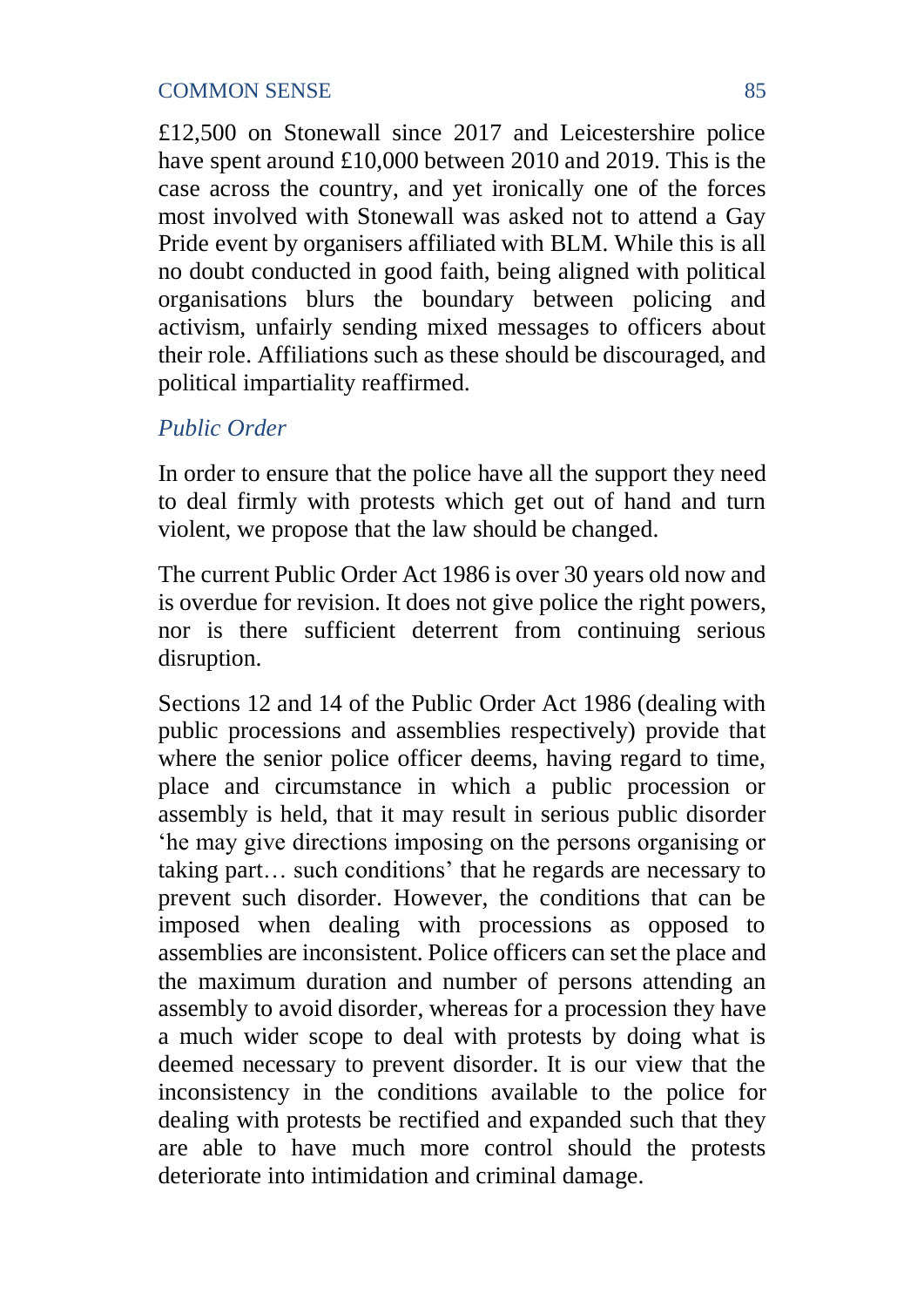Furthermore, the Public Order Act 1986 should be amended to lower the threshold from 'serious' before conditions can be imposed. This threshold for disruption is set too high and does not appreciate that the situation on the ground can deteriorate rapidly. An amendment of the wording of the Act to redefine the threshold in terms of proportionality of disruption would allow the police to act more quickly to prevent disproportionate disruption to the life of the community.

Public nuisance, currently dealt with in common law, should be a statutory offence as recommended by the Law Commission in June 2015. It should cover any conduct which endangers the life, health, property or comfort of a section of the public, or obstructs them in the exercise of their rights. This would be particularly helpful to the police in scenarios where they have previously had to rely on arrest for 'Breach of the Peace' – a common law power that is not a crime, not recordable, and once the breach has ceased and there is no immediate likelihood of it occurring, then the prisoner must be released.

We also believe that an offence should be created for 'deploying lock-ons.' The significant disruption caused by 'lock-ons' during protests by XR in particular, and the difficulty of removing them safely and swiftly, brought London to a standstill in 2019 and early 2020. The offence should encompass lock-ons, including the use of glue or other methods of attaching oneself or an item to something, with a view to impeding the police or prolonging a protest.

Furthermore, the law on protest organisers' responsibilities should be tightened in line with how it applies for event management. Protest organisers should be mandated to provide a protest plan as event organisers now have to, where their plan is approved by the police.

Our police forces do want to protect our streets and prevent the disruption caused to the public by protests which get out of control and at times turn violent. It is only right that the officers who put their lives on the line every day to protect the public are given the instruments necessary to ensure that they can do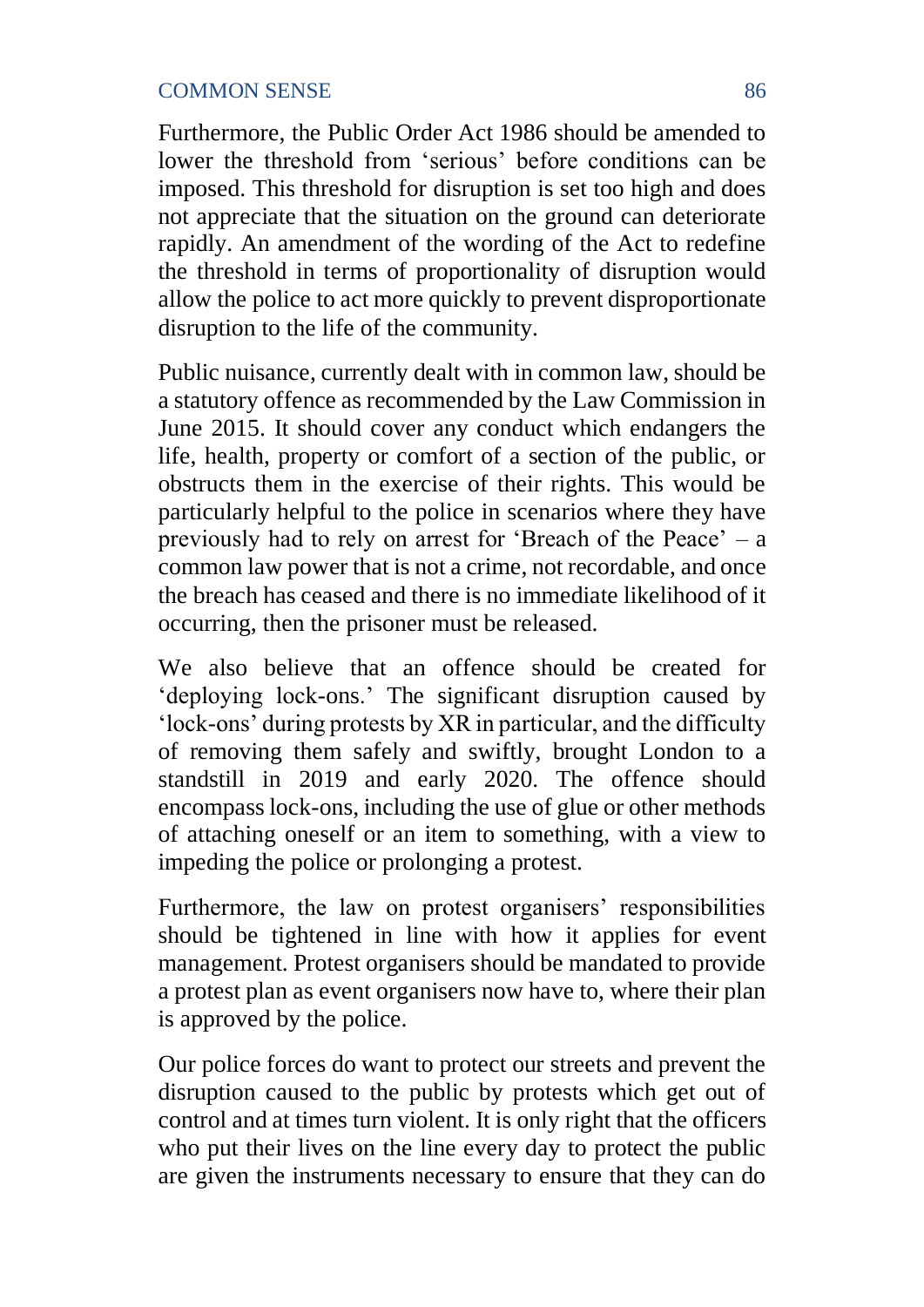their jobs safely and efficiently. The recommendations made above will enable them to do that.

Reasserting the central role of the police in keeping our streets safe will restore the confidence of the public and will benefit police officers by reminding them of why they are doing the job. The police should not be made to waste their time mediating petty arguments between adults on Twitter or Facebook, unless there is real threat of danger involved. Rather, the government should seek to put more police on the streets while giving them the powers that they need to effectively and safely maintain order in 2021. This will require changes to the guidance on hate crimes, the abandonment of a policy to record all accusations of hate against a person's name, and amendments to the dated Public Order Act 1986 which would allow police to deal swiftly with disorder, disruption and vandalism.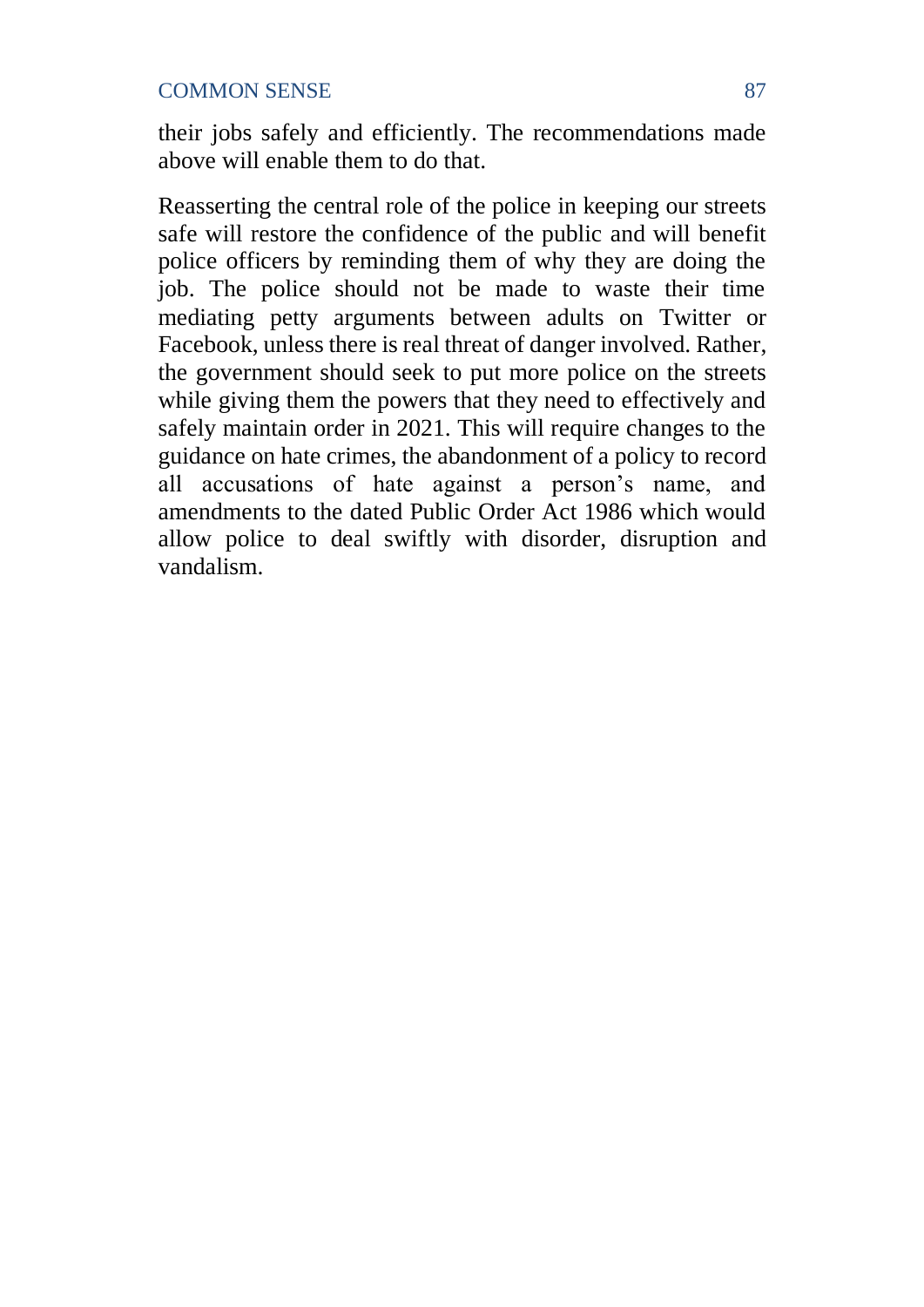# *Blurring the Lines Between State and Independent Education*  Andrew Lewer MBE MP

*Andrew Lewer is the Member of Parliament for Northampton South. He is the only serving MP who has also been an MEP and a Council Leader, having led Derbyshire County Council 2009-13 and been MEP for the East Midlands 2014-17. He serves on the Housing, Communities and Local Government Select Committee of the Commons and is Chairman of seven All Party Parliamentary Groups, including those for Publishing and for Independent Education. As an MEP he was the European Conservative and Reformists (ECR) Group Co-ordinator for both the Culture and Education and the Regional Development Committees. He served for nine years as a Governor of the University of Derby. Andrew has been Deputy Chairman and then Vice-President of the Local Government Association since 2011 and is an honorary Alderman of the county of Derbyshire. He received his MBE in 2014.* 

An Ed Miliband reference at the beginning of an article by a Conservative MP about independent schools may seem unconventional, but what he said as Labour Leader about the 'squeezed middle' resonated with the electorate and highlights a challenge for the Conservative Party that continues to this day. As a party of low tax, it is  $-$  to say the least – problematic that we have the highest sustained tax burden as a percentage of GDP for seventy years at 34.2%. This after eleven years of Conservative led Government and where Conservative led Governments have been in power for nearly 2/3rds of the time since 1951.

The squeezed middle manifests itself in other ways than just tax, such as in planning. Here ostensibly welcome requirements for affordable housing on new developments adds costs onto the full market price for the rest of the houses, with those who were just about able to afford one therefore priced out.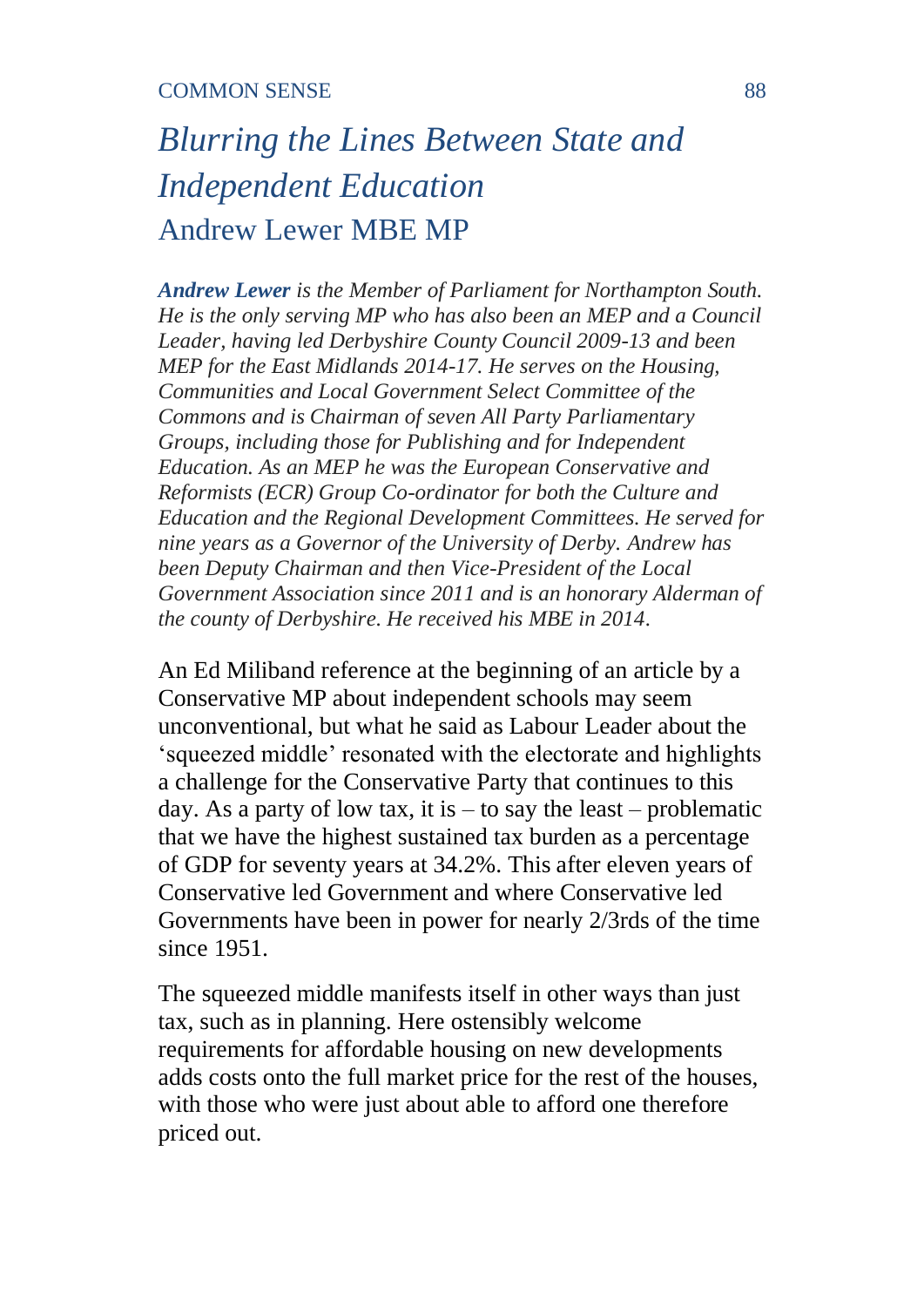Without support from Government (and certainly for those schools lacking historic endowments) the potential for the 'squeezed middle' problem occurs again when it comes to independent school bursaries. The life-changing opportunities for children from low income backgrounds provided via bursaries is, of course, welcome. Every independent school I know is proud to offer them. However, the risk is run of fees rising to cover bursaries with pressure then put upon those who have worked hard to just about manage to afford to pay them: Often forsaking foreign holidays and new cars or taking on second or even third jobs to be able to do so. Of course, many schools are expert at fund-raising to cover bursaries, rather than using a levy on fees, and there are some deeply inspiring examples of this in John Claughton's book, *Transforming Young Lives: Fundraising for Bursaries*. I have no doubt that most independent schools would continue to fund-raise for bursaries, even if Government support was forthcoming. Therefore, still more numerous opportunities would be able to be provided. At the moment, though, in the words of Barnaby Lenon, Chairman of the Independent Schools Council: '… parents are in effect paying three times – they pay for their own child, then they pay through their school fees for a bursary child, and then through income tax they pay for someone else's child to go to a state school.'

Presently, the Department for Education seems to regard as anathema the idea that if an independent school provides a full bursary to a child then the state should also put in the c.£6,200 it saves by not having to put that child through a state school. That attitude from Government should be worked on and changed, because co-funding bursaries is a good idea and has worked in the past. (Even a contribution from the state of a lesser amount than £6,200 would be a start and at that stage would be saving the state money, rather than merely not costing it more). Such a scheme would in effect be doing what Direct Grant Schools were doing from 1945 to 1976 and Assisted Places did from 1980 to 1997.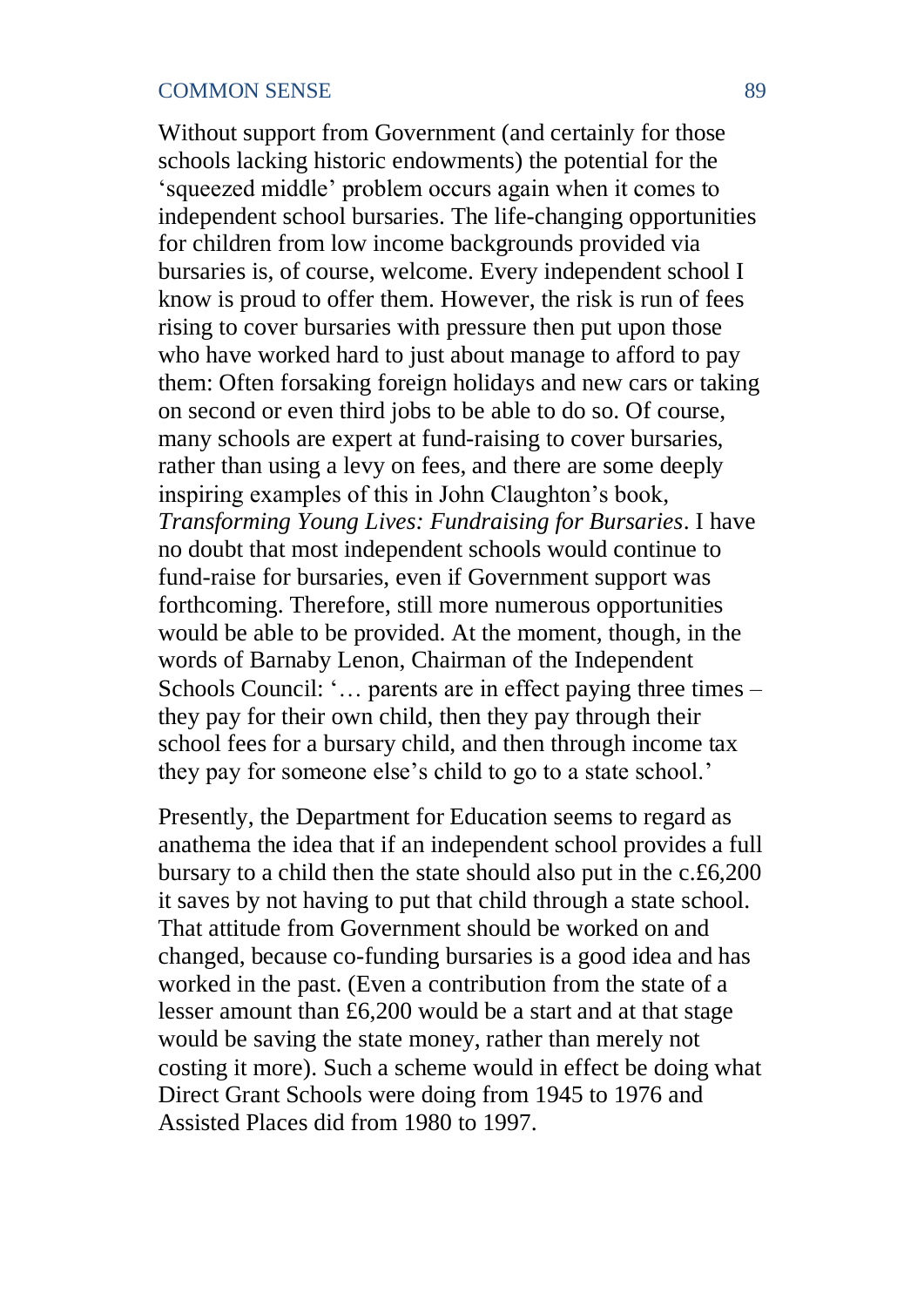The concept is sometimes dismissed as 'vouchers' as if that was dismissal enough. But what is wrong with 'vouchers?' Or, to use different language, the empowerment of parents and the enhancement of school choice by giving every parent the right to decide to which (inspected and appropriate) school the money available for their child's education goes to? Untested and risky? Would only happen in some unregulated free-forall society on the fringes of western life? Not so! The Dutch have run their school system this way since, wait for it, 1917! There, something like 70% of schools are independent and the country's fine PISA scores (the international measurement of quality of learning) attest to its success. Sweden, Denmark, and Flemish Belgium also operate in a similar way and indeed the OECD themselves report that: '... school choice is an increasingly common feature of OECD education systems.'

What about those children 'left behind?' How is a Government supported bursary system fair to them? Because well run independent schools raise educational achievement even for those not attending them: by providing a comparator, by taking pupil place pressure off the state school system and by allowing for the development of mutually beneficial state / independent school partnerships. (90% of Independent Schools Council and 99% of Headmaster's Conference (HMC) schools are part of such partnerships and numerous research exercises demonstrate the benefits to all those involved).

As making progress on Government co-funded bursaries may prove to be a 'slow burn' – let alone 'going Dutch' – where else might further progress be made in independent schools working with Government to achieve positive outcomes not only for the children already being educated by them but into wider society?

Boarding school places for certain looked after, and on the edge of being looked after, children ('looked after' children are those formerly referred to as being 'in care') can provide life-changing opportunities. Local authorities should be given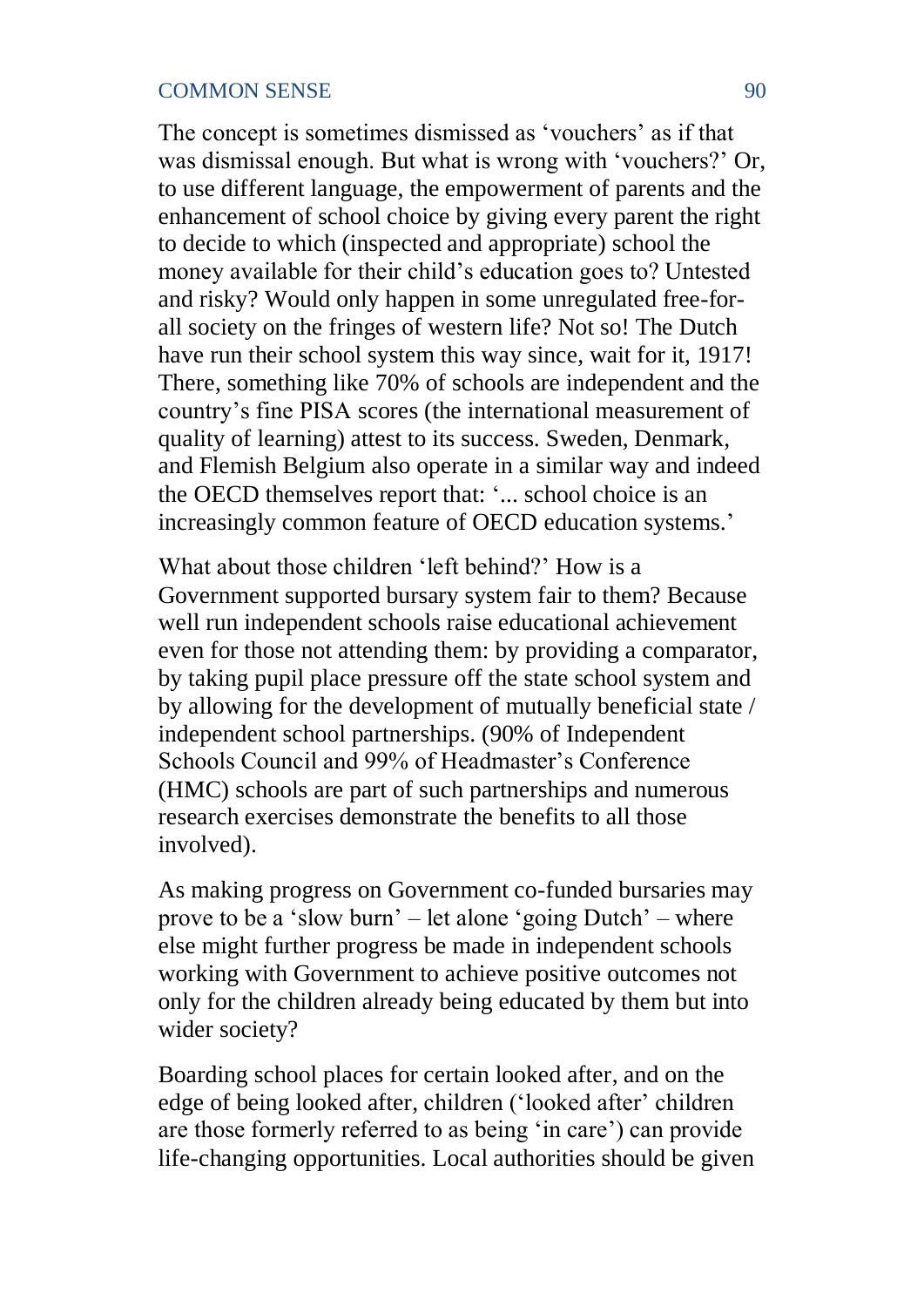more freedom to explore this option further, with the high cost and low outcomes of more predictable and unadventurous ways of trying to 'look after the looked after' as the counterpoint. As a former County Council Leader, I do not under-estimate the challenges around looked after children, the good intentions of the vast majority of those working in Children's Services or the need to choose carefully who to offer this opportunity to: but when it works, it can work spectacularly well. The testimonies of some of those who have had the experience that can be seen in the publications of the national exemplar in this field, Royal SpringBoard – https://www.royalspringboard.org.uk – a charity which undoubtedly has the appetite to expand the work they do. The Department for Education has started to make some positive moves in this direction with the recently announced expansion of its co-funding work with Royal SpringBoard and local authorities to cover some day school placements too, but further and faster – and decentralised - progress can and should be made.

Throughout the COVID crisis independent schools have demonstrated their value to wider society by making their facilities available for a whole range of support services, including providing dormitories for NHS staff, making masks and visors, donating laptops and with mentoring support for partner state schools. This last type of work – those in independent education, teachers and pupils, mentoring and supporting the learning development of children from other schools - has the potential to not only continue as schools return, but to become part of the fabric woven into the nation's educational tapestry. We all know the mental health problems and educational attainment shortfalls that will result from the COVID crisis and the resulting absence from a structured school environment. We know these problems will fall disproportionately upon those young people who need that structure more than anyone else and have the most to lose. To help tackle this, the Government has announced its National Tutoring and Get Help with Technology programmes, but so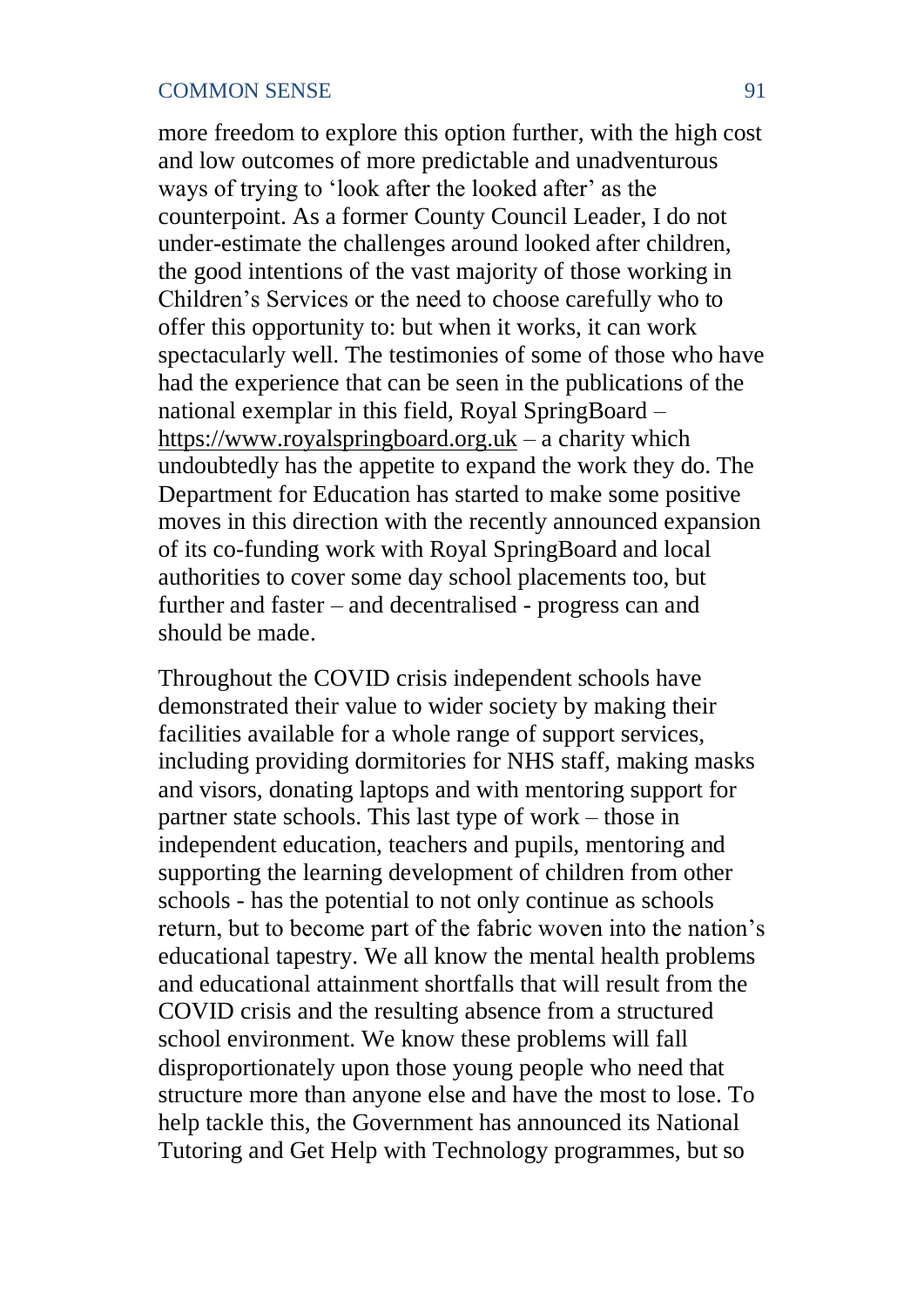far not sought to engage the independent sectors as fully as it should. Independent schools are eager, desperate almost, to do more in this area and to help with possibly the most meaningful kind of 'levelling up' there can be. This has not been seized upon as eagerly as I believe it should have been by the state sector. Whether that is ideological in some quarters – unions and educational theorists – or bureaucratic in others – the rather distant nature of Regional School Commissioners and the Department for Education in Whitehall – matters less than the need for it to be overcome. The Schools Together Group - which is currently developing into the new School Partnerships Alliance (SPA) - is an ideal vehicle for this; it just needs the Department for Education to embrace the offer.

The independent school network in our country is an asset. It is an asset that is valued by others certainly but one which we should value more ourselves. (The large number of private schools now owned by the Chinese attests to how valued an asset it is, but this creates very serious problems of its own: home grown support could help fend off these challenging acquisitions.) A blurring of the lines between state and independent education provision. A democratisation of access to excellence. A recognition that aspiration exists across all income levels. All these help us provide a bright future for our children. All could - and should - come through support and enthusiasm for what a broader independent sector could provide and thus not at the expense of 'the squeezed middle.'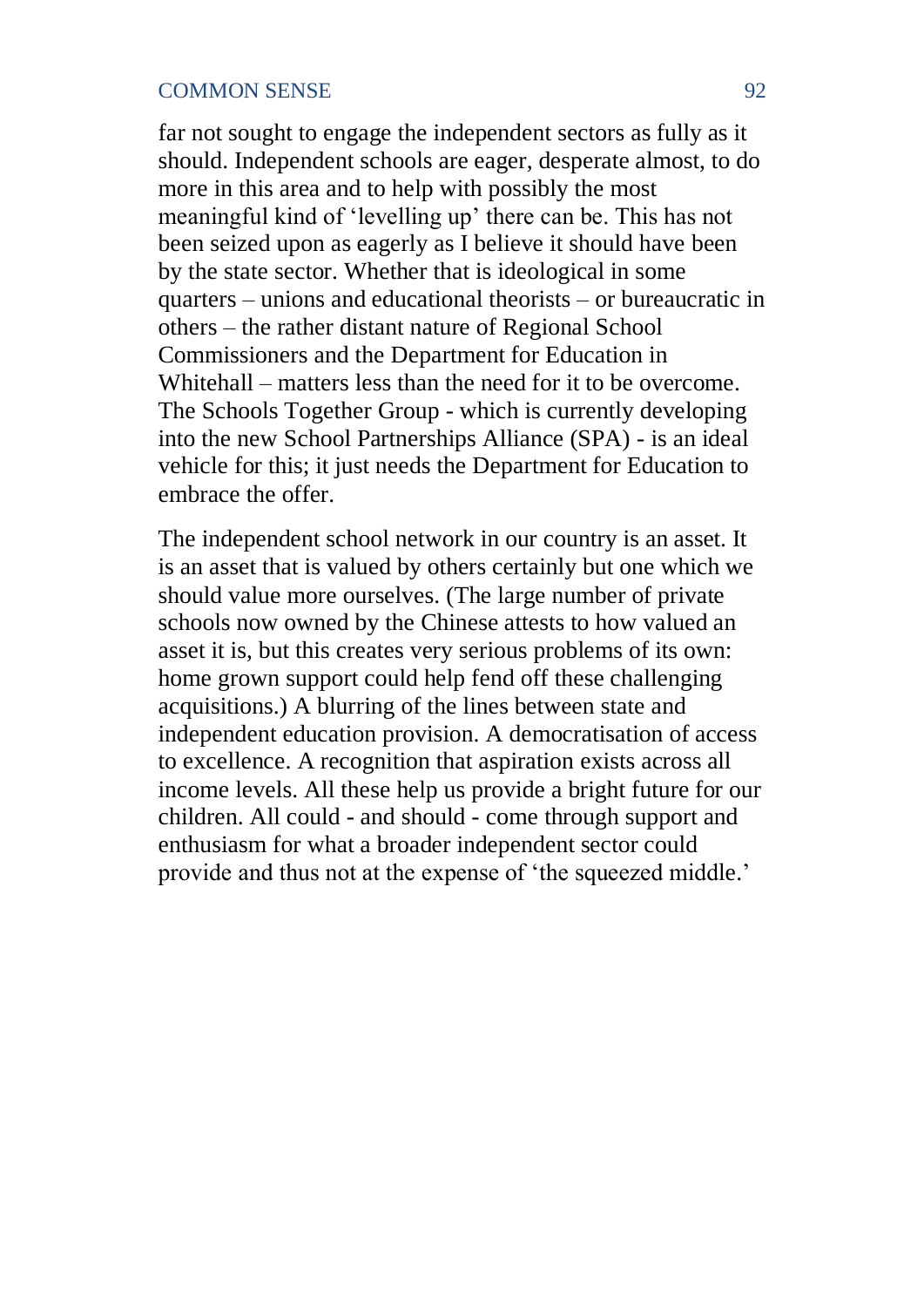# *Importance of Apprenticeships and Technical Education*

# Joy Morrissey MP

*Joy Morrissey was elected the Member of Parliament for Beaconsfield during the 2019 general election. Early in 2020 Joy was appointed as Parliamentary Private Secretary to the Foreign, Commonwealth and Development Office. In addition, Joy is a UK delegate to the Council of Europe. Since her election Joy has focused on raising the profile of Beaconsfield in Parliament and ensuring that the constituency gets the attention it deserves from the Government in London. For the first time in 22 years, Joy has set up a permanent constituency office for the MP, keeping her work closer to her constituents.*

Education has long been recognised as one of the most important areas of Government policy. Budgets have increased significantly in recent decades and there has been a strong drive to open up education and make it as accessible as possible. For many years this was concentrated on increasing the number of students going to university, with all of the support and opportunity that entails. However, more recently, there has been a much-needed drive to recognise and promote apprenticeships and technical education.

We all know that the Covid-19 pandemic has had a significant and damaging impact on our ability to provide education over the last year. There has been a great deal of variance in the provision different schools have been able to provide, leading many to fear a broadening of the attainment gap and many years of work ahead to ensure our children are back on the path of getting the best education we can provide. The starting point for this must be to get our schools back open as soon as we possibly can.

As we get our education system back into gear, coming out of the pandemic, later this year, we have a real opportunity to take a careful look at how we build back better in the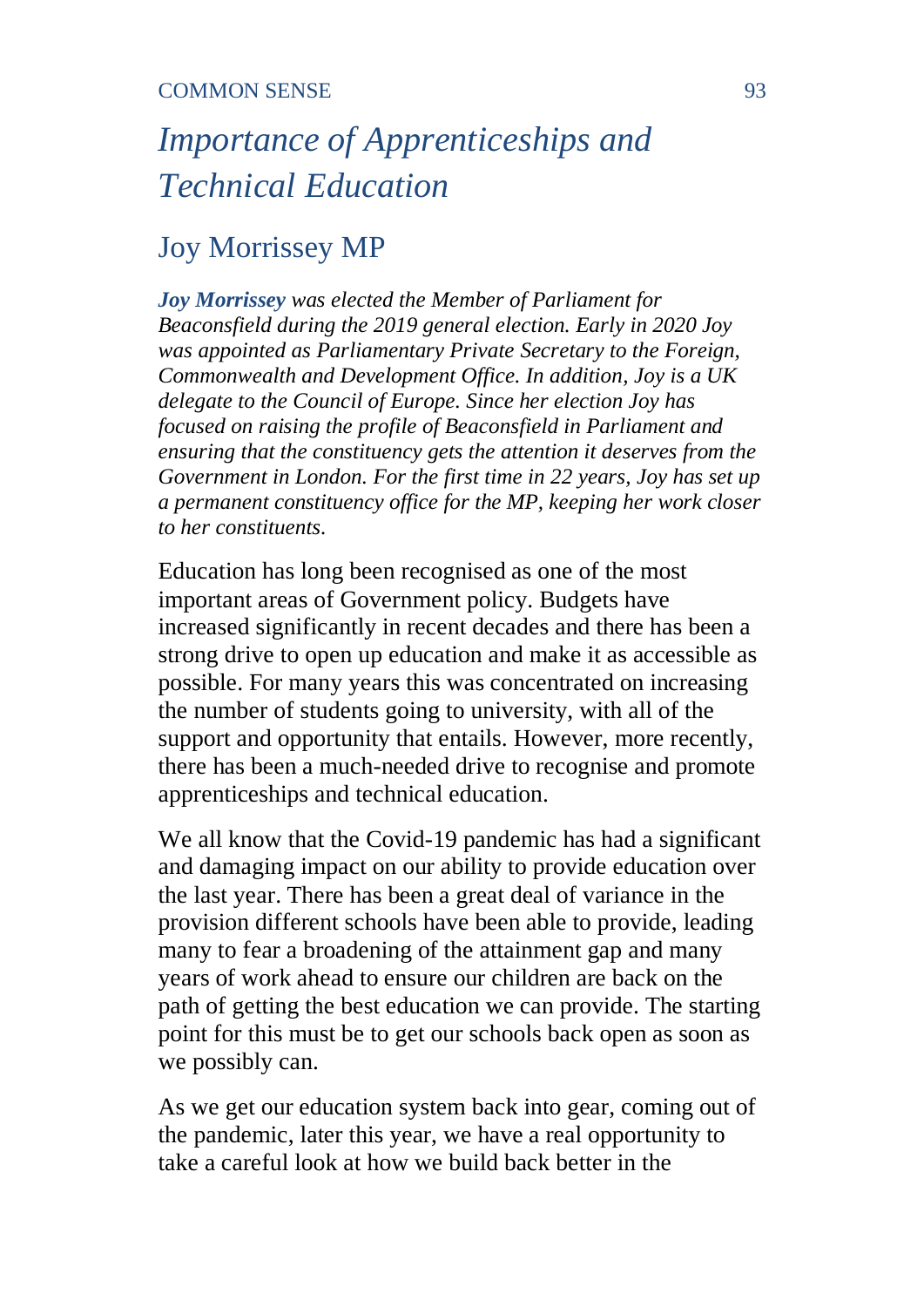education system. This seems like a perfect time, as we realign after this disruption, to look at really promoting and integrating apprenticeships and technical education into the core pathways for educating our children. Making these options more widely available and critically, treating them in full parity with the option of a university education.

Apprenticeships in particular are the strongest pathway to secure employment after school. The mixture of academic and on the job learning provides an insight into work life and the skills needed for a job in a way that can only be done after education if pursuing the university route. This kind of early integration into the workplace makes for a much easier transition from education to work and can really give a head start to young people who are keen to engage with their work. It has been really fantastic to see the expansion of apprenticeships over the last decade, but this is a moment where we could put rocket boosters under the program and focus on apprenticeships as a levelling up opportunity for young people.

As the economy of the future takes shape, there is more and more scope for jobs based on specialist technical knowledge. A strong programme of technical education will be vital to developing our economy and building in the capacity to engage with other economies across the world. It is essential that we build in this capacity at an early stage, integrating it as a strong pillar of our education system. Both specialist experiential and technical knowledge will be key to building an outward looking global Britain.

There is an inherent and easily recognisable value in these skills, which will give people great appeal to potential employers at home and abroad. This is so important if we want to make sure that jobs of the future are well paid. If we can provide our young people with this education and training early on then they will be able to enter the employment market with desirable skills. That should help us build an economy of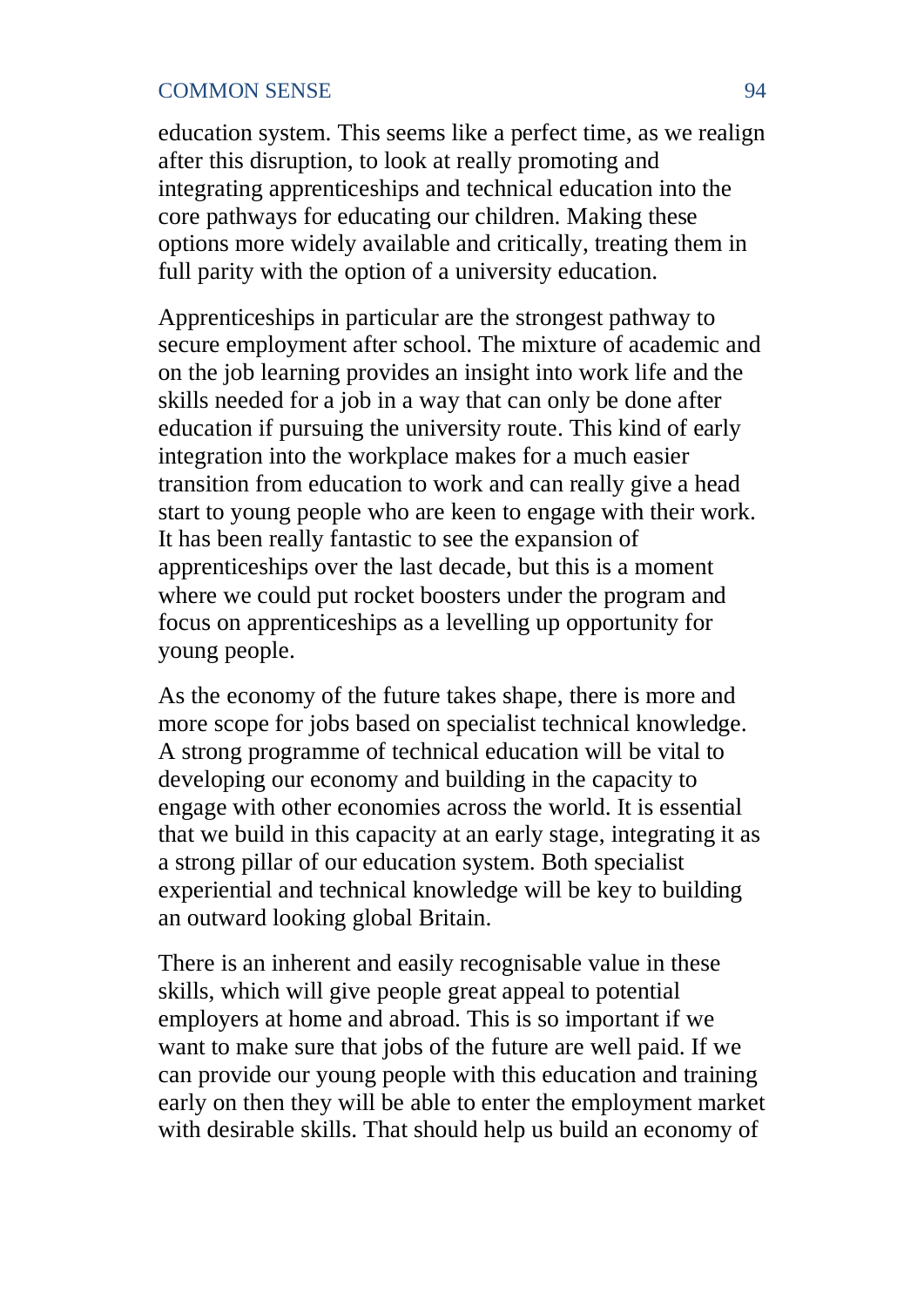well-paid jobs based on employees with skills that employers need and want, immediately on their entering the job market.

Perhaps even more significantly than anything else, we have the opportunity to help create a generation of good, meaningful jobs. The feeling that what we do for a living is meaningful and impactful seems to be, more and more, a factor of consideration. Taking the skills learned of a technical education or apprenticeship and tempering it with experience can lead to the feeling of a job well done that can keep people coming to work with a smile on their face, even in challenging circumstances.

As we chart our course out of the Covid-19 storm, there are many considerations and decisions we will have to make, not all of which will be easy. As we assess the damage, we will need to decide what kind of a country we want to rebuild. We must decide if we reprioritise and refocus our efforts as we build back all areas of our lives. We have a singular opportunity within education to recast the learning that is imparted to our children, to make those decisions about what our future will look like and to open up our education system to new, dynamic, skills focussed pathways. Apprenticeships and technical education courses can and should be a part of this effort. These are the tools we can use to fill demand in our economy as it develops and create the good, meaningful and well-paid jobs that we would all want for future generations.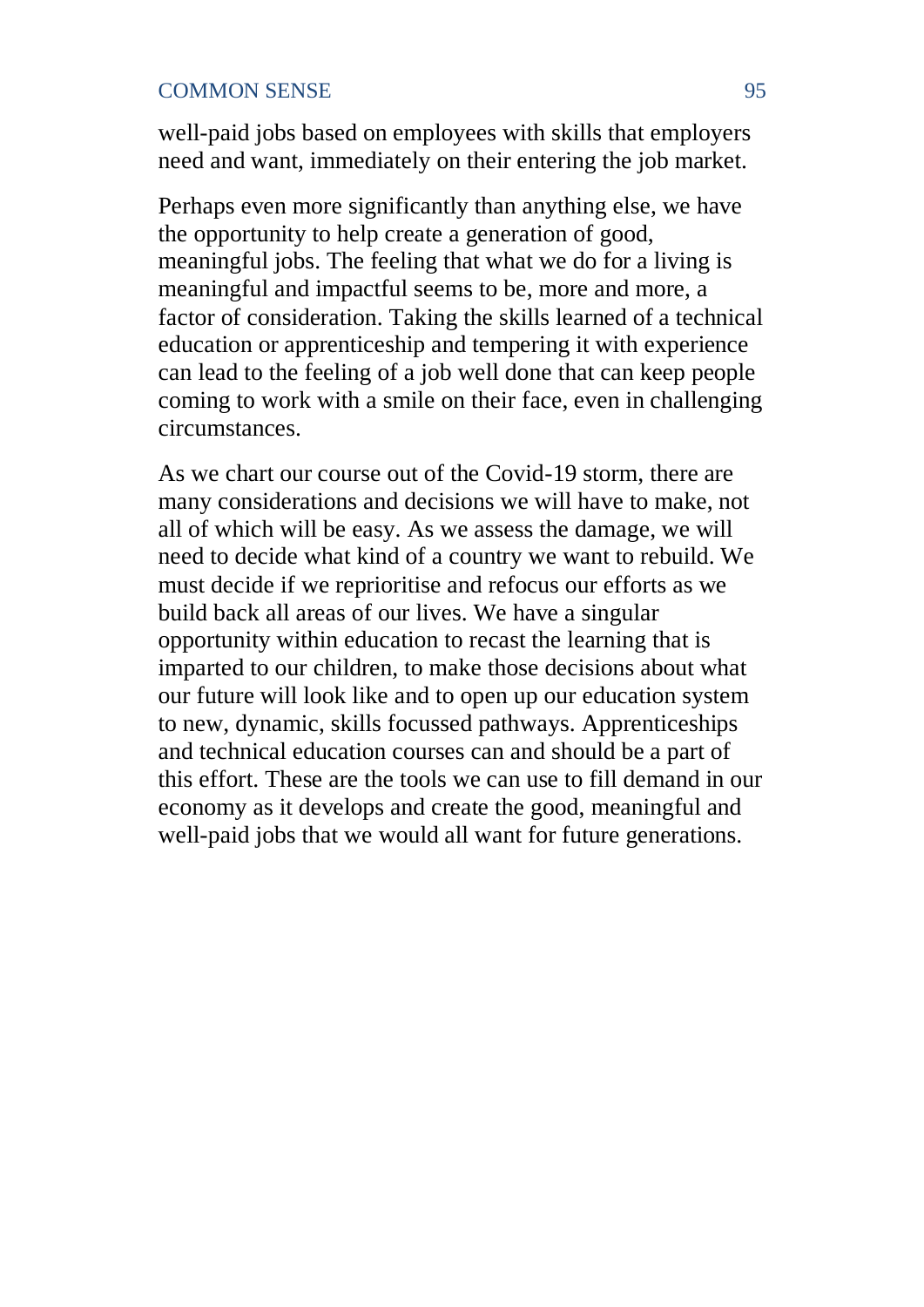# *'Immigration and the Working Class'* Nick Fletcher MP

*Nick Fletcher was born in Doncaster and attended his local comprehensive and then became an apprentice at 16. In 1994, two years after completing a Higher National Certificate in electrical engineering, he established his own business and, for 30 years, worked to ensure it became a successful medium-sized company. Having long wanted to change his area for the better, he was honoured to be elected as the first Conservative MP for Don Valley and enthusiastically works to ensure that his constituents have a strong voice in Parliament. Fletcher is a practising Christian and lives with his wife and two children in Don Valley.* 

Like every Member of Parliament, in the winter of 2019, I was out canvassing in one of the many towns that make up my constituency in Don Valley. These trips were often marked by a sense of disbelief and outrage about two things: Jeremy Corbyn's leadership of the Labour party and the failure of Parliament to honour the referendum result and get Brexit done. Both of these issues are telling. They illuminate what was, and is, in the mind of the average working class northern voter.

The first is that far-left politicians like Jeremy Corbyn who make up much of the Labour Party leadership are totally at odds with their traditional base. These left-wing politicians are seen, quite rightly, as despising the history and culture of the United Kingdom, and I am afraid to say that the Labour Party's silence over the desecration of our national monuments last year only proved this. Based in their north London boroughs, the 'left' of today live entirely separate lives to the ordinary working man and woman.

They are people of nowhere, who see themselves as citizens of the world, rather than belonging to a town, county or country. However, their internationalist agenda fails to recognise the importance of place, culture, and community to working class people in Don Valley and across the UK. It is for this reason,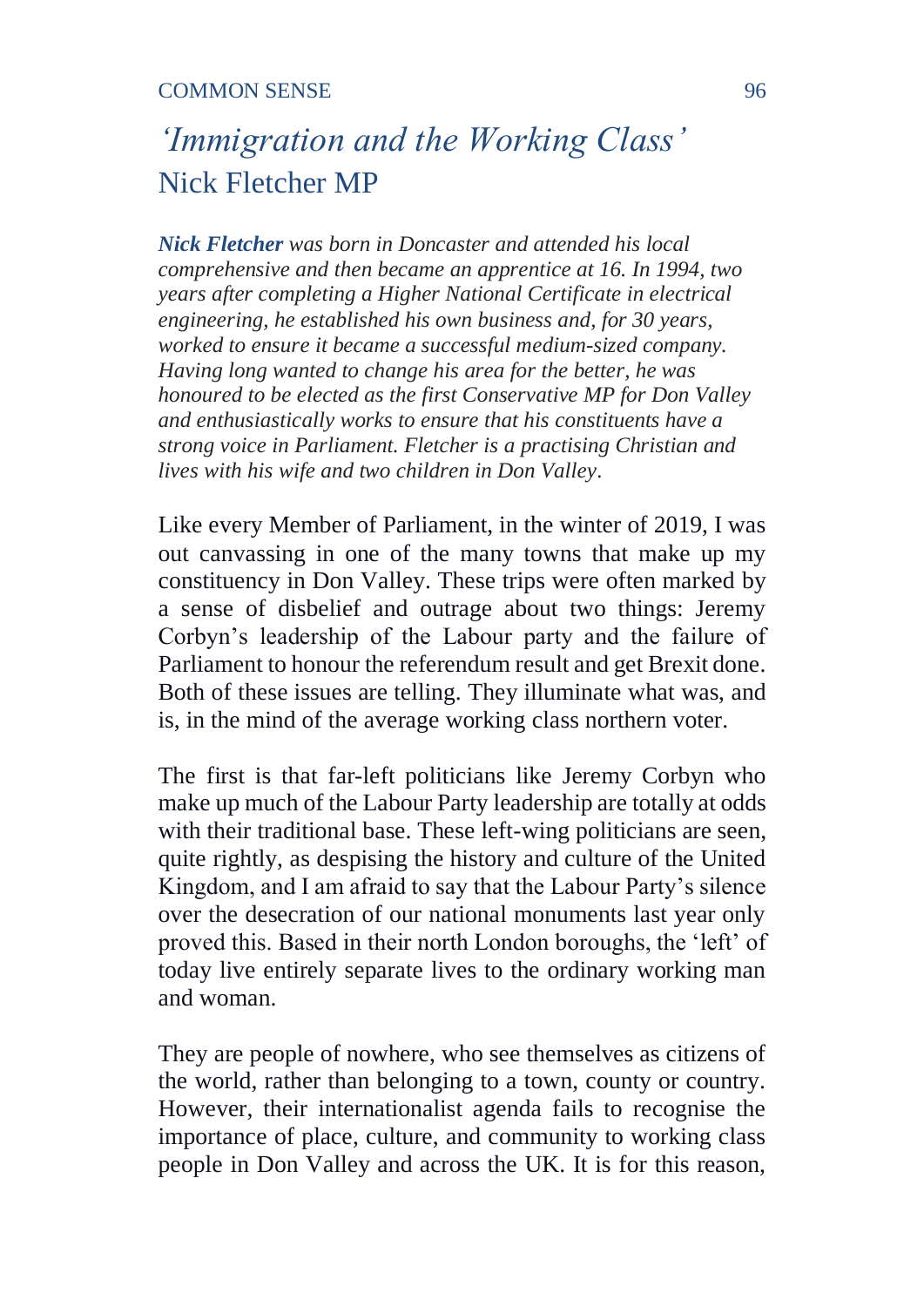amongst many others, that I believe Jeremy Corbyn was so universally despised in the old 'Red Wall.'

The second issue, Brexit, even better illuminated the disconnect between the working class and the left today. When one looks into this issue, it is no wonder that the red wall fell so spectacularly. Of course, people voted for Brexit for many different reasons. Yet I am in no doubt that immigration, and the vast explosion of it after 2004, made our vote to leave the European Union an inevitability.

While promoted by those on the left, the effects of mass immigration are most acutely felt by the working class. It is their streets in which the community disappears, almost overnight. It is their neighbours who suddenly change from families of four to six men living in a multi-occupancy house. It is their jobs which are threatened and their wages which are suppressed by cheap labour from abroad. Yet any mention of these concerns is dismissed as 'racist' by individuals living in their ivory towers.

Again, I most vividly saw this on the campaign trail, when a constituent of mine told me how his neighbourhood used to be filled with ordinary families and his six-year-old daughter once played with his neighbour's children. Yet after his direct neighbours left and a landlord bought the house next to him, the house's new occupants were several men from Eastern Europe who spoke no English. He was naturally concerned because he could see his community being withered away before his eyes, and his daughter no longer had friends on her street to play with. Yet he also felt it necessary to exclaim 'I'm not racist though, Nick.' This is what decades of the left's rhetoric have done. It has made those who have legitimate concerns scared of being tarnished with words which could cost them friends, a career and a future.

The enormous damage to social cohesion that mass migration has on working class communities has another primary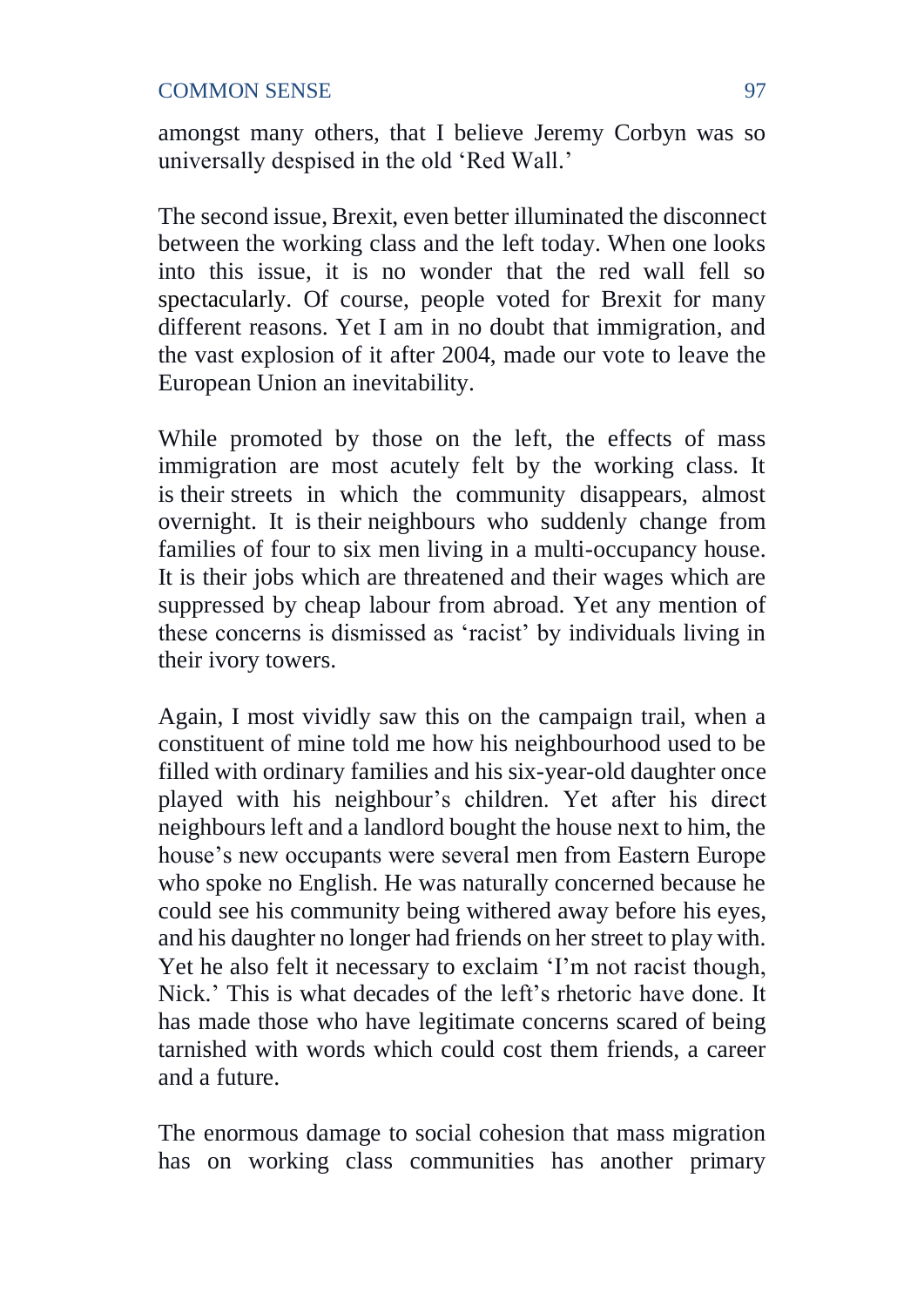psychological effect – that is the feeling of a loss of control. When individuals have seen their communities go through huge social change within such a short period of time, they feel as if they live in a country where the Government has lost control. This is why the vote Leave slogan, 'take back control' had such resonance in 2016. Of course, this country has always rightly welcomed migrants throughout its history; from then 17th century Huguenots, to the Czech and Polish veterans who helped defend this country during the Second World War, and to the Indian refugees fleeing from Uganda in the 1970s. Yet in all of these instances, individuals knew that the number of individuals coming into the country would be limited and so social integration would be possible and social bonds would remain intact.

Despite media portrayals, working class communities do not have a hostility to foreigners. Far from it. What working class communities do want, however, is a return to stability and knowledge that their Government has control over the numbers of people coming into the country. After all, as stated already, it is their community and built environment which witnesses the effects of mass immigration most acutely. It is of the utmost importance, therefore, that their voices on this issue are heard.

This desire for certainty and control is why I believe that what the Government should strive for is an immigration cap of 100,000. Of course, this could be adjusted should there be a vital industry which requires more skilled workers, yet the principle of control would remain the constant. While we must continue to be an outward-looking country that seeks to do business worldwide, this must not have a detrimental impact on those with the least in society.

The duty to ensure this is on us Conservatives. We must preserve the social order and cohesion of communities and guarantee that such communities can continue to thrive – even in the age of globalisation. While we will always need skilled migration, this Conservative Government must guarantee that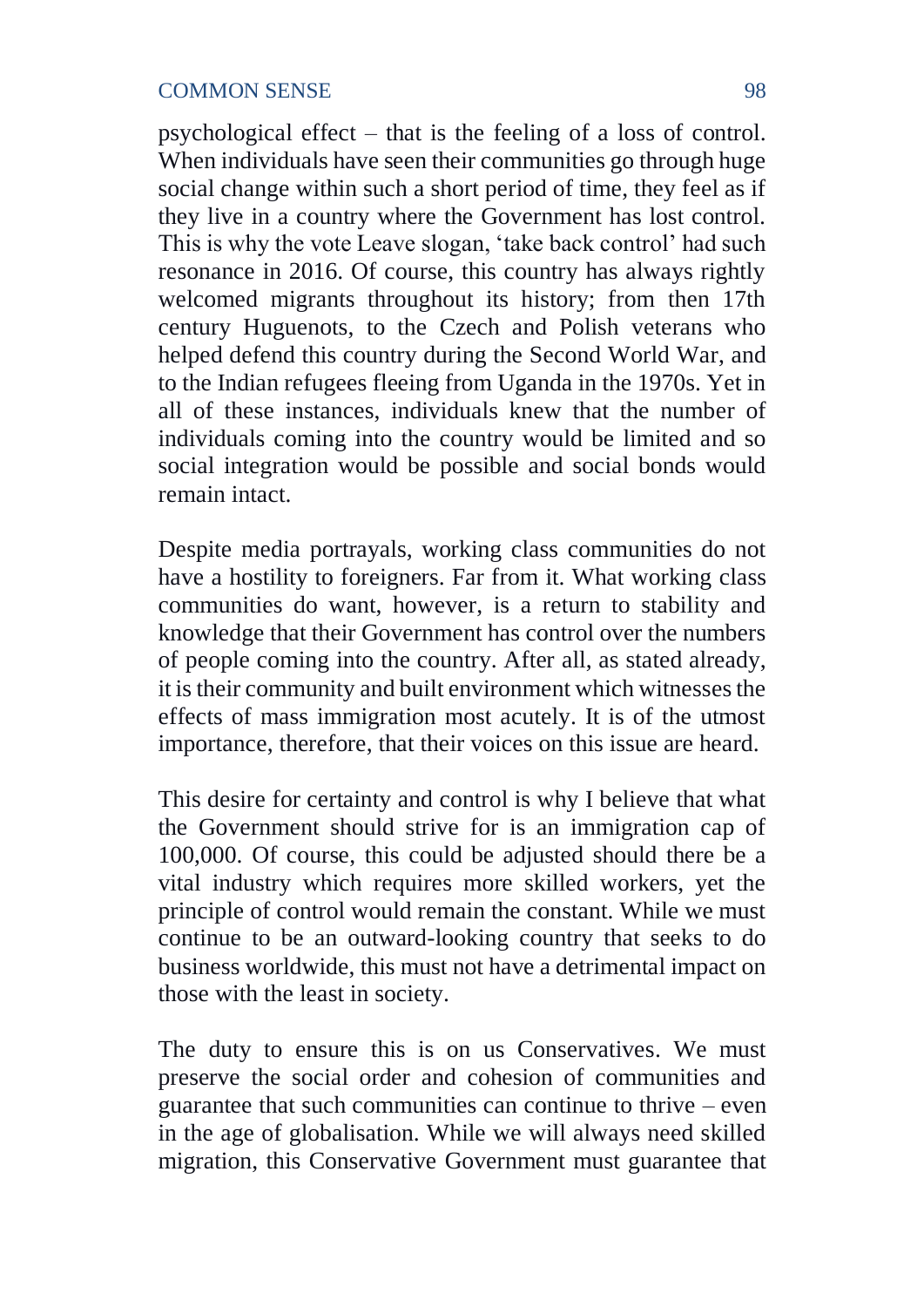the working class's legitimate concerns over immigration will help shape its migration policy. It must be made known to the ordinary working man and woman that their neighbourhoods and communities will not be treated as dumping grounds for anyone and everyone who wishes to come to the United Kingdom. It is also of the utmost importance that those who do come will do so in numbers which allow them to integrate. We can no longer accept the idea that immigration will inevitably create a situation whereby two different communities emerge that have their backs turned against each other.

In October last year, I spoke at the Westminster Hall debate regarding migration. During this debate, I highlighted that polling from September 2019 revealed that a mere 13 per cent of the public trust MPs to tell the truth on immigration. This is an appalling statistic, but following over a decade of mass migration, one cannot blame the public for having such an opinion. If we as Conservatives wish to restore trust between the public and our political system and maintain the 2019 electoral alliance between our party and working class communities, we must do all we can to ensure that mass migration is brought to an end, and the working class yet again feel that their Government truly has control.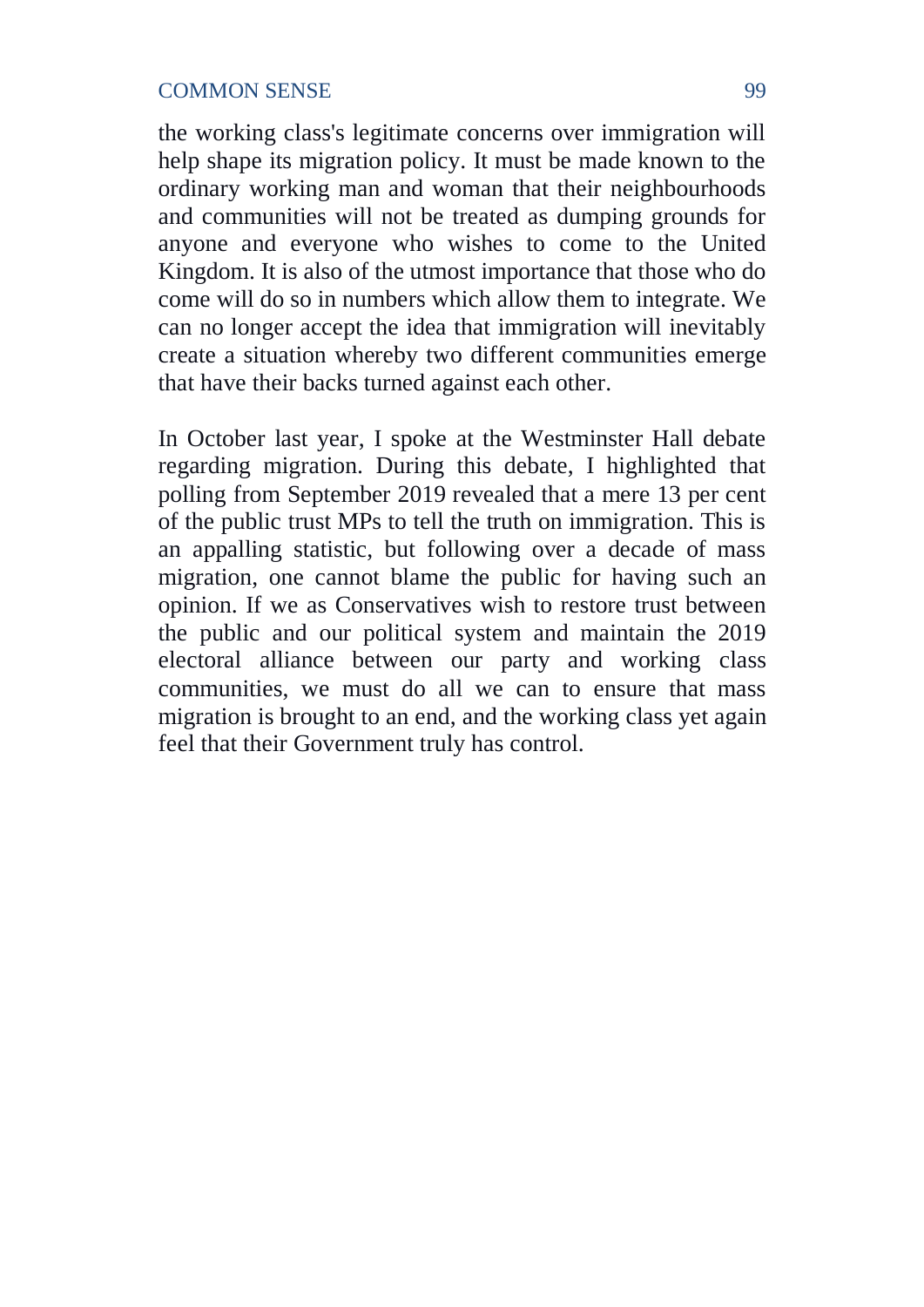# *Population Growth, Immigration, and "the Levelling Up" Agenda* Lord Horam of Grimsargh and Lord Hodgson of Astley Abbotts

*John Horam was born in Preston, Lancashire and read economics at Cambridge University. He worked for the Financial Times and The Economist before setting up CRU International, the leading metals and minerals consultancy. He became the Labour MP for Gateshead West in 1970 and Minister of Transport in the Callaghan Government. He was one of the founding members of the SDP, and then in 1983 joined the Conservative Party being convinced by Mrs Thatcher's recipe for Britain's long-standing economic problems. He was elected MP for Orpington in 1992 and served in John Major's Government as Health Minister and in the Cabinet Office. He was the first chair of the Environmental Audit Committee and a member of the Foreign Affairs Committee. He was made a working peer in 2013, specialising in economic issues, housing, population and environmental issues and foreign affairs.* 

*Robin Hodgson (Lord Hodgson of Astley Abbotts) has been involved with the Conservative Party as a volunteer, as a Member of Parliament, as Chairman of the National Convention, as Deputy Chairman of the Party and, since 2000, as a Life Peer. His political interests include trade, industry and finance, the charity and voluntary sector and the challenges to our society posed by strategic issues such as demography and changing future work patterns.*

For the past 20 years the population of the UK has grown at an unprecedented rate. The average increase has been running at just under 1,200 a day – made up of 300 a day from the natural increase (excess of births over deaths) and 900 a day from net migration. And this is a country which is already heavily populated by European standards: England is four times as densely peopled as France.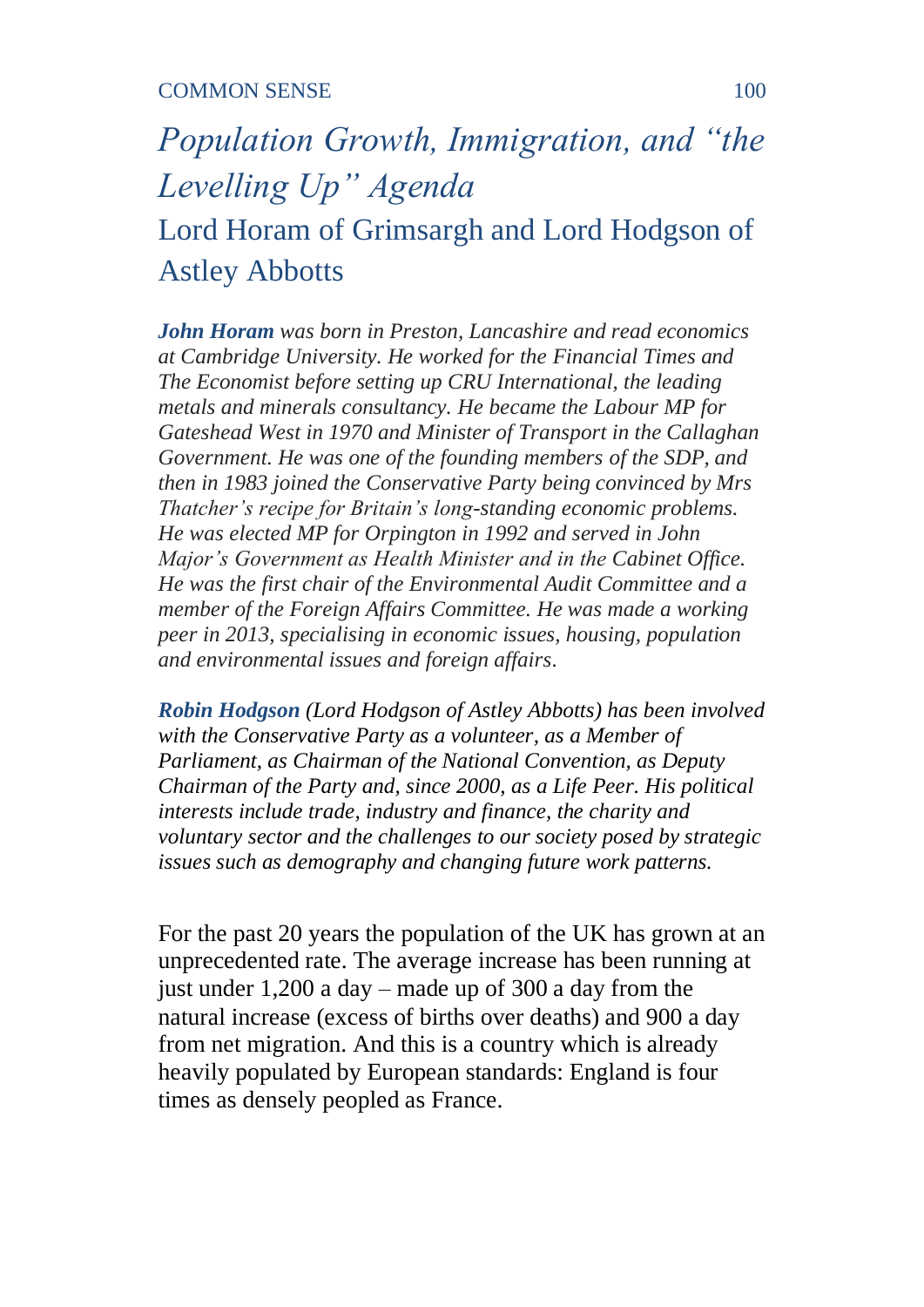The growth has slowed down recently because of Brexit and COVID, and the outlook for 2021 is obviously uncertain but the Office of National Statistics still predicts that the population of the UK, which reached 66.8 million in 2019, will be 72 million by 2041 – an additional 5.2 million people.

Rapid population growth affects virtually every aspect of our lives and our society. Too often it is only examined in economic terms, and even then, only by the crudest of measures (Gross Domestic Product) and assumed to be unarguably good for us all.

This is far too simplistic an approach. Total GDP is not a good yardstick for measuring overall happiness. It fails to take account of the adverse impact of rapid population growth on many of the features of life that are most important to us – decent housing, open spaces, unspoilt countryside, low pollution, good quality food, ample water supplies, ecological stability, social cohesion – to mention just some.

The impact of a further 5.2 million people on all these aspects of our daily lives is potentially very great. It is hard to imagine but 5.2 million people is more than twice the present population of Greater Manchester. This is not just the City of Manchester but all the surrounding boroughs, such as Bolton, Wigan, Oldham, Trafford etc.

This is a staggering number of people to add to our existing population. It has been estimated that to provide houses for this number would require us to tarmac over an area the size of Bedfordshire. All the algorithms in the world cannot evade this unarguable fact – more people mean more houses and more development. All algorithms do is push the problem round the plate.

# **'A giant suburbia'**

It is already clear that these developments will be fiercely fought and will be intensely unpopular, most of all among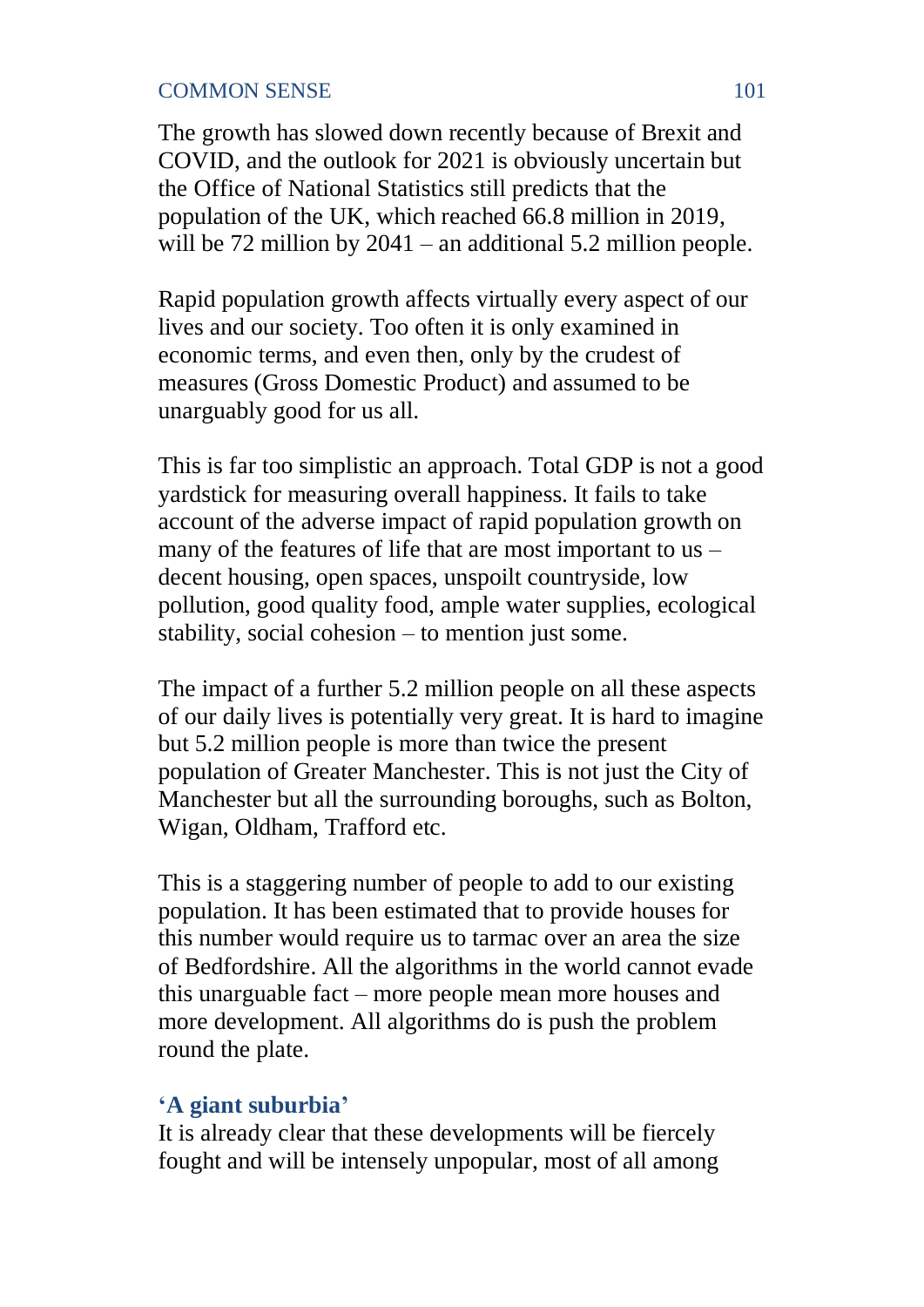some of our core supporters in the shires. It is simply not good enough to label such people as Nimbies - usually from the safe spaces of Whitehall or Camden. These people resent seeing their towns, villages and communities changed irrevocably and submerged in a sea of urban sprawl. As Boris Johnson said in an article in the Daily Telegraph in 2007: 'do we want the South East of Britain...to resemble a giant suburbia.'

There will be further major consequences. The Environment Agency expects us to have a water shortage by the mid 2030s. Our food self-sufficiency is declining at a time when world food demand is rising rapidly, and the effort to boost our domestic food production is seriously degrading our soils.

The pressure on land has accentuated species loss. The number of farmland birds has declined by 75 per cent over the last 40 years. Similar trends are apparent in other species especially pollinators who play a crucial part in the production of two thirds of the food that we eat. A State of Nature Report has described the UK as one of the 'most nature-depleted' countries in the world. What price do we put on our children being able to hear a bird sing in the wild?

And then there is the impact of rapid demographic change on our society – our settled population of every creed and colour. A reduced sense of 'belonging' and a feeling of being 'crowded out' and marginalised are increasingly noted.

Mass immigration has caused severe disruption in many working class districts. The Labour and trade union activist Paul Embery describes in his book 'Despised – Why the Modern Left Loathes the Working Class' the effect on his home town of Dagenham. Huge population growth, fuelled by immigration, has led to great pressure on local services such as GP surgeries and schools and much disorientation in a previously settled community.

# **Economic damage**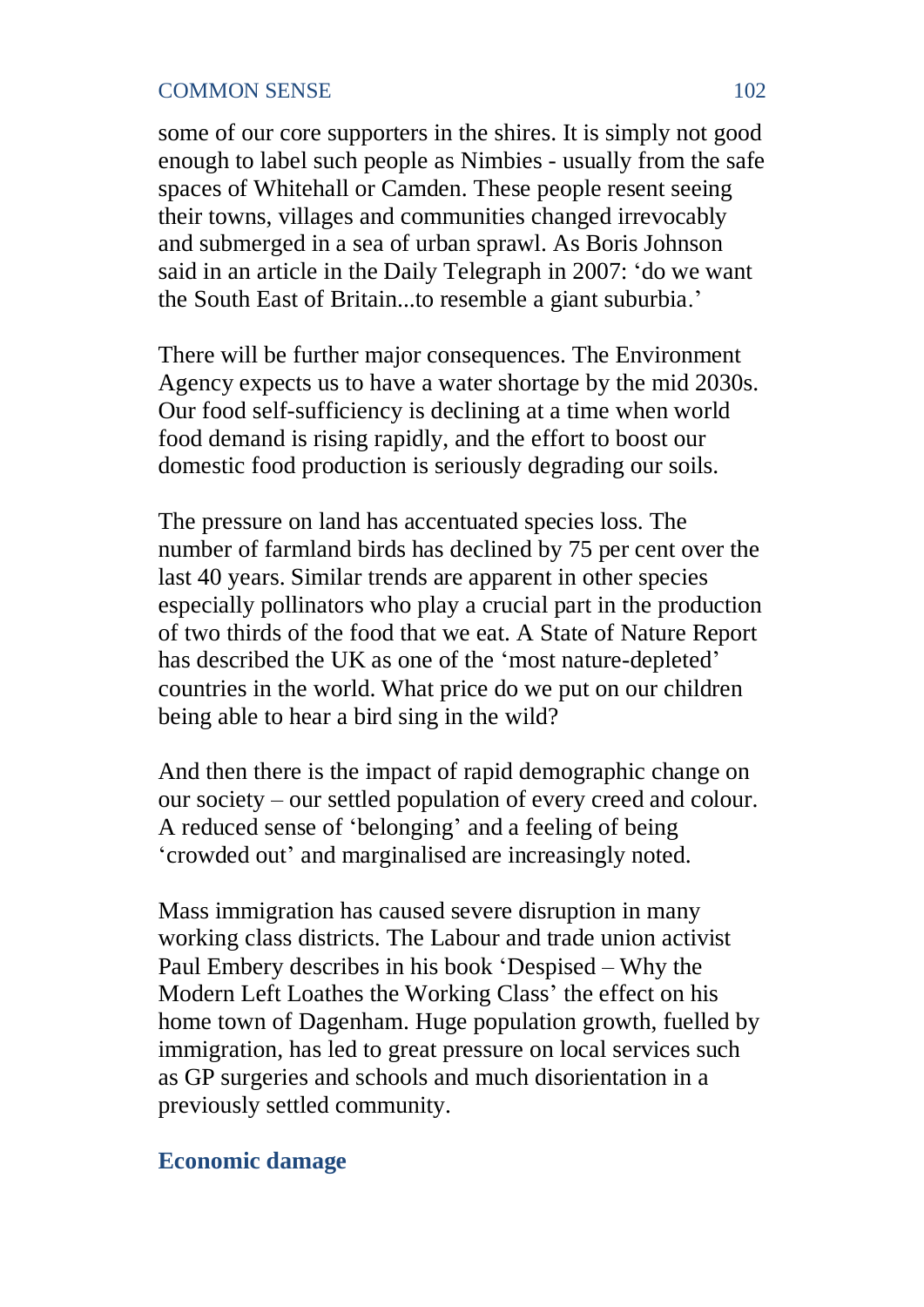Despite these clear disadvantages to rapid population growth powered by immigration, support for immigration comes from business interests, such as the UK's Confederation of British Industry and the economic departments of Government such as the Treasury. Business likes to draw in well qualified and invariably cheaper foreign labour and the Treasury measures the extra income tax that they generate but rarely measure the extra costs of infrastructure spending (hospitals, schools, roads etc) that must inevitably follow. Both argue that this is good for business and therefore for the economy, and that Britain needs an open economy to thrive.

Britain does need an open economy and a certain amount of immigration – inter-company transfers, talented entrepreneurs, skills in short supply – is inevitable, has always happened and is indeed good for the economy. The problem comes with the large-scale immigration which the Blair Labour Government sanctioned. That has some bad economic consequences which overall mean that the immigration levels experienced for the last two decades have damaged the economy and will continue to do so if not better controlled.

# **The skills agenda**

One of the biggest consequences is that giving businesses total freedom to import skills reduces their incentive to invest in the skills of the domestic workforce. This is a real problem in the UK. The education of the non-academic has never received the attention which has been showered on the university sector, and as a result we have a work force which does not always have the skills which a modern economy needs.

British employers often argue that British people are reluctant to embrace these skills, but as former Trade Secretary Lord Lilley has pointed out the Nissan factory in Sunderland belies this. There were no workers with car manufacturing skills when Nissan chose the North East of England for a new factory, but it trained local workers (and in some cases improved their general education) and it is now the most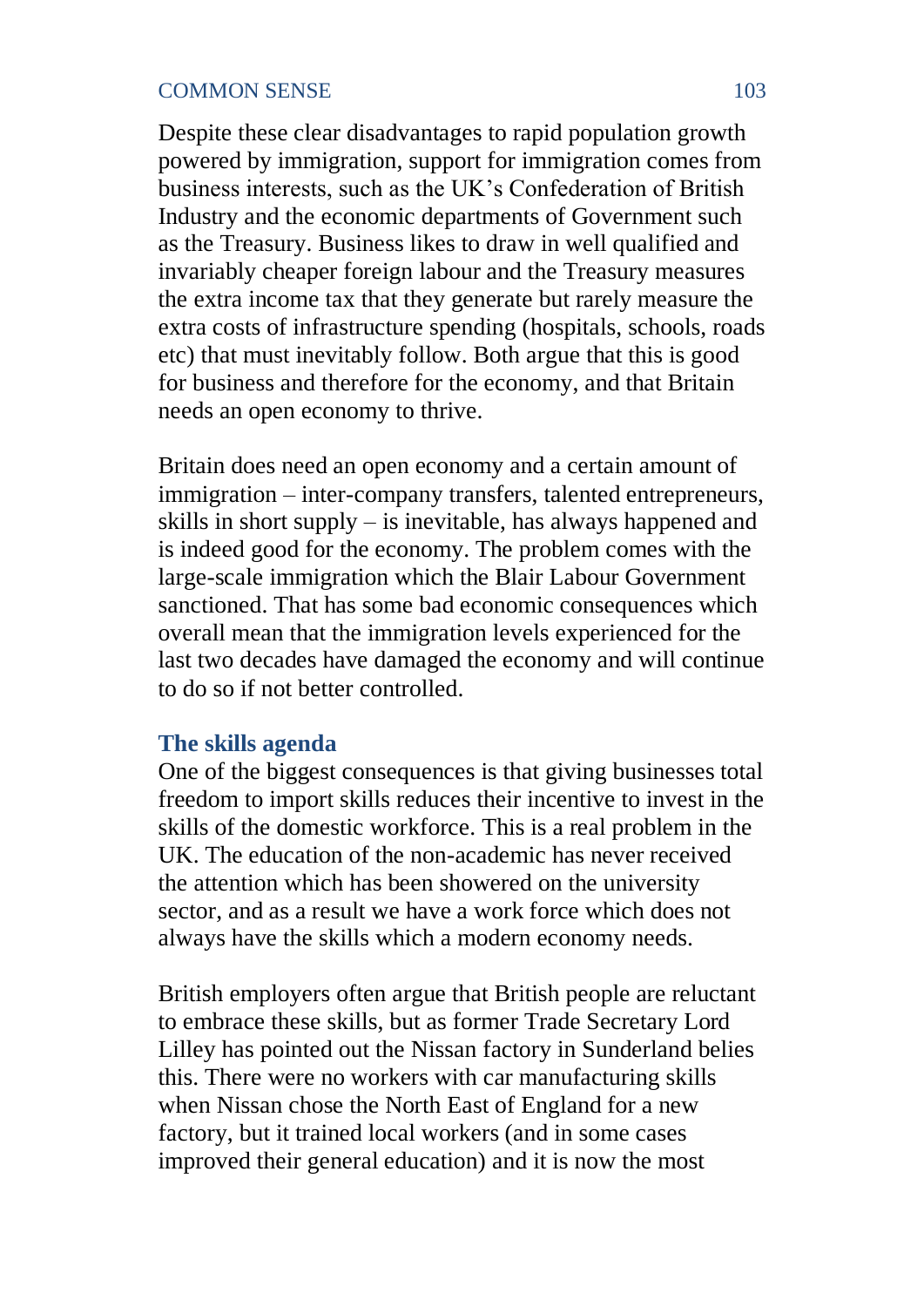efficient car factory in Europe.

Lower skills mean lower productivity, which in turn means lower economic growth. It is no surprise that the large-scale immigration of the last years has coincided with stagnant productivity – a problem not experienced by our rivals. In simple economic terms productivity is a function of labour and capital. Immigrants do not bring capital and therefore the capital/labour ration is reduced, which lowers growth. The higher the population growth, the lower is a country's ability to maintain assets per capita, unless you raise savings, which reduces consumption.

# **Growing inequality**

Large scale immigration has also had an effect on wages. It is difficult to quantify this, but undoubtedly low or unskilled workers have lost out in recent years – and most experts who have examined this agree that immigration has been a factor. With ever higher rewards at the top end of the scale, both in public services and in commerce, this has exacerbated inequality. This has produced not only individual unfairness, but vast regional disparities. Within Europe Britain has both the richest and the poorest regions, with many areas feeling that they have just been left behind.

The economy may be bigger, as a result of unchecked immigration, but for many people the standard of living is lower. This has caused, and is causing, huge political resentment. In addition, in 2020 the COVID-19 pandemic struck. This has changed the employment situation dramatically for the worse, and for that reason as well as the others spelt out above, the policy needs reviewing.

Exiting the European Union means that the Government can control all aspects of immigration, and the present Government set out its plans for immigration in outline at the beginning of 2020; these were presented to Parliament in October 2020. They are a step forward, in that they end free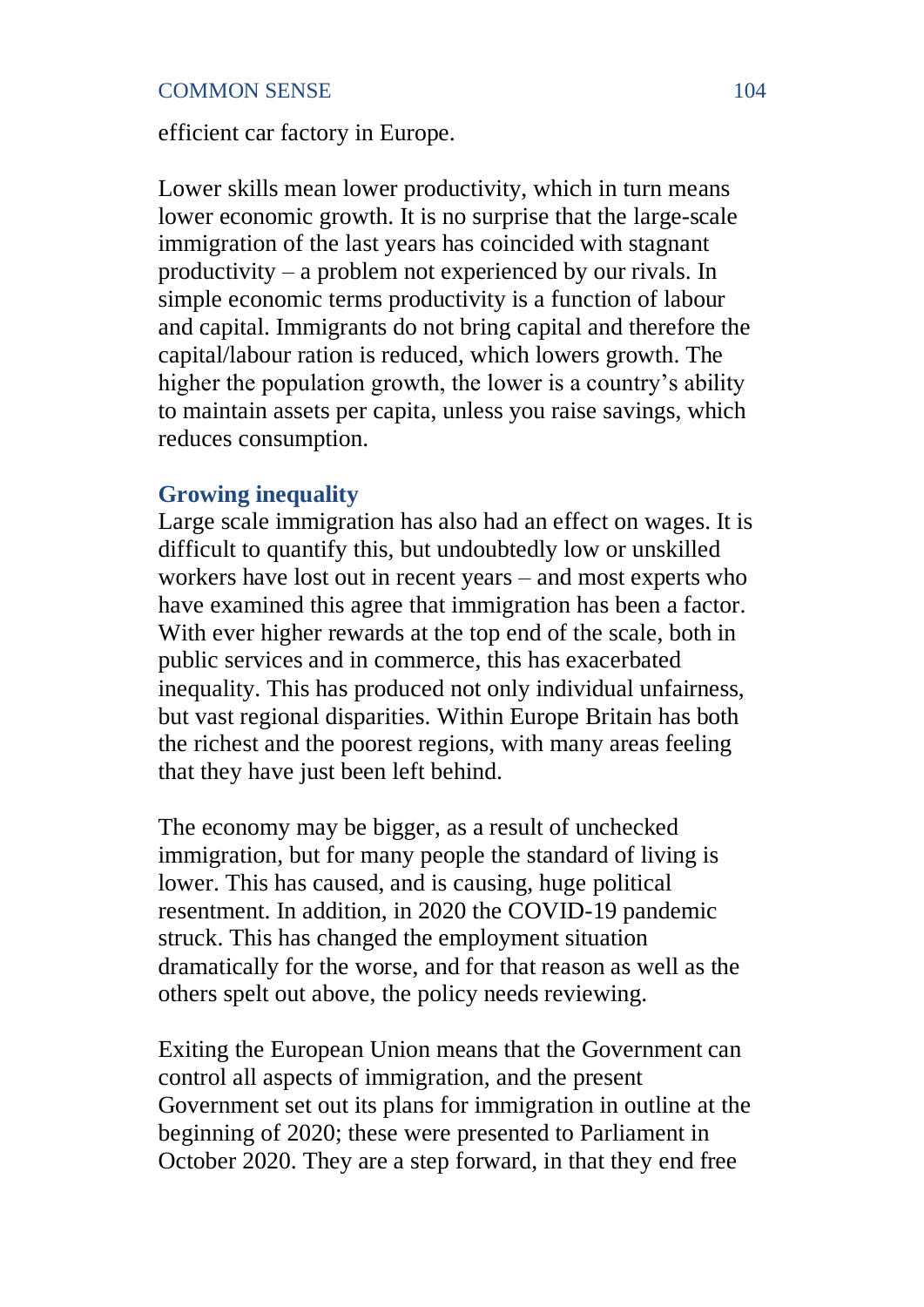movement of people between the EU and Britain, but some adjustments are needed if the challenges outlined above are to be addressed.

# **Policy adjustment**

At the time of writing, three changes should be made to the existing policy.

Firstly, all jobs should be advertised only in the UK. The Government is proposing to drop this to save paperwork for businesses. It is important to send a message of intent to business and the message should be that their first obligation, before looking abroad, is to endeavour to fill vacancies by hiring and training British workers as Nissan did. This is a crucial part of the Government's 'levelling up' agenda, and business and government need to work together here.

Secondly, the rules allow employers to bring in new young workers from abroad provided that they earn more that £20,480 p.a. This is called the 'New Entrant' route. It enables young foreign workers to compete directly with British school leavers and university students looking for jobs, at a time when the prospects for them are dire. This new entrant route should be suspended until the employment position is much better.

Thirdly, a cap should be placed on the number of skilled workers allowed into the country. At the moment there is no cap proposed under the new rules, which means that business interests, not the Government, are in control. As they say in Australia, on which the British system is modelled: 'No cap, No control.' A cap should be imposed at a generous figure which allows British business plenty of latitude and yet keeps immigration numbers under control.

The results, good or bad, of rapid population growth and immigration are multifaceted. Yet no part of government is charged with analysing and reacting to them.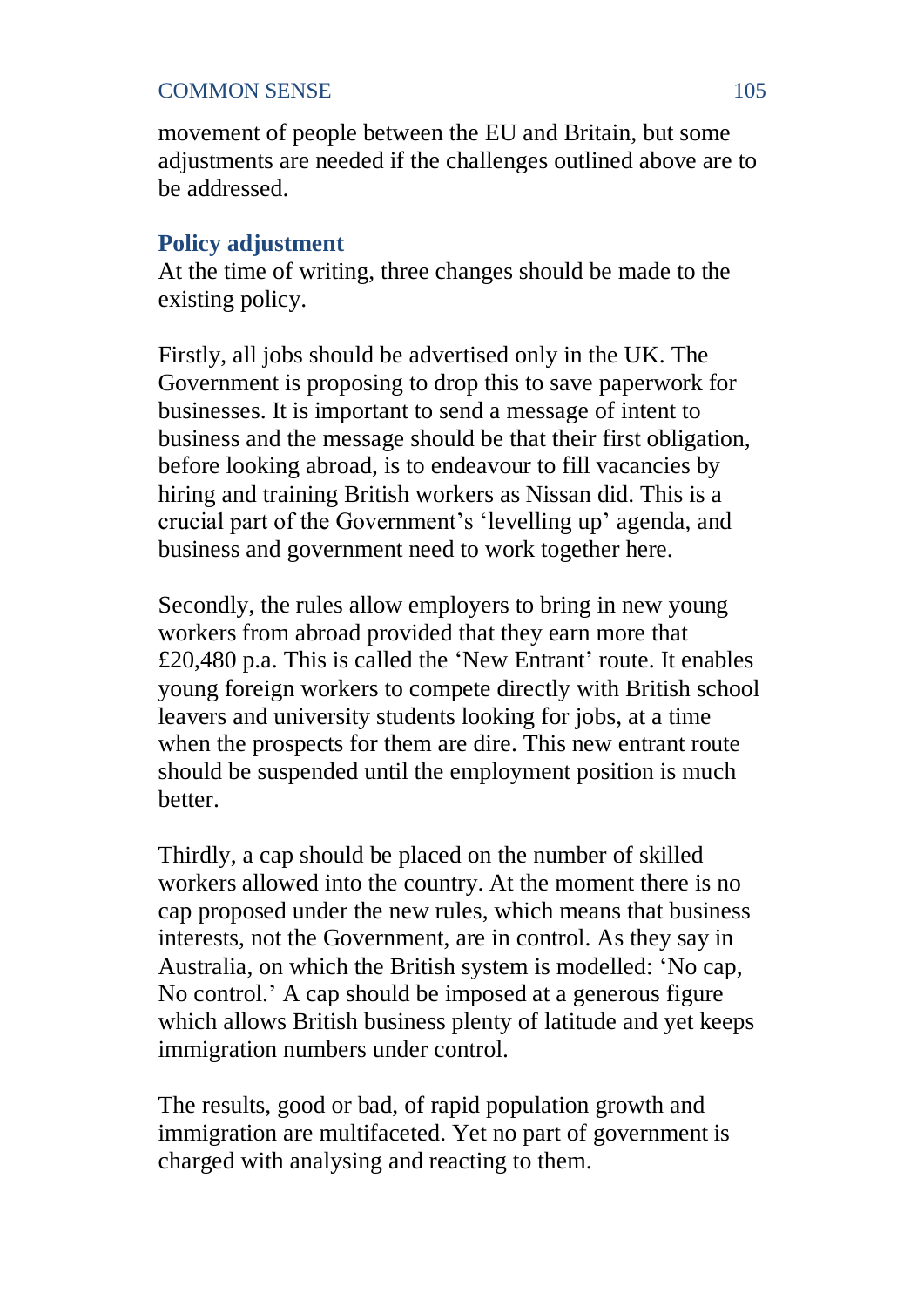One way forward would be to create an Office of Demographic Change – an independent body established along the lines of the Office for Budget Responsibility – tasked with undertaking a comprehensive transparent analysis of all aspects of demographic growth. This would reassure people that their concerns are being addressed, and so narrow the mistrust that has begun to disfigure public life in recent years.

None of these views should come as any surprise to our political leaders. Some 60 per cent of the population believe that the UK is overcrowded, over 70 per cent think that this problem should be addressed, and a clear and large majority have for many years wanted large scale immigration reduced. In discussing this with Government Ministers they indicated that they were monitoring the situation closely and would order a review if policy objectives are not fulfilled. We need a system which keeps Britain open for business, aides the development of domestic skills as part of the levelling up agenda, and brings population growth to a reasonable rate. Really – it is only common sense.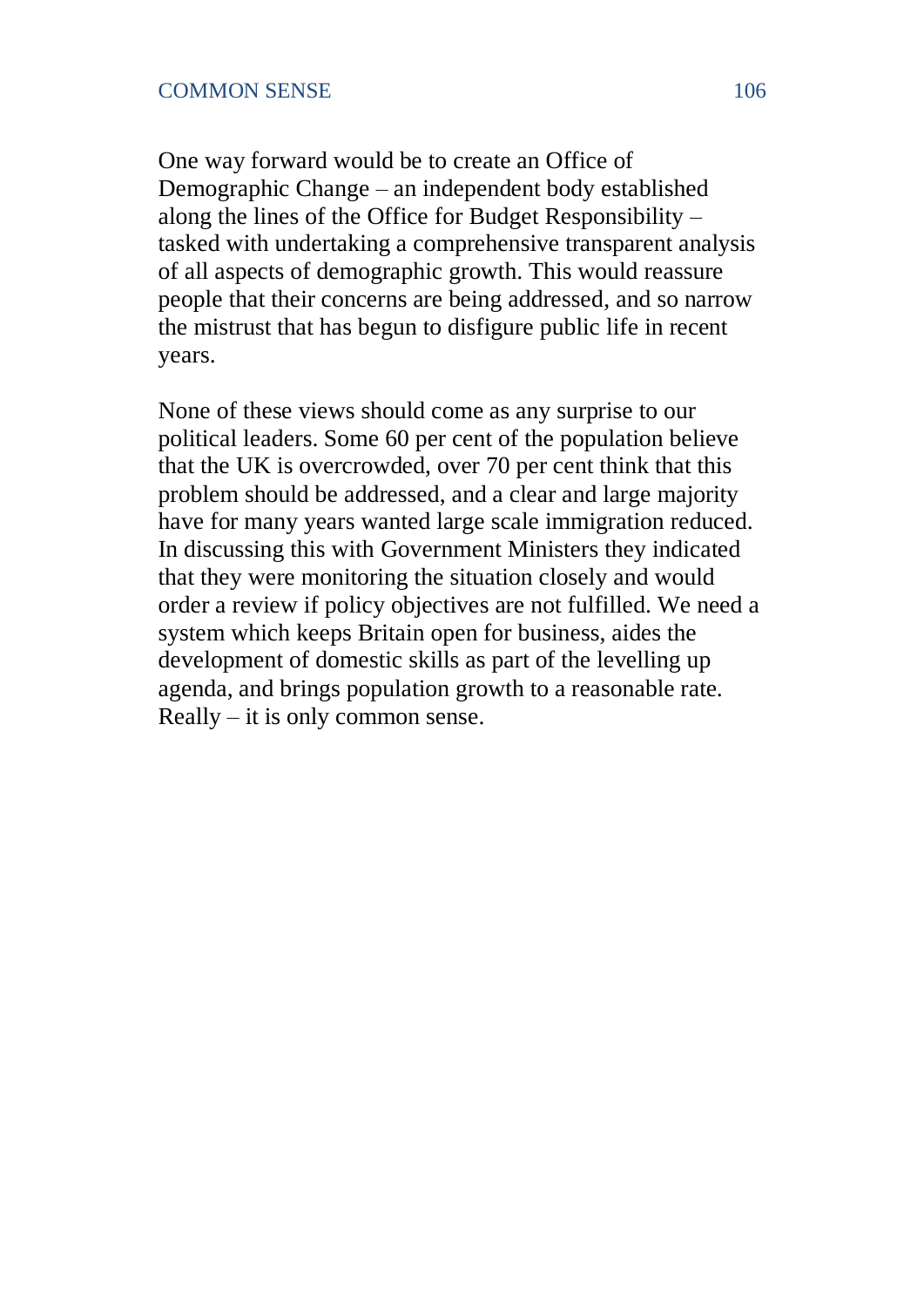# *Social Conservatism – Turning the Red Wall Blue for Years to Come*

## Alexander Stafford MP

*Alexander Stafford is the Conservative MP for Rother Valley. His election in December 2019 marked the first time the seat had been won by a non-Labour candidate since the constituency's creation in 1918. In Parliament, he champions the green recovery, having previously worked for WWF and Shell. As a member of the BEIS Select Committee, chair of the ESG APPG, vice-chair of the Hydrogen APPG, and vice-chair of the Critical Minerals APPG, he is a leading voice for the role of hydrogen, green finance, ESG, and critical minerals in Britain's drive to reach net zero and to level up left behind communities across the country.*

We, as the Common Sense Group, believe that the Conservative Party has the opportunity to adopt a political philosophy which will keep the North and the Midlands blue for decades to come. A blue tide swept across the former 'Red Wall' in December 2019, fuelled by a desire for traditional British values, for economic renewal, and for an end to the out-of-touch North London and Brussels liberal elites running our country at the expense of the population. Our task now is to repay the faith that voters placed in us by levelling up across the nation. Fairness should be restored to the system, making hard work pay, and control restored to our neglected communities. We are keen to impress that this revival of social conservatism sets us apart from previous governments and offers a real, transformative alternative to the tired, old brand of politics that the electorate rejected a year ago.

The mainstream media often attributes our victory to the Red Wall constituents' desire to leave the European Union. Of course, this cannot be underestimated. The Conservative Party backed the will of the people in a way that the Labour Party simply did not. It is true that we want to take back control of our borders, money, and fisheries. We do want to sign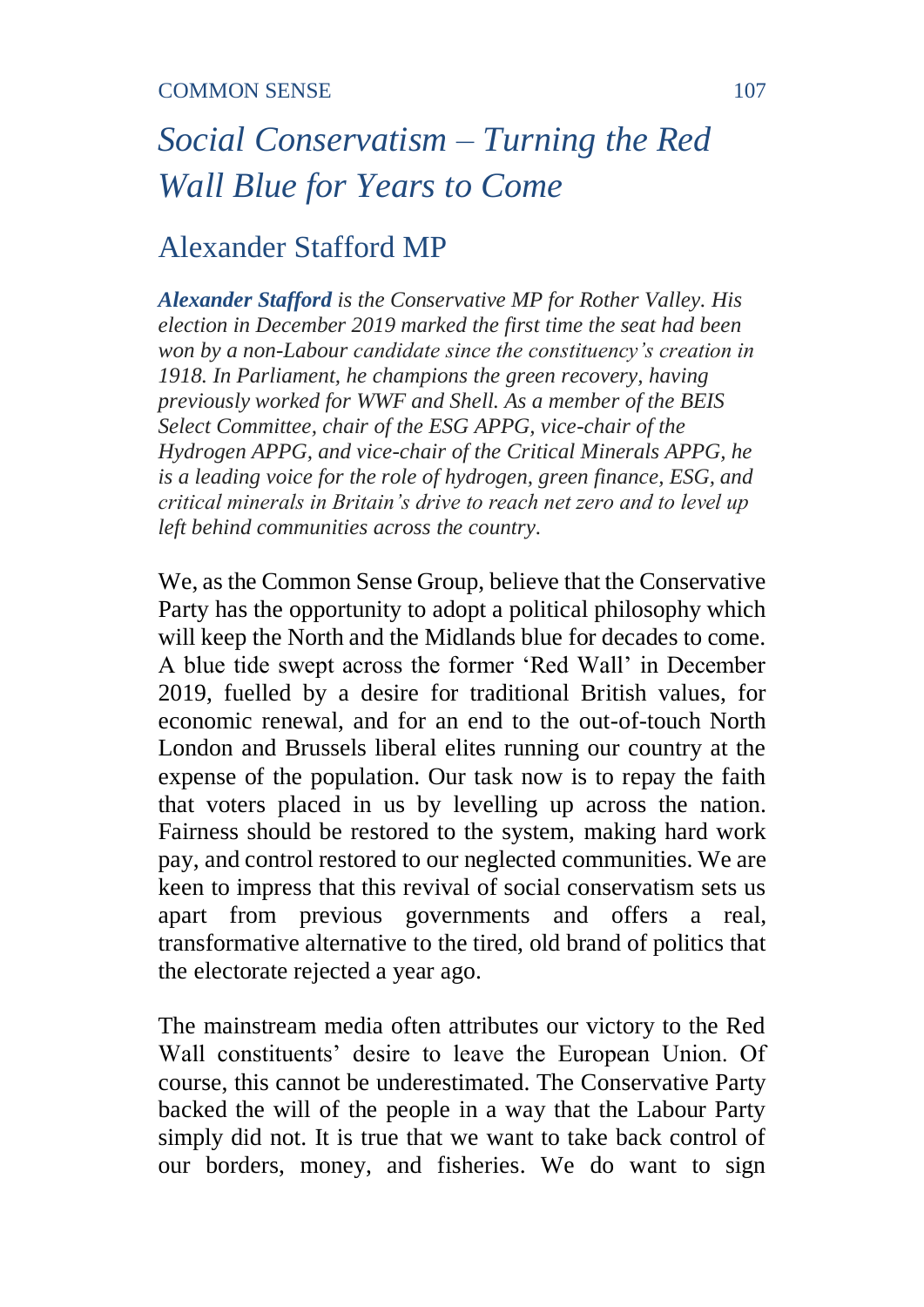international trade deals with whomever we please; and we do want to repatriate law-making to Britain and free ourselves from the European Court of Justice. These aspirations certainly are in line with those of the people of our constituencies. However, we argue that Brexit is an indication of the need for a values debate – a constant erosion of the Red Wall's culture and way of life. The vote was a clear mandate to leave the European Union but also to reject uncontested globalisation and the attitudes of distant metropolitan elites.

Similarly, the media diagnoses Jeremy Corbyn's leadership as a key factor in our seismic election triumph, with traditional areas in the North and the Midlands regarding the Labour leader as dangerous and subversive. Indeed, there is no doubt that Jeremy Corbyn was unpatriotic, incompetent, and uninspiring. He is an avowed socialist, a critic of Israel, and a suspected friend of unsavoury groups at home and abroad. The people of the Red Wall rightly identified him as a threat to the British way of life.

However, Jeremy Corbyn was not an exception but the rule. He was a manifestation of an irreversible shift in Labour from the party of traditional communities of Britain's coalfields, steelworks, and shipyards to the party of the privileged middle class, champagne socialists, and those with a 'woke' agenda. A change of leader does not necessarily mean a change in direction, and Sir Keir Starmer is more of the same. Despite his posturing as a man who can reconcile Labour's working class roots with its cosmopolitan leftist voters, the two are diametrically opposed. When he knelt for Black Lives Matter, he made it clear that he will not risk upsetting the great majority of his current MPs by gambling on a return to traditional values in poorer communities. Under Starmer, Labour is more out of touch than ever.

Embracing the traditional values that Labour has abandoned goes to the heart of our new brand of social conservatism. As we engage with our constituents, we hear the same priorities for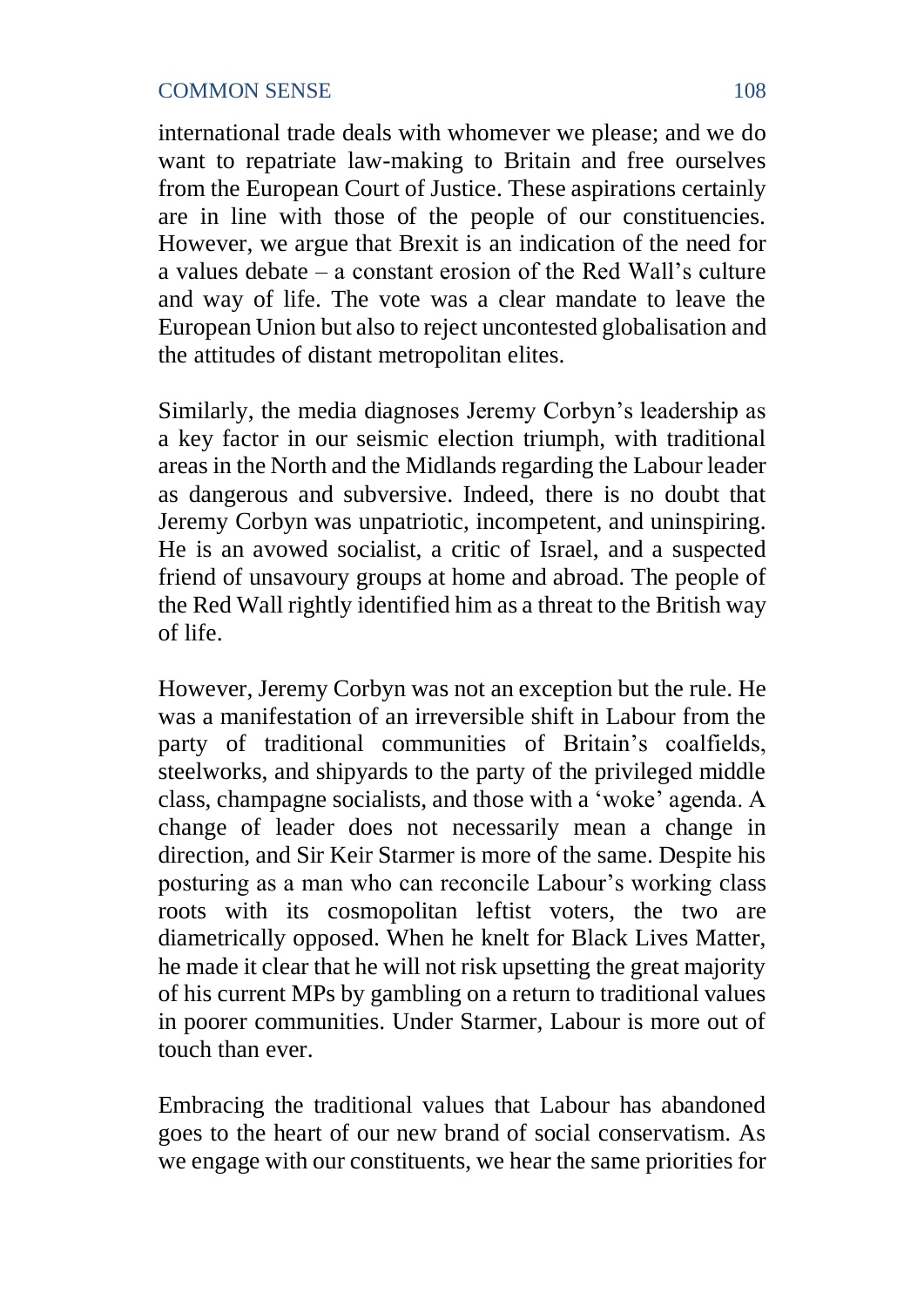voters called for over and over again. We must provide strong support for families and family life. Family as an institution is at best ignored, and at worst derided in modern society. We must control our borders so that we can protect our public services and our streets. We must give our full backing to law enforcement, and crack down on dangerous criminals. We must ensure that our armed forces have the equipment and training they need whilst serving, and the support they require once they return to civilian life, including protection from vexatious litigation. We must respect and promote British institutions such as the royal family, who have become targets of increasing hostility in left-wing circles. This social conservatism was the linchpin of our success in the 2019 election.

The tide of discontent with the state of politics had been gathering pace for some time. A 'death by a thousand cuts' effect has been felt by our constituents, as they witnessed spiralling crime, uncontested immigration, and untenable pressure on hospitals and schools. They rejected these effects. Our communities may be left behind economically, as evidenced by London's insatiable absorption of investment and capital, but we are certainly not left behind when it comes to talent, work ethic, and enthusiasm for traditional values. Voters in the Red Wall linked the moral decline in urban areas with a lack of emphasis on these British values and to corrosive political correctness.

Even once proud institutions like the BBC have fallen victim to the excesses of the left. We are not anti-establishment, to the contrary, we are the defenders of the armed forces and the royal family. Rather, we oppose the left-wing agenda being adopted by our public services and the attack on our proud history and all that this entails. Our traditional views do not make us regressive or old-fashioned; we favour a proud, outwardlooking Britain which is once again sovereign, and can take its place of leadership in the world.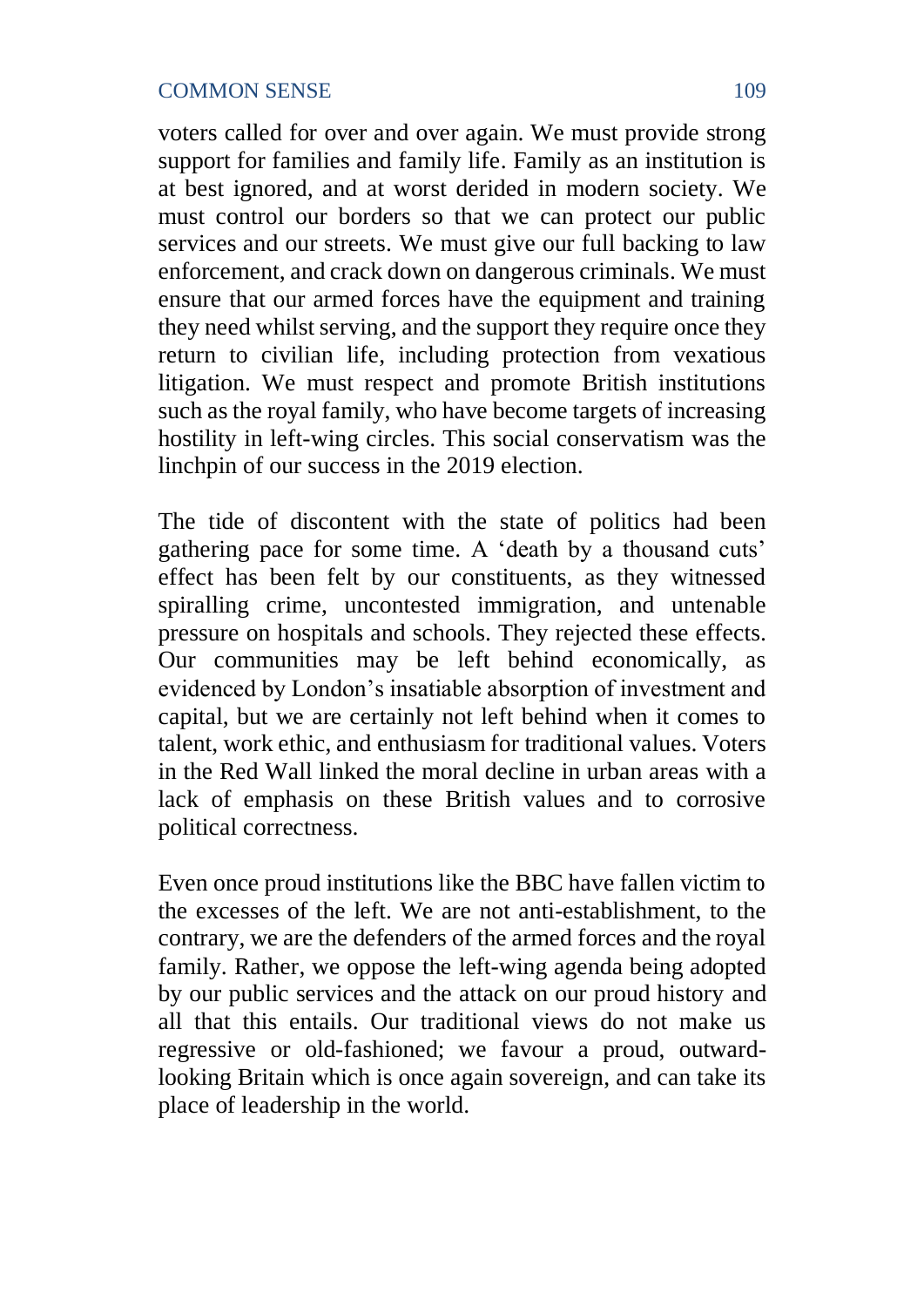Economically, the interesting 'Mind the values  $\text{gap}^{33}$ ' report indicates that voters in the Red Wall may not have become more right-wing fiscally. How, then, can we satisfy these former Labour voters on economic issues, whilst delivering the social conservatism that they desire? Of course, we must invest heavily in our regions. The North and the Midlands have been ignored for too long, and it is this Government's levelling up agenda which promises to bring prosperity to every corner of our United Kingdom. However, the answer is more nuanced than this, and lies in sound economic management and notions of fairness. We want to make it easier for people to realise their career aspirations and to keep more of the money that they earn.

There is a recognition in our communities of the importance of responsible management of the economy. The burden of repaying unchecked borrowing always falls on hardworking individuals, and they worry about the impact of this on their children. The Labour Party under Blair and Brown presided over a disastrous period of uncosted borrowing which voters have not forgotten. Such concerns tie in with the feeling that some people are abusing the welfare system at the expense of the taxpayer. We represent largely working class communities; good people who get up early and graft, perhaps owning small businesses. They pay their taxes and support our local economies. Their watchword is fairness, and they believe that everyone should have a fair chance at succeeding. The Labour Party does not believe in this and is viewed as a soft touch that doles out benefits willy-nilly to those who do not deserve them. Our constituents oppose funding such a system.

In contrast, the Conservative Party is the party of hard work and fairness. We have set out to make work pay, with the introduction of Universal Credit and the subsequent precipitous drop in claimants abusing the system. We recognise that work is the path to prosperity; our constituents want to see us raising

<sup>33</sup> https://ukandeu.ac.uk/wp-content/uploads/2020/06/Mind-thevalues-gap.pdf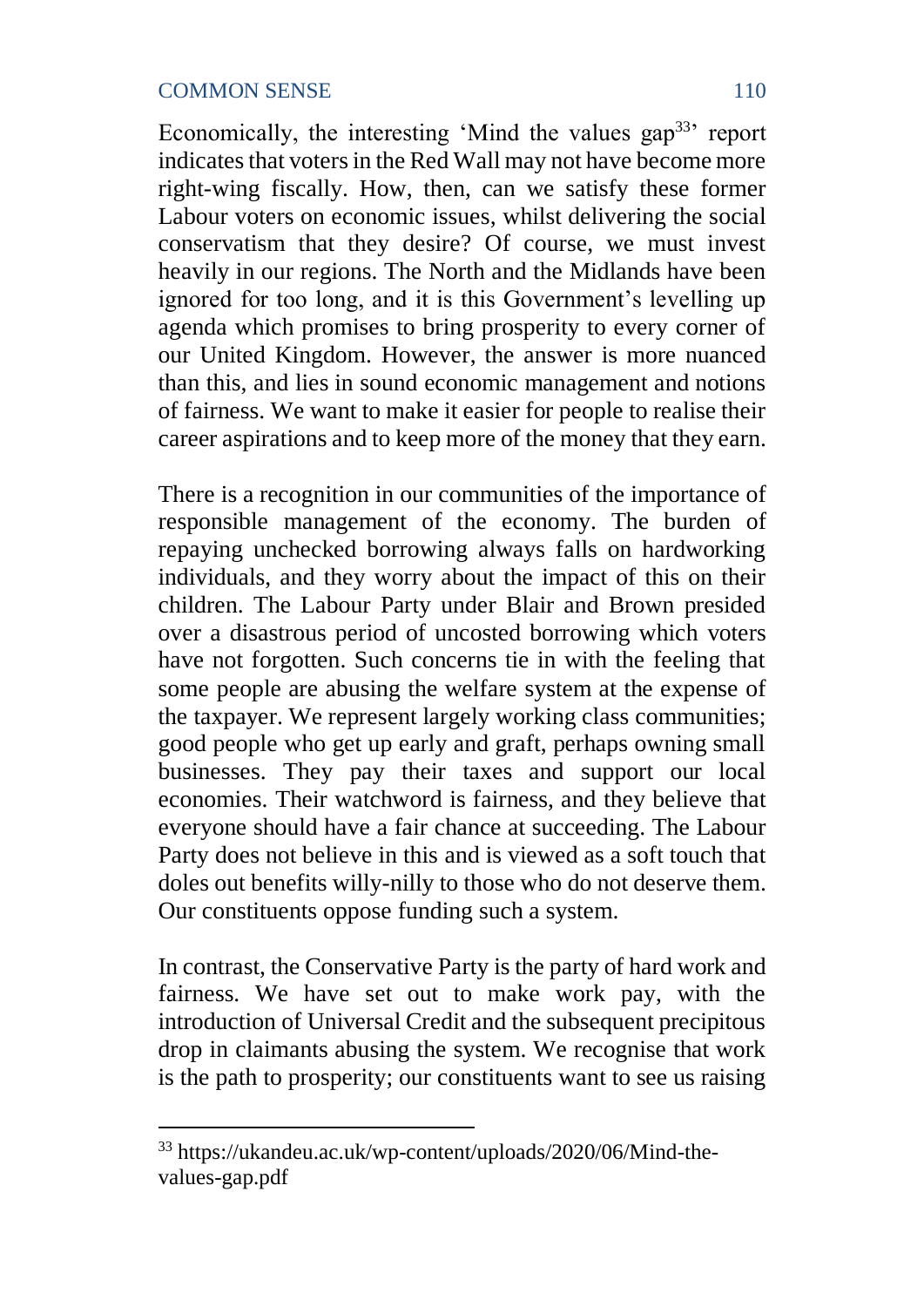everyone up rather than pulling everyone down. It is here that we see a synthesis between our economics and our social conservatism. At the root of both, lies a commitment to equal opportunity and to fairness. If we can ensure that we do invest considerably in local areas, and commit to supporting working people, it will be sufficient to combat the quixotic public expenditure promised by successive Labour leaderships. Labour's promises of ever larger hand-outs will be firmly rejected by our constituents who deplore the costs of such fiscal recklessness. Traditional values that will make voters stay – not vanity projects such as motorway bypasses.

Once the Brexit transition period is over, the Conservative Party will be at a crossroads. We must double down on the social conservatism that voters in our constituencies expect of us. We must avoid losing our way or governing only for the Home Counties elite. Instead, by opposing unpatriotic political correctness, conserving British institutions, and reversing the diminution of our country's stature and history, we can end the culture war, and in doing so defend British values and our way of life. We must invest in our neglected areas, promote hard work and support families. We must guard against profligacy with taxpayers' money. Most importantly, we must ensure that the sovereignty regained from Brussels is used to empower our local communities and improve people's lives. If we remain true to the voters who put us in power, and stand by social conservatism, the Conservative Party will be the cornerstone of the Blue Wall for many years to come.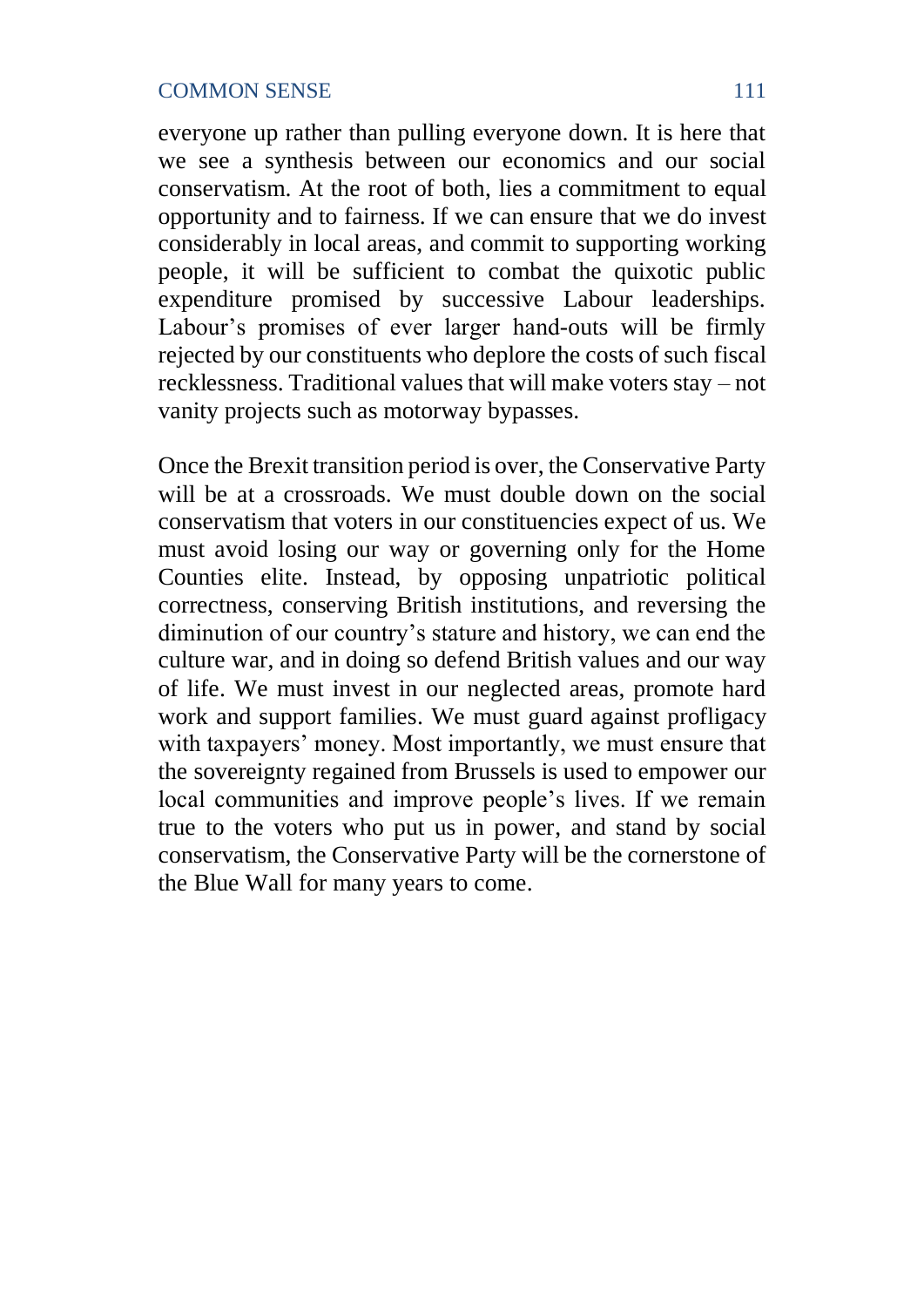# *A Common Sense Model for Poverty* Robin Millar MP/AS

*Robin Millar has been solving problems since he picked up the Rubik's cube as a child. He worked as an engineer before addressing the challenges of poverty and health inequalities as a management consultant. He is now helping North Wales, his home, recover and rebuild from the pandemic as the Member of Parliament for Aberconwy.*

About 150 years ago a line was drawn by the London School Board. An innovative and ambitious institution, in 1871 it introduced a bylaw for mandatory schooling for  $5 - 13$  years olds, almost a decade ahead of similar national legislation. By 1890, overwhelmed by the demands of educating more than 350,000 children, it introduced a means test to identify which children qualified for educational support.

Today, the concept of a poverty 'line' is well established. Absolute poverty is 'a condition characterised by severe deprivation of basic human needs, including food, safe drinking water, sanitation facilities, health, shelter, education, and information. It depends not only on income, but also on access to services.' The International Poverty Line reflects a global absolute minimum income<sup>34</sup> required to meet these most basic needs.

#### **Measuring poverty**

The commonly used measure of poverty in the UK is a relative measure. Scottish economist and philosopher Adam Smith $35$  argued for such a relative poverty in which 'not only the commodities which are indispensably necessary for the support of life, but whatever the custom of the country renders

<sup>34</sup> In October 2015 the IPL was set at \$1.90/day by the World Bank

 $35$  Adam Smith (1776) "An Inquiry into the Nature and Causes of the Wealth of Nations"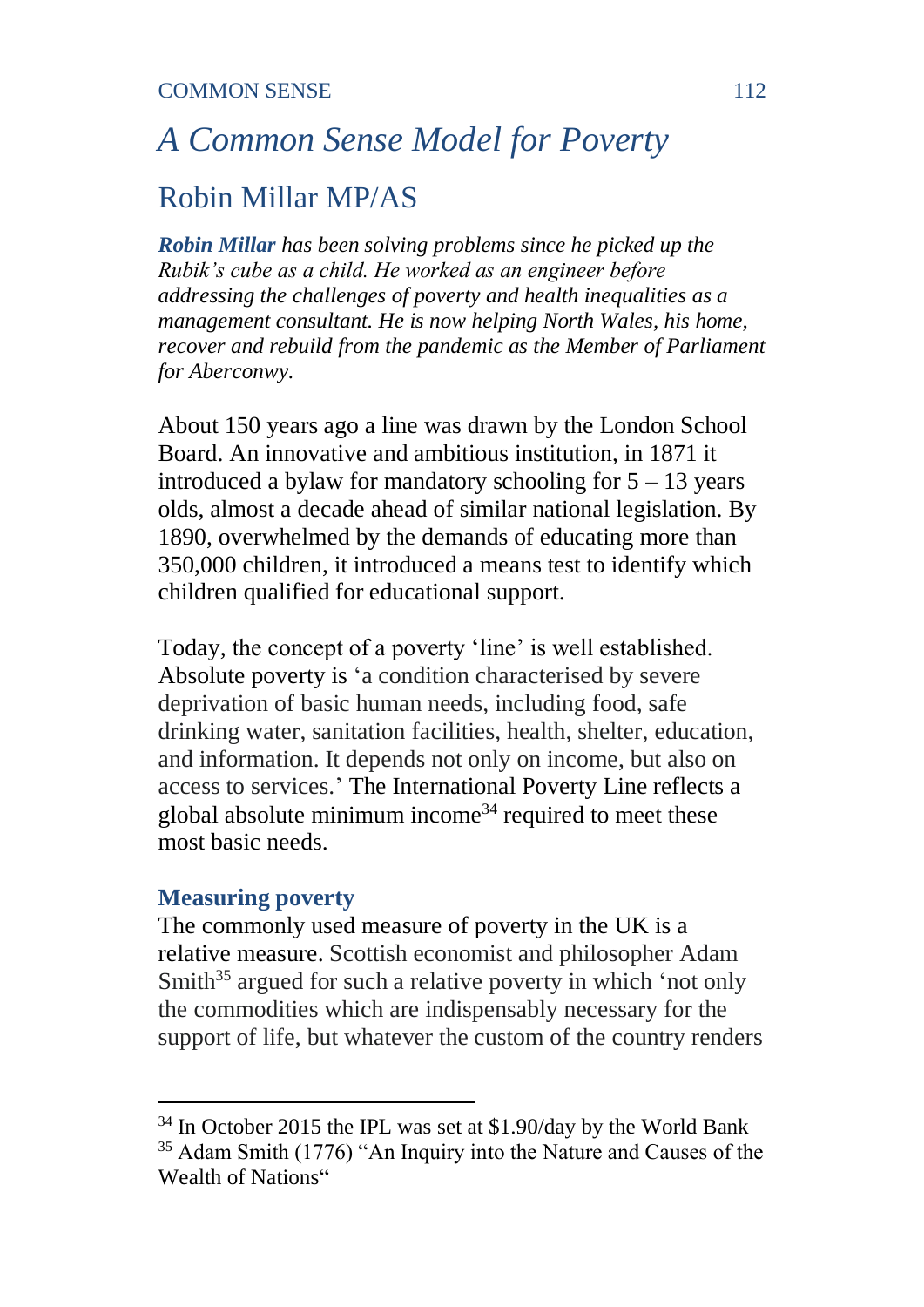it indecent for creditable people, even of the lowest order, to be without.'

By this measure, set at 60% of median income, around 14 million<sup>36</sup> people in the UK were living in poverty in  $2018/19$ . This number has remained largely unchanged since the turn of the century. Even more concerning however, is the fact that over the last 20 years, the number of people in a deep or persistent poverty has increased from 2.8 million to 4.5 million. 37

This number will certainly rise because of the COVID-19 pandemic. Since March 2020, the number of people claiming unemployment-related benefits has increased by 1.5 million,<sup>38</sup> but this is not uniform. Coastal communities like my own in north Wales, and economies dominated by tourism and travel, were hit first, hardest and longest by a series of lockdowns on business and travel. Today, they retain the highest numbers of new and persisting benefit claimants.

## **A good question to ask**

Against this background, it seems an opportune moment to ask if this modelling of poverty still the right one? Does it help government despatch its duty of helping the weakest, poorest and most vulnerable in society? The old saying goes 'We measure what we value,' but the risk we face is that, over time, this may become 'we value what we measure.' Has a self-reinforcing framing of the problem narrowed our understanding of poverty, slowly closing the door on a section of our society, limiting our ability to respond and the effectiveness of our approach? Is there a better way?

## **Three built in flaws**

<sup>36</sup> Reference?

<sup>37</sup> Measuring Poverty 2020, Social Metrics Commission

<sup>38</sup> ONS, CLA01: Claimant Count, 13 October 2020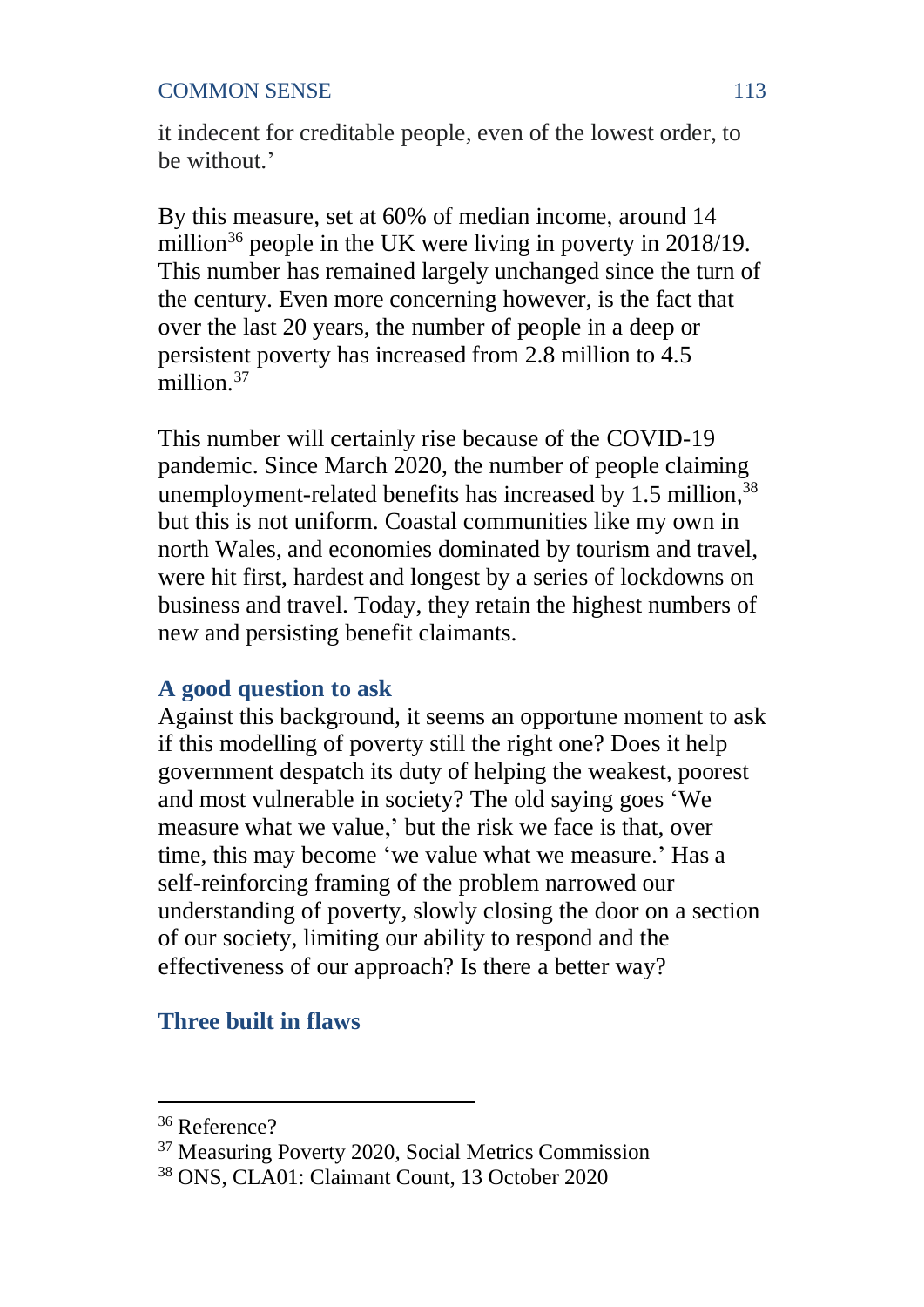There are several key limitations inherent within the concept of a poverty line drawn upon a financial scale.

#### *A single dimension*

The first is the problem of a single dimension or measure. In the UK, the notes in our pockets carry a statement 'I promise to pay the bearer on demand the sum of…' The value lies in confidence that the underwriter, the Bank of England, will honour that promise. Money, at its core, is an obligation and not one that is given lightly. It is worked for, protected, collected, invested and traded, mostly, with careful consideration, for an ever-growing range of goods and services.

But there are limits. A lack of money is measurable – but not so easily characterised or described. The authentic voice of poverty may be laden with misery, loneliness, poor health, addictions, lack of ambition, pain and more. Importantly, these are things not easily captured in a one-dimensional measure, even if it is a widely traded currency of exchange with which assistance may be sought.

A single dimension also becomes a single lens. And in the case of examining poverty, policy discussions now include housing poverty, in-work poverty, child poverty, period poverty, fuel poverty and more. These adaptations are added as we try to respond to different problems in society. There are many limitations with this, but one central observation: there is a real risk of distortion if we must only use a single lens.

A further limitation of a single dimension is the degree of insight it offers. Measures applied to a problem are intended to yield information that is useful. This might be to establish scale, cost or other quantity. They may also be qualitative  $$ identifying the nature, cause or manifestation of a problem. Crucially they can be 'lead' or 'lag,' giving an idea of either the development of the problem or progress and effectiveness of a solution.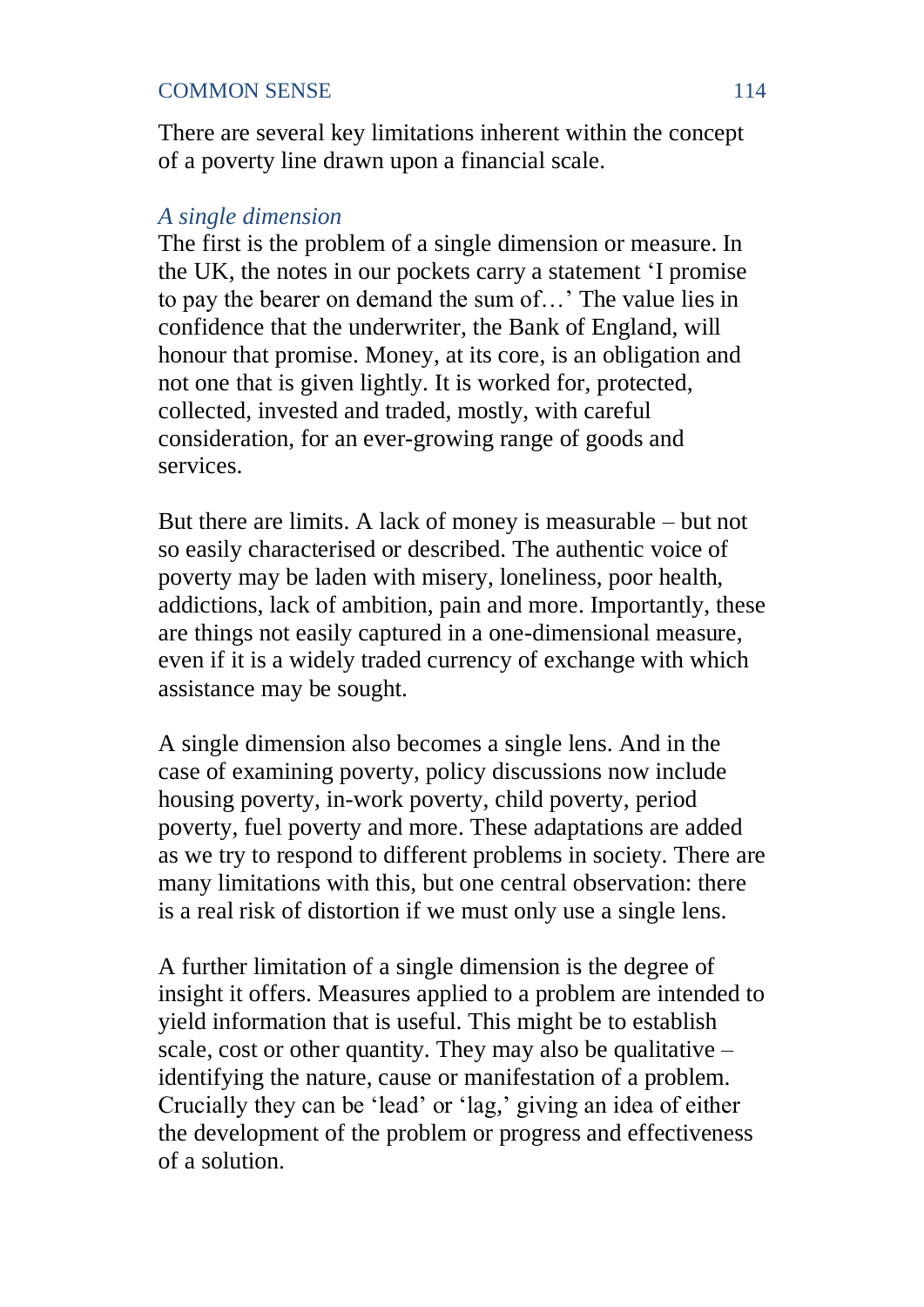A single dimension cannot hope to capture all of these essential data and a simple question demonstrates this problem: does more money eradicate poverty? A onedimensional, relative measure, such as median income, simply moves the line – it is agnostic on the solution, the cause or the progress. Every policy is a best approximation to the problem it tries to solve, but is this model too simplistic?

#### *Thresholds*

This also points to a second problem: thresholds.

The original poverty line was a doorway or threshold of entry into education. The social researcher Benjamin Rowntree in his three York Studies established a threshold 'necessary to enable families… to secure the necessaries of a healthy life,' which considered fuel, rent, clothing, nutrition and other items.

After WWII the Beveridge Report gave birth to the modern welfare state and his five giants of post-war poverty – slums and mass unemployment – were tackled head on by the state. A cornucopia of benefits was developed and expanded rapidly over the following years. This 'cradle to grave' approach to welfare, reinforced by successive governments was revolutionary for Britain and a monumental undertaking which has influenced approaches around the world.

But where does government draw the line for access to these benefits? This is the inevitable question. Apart from all the other considerations raised above, one stands out: affordability. This is understandable, but carries its own weaknesses – a conditional morality in which action and the application of principles of justice, fairness and goodness are constrained by means and ability.

A one-dimensional scale perhaps carries an implicit assumption that the scale is linear and progress up or down the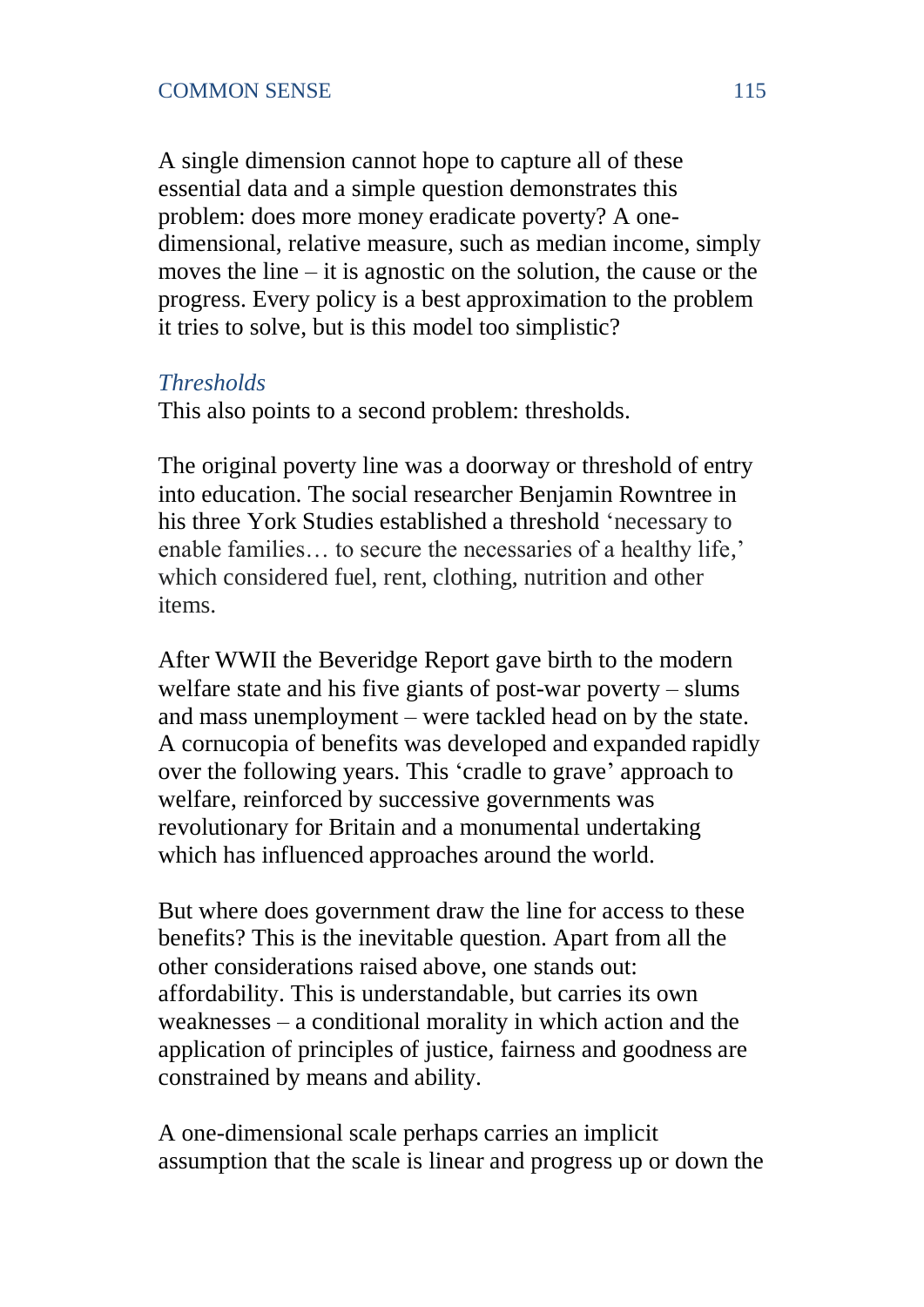scale is marked by equal steps, which can be negotiated with the same degree of effort. But is that the case? Is it as easy to progress off the bottom of that scale as it is to move on from the middle or to the top of the scale? Indeed, where are the bottom, middle and top? If the scale is a measure of money, then will the same amount of money make the same amount of difference to someone at the top, middle and bottom of the scale? Both in theory and in practice, this is just not the case.

These philosophical problems have practical real-world expression. For those in poverty, in particular those just above a threshold, their life and circumstance are not significantly different from those just below the threshold. A single unit of currency can move someone from above a threshold to below it – but it will not alter a life.

To civil servants and Treasury mandarins, in particular there is a problem of administration. For example, a decision to increase the state pension, will shift the median income slightly. At the stroke of a pen, children will have been moved into poverty as household income has dropped below a new elevated median income threshold. But has their circumstance changed? And will a government being judged on its performance in tackling poverty be tempted to focus on those closest to the threshold in order to have the biggest impact on the maximum number for the least cost? What then of those who are in the deepest poverty, furthest from help and an 'accepted' threshold of being in poverty

These observations highlight the impersonal nature of a threshold – to consider it personally would be to attribute cruelty or favouritism to decision making. But this also carries consequence – an impersonal decision diminishes the individual and undermines perceptions of justice and fairness. A decision without basis in merit or endeavour, leaves only disengagement or patronage. Efforts are encouraged towards gaming the system, not improving circumstance.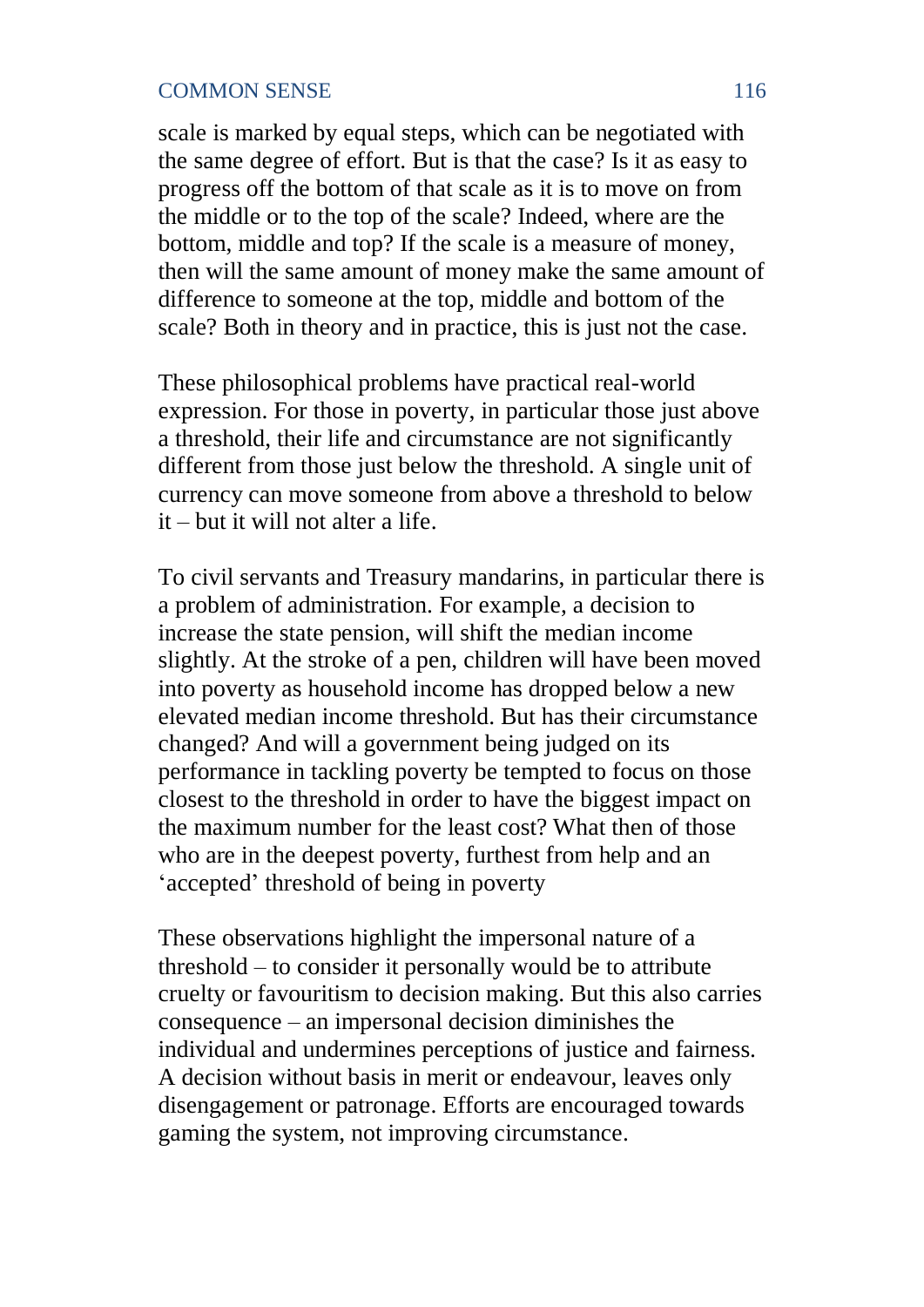#### *Ownership*

This then points to a third problem: the assertion of a measure, or model imputes ownership and responsibility for outcomes.

Poverty and destitution have only in recent decades become deemed to be the responsibility of the state  $-$  a condition separate from effectiveness but intricately bound up now in politics. Previously it sat with the family, then community and the patronage of the rich (often business owners) and the church.

We are nearly eight decades on from Beveridge's report and while the reduction in poverty has been remarkable, it has come at a price. One result of ever-increasing state intervention after WWII has been an ever-increasing dependence on the State to 'fix' all issues. This has probably reached its zenith in the Government's all-encompassing response to the COVID-19 pandemic.

State intervention has also distorted markets of care, setting parts of the community against each other – or dragooning community groups into acting like pseudo public sector bodies.

## **An even bigger problem**

However, a further problem, the biggest of all remains: poverty is still with us.

Despite all the good achieved by the welfare state, despite the growth of our economy, despite the billions – trillions – invested and the best efforts of successive governments, poverty grows unchecked. Perhaps an inevitable consequence of an inadequate measure.

The reality is that many poor children go on to become poor adults. Years of varying attempts by different colour governments to boost family income has not decreased child poverty. Frank Field has done extensive work in this area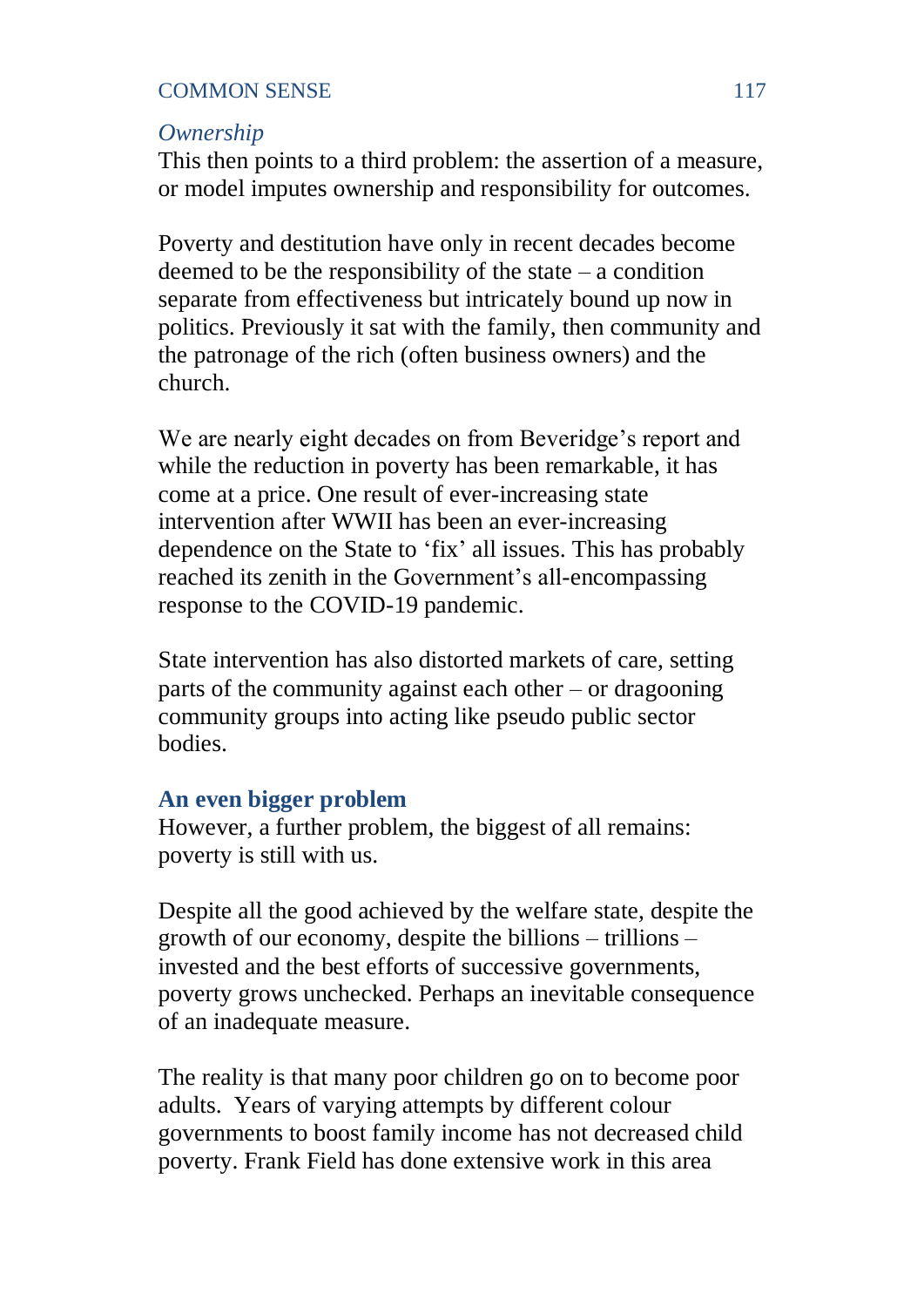#### COMMON SENSE 2008 118

arguing in his 2010 Foundation Years report that increasing family income isn't the silver bullet that we've been led to believe. In reality, the things that improve the life outcomes for disadvantaged children matter most in the early years and include a loving, nurturing relationship with their parent/carer, good maternal mental health, and opportunities for learning and development. These are tasks beyond the reach and therefore the responsibility of the State – only parents/carers can perform these.

In many cases poverty appears to be modelled. Behaviours, such as worklessness/ benefits dependence or single parenthood, can become ingrained within families and communities over time and associated behaviour is modelled for successive generations. This could be the end of an economy – a local factory or mine – or something as simple as disinterest in a child's education. Both can negatively impact life outcomes and reduce the chances of a child in the community moving out of poverty.

Interestingly (and reassuringly), Chinese children from poor families in England suffer no disadvantage in life outcomes. Being part of an ethnically Chinese family is sufficient to outweigh all the other disadvantages of being poor – this is likely to do with parental aspirations and attitudes. Thus, if parental attitude is the crux of the solution, or of the problem, it becomes clear that increased benefits will not help, and quite possibly exacerbate its difficulties. No policy to address poverty will work unless it involves and supports parents to raise aspirations and place importance on education and working hard.

Also worthy of note is the Marmot Review, which was published in 2010 and highlighted the shocking health inequalities between the poorest and most affluent. It showed that people living in the poorest neighbourhoods will on average die seven years earlier than those in the richest. Marmot's recommended approach to addressing these health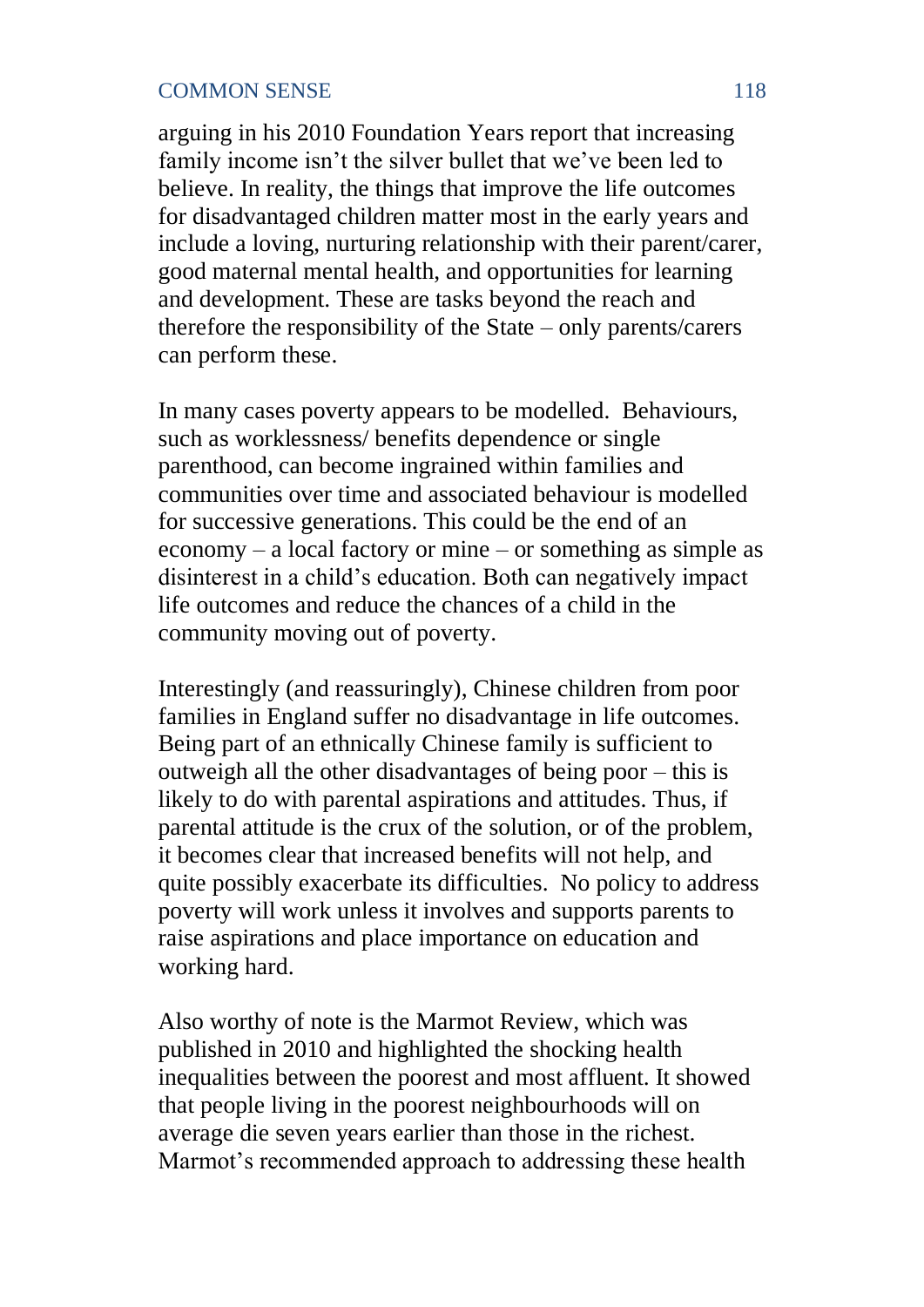inequalities mirrored some of Frank Field's thinking and centred on creating the conditions for people to take control of their own lives with renewed emphasis on the role of local government, the voluntary and the private sector. In short, the baked-in limitations of a poverty line measure have had inevitable consequence. A simple, but outdated model has been stretched to its limits. It has managed poverty but offers little or no insight into the causes of poverty. It is detached from the lived experience of poverty and is struggling to cope with new challenges in a changing society. Furthermore, it has diluted personal and societal engagement, transferred ownership to the state and is consuming ever increasing resources.

Many communities are increasingly suffering the ill effects of old foes: health inequalities, educational failure, and welfare dependence. Compounding this further is the rising tide of other issues, growing in prevalence; poor mental health, new addictions, isolation and loneliness. Even the longevity secured by medical advances has failed to translate into longer lives that are also of better quality for the majority.

These problems risk engulfing our institutions and tearing apart the social fabric of our communities – every bit as much as the COVID-19 pandemic risked overwhelming our hospitals. Poverty is still very much an issue for this country.

## **Understanding poverty**

Clearly if we are to make progress with the problem of poverty, we need to understand it better: we need an entirely different model.

Three classical discourses have dominated much of the thinking about poverty over the last century.

One attributes social exclusion and impoverishment to character traits. An argument for a 'moral underclass' of citizens driven by short term and impulsive behaviours with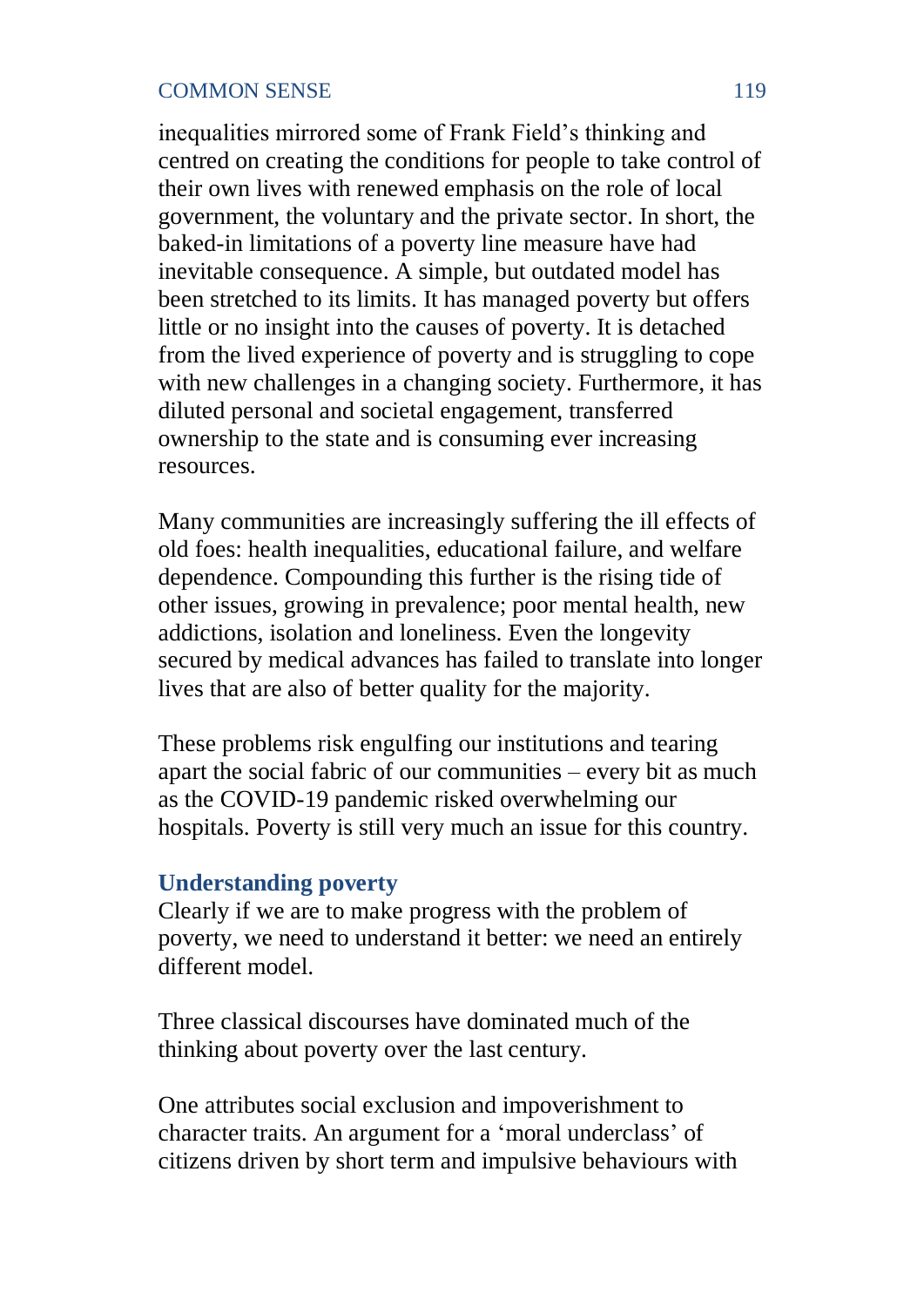no thought – or capacity to consider – the future. This model is surprisingly persistent. Do we not all want to think that good things happen to good people? Our objection is also informative – a response not to the absence of a law but rather a sense that a law that should exist is being broken.

A second discourse focuses on inequalities and favours a redistribution of power and wealth to the poor via taxation and other government interventions. The work of Beveridge and the development of the welfare state over nearly eight decades flows from this.

A third, seeks to secure a social inclusion for all and an equality of opportunity, primarily through education and employment. The work of Field, Marmot and others on social mobility reference this. Interestingly, although striking in their difference, all three discourses start with the assumption of a lack or deficit: *'To over-simplify… no money… no work… [or] no morals.' 39*

An environmental deficit creates a societal obligation and a moral duty follows. The default response has been to provide more money in the form of benefits – a redistribution of wealth by the state, through taxation, from the wealthy to the wanting. But while the welfare system provides a muchneeded safety net for individuals and families at their lowest ebb, or for those who simply can't work due to ill health or disability, it has proved to have unintended consequences. The generosity of support provided for those who needed has been given, but created a barrier or disincentive to a return to work for those who were fit and able.

## **Recent developments**

In the early 2000s, a shift occurred. What is the authentic voice of the poor saying about the reality of poverty? From first-hand accounts of those trapped in poverty and extensive

<sup>39</sup> Ruth Levitas, 2005.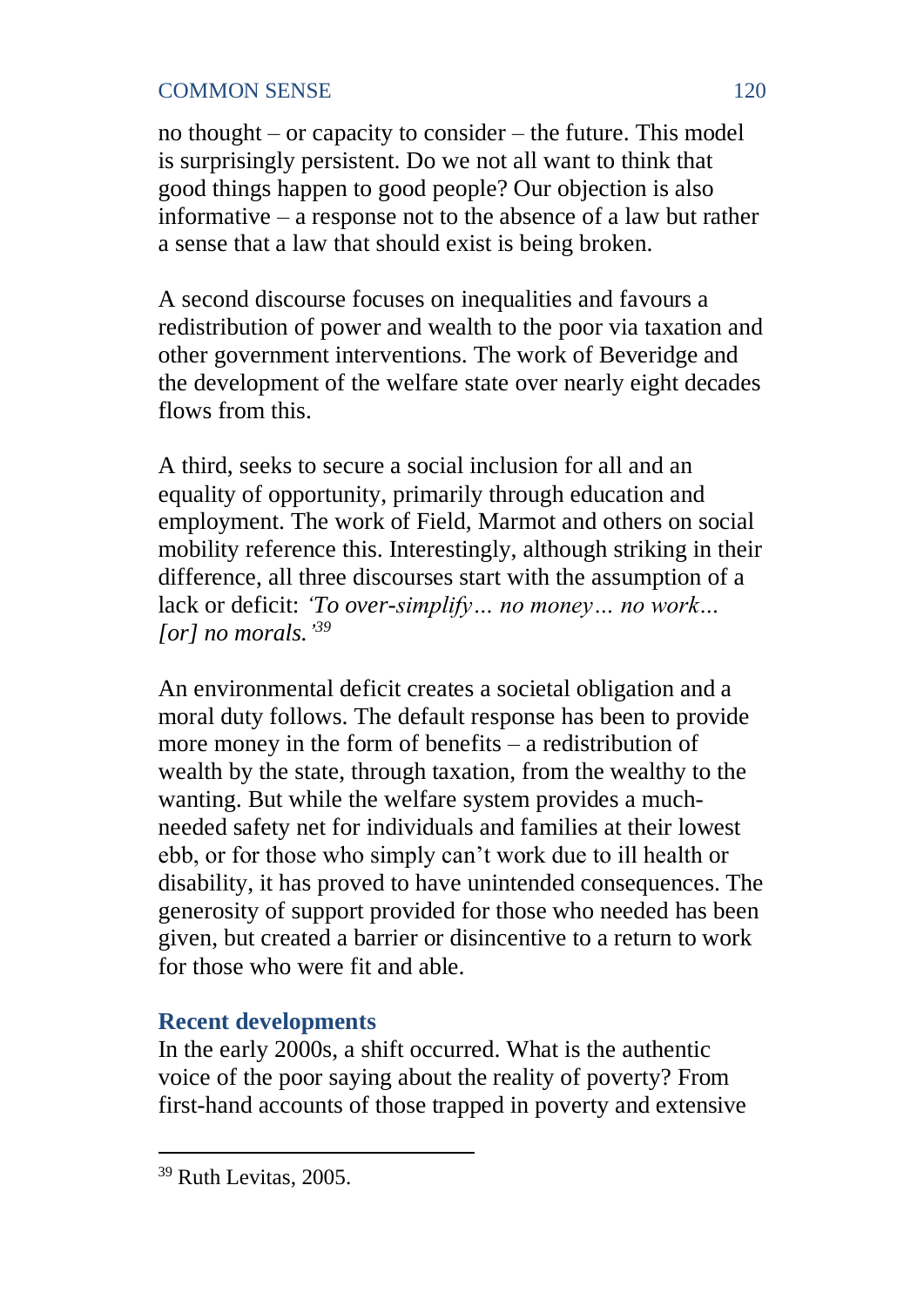interviews with those helping (and succeeding) in finding a way out, five pathways to poverty were identified – family breakdown, education failure, worklessness, addiction and debt (an echo of Beveridge's five giants). Through a balance of academic research and practical politics state level interventions were developed based on proven community level solutions. One key response, Universal Credit (UC) emerged as a result. Supportive, yet less-dependence creating. It provides the essential support to an individual at their time of need, but without removing incentive to work. IT coped with the massive surge of applicants.

Interestingly, this pragmatic approach had identified something the three discourses also recognised: paid work is an important factor in tackling poverty and the personal accountability and 'agency' that comes with it. More recently in 2018 the Social Metrics Commission<sup>40</sup> published a new metric, reasserting that 'living in poverty is about not having the resources to meet your needs.' The metric sets aside notions of relative and absolute poverty to consider individuals circumstances (if that is possible, as data is gathered at inconsistent levels across the UK). It includes a wider range of resources such as liquid savings. It also considers specific living costs – especially housing, childcare and disability – and the experience of poverty, recognising that life is very different close to the poverty line or far below it. Finally, it recognises that a range of factors can cause and result from poverty, including health, education, relationships and especially, family.

## **A new model**

These recent responses suggest a helpful direction of travel in charting new thinking. Poverty represents a complex interplay of different factors. The 'poverty line' approach, as much as it provides insight, cannot encompass this complexity. Solutions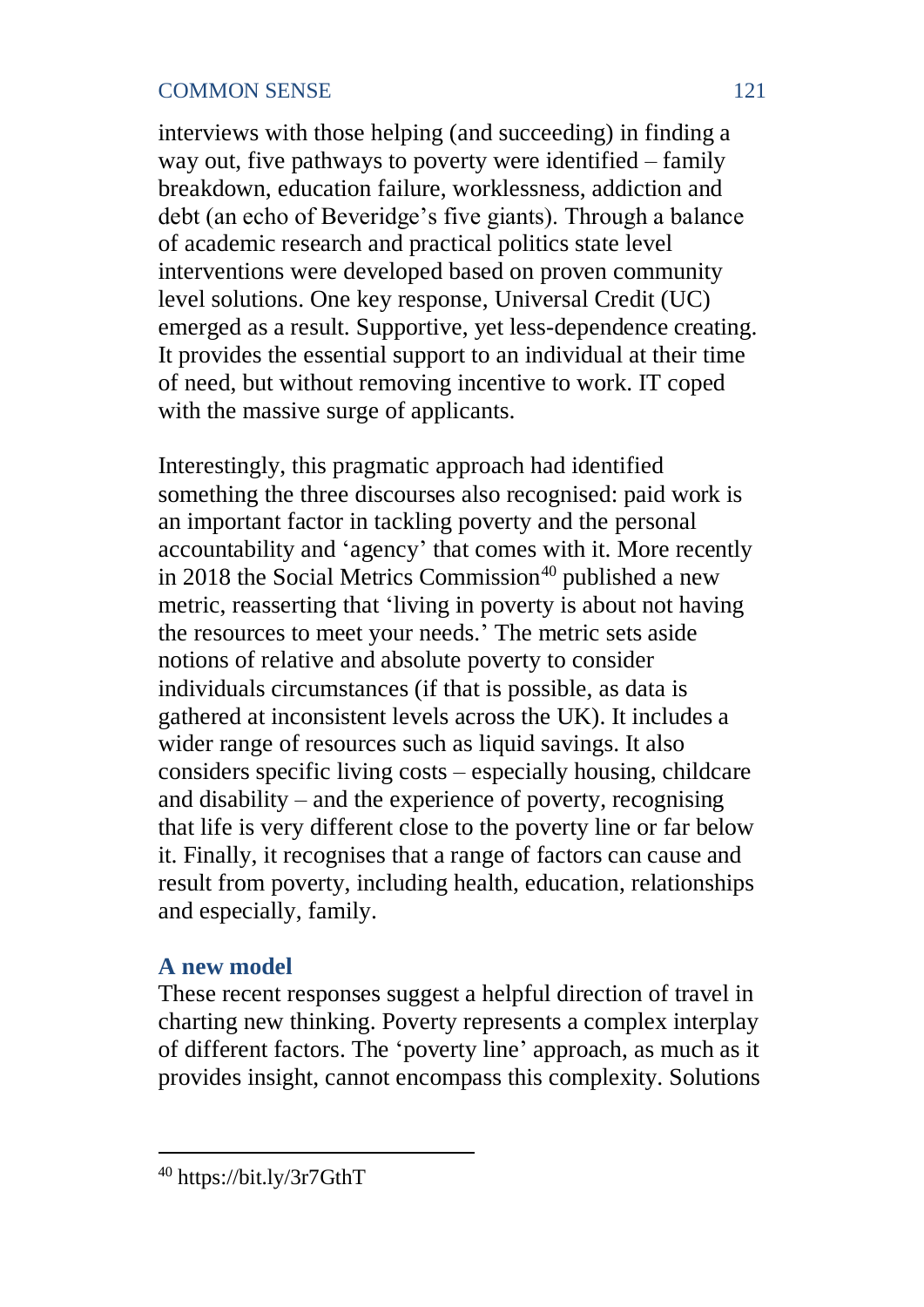which focus on income merely plaster over the challenge. rather than addressing the root cause.

A new model for considering poverty is set out below. Crucially it is multi-dimensional, includes qualitative and quantitative domains and re-focusses ownership on the individual.

## **Definition of prosperity and poverty**

Consider the person who is prospering: they are safe, at peace, loved by those around, productive in what they do, living a purposeful life. Contrast the person in poverty: homeless, voiceless, friendless, feeling worthless and hopeless.

#### **Five dimensions**

These definitions are underpinned by a model comprising five perspectives – security, identity, community, productivity and destiny – which are core elements required for human thriving. These concepts are agnostic of station, culture or circumstance.

Each of these perspectives can be articulated as a personal question. Am I safe? Who am I? Who cares about me? What do I do? What happens next? The sympathy with the greatest questions of life is clear, befitting a model with universal application.

These questions create an accessibility – perhaps even an ownership and sense of responsibility – and susceptibility to agency, action and consequence. They will be familiar to every person, family, community, and grass root support networks and organisations that are an essential part of a strong community.

Taken together these perspectives offer rounded and compelling definitions of personal sufficiency and lack.

#### *Security*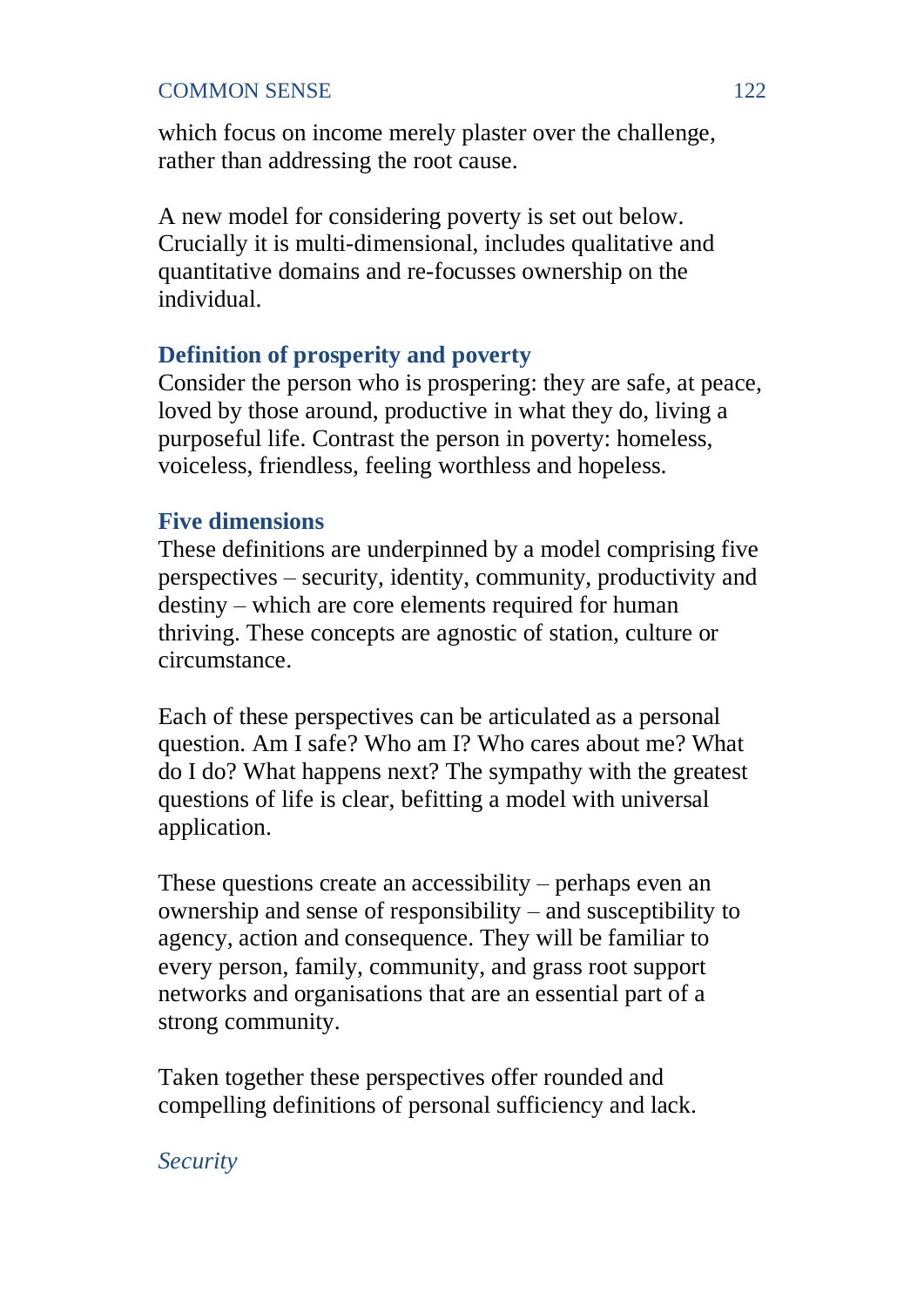Survival (am I safe?) is primal, and safety a necessary foundation for all that follows. Consider the extreme of someone who is destitute, living on the streets with no permanent shelter of any kind. In this situation, the person is vulnerable to many risks that would cause significant distress and prevent any focus outside of the immediate need for a home. And further along the spectrum, is someone who may have a physical residence, but it's not fit for purpose – or under threat due to debt. Or they are living with the threat of violence or abuse and have nowhere within that house to be safe.

Safety extends to other basic needs including healthcare, a legal framework and safe streets with quiet enjoyment of peaceful endeavour.

#### *Identity*

Everyone knows themselves (who am I?) in terms of their nationality, ethnic background, affiliations, character and values. These may be learned or revealed over time and through trial – often the product of a search for meaning and a powerful urge to belong.

This internal reference point or anchor is key to relationships, and understanding, and associations – themselves essential to belonging.

Another aspect of identity is external validation – being represented and listened to. Being heard and recognised feeds worth. However, when unheard, people can feel increasingly worthless and ignored.

#### *Community*

We all need to be nurtured and shown love (who cares for me?) and support as we grow. Relationships – principally learned through family, that 'first community.' Compromise, negotiation, functioning collaboration, cooperation, and complementing are all essential to achievement and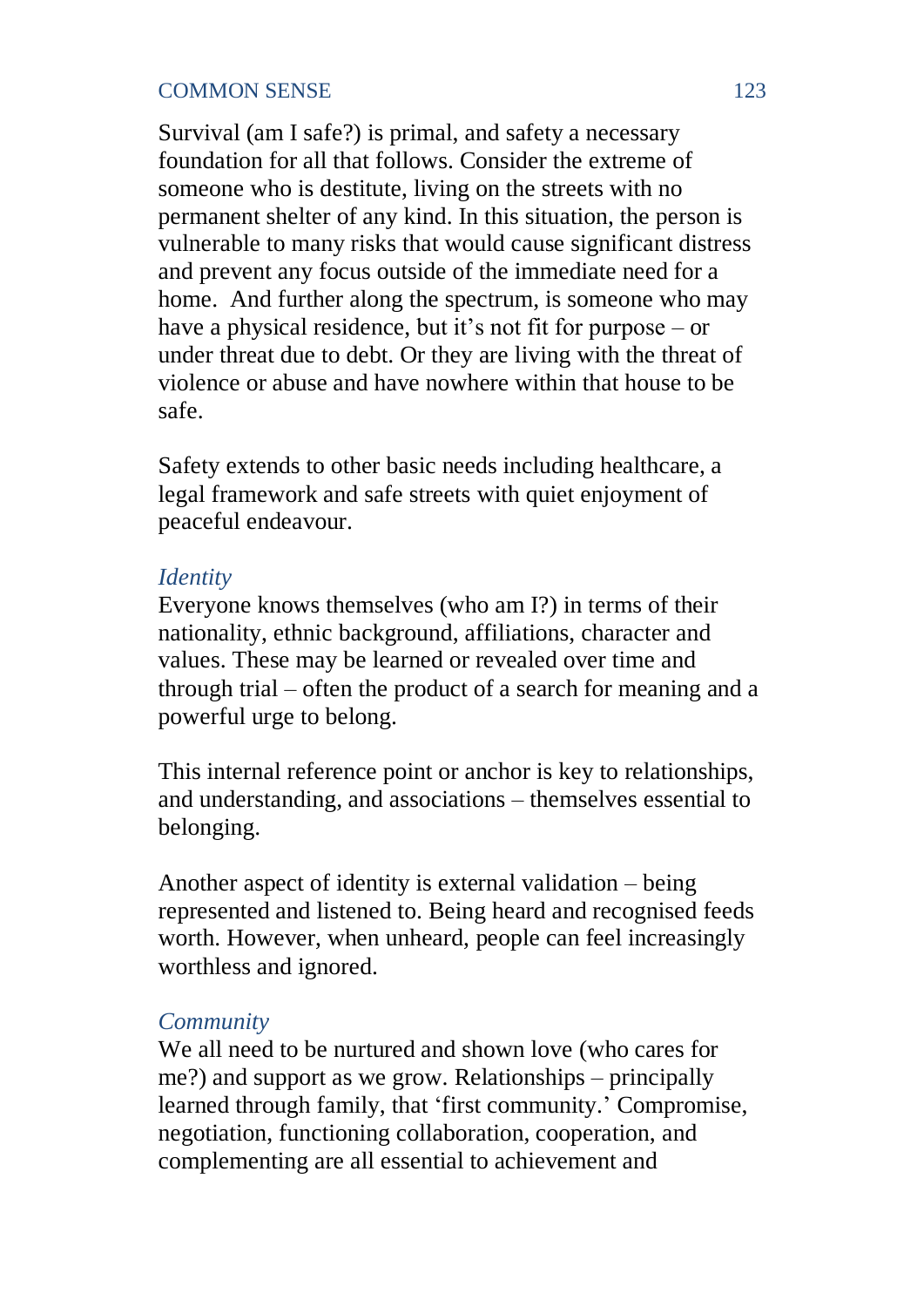development. Loneliness is increasing as a modern scourge – in old age, it has been shown to shorten life expectancy by the equivalent of smoking fifteen cigarettes a day.

Family breakdown and family instability is a key contributing factor to poverty. The outcomes for children from such situations are stark (particularly children in care), and demonstrate the importance of strong, stable families. Much like the physical need for shelter, the love and support of a loving family provides a strong foundation upon which a child can explore and develop in safety.

Involvement in gangs as a way of replacing family and community ('Dying to Belong') reflects a cycle of pain, abuse and damage often repeating over multiple generations making it a way of life and increasing the chances of the individuals facing poverty.

## *Productivity*

Work is perhaps better understood as agency. A collaboration with others that is intentional with an end in sight. It has wider definition than economic endeavour, but it carries purpose and meaning and direction.

There is unanimity now that work is the best way out of poverty – and trouble. Work is not only positive from an economic perspective, but it is good for ensuring a person has a sense of purpose and focus and feels socially connected. A role in life is important for mental health and overall wellbeing and provides a strong example to the next generation.

For many, a lack of work can be temporary and once they find new employment they recover and move out of poverty, but for others being out of work is a long-term situation caused by other issues (educational failure, addiction etc.) or even a way of life.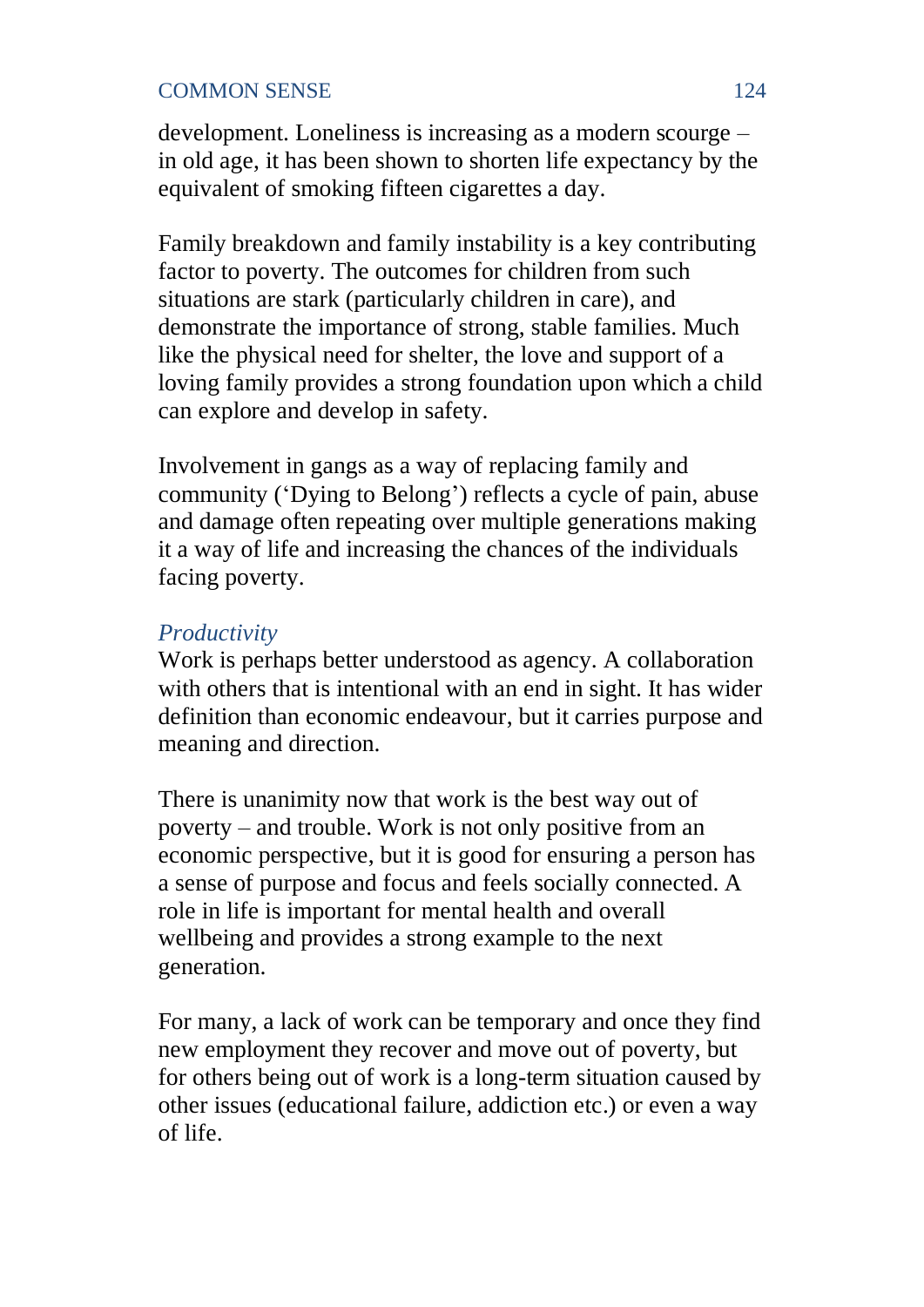## *Destiny*

The proverb states 'Without a vision the people will perish.' A person without hope will not look beyond their short-term interests – potentially damaging, but there is no alternative. Hope understood as consequence, motivates action.

Aspirations are often set much lower within more disadvantaged communities. In the absence of adequate role models or encouraging mentors, people can incorrectly assume that certain goals or aims are unrealistic for them, and therefore not even try.

The state response to each of these can be seen to be well intentioned, but partial. It can provide houses but not homes, healthcare not health. It can provide jobs, not purpose. It can offer opportunity, not hope. It can provide care, but not love.

## Three next steps

Firstly, this is a model that needs populating, testing and development. It is offered here in that spirit, as a response and a complement to the shortcomings of existing approaches. It needs the hands of many to shape and implement it. That work has already started – building communities, health inequalities and more – is recorded elsewhere. <sup>41</sup> But it needs testing and application.

Secondly, we must move from relief and reaction to prevention.

This is not to reject what we have learned and done, but rather the demands are growing too great, too fast; we cannot keep charging our maintenance to future generations. Frank Field and Andrew Forsey ('Revisiting Beveridge,' 2020) make the point well:

<sup>41</sup> A Shared Responsibility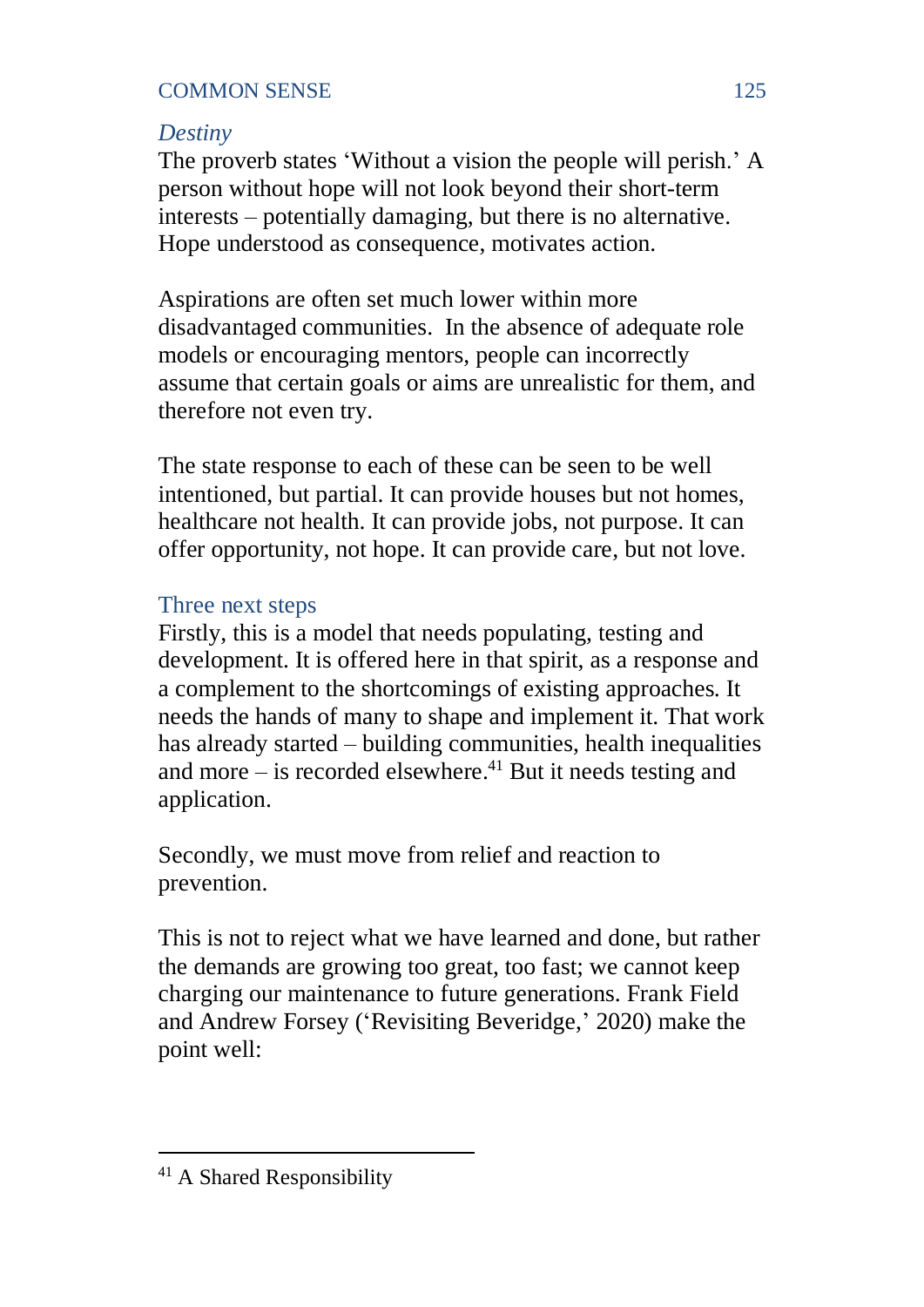*'While welfare should have as its main aim the relief of poverty, it must aim also to help people lift themselves free from poverty and, indeed, to prevent them becoming poor in the first place.'*

Thirdly, we need to reconsider the social contract between state, individual and mediating groups.

Government can't solve poverty on its own. It can provide the essential resources to those in need during challenging times, the necessary fiscal incentives for positive life decisions and enable the right support for vulnerable families, but responsibility then lies with individuals and communities to play their part.

It has been demonstrated time and time again that local communities are better placed than the State to provide bespoke support to individuals and families in need. It is entirely appropriate for the State to delegate responsibilities to better placed, more able organisations, and such delegation is a sign of good governance.

These relationships are reciprocal in nature and underpinned by goodwill and positive intent. They are covenants, not contracts. Strengthen our communities and we will make headway in the fight against poverty and build a stronger country. Families – the 'first community'– are at the nexus of this the key to breaking generational cycles of behaviour and attitude.

Of primary importance is addressing the current dependency on the State. To do this, we need to reinvigorate the centuries old social contract between the individual and the State.

As part of this contract, the State provides the essential resources for those in need (e.g. benefits for those unable to work, healthcare to all those who are ill, schools etc.), but in return, the individual must use these resources in a positive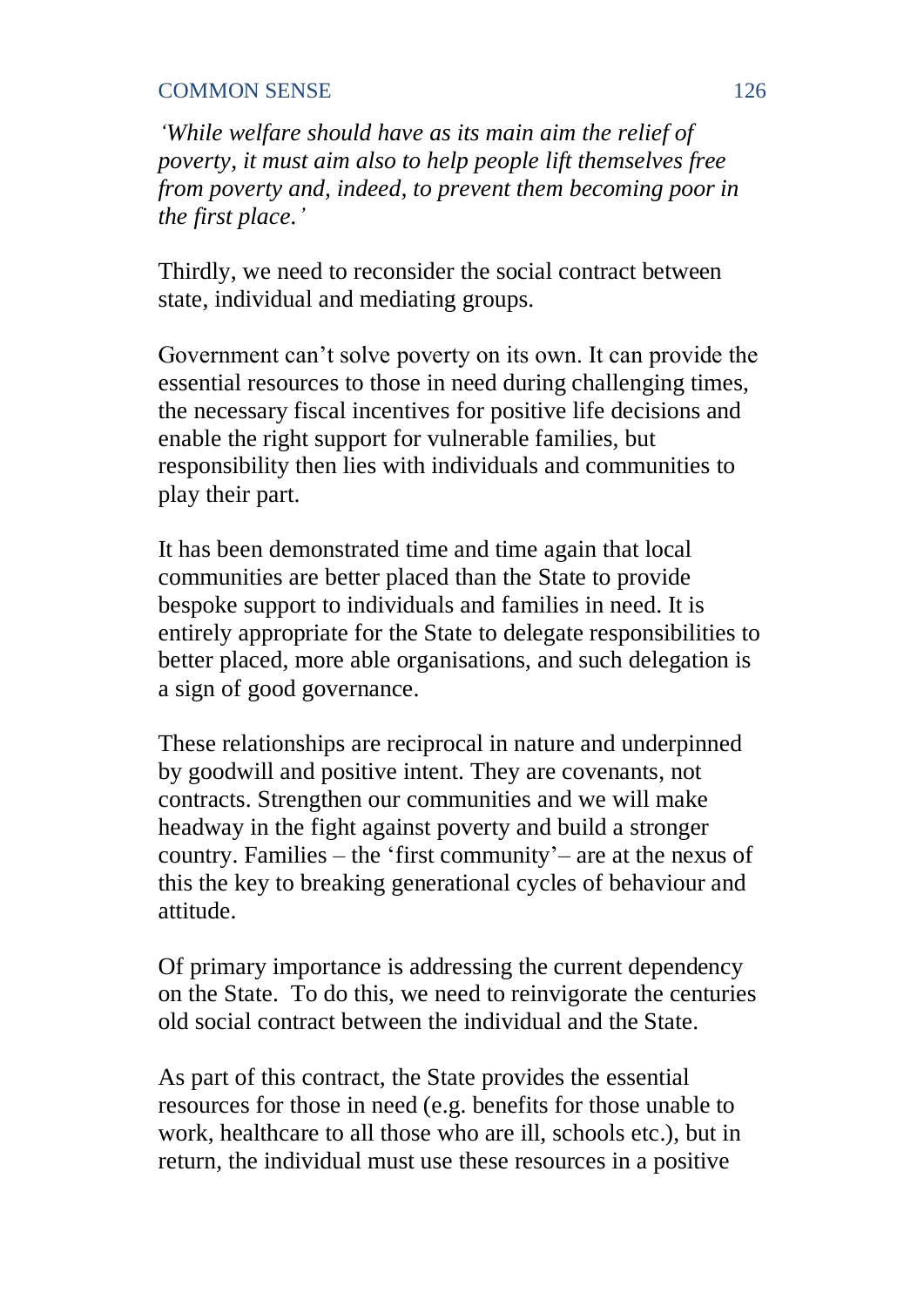way and seek to play a useful role in their family, community and workplace. By way of example, this means individuals taking responsibility for their base health (i.e. eating well, exercising etc.), going to work when fit and able, paying their taxes, getting their children to school on time and helping them with their homework, and all the other things that can only be done from the home.

These changes, simply stated, but coming after years of increasing dependence on the State, will take time and effort. But we are now at another pivotal 'post-war' moment  $-a$ springboard for this next iteration of our United Kingdom.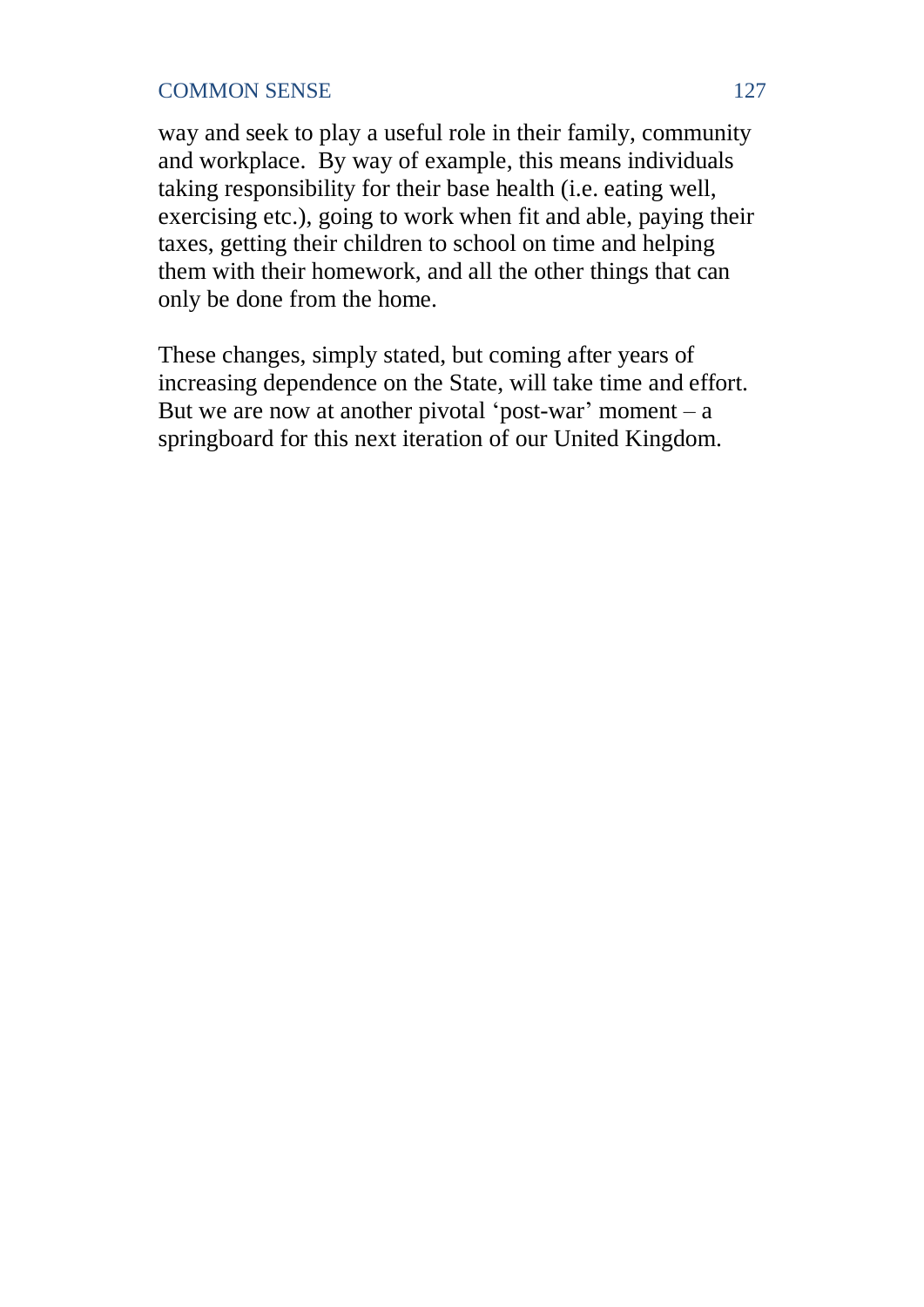# *Family Matters – the Case for Strengthening Families*

## Fiona Bruce MP and David Burrowes

*Fiona Bruce has been Member of Parliament for the Congleton constituency since 2010. She practised as a Solicitor before entering Parliament, founding a community law firm in Cheshire where she lives with her husband Richard; they have two grown up sons. Fiona currently serves as the Prime Minister's Special Envoy for Freedom of Religion or Belief.* 

*David Burrowes, former MP for Enfield Southgate, was Executive Director of the Strengthening Families Manifesto. He is a practising solicitor, Chairman of the Equity Release Council, Parliamentary Director of CCF and adviser to the PM's Special Envoy for Freedom of Religion or Belief.*

Making the case for strengthening families is not the preserve of Conservatives, but it is essential to a conservative view of society. If the Government truly wants to 'level up' communities, it must make this case.

If we want to tackle future poverty and improve outcomes for children growing up in poorer areas, we have to take family policy seriously. Recent research has highlighted the collateral impact of COVID-19, we need to look beyond schools for the answer. We have to look to the home, where most children spend the vast majority of their time, and where family circumstances so greatly impact life chances.

Survey data from the Office for National Statistics (ONS) suggests the period of lockdown has had a 'negative impact' on family relationships for about 1 in 4 adults. The Department of Education's 'Children in Need' review found that 1.6 million children have been recorded as needing a social worker in the past six years and just 17% of these children go on to pass maths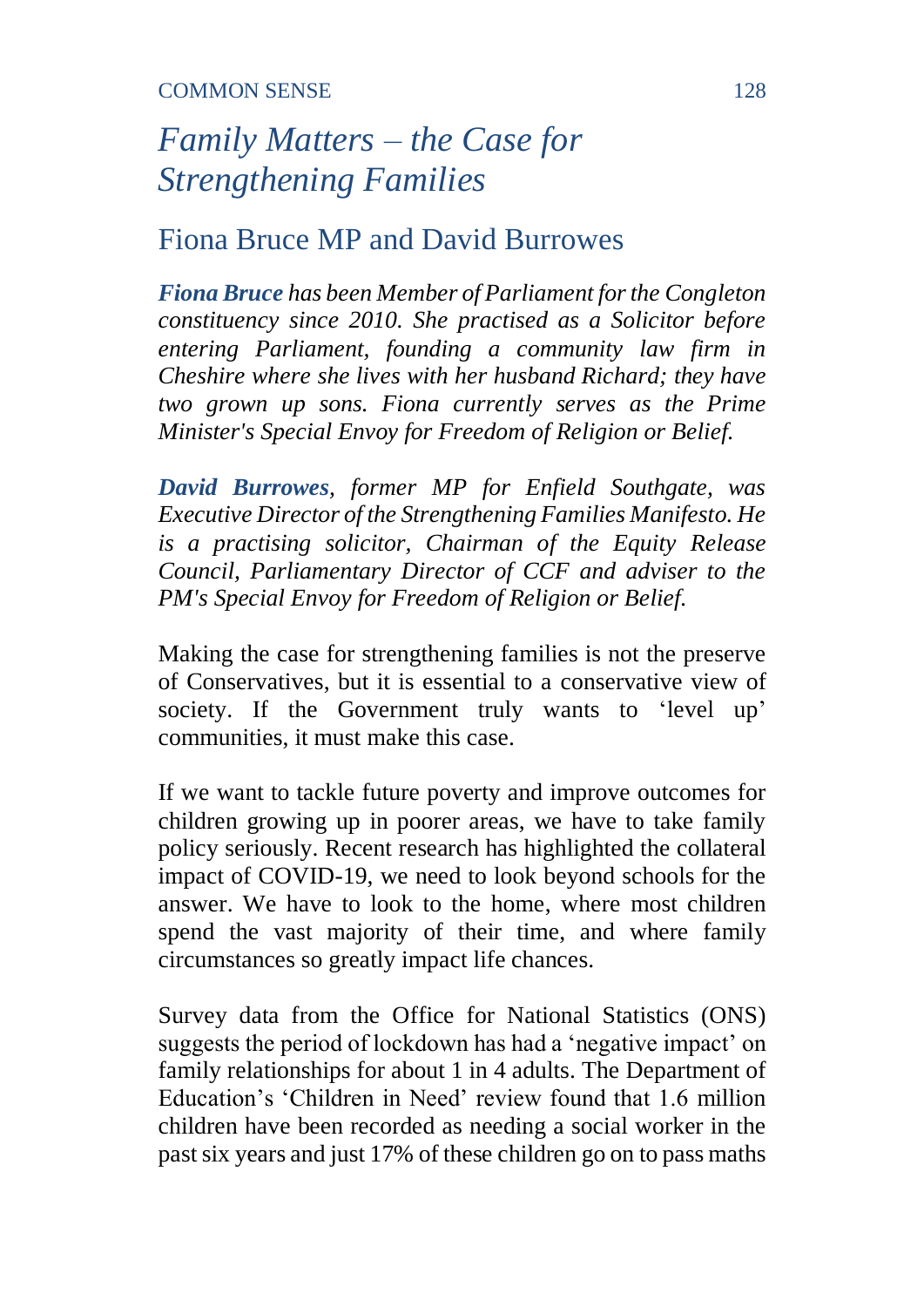and English GCSEs. The Department for Work and Pensions (DWP) has calculated that an extra adult in the household raises the chances an individual has of leaving poverty by around 25%. On average, couple families with children have a 1 in 4 chance of living in poverty, compared to lone parents where this figure is more than half.

## **A Strong Society needs Strong Families**

These are not our words but the words of our manifesto, which continued 'We will improve the Troubled Families programme and champion Family Hubs to serve vulnerable families with the intensive, integrated support they need to care for children – from the early years and throughout their lives' (p.14 Conservative Party Manifesto 2019).

It is worth reminding ourselves why the Government has the strength of families at the heart of its programme for Government. It is a recognition that building a stronger society starts with the family. Families are the basic building block of society. If you fall on hard times or become seriously ill, your family is often the first port of call. Our families teach us our values, shape our identity and nurture our sense of responsibility to society. On the other hand, family breakdown exacerbates child poverty, puts a strain on housing provision and makes state provision for the elderly completely unsustainable. Families have a crucial role to play that goes beyond parental care for children. Care for older generations, as well as care for the vulnerable in our communities depends on the strength of families. We have seen all too vividly and cruelly the impact of Coronavirus on care for the extended family.

This is why family breakdown is so serious, socially, culturally and economically. We know from last year's World Family Map conducted by the Institute for Family Studies, that the UK has one of the highest percentages of lone parents in Europe. The Centre for Social Justice has also highlighted that over a million children have no meaningful contact with their fathers,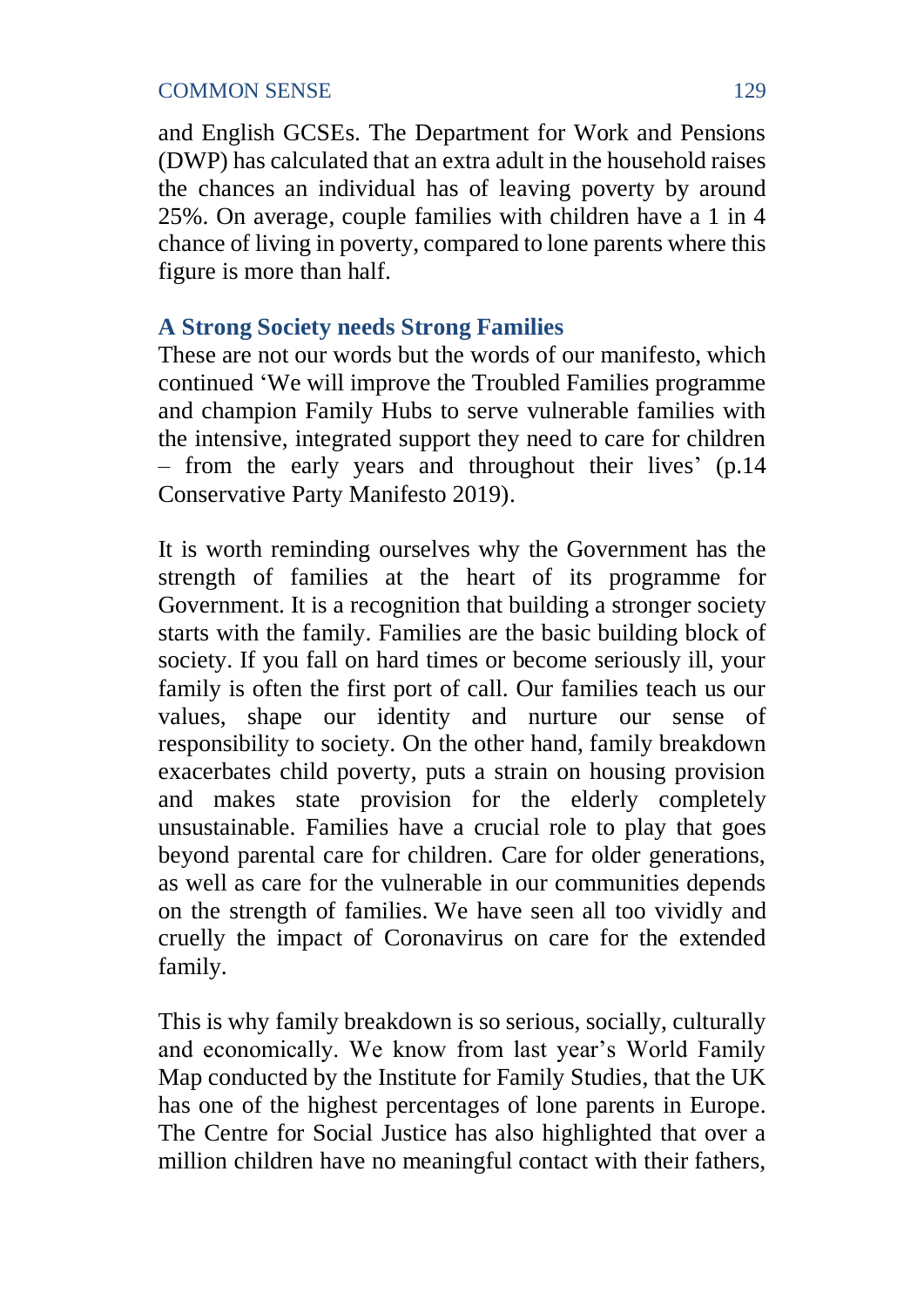and almost half of 15-year-olds do not live with both parents. The financial costs exceed £51 billion. The personal costs borne by each individual affected are unquantifiable, and far greater.

It is, of course, the young who pay the highest price for this disintegration of family life, with children from fractured families being twice as likely to develop behavioural problems, suffer from depression, turn to drugs or alcohol, or perform worse at school. There is also an increased chance of their living in income poverty in the future.

But it is not just children who suffer from family collapse. Divorce and separation have led to increasing estrangement between parents and their offspring, and growing loneliness among older people, such that around a quarter of a million people aged over 75 spend Christmas Day alone – even before COVID-19 restrictions.

Family breakdown is an epidemic that is causing widespread misery and impeding the life chances of millions of young people. It is a national emergency which should have the same level of concern and attention as climate change. It should warrant the reshaping of Government departments and Committees, and the attention of a Co-ordinating Cabinet Committee to pull together across Government and agencies the expertise and authority to champion families. A new generation should not be condemned to suffer the destructive effects of family breakdown.

It is within the family unit that we first learn about obligation, sacrifice, loyalty, and compassion and yes to talk the language of the left – solidarity. The family is where the common good is paramount. Outside Westminster Village, the public get it. In polling last year conducted by the Centre for Social Justice, 72% of adults believe that family breakdown is a serious problem in Britain, while 69% think it important for children to grow up living with both parents, and 64% agree that fatherlessness is a serious problem.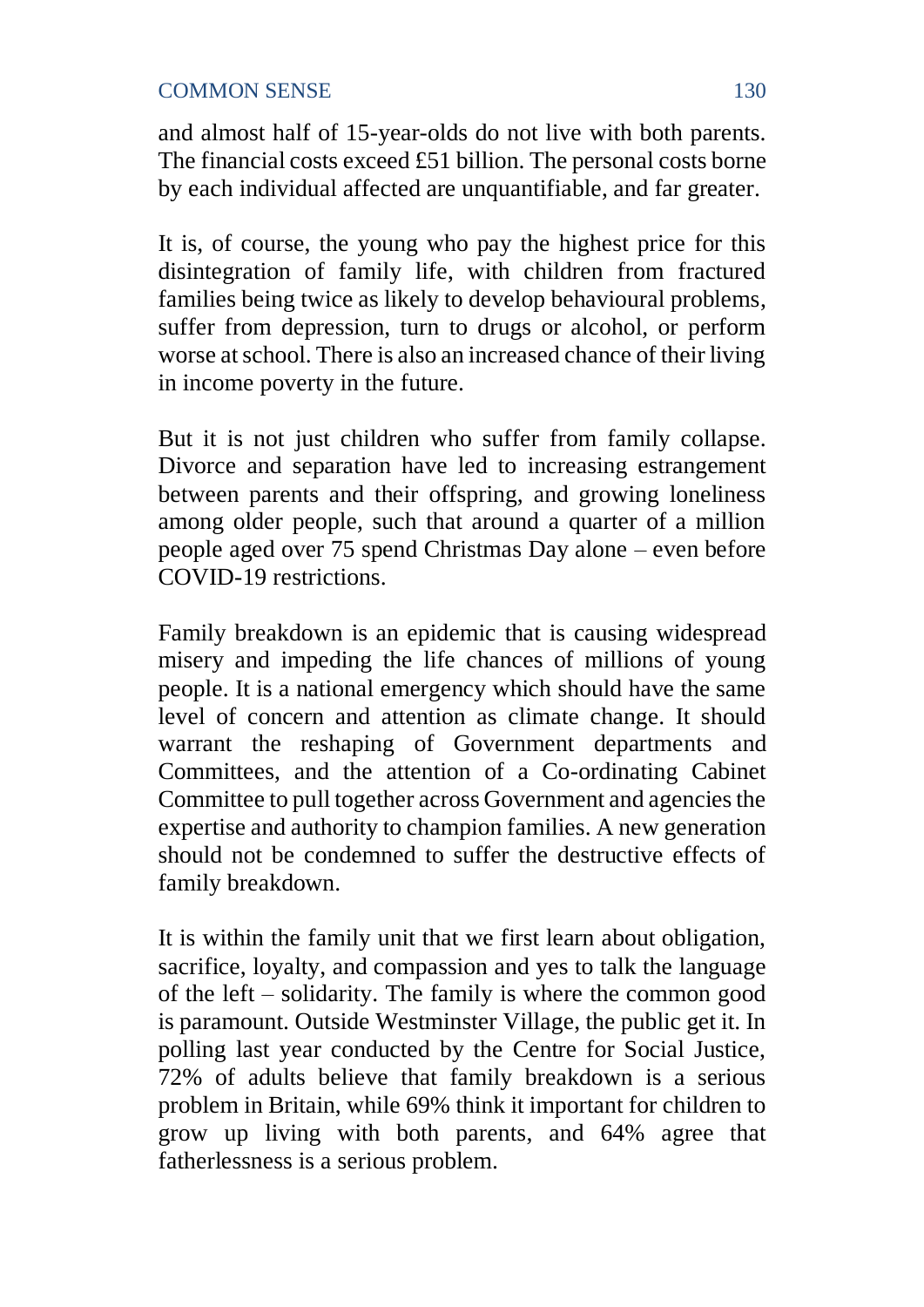It is notable that these high percentages are also reflected by individuals who have themselves been impacted by family breakdown. Whilst politicians worry about moralising or stigmatising, vulnerable children are missing out on support that a happy family provides.

## **Championing Family to level up Communities**

This Government is rightly focussing on the communities that have been left behind. It should be of no surprise that at the source of these communities' dislocation, loss of belonging, and rise in rates of both poverty and crime, is family breakdown. Many families break apart, and there are thousands of children in care, not to mention an even larger proportion of isolated adults, especially the elderly. But the experience of family breakdown is highly unequal in our society.

But working class families bear the brunt of family breakdown; they and are more prone to break up than wealthier middle class families. The CSJ polling shows that a significantly greater proportion of adults from blue-collar and semi-skilled labour (27%) say they have experienced family breakdown when compared to other social groups. Their poll found 87% of mothers with children under the age of five from higher income groups were married, compared to just 24% of those in lower income groups.

A greater degree of financial security inevitably allows for more investment in the well-being of offspring and better insulates couples against pressures that often drive poorer parents apart. And all of this becomes self-perpetuating: family breakdown is a driver of poverty, whilst children raised in strong families are themselves more likely to enjoy family stability later in life.

In the Spending Review, the Chancellor has prioritised scarce resources to 'drive growth and regeneration in places in need,' with funds needing to meet the policy objective to 'Support the most disadvantaged and vulnerable to maximise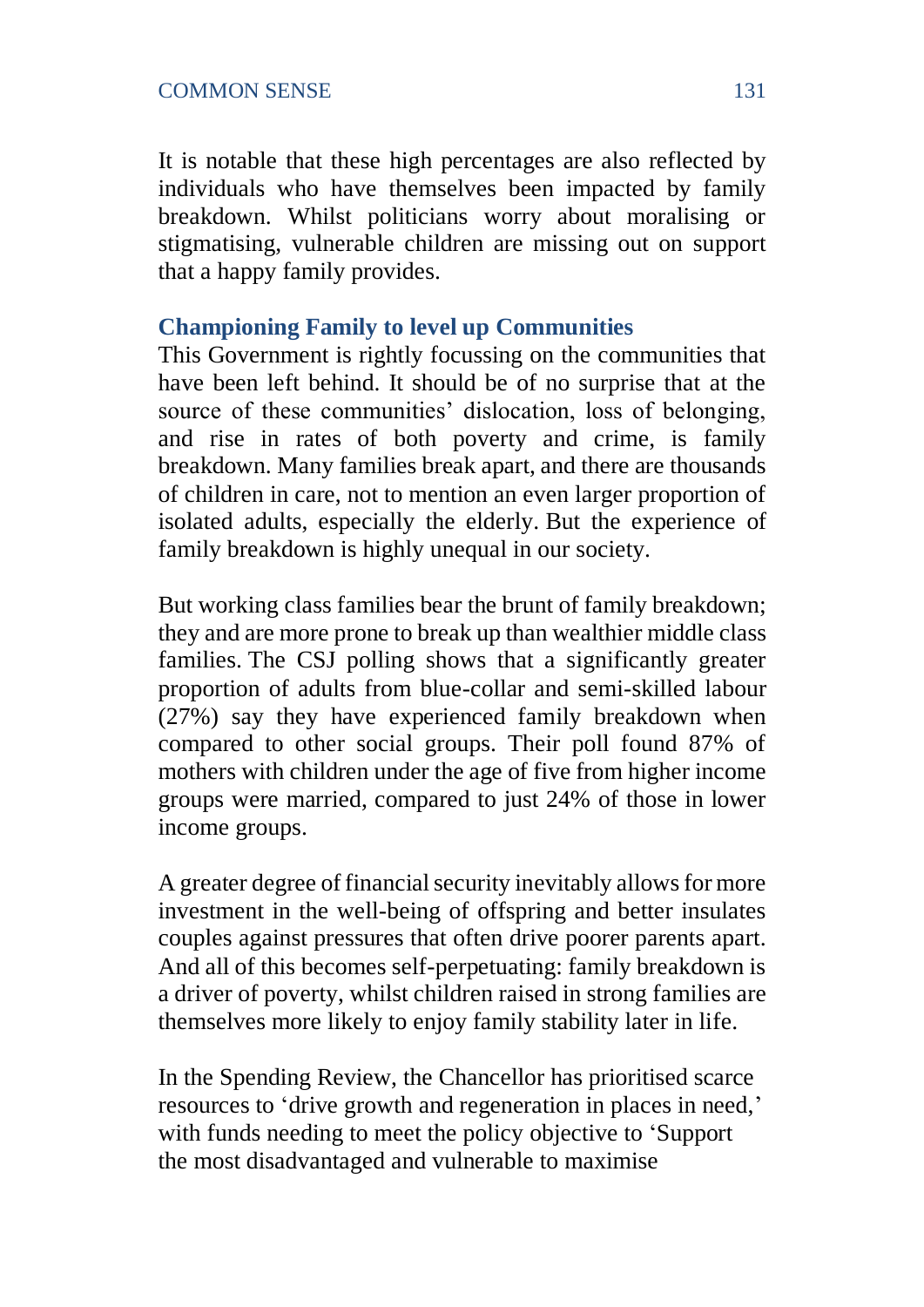opportunity and reduce dependency, supported by high quality local services.' We believe support to strengthen families must be central in providing the social infrastructure necessary to build back better.

## **Championing Family across Government**

Government needs to champion the family. We must ensure that family is central to the way that Government thinks  $-$  in every department in Whitehall. Family policy does not fit neatly into a single department, and its role in tackling big societal issues such as crime, welfare dependency or social mobility will require a coordinated approach across Government. So with a Cabinet lead and Office for Family Policy, every department should develop a Family Strategy, clearly setting out what their objectives are in a single Departmental Plan, or at least include family policy in their Departmental Business Plans.

The Family Impact Assessment (AKA the 'Family Test') needs to be on a statutory footing, to ensure that all domestic policies will be properly examined for their impact on the family.

Finally, the Welfare Reform & Work Act 2016 should be amended to mandate the Government to make an annual statement on the progress they are making in strengthening families.

## **Championing Family Hubs**

The commitment to Family Hubs is about strengthening families and local communities. It meets the financial challenges required to sustain Children's Centres and other community facilities by working in partnership with the public, private and voluntary sectors, and providing integrated services for families with 0 to 19 year olds – and beyond.

Family Hubs are one-stop shops in local communities – though this can be backed up by virtual support – offering integrated support and specialist help to parents, couples and children.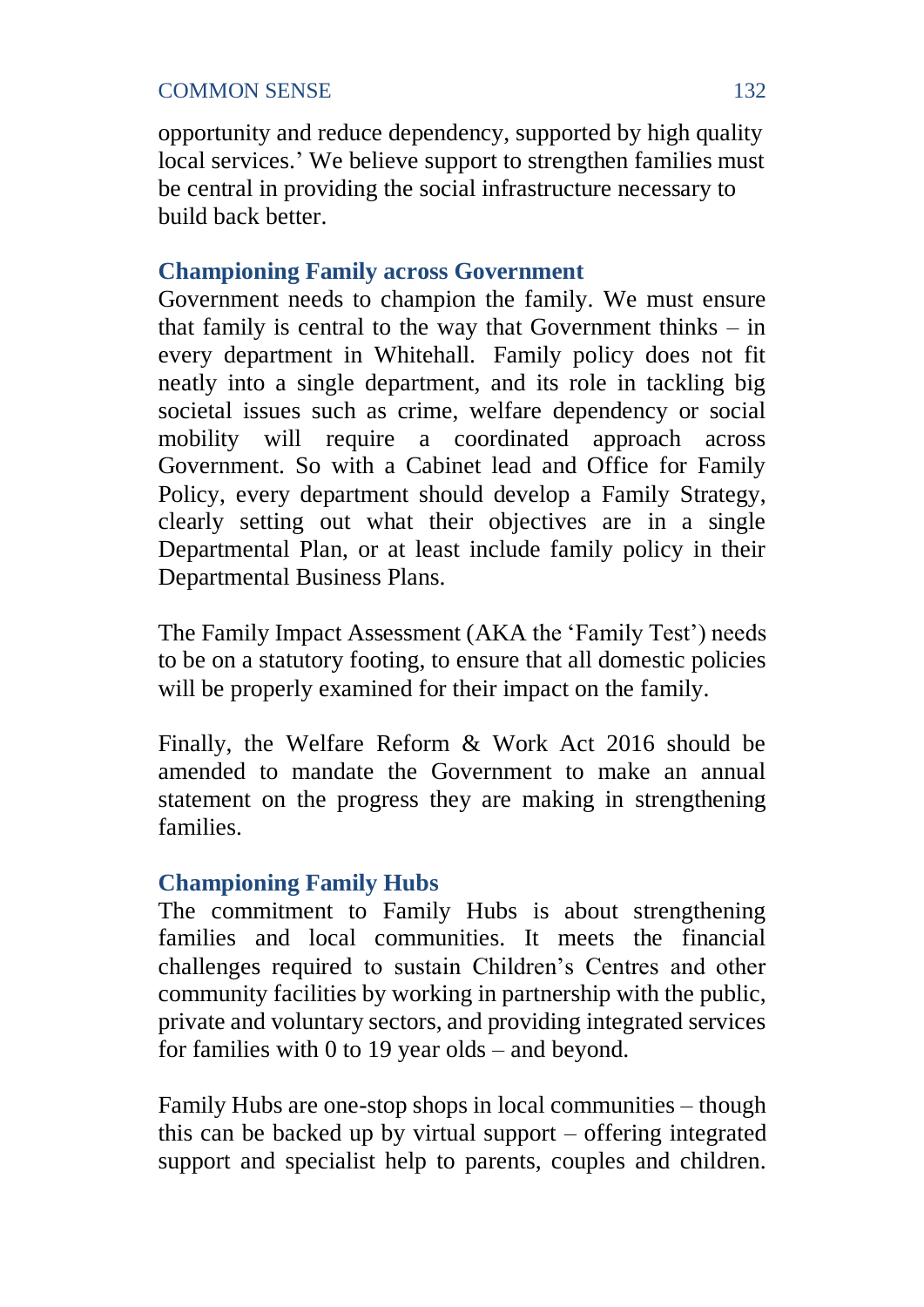This can include relationships counselling and mental health services, child care, early years health care, employment support, addiction advice, debt counselling, and more  $$ supplementing, not supplanting vital public services and working in conjunction with charities and local businesses. Family Hubs bring together statutory and voluntary approaches to family breakdown, intergenerational poverty and poor outcomes for children.

The roll out of Family Hubs is the key priority of our manifesto pledge to help vulnerable families. A lack of readily accessible early support for families with children aged from between under one to nineteen years, who experience difficulties in their parenting, couple relationships and poor mental health threatens to undermine efforts to narrow the education attainment gap. It also fuels crises in social care services, which are faced with unremittingly high numbers of children who are 'in need,' on child protection plans, and coming into care.

Family Hubs developing across the UK, (such as in Newcastle, Rochdale, Doncaster, Westminster, Chelmsford and the Isle of Wight), are key to tackling social justice, which the Prime identified as his mission. The recent announcement of plans to establish a National Centre for Family Hubs is very encouraging. The quicker we identify best practice and enable Members of Parliament to champion this and promote Family Hubs in their local communities, the better. Better for: identifying families with complex needs as early as possible, no matter which service they come into contact with, better for preventing family breakdown, better for preventing children from going into care and from entering the criminal justice system, better for helping parents to gain employment and providing access to first-line mental health support to reduce referrals to higher level, more costly interventions.

Family Hubs can be used to co-locate services which involve families, like mediation and relationship counselling services for struggling or separating couples, rather than the present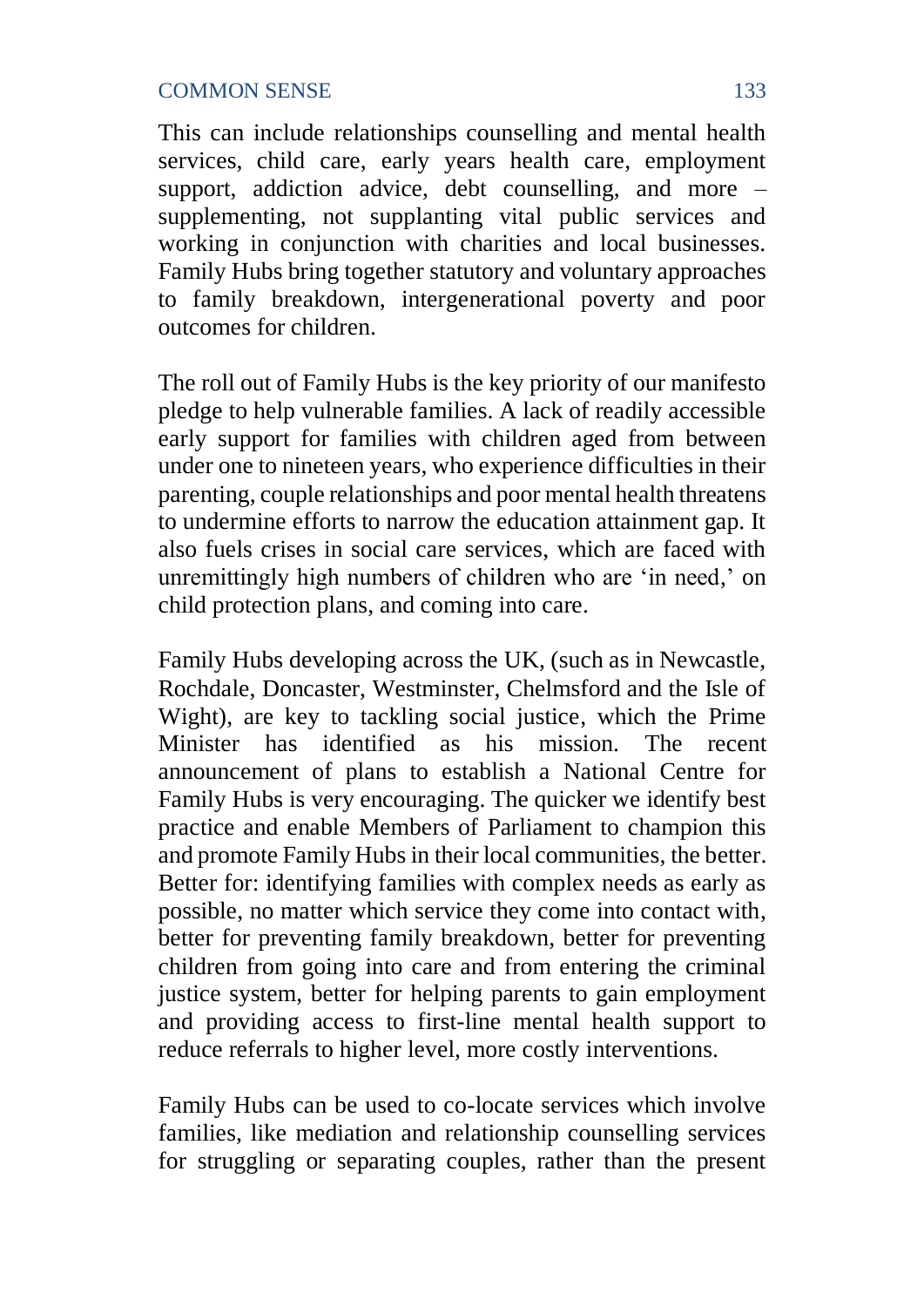conveyor belt to separation and Family Court proceedings to determine child contact and residency. Further, Local Government could locate birth registration in Family Hubs. This would provide an opportunity for early intervention relationship and parenting support at an important time for couple relationships.

Marriage Registration could also take place in Family Hubs. This could assist in signposting couples to local marriage preparation courses. We would go further and encourage local innovation to incentivise attendance at accredited marriage preparation courses through discounted weddings/registration fees.

## **Championing Family in Tax and Benefits System**

Britain has the highest effective marginal tax rates (EMTR) on low to modest income single earner families anywhere in the developed world. A single earner couple on an average wage with two children, on tax credits and housing benefit can face an EMTR of 94%, taking home just 6 pence in the pound from every additional pound earned. Under Universal Credit this falls to 80%. The same couple on tax credits alone still faces an EMTR of 73%. This means they would only take home 27 pence from every additional pound earned. Under Universal Credit the EMTR will actually increase to 76% meaning that they only take home 24 pence in the pound, from every additional pound earned. We need to make work pay for low income families.

The UK's form of independent taxation is very individualistic and does not recognise family responsibility in any way. The consequence of this is that UK families are first taxed more than comparable. Organisation for Economic Co-operation and Development (OECD) families on average and are then compensated more than comparable OECD families on average through generous benefits. This has the effect of placing crippling EMTRs on these families, trapping them on low incomes because any increase in wage will result in the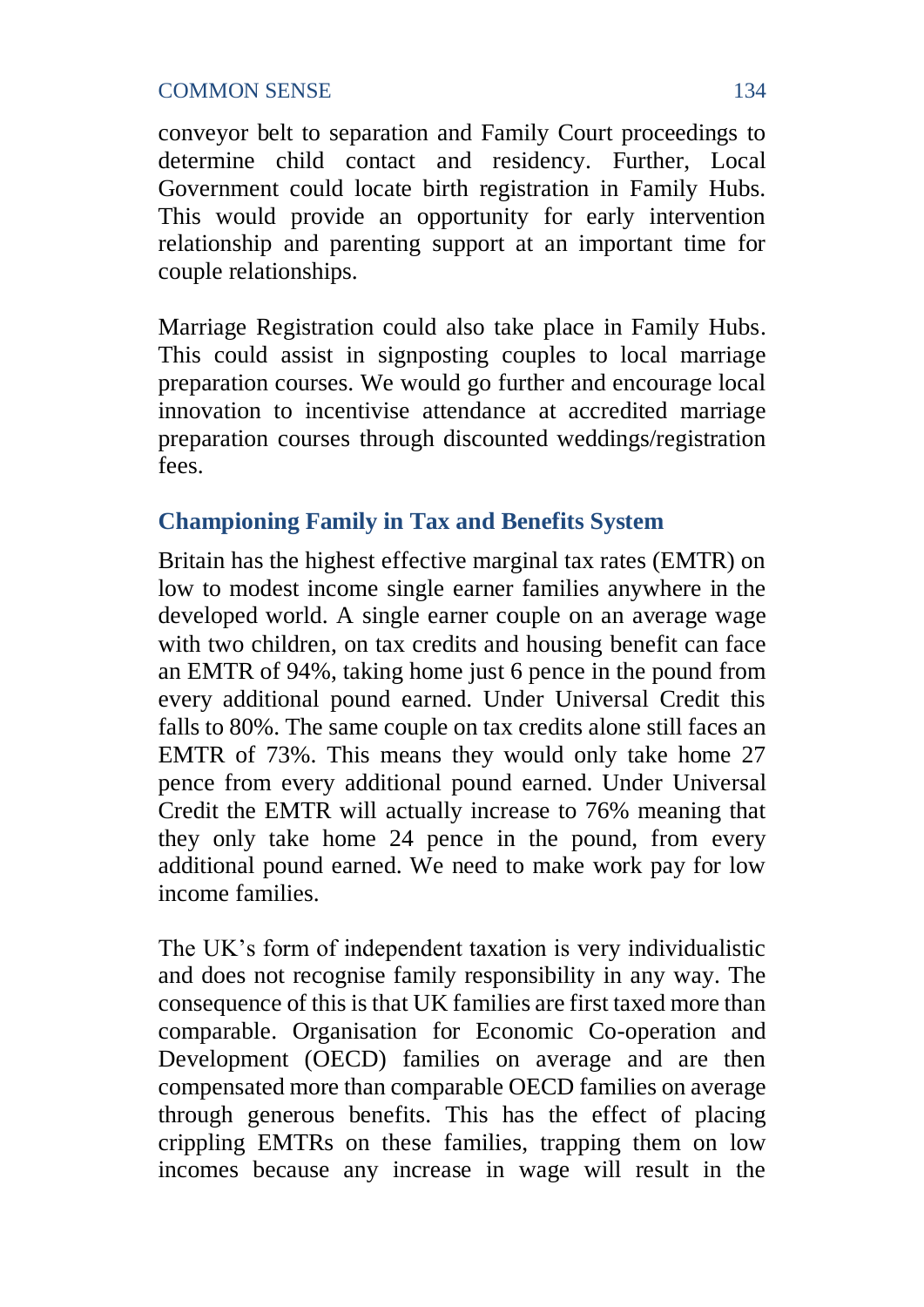Treasury taking large sums in the form of both income tax and the withdrawal of the generous benefits. The solution to this very serious problem is to make our tax system account for family responsibilities so that low income families are taxed less in the first instance and then need to be compensated less in the second through offsetting benefits.

The re-introduction of the Marriage Tax Allowance (MTA) was welcome, but is presently too little and risks being seen as tokenistic. Given the present fiscal challenge, the option of increasing its value is probably not realistic. A better proposal would be to target it by limiting eligibility to basic rate taxpayers with pre-school children. This would help make the option of marriage more accessible to poorer households where marriage rates are lowest, and where the presence of the positive public policy benefits of marriage (which are independent of income) for both children (especially during their crucial early years) and adults would be particularly helpful for strengthening family life. This would significantly reduce the very high effective marginal tax rates placed on many families within this bracket, helping them aspire to greater things and become stronger. It would be particularly important for families with preschool children, where it is harder for both parents to work in the context of a tax system where single earner couples face a significant tax disadvantage compared with a family in which the same amount of income is split between two working parents.

Greater attention should be given to proper take up of the MTA, which is estimated to be c.£85.1 million over 3 years. Particularly for low income families in receipt of universal credit, we recommend that their entitlement to the MTA should be automatic. Any remainder underspend of MTA could be ring-fenced to scale up relationship support or to extend the successful DWP's Reducing Parental Conflict programme.

The Government should ensure family responsibility is supported in the benefits system. The Government currently